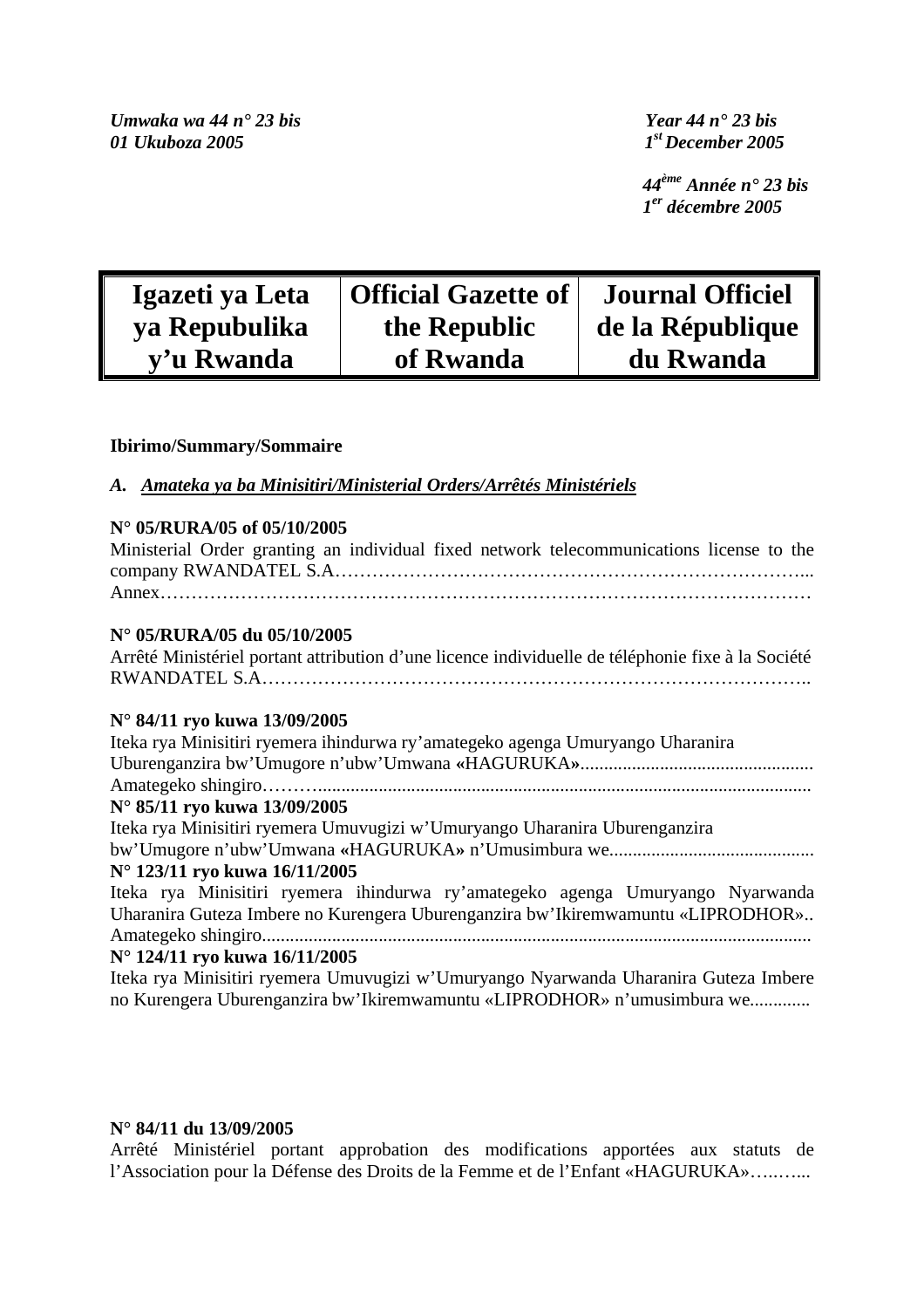| $N^{\circ}$ 85/11 du 13/09/2005                                                                 |
|-------------------------------------------------------------------------------------------------|
| Arrêté Ministériel portant agrément de la Représentante Légale et du Représentant Légal         |
| Suppléant de l'association de la Défense des Droits de la Femme et de l'Enfant                  |
|                                                                                                 |
| N° 123/11 du 16/11/2005                                                                         |
| Arrêté Ministériel portant approbation des modifications apportées aux statuts de l'association |
| «Ligue Rwandaise pour la Promotion et la Défense des Droits de l'Homme» (LIPRODHOR)             |
|                                                                                                 |
| N° 124/11 du 16/11/2005                                                                         |
| Arrêté Ministériel portant agrément du Représentant Légal et du Représentant Légal              |
| Suppléant de l'association « Ligue Rwandaise pour la Promotion et la Défense des Droits de      |
|                                                                                                 |
| N° 128/11 du 24/11/2005                                                                         |
| Arrêté Ministériel portant approbation des modifications apportées aux statuts de l'association |
| N° 129/11 du 24/11/2005                                                                         |
| Arrêté Ministériel portant agrément du Représentant Légal et des Représentants Légaux           |
| Suppléants de l'association confessionnelle «Congrégation des Frères Josephites»                |
| N° 130/11 du 24/11/2005                                                                         |
| Arrêté Ministériel portant approbation des modifications apportées aux statuts de l'association |
|                                                                                                 |
|                                                                                                 |
|                                                                                                 |
| <b>B.</b> Sociétés Commerciales                                                                 |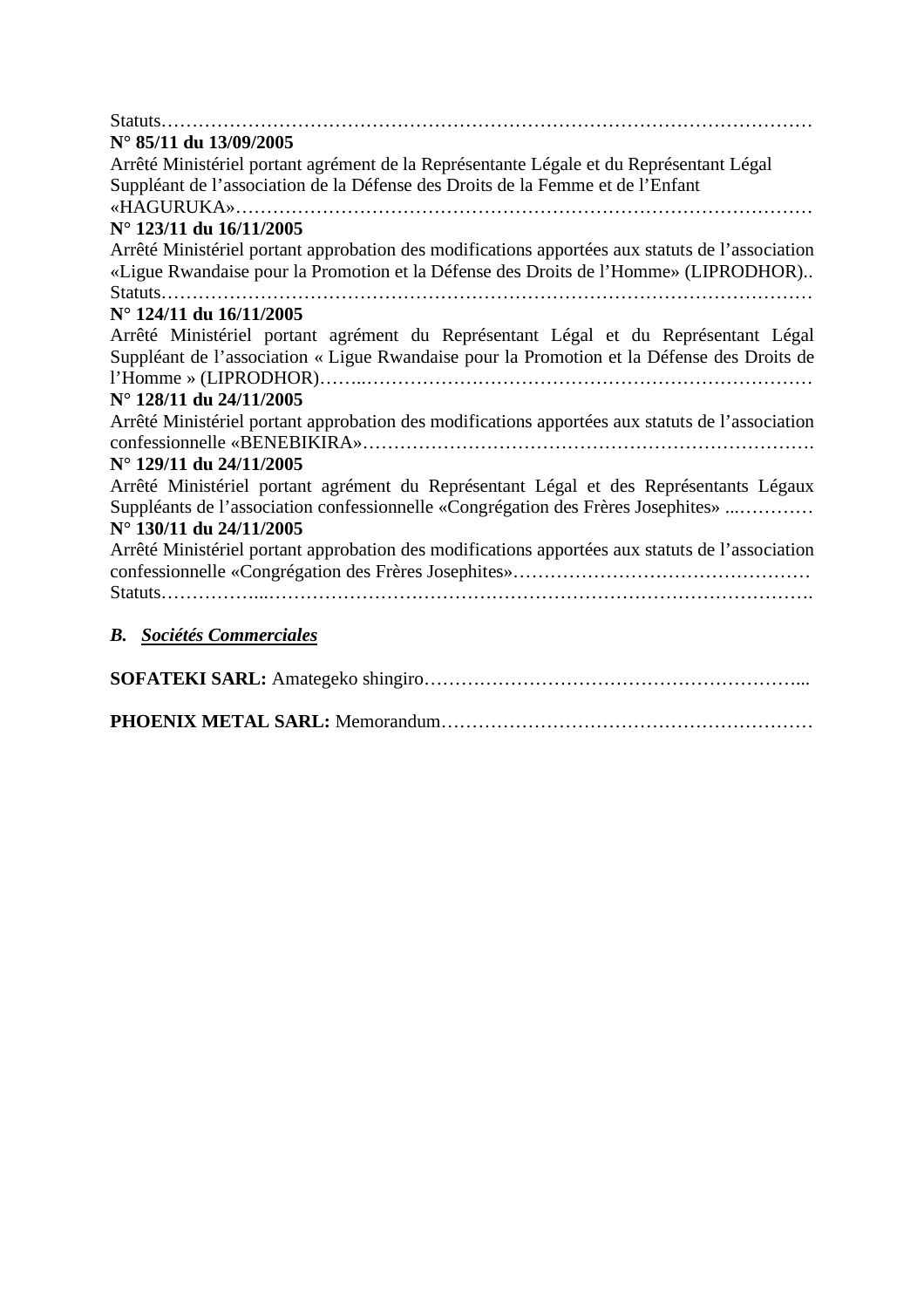# **MINISTERIAL ORDER N° 05/RURA/05 OF 05/10/2005 GRANTING AN INDIVIDUAL FIXED NETWORK TELECOMMUNICATIONS LICENSE TO THE COMPANY RWANDATEL S.A.**

# **The Minister of Infrastructure,**

Given the Constitution of the Republic of Rwanda of June  $4<sup>th</sup>$  2003, as amended to date, especially in its articles 120, 121 and 201;

Given Law n° 39/2001 of September 13<sup>th</sup> 2001 establishing the Rwanda Utilities Regulatory Agency, especially in its article 1;

Given Law n° 44/2001 of November  $30<sup>th</sup>$  2001 governing telecommunications, especially in its article 5;

Given Presidential Order n° 04/01 of March 15<sup>th</sup> 2004 determining specific duties of the Regulatory Board in telecommunication matters, especially in its article 4;

Given Ministerial Decree n° 03/RURA/05 of 14/07/2005 determining fees for radio communications licenses;

On proposal by the Regulatory Board;

After consideration and approval by Cabinet meeting in its session of October  $5<sup>th</sup>$  2005;

### **ORDERS:**

#### **Article one:**

Pursuant to article 5 of the Law n° 44/2001 governing telecommunications, the here present Order is related to the granting of an individual fixed network telecommunications license to the company RWANDATEL S.A.

### **Article 2:**

An individual license is granted to the company RWANDATEL S.A. in order to install and operate a network for fixed telephony and to provide telecommunication services whose respective specifications are determined in annexes of the present Order.

# **Article 3:**

All previous provisions contrary to this Order are hereby repealed.

#### **Article 4:**

This Order shall come into force on the date of its publication in the Official Gazette of the Republic of Rwanda.

Done at Kigali, on 05/10/2005

The Minister of Infrastructure **BIZIMANA Evariste (sé)** 

**Sean and sealed with the Seal of the Republic:**  The Minister of Justice **MUKABAGWIZA Edda (sé)**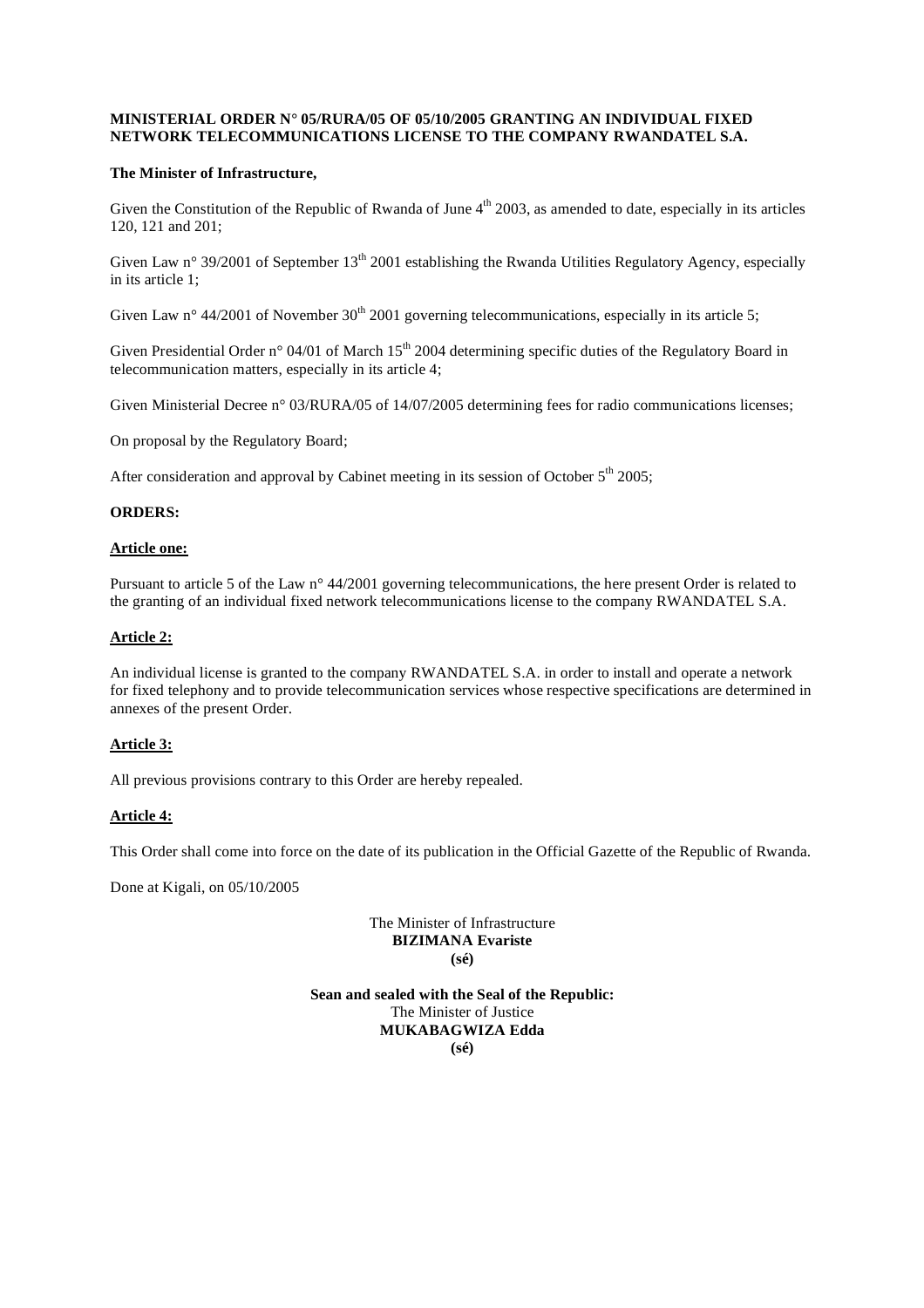# **ANNEX TO THE MINISTERIAL ORDER N°05/RURA/05 OF 05/10/2005 GRANTING AN INDIVIDUAL FIXED NETWORK TELECOMMUNICATIONS LICENSE TO THE COMPANY RWANDATEL S.A.**

REPUBLIC OF RWANDA

RWANDATEL PUBLIC FIXED TELEPHONE NETWORK LICENSE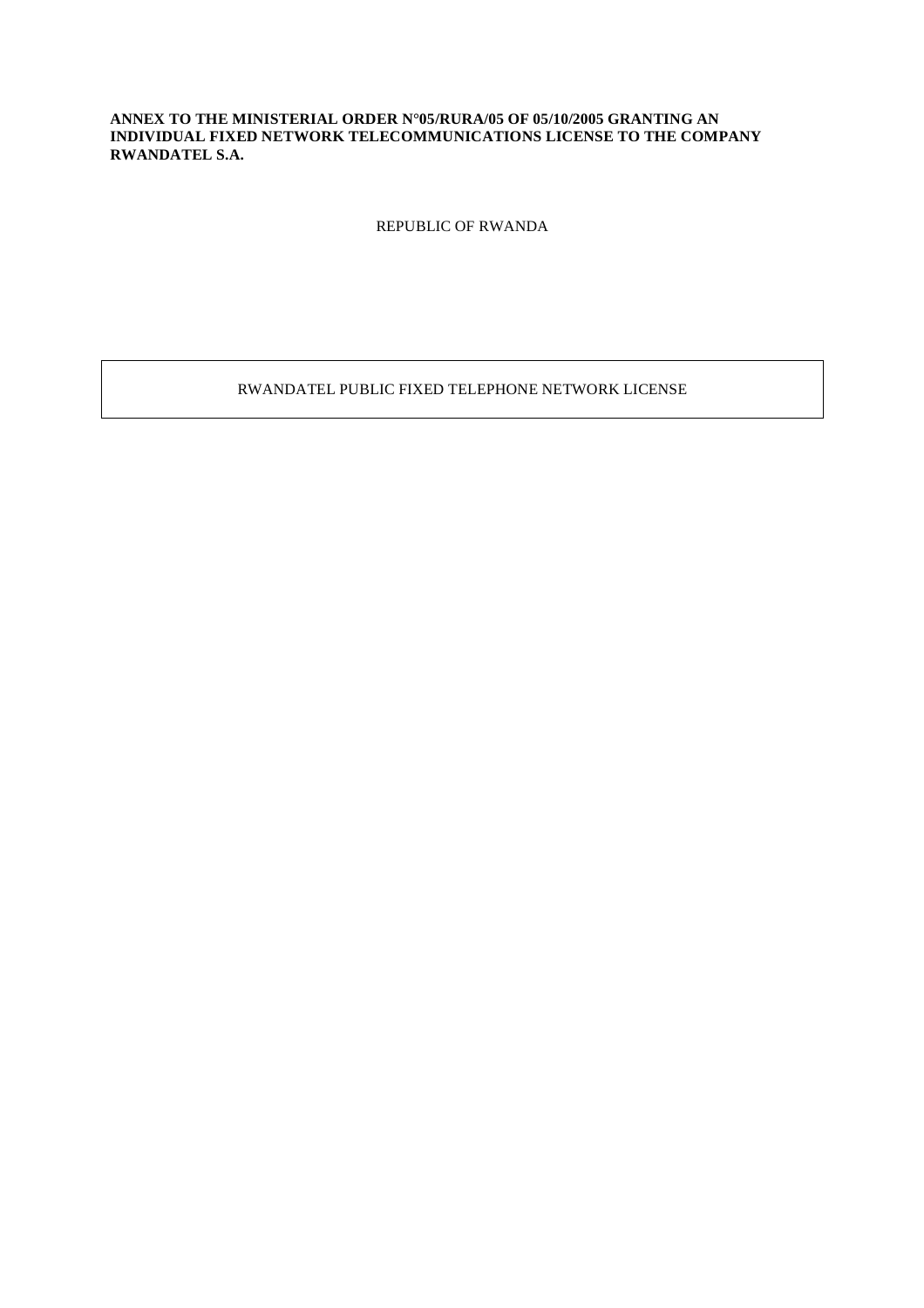# **TABLE OF CONTENTS**

### **RECITALS**

### **CHAPTER 1: GENERAL PROVISIONS**

- 1. INTERPRETATION
- 2. SCOPE OF THE LICENSE
- 3. NETWORKS AND SERVICES CONCERNED
- 4. REFERENCE TEXTS
- 5. DURATION, RENEWAL AND TRANSFER OF THE LICENSE
- 6. ELIGIBILITY AND CHANGE OF OWNERSHIP
- 7. TECHNICAL QUALIFICATIONS
- 8. INTERNATIONAL AGREEMENT AND COOPERATION

#### **CHAPTER 2 : ESTABLISHMENT OF THE LICENSED NETWORK**

- 9. INTEROPERABILITY, STANDARDS AND SPECIFICATIONS
- 10. NETWORK INFRASTRUCTURE
- 11. INTERNATIONAL ACCESS
- 12. ALLOCATION OF RADIO FREQUENCIES
- 13. NUMBERING PLAN
- 14. INTERCONNECTION AND ACCESS
- 15. LEASED LINES
- 16. ACCESS TO PRIVATE/PUBLIC DOMAIN
- 17. COVERAGE AND ROLL OUT

#### **CHAPTER 3 : PROVISION OF THE LICENSED SERVICES**

- 18. CONTINUITY
- 19. QUALITY OF THE LICENSED SERVICES
- 20. MASTER SUBSCRIBER CONTRACT
- 21. UNIVERSAL ACCESS
- 22. CONFIDENTIALITY AND SECURITY
- 23. NATIONAL DEFENCE, PUBLIC SECURITY AND JUDICIAL POWER
- 24. CRYPTOGRAPHY
- 25. EMERGENCY CALL SERVICES

### **CHAPTER 4 : MARKETING OF THE LICENSED SERVICES**

- 26. FREEDOM TO SET TARIFFS
- 27. INVOICES
- 28. TARIFF PUBLICITY
- 29. ACCOUNTING SYSTEM
- 30. TELEPHONE DIRECTORY
- 31. SUB-CONTRACTORS
- 32. NON DISCRIMINATION BETWEEN SUBSCRIBERS
- 33. COMPETITION PROVISIONS
- 34. INSURANCE

#### **CHAPTER 5 : CONTRIBUTIONS AND FEES**

- 35. UNIVERSAL ACCESS CONTRIBUTION
- 36. CONTRIBUTION FOR THE FUNCTIONING OF THE REGULATORY BOARD
- 37. FREQUENCY AND NUMBERING FEES
- 38. OTHER FEES, TAXES, CONTRIBUTIONS AND CHARGES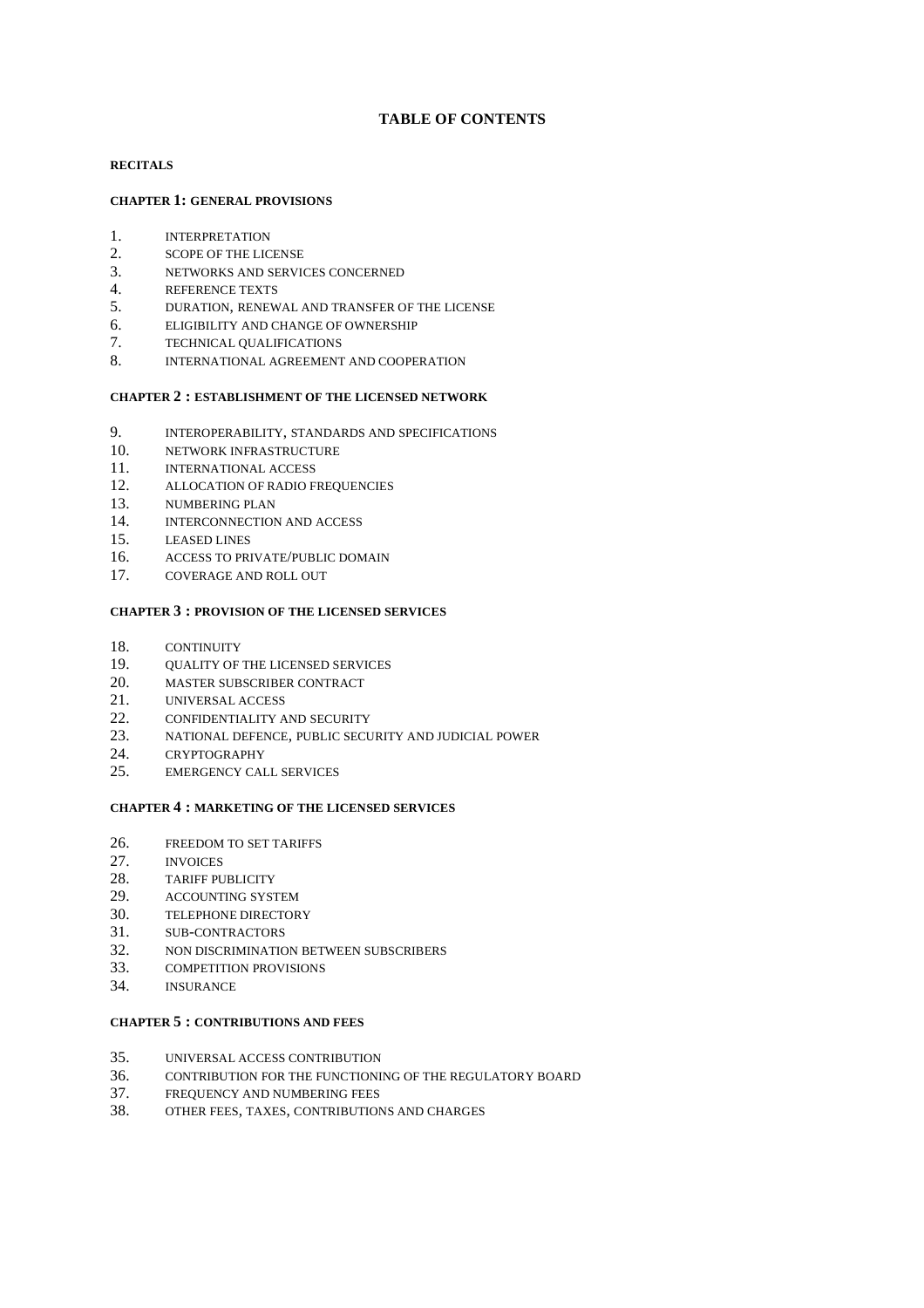#### **CHAPTER 6 : LIABILITY - MONITORING - PENALTIES**

- 39. GENERAL LIABILITY
- 40. INFORMATION AND MONITORING
- 41. SAFETY AND ENVIRONMENT
- 42. FINES
- 43. LICENSE SUSPENSION AND WITHDRAWAL AND OTHER NON-FINANCIAL PENALTIES

### **CHAPTER 7 : FINAL PROVISIONS**

- 44. MODIFICATION OF THE LICENSE<br>45. WITHOUT PREJUDICE
- 45. WITHOUT PREJUDICE
- 46. TRANSPARENCY AND RIGHTS OF APPEAL
- 47. DISPUTES WITH THIRD PARTY OPERATORS
- 48. FORM OF COMMUNICATIONS
- 49. OTHER CONSENTS
- 50. UNLAWFUL USE
- 51. FORCE MAJEURE
- 52. COSTS
- 53. WAIVER
- 54. HEADINGS
- 55. GOVERNING LAW

#### **ATTACHMENTS**

- A. LICENSEE DETAILS, INCLUDING SHARE CAPITAL AND PARTICIPATIONS
- B. SIGNED FREQUENCY LICENSE
- C. SIGNED ASSIGNMENT OF NUMBERS
- D. STANDARD INTERCONNECTION OFFER
- E. COVERAGE AND ROLL OUT
- F. OUALITY OF SERVICES
- G. UNIVERSAL ACCESS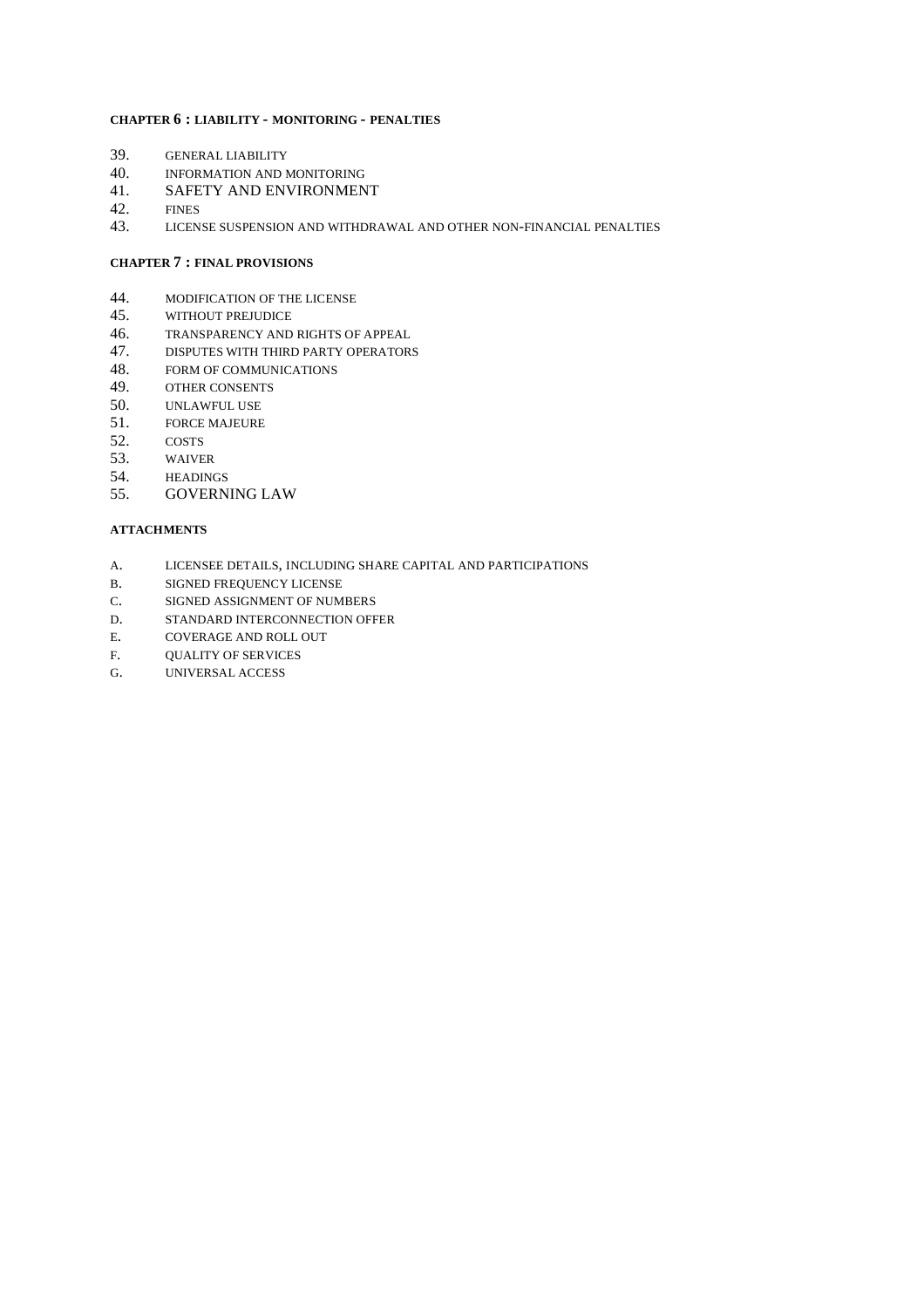## **RECITALS**

Whereas, pursuant to Article 5 of the Telecommunications Law, an organization which wishes to install a Telecommunications Network and/or provide a Telecommunications Service within, to or from the Republic of Rwanda must, *inter alia*, first obtain a Telecommunications license.

Whereas the Licensee, having been granted a concession under the provisions of Law  $N^{\circ}8/92$  of 19 November, 1992, will be granted a license to operate a fixed-line Telecommunications Network and provide Telecommunications Services thereon within, to and from the Republic of Rwanda, pursuant to Article 71 of the Telecommunications Law.

Whereas the Licensor, as the competent authority, is empowered under Article 5 of the Telecommunications Law to issue individual Telecommunications licenses, on advice from the Regulatory Board.

Whereas the Licensor shall at any time act on an open, objective and non-discriminatory basis as regards the Licensee and other Operators.

And whereas the Licensor, acting on the advice of the Regulatory Board, has decided to grant the license as required by the Telecommunications Law.

Now, therefore, the Licensor, acting in accordance with the provisions of the Telecommunications Law, and bearing in mind in particular that, pursuant to Article 5 of said Telecommunications Law, licenses granted to Dominant Organizations are subject to more onerous conditions than those granted to other organizations, hereby grants the License to the Licensee, on the terms and conditions specified herein.

# **CHAPTER ONE : GENERAL PROVISIONS**

### **INTERPRETATION**

In this License, the following capitalized terms shall have the following meanings:

**"Affiliate"** means any entity directly or indirectly Controlling, Controlled by, or under common Control with, the Licensee;

**"Agency Law"** means Law n° 39/2001 of 13 September 2001 establishing an Agency for the regulation of certain public utilities;

**"Attachment"** means any documents attached to the License. Such documents shall be deemed to form an integral part of the License;

**"Call Drop Rate"** means the probability that a call will be interrupted prematurely, it being understood that a call is interrupted where there is any link degradation rendering the call impossible for a period of time greater than ten (10) seconds;

**"Carrier Selection"** means a facility whereby Subscribers through dialing an access code prefix on a call-bycall basis can choose certain categories of publicly available telephone service to be carried by a selected Operator

**"Concert"** means the concluding of an agreement with a view to acquiring or assigning voting rights or Control or with a view to exercising voting rights or Control in order to implement a common policy with regard to the company

**"Control"** means the ownership of more than fifty per cent (50%) of the share capital and/or voting rights of the entity in question and/or the ability to direct in practice the business of such entity whether by ownership, contract or otherwise. The terms "Controlling" and "Controlled" shall have corresponding meanings;

**"**Directory**" means, in relation to a Public Telecommunication Service, a list that contains the names, addresses and numbers of persons who may be contacted by means of that service;**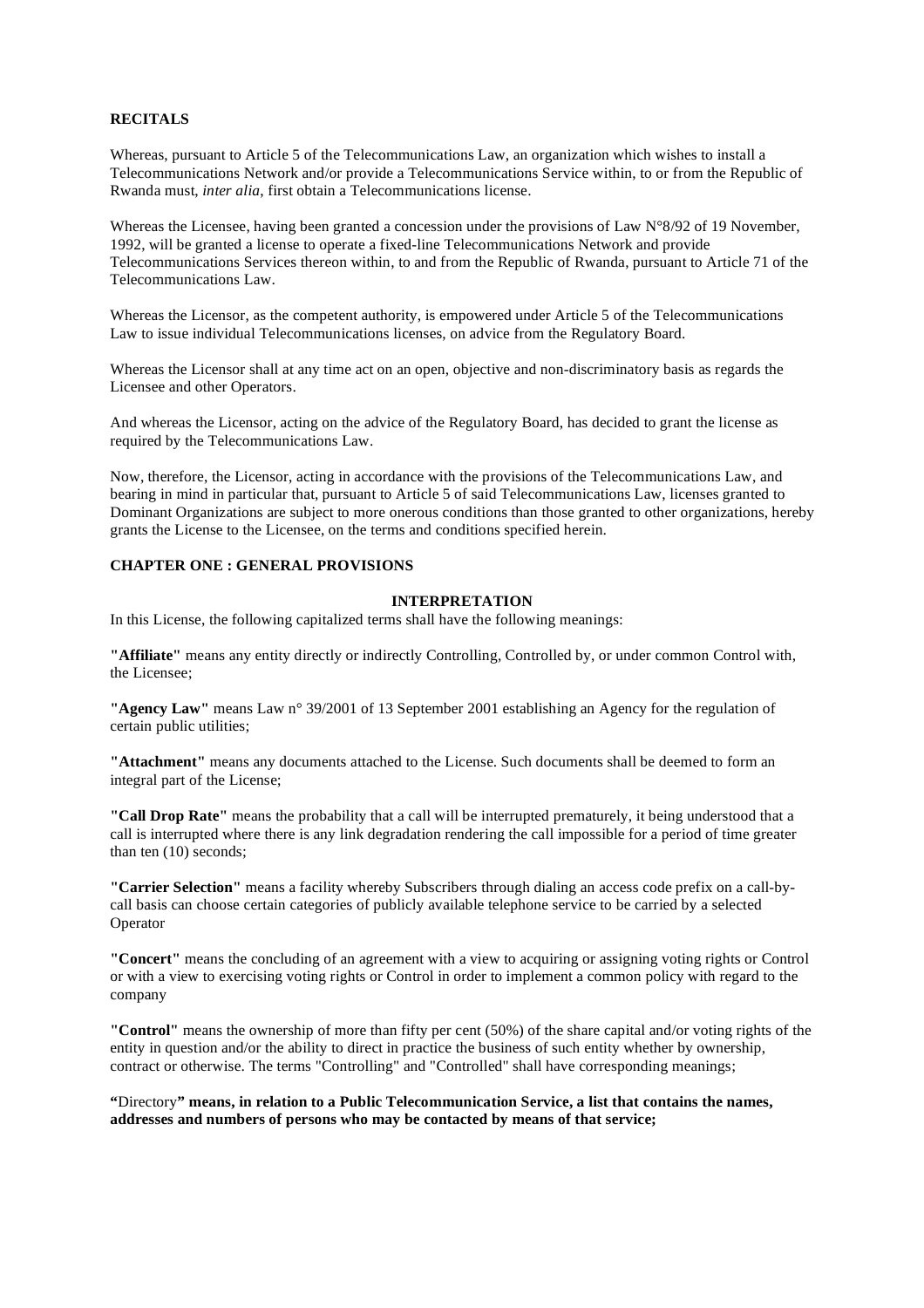"Dominant Organization" **means, except where the law or regulations provide otherwise, any Operator designated as a Dominant Organization, by the Regulatory Board in accordance with Article 49 of the Agency Law;** 

**"Effective Date"** means the date of issue of the License by the Licensor pursuant to the relevant law and regulations;

**"Fixed Telephony Service"** means any two-way real-time voice transport service provided to the general public by means of a fixed telephone network or fixed telephone networks, enabling any User having equipment connected to a terminal point to communicate with another terminal point;

**"Force Majeure"** means any event or happening which is unforseeable, irresistible and beyond the control of the Licensee and which causes the Licensee to not be able to comply with the obligations contained in this License terms and conditions in a timely manner. Cases of Force Majeure may include (i) acts of God or of public enemy, (ii) war or war-like operations, (iii) civil war or commotion, (iv) mobilizations or military call-up, and (v) acts of a similar nature: revolution, rebellions, sabotage, and insurrections or riots, blockades, embargoes, strikes, restrictions or limitations of materials or services necessary to provide the services covered under this License terms and conditions ; fire, floods, epidemics, earthquakes, landslides, or slides of other materials, storms unworkable weather, other adverse climatological conditions;

"**Frequency License**" means the license issued to the Licensee under Article 33 of the Telecommunications Law and attached hereto as Attachment B;

**"Gross Revenues"** means gross revenues made from the provision of the Licensed Services and the operation of the Licensed Network, net of any Regulatory Agency approved payments made to other Operators for Interconnection or similar services;

**"ITU"** means the International Telecommunication Union;

**"Interconnection"** means the reciprocal services (but not necessarily the same services) offered by two Operators providing a Public Telecommunications Service in order to allow Users to communicate freely amongst themselves, regardless of the Telecommunications Networks to which they are connected or the Telecommunications Services they use;

**"International Gateway"** means telecommunications equipment, hardware and software enabling the transmission of telecommunications signals to and from the Licensed Territory;

**"Leased Lines"** means the Telecommunications facilities which provide for transparent transmission capacity between Network Termination Points and which do not include on-demand switching (being, switching functions which the User can control as part of the leased line provision) but which may include systems which allow flexible use of the leased line bandwidth including certain routing and management capabilities;

**"License"** means the present individual license, including its Attachments, under which the Licensee is entitled to install and operate the Licensed Network and provide the Licensed Services within the Licensed Territory;

**"Licensed Network"** has the meaning ascribed to it in Article 3 hereafter;

**"Licensed Services"** has the meaning ascribed to it in Article 3 hereafter;

**"Licensed Territory"** means the Republic of Rwanda, including its territorial waters and airspace, its airports, and any free trade zones;

**"Licensee"** means the Operator to whom the License is granted, as specified in Attachment A;

"Licensor" means the public entity who grants the License to the Licensee;

**"Network Termination Point"** means the physical point at which a User can make physical and logical connection with a Telecommunications Network and includes its technical access specification;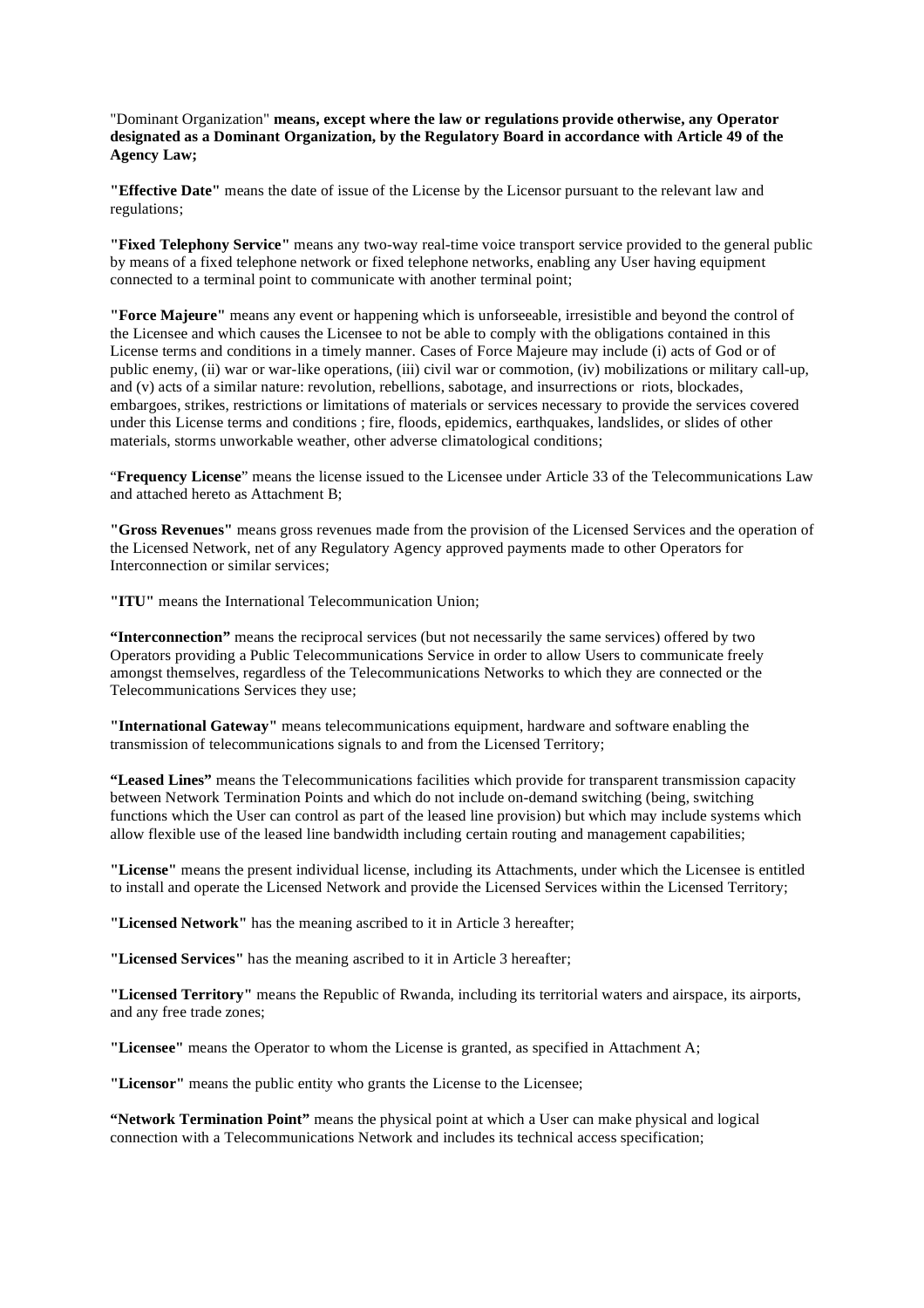"**Number Portability**" means a facility whereby Subscribers who so request can retain their number on the fixed Public Telecommunications Network independent of the organization providing service;

**"Operator"** means a Telecommunications Network operator licensed under Article 5 of the Telecommunications Law or whose activities are exempt from licensing requirements pursuant to Article 10 of the Telecommunications Law;

**"Provider"** means a Telecommunications Service provider licensed under Article 5 of the Telecommunications Law or whose activities are exempt from licensing requirements pursuant to Article 10 of the Telecommunications Law;

"**Public Emergency Call Service**" means a Telecommunications Service by means of which any member of the public may, at any time, communicate as swiftly as practicable with any emergency organization for the purposes of notifying them of an emergency;

**"Public Payphone"** means a telephone in a public place which is available for use by the general public using coins and/or credit or debit cards and/or prepayment cards, and which is provided by a Public Telecommunications Network Operator as part of an individual license;

"**Public Telecommunications Network**" means a Telecommunications Network that is open to the public;

"**Public Telecommunications Service**" means a Telecommunications Service provided on a Public Telecommunications Network;

**"Regulatory Agency"** means the public autonomous body created by the law n°39/2001 of 13 September 2001, establishing an agency for the regulation of public utilities;

**"Regulatory Board"** means the overall national regulating organ of the Regulatory Agency;

**"Subscriber"** means any individual or organization authorized contractually by the Licensee to initiate and/or receive communications via the Licensed Network in exchange for monetary consideration, and who has been connected for at least ten (10) days;

**"Telecommunications"** means any transmission, emission or reception of signs, signals, writing, images and sounds or intelligence of any nature, by wire, radio, optical or other electromagnetic means;

**"Telecommunications Law"** means Law n°44/2001 of 30 November 2001 governing Telecommunications;

**"Telecommunications Network"** means the technical equipment or systems utilized for Telecommunications purposes;

**"Telecommunications Service"** means a service whose provision consists wholly or partly in the transmission and/or routing of signals on Telecommunications Networks but excluding radio and television broadcasting;

**"Terminal Equipment"** means any device, installation or group of installations, designed for direct or indirect connection to a Network Termination Point with a view to the transmission, processing or receipt of information;

**"Turnover"** means the amount of the operating revenues of the Licensee, after deduction of VAT and the sums paid to other Public Operator pursuant to the interconnection services.

**"Universal Access"** means all the services set forth in Article 21.2 of the License;

**"Universal Access Fund"** means the fund created by Presidential decree pursuant to Article 28 of the Telecommunications Law, in order to facilitate the provision to the general public of public telephony services;

**"User"** means a natural person or organization legitimately using a Telecommunications Network and/or Telecommunications Services.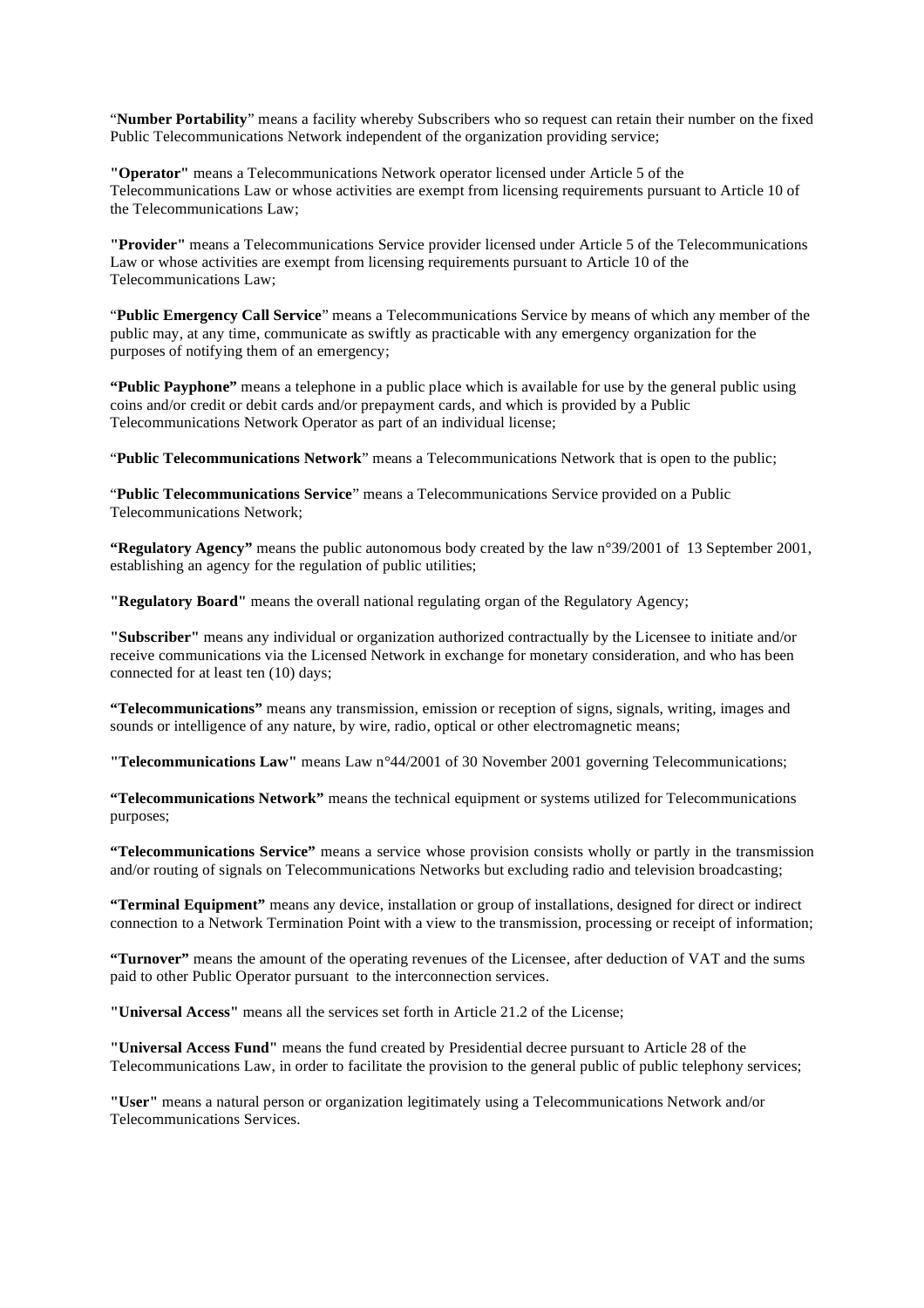The definitions of any other capitalized terms used in the License are those set forth in Article 1 of the Telecommunications Law.

### **SCOPE OF THE License**

Subject to the terms and conditions hereof:

The Licensor authorizes the Licensee to :

-provide the Licensed Services within the Licensed Territory; and -install, operate and maintain the Licensed Network as necessary for the purposes of providing the Licensed Services.

The Licensee has the right and obligation to connect the Licensed Network to all other licensed Public Telecommunication Networks in the Licensed Territory.

If radio links are to be used for transmission between elements of the Licensed Network, the Licensee must acquire a separate Frequency License for this activity, awarded, upon successful application, by the Regulatory Board.

# **NETWORKS AND SERVICES CONCERNED**

The "**Licensed Services**" referred to above comprise all public fixed Telecommunications Network services, whether local, long distance or international, including :

-Fixed Telephony Service; including fixed wireless and VoIP telex;

-telegraph; and

-value-added services such as Internet, voice messaging, multi-media messaging, IP-TV and data storage and transmission.

The "**Licensed Network**" referred to above means all telecommunications infrastructure, including switching centers and base stations, installed, operated, maintained, possessed and/or used by the Licensee and necessary for providing the Licensed Services, whether such infrastructure is owned, leased, or otherwise acquired by the Licensee. For the avoidance of doubt, it is expressly noted that such infrastructure may, at the Licensee's discretion, include one or more International Gateways.

# **REFERENCE texts**

The Licensee shall, at all times during the duration of the License, comply with the provisions of the License and all applicable laws, regulations, or instruments which currently exist or which may from time to time be issued by the competent authorities, including in particular :

-the Agency Law;

-the Telecommunications Law;

-the Presidential Order n° 05/01 of 15 March 2004 determining the functioning of the Universal Access Fund and public operator's contributions;

-the Presidential Order n°4/DC/04 of 7 June 2004 determining specific duties of the Regulatory Board in Telecommunications Matters;

-the Ministerial Order n° 4/DC/04 of 7 June 2004 on annual fees payable by public utilities;

-the Ministerial Order n° 5/DC/04 of 7 June 2004 on the general conditions and pricing principles to be respected in interconnection agreements;

-the Ministerial Decree n° 03/RURA/05 of 14/07/2005 determining fees for radio communications licenses; -Any other decrees implemented pursuant to the Agency Law and/or Telecommunications Law.

# **Duration, renewal and transfer of the license**

The License is awarded for a period of fifteen (15) years starting from its Effective Date and, subject to the provisions of Article 6.2, is renewable for successive five (5) year periods.

Upon expiry of the License, all infrastructure, facilities and equipment purchased by the Licensee in order to construct or operate the Licensed Network and to provide the Licensed Services shall remain the property of the Licensee.

The License may be renewed by the Licensor upon request of the Licensee, provided the Licensee has (i) complied with the requirements of the License terms and conditions and with the applicable laws and regulations, and (ii) at least three (3) months prior to the expiry of the License, given written notice to the Licensor of its wish to have the License renewed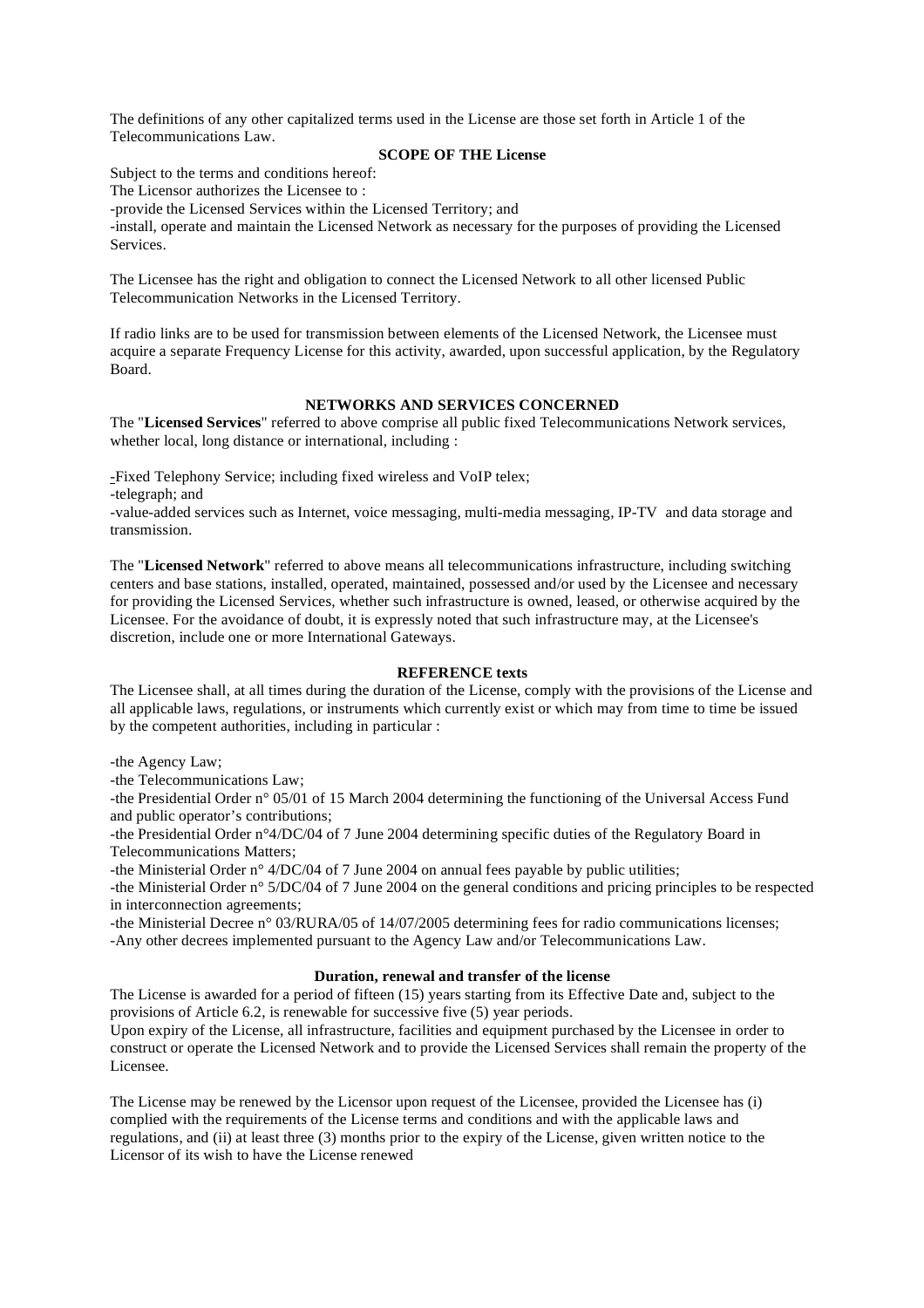If the Licensee does not submit a request for renewal within the period specified in this clause, it is understood that the said Licensee forfeits its rights to renew the present License.

In accordance with Article 6 of the Telecommunications Law, the procedure for renewal of the License shall be the same as that applicable to its original granting.

In this regard, the decision of whether or not to renew the License shall be made on an open, objective and nondiscriminatory basis. In addition, where a decision concerning the renewal application has not been sent within [three (3)] months of the date on which the valid application was received, the Licensee shall be entitled to apply to the competent court for an order that such renewal be effected.

Furthermore, the Licensor may refuse a validly made application for renewal of the License only on the basis of Articles 7 and 8 of the Telecommunications Law, namely:

- 1. limitations on scarce resources necessitating a tendering procedure;
- 2. protection of the national integrity and/or national security;
- 3. limitations on the frequency spectrum;
- 4. the Regulatory Board reasonably believes that competition in the telecommunications sector can be adversely affected; and
- 5. the Licensee has substantially failed to meet its obligations.

To be effective, a refusal to renew the License must be sent in writing and must refer to the grounds for the decision. The Licensee has no right to any indemnity for a refusal to renew the License.

In addition to its general powers to modify the terms of the License under Article 46 hereof, the Regulatory Board shall be entitled to introduce reasonable modifications to the License upon its renewal, to take account in particular of :

- 6. changes in technology;
- 7. relevant legislation, regulations and or other instruments which may have been promulgated in Rwanda; and
- 8. international conventions, protocols and other agreements which may have been adopted by the Rwandan authorities.

For the avoidance of doubt, the Licensee shall be entitled to negotiate any renewal of the License where it is unsatisfied with any such modifications.

In accordance with Article 5 of the Telecommunications Law, the License is personal to the Licensee and may not be transferred or assigned to a third party without the prior written consent of the Regulatory Board and the payment of any required fee. Affiliates of the Licensee shall not be deemed to be third parties for the purposes of this Article. The Licensee shall ensure that the beneficiary of any transfer duly authorized by the Regulatory Board complies fully with all provisions of the License.

The Licensee shall not encumber in any manner the rights, interests or obligations under the License without the prior written consent of the Regulatory Board.

#### **eligibility and change of ownership**

The Licensee warrants that it is, and for the entire duration of the License shall continue to be, a corporate body constituted under the laws of Rwanda. It warrants that it meets, and shall continue to meet, any other eligibility requirements established under applicable Rwandan laws and regulations.

The share capital of, and participations held by, the Licensee is as described in Attachment A. The Licensee warrants that it and its shareholders are aware of, and that it and its shareholders are in compliance with, the provisions of Article 53 of the Telecommunications Law, which provisions forbid : (i) any one company which is operating a Telecommunications Network and/or providing Telecommunications Services in Rwanda to hold any shares in any other company operating a Telecommunications Network and/or providing

Telecommunications Services [in Rwanda]; and (ii) any company to hold shares in more than one company which is operating a Telecommunications Network or providing Telecommunications Services in Rwanda. In accordance with Article 13 of the Telecommunications Law, the Licensee shall, where it undergoes any direct or indirect change of ownership, notify such change in writing to the Regulatory Board no later than one month after the change.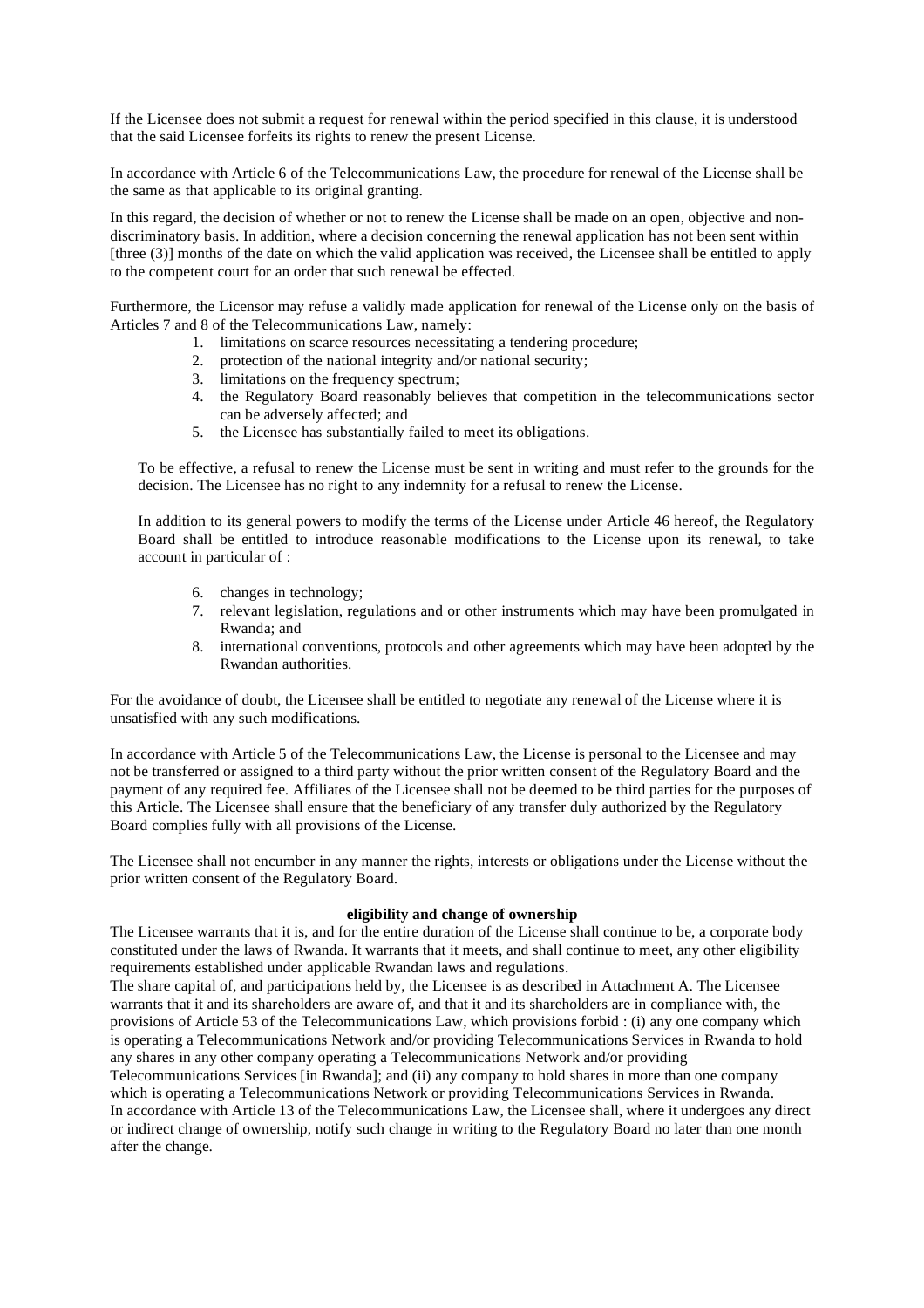Where in the opinion of the Regulatory Board, the change of ownership of the Licensee would adversely affect the development of Telecommunications in the country, including the development of competition, or the performance of its License obligations, or the security of the country, the Regulatory Board shall revoke the License by notifying to the Licensee a written decision containing reasons.

Where, two months after the date of notification of the change of ownership, the Regulatory Board has not communicated its position, the Regulatory Agency informs the Licensor.

The Licensee shall ensure that any natural or legal person acting solely or in Concert which comes into possession of a number of shares representing over one-twentieth, one-tenth, one-fifth, one-third, half or twothirds of the share capital or voting rights of the Licensee, when its shares are accepted for trading in a regulated market, informs the Licensee, within two (2) weeks of the date on which the holding threshold is exceeded, of the total number of shares which the person holds.

The Licensee shall also notify the Regulatory Board of this within five (5) business days from the date on which the holding threshold is exceeded, when the shares of the company are accepted for trading in a regulated market.

The information indicated in the above two paragraphs shall also be provided within the same periods when the capital holding falls below the thresholds specified in the first paragraph.

### **technical qualifications**

The Licensee shall maintain adequately trained personnel and adequate infrastructure during the entire duration of the License in order to ensure compliance with the terms and conditions of the License. The Licensee shall maximize the use of human and material resources during the entire duration of the License in order to ensure compliance with the terms and conditions of the License.

#### **international agreement and cooperation**

The Licensee shall perform and observe the requirements of any international convention, agreement, protocol or understanding applicable to the Telecommunications sector in Rwanda, including the Constitution and Convention of the ITU and the regulations and recommendations annexed to them.

The Licensee, if duly nominated to do so by the Minister in charge of the telecommunications sector, shall contribute to the work of international organizations related to the Telecommunications sector where appropriate.

Upon proposition of the Regulatory Agency, the Licensee will be declared by the Minister in charge of the Telecommunications sector to be an Operator recognized by the ITU.

### **CHAPTER 2 : ESTABLISHMENT OF THE LICENSED NETWORK**

# **interoperability, Standards and specifications**

The equipment and infrastructure used by the Licensee to install and operate the Licensed Network shall comply with the applicable standards set down by the law and regulations of Rwanda and the determinations of the Regulatory Agency or, where these are silent, by the ITU. Need list of Rwandatel equipment already installed and its compliance or exemption for this equipment.

The Licensee shall comply with any regulation, technical specification or rule issued by the Regulatory Agency which is applicable and appropriate for ensuring interoperability of the Licensed Services and the Licensed Network with Telecommunications Services and Telecommunications Networks.

Pursuant to Articles 42 to 44 of the Telecommunications Law, the Licensee shall have the right to market and supply Terminal Equipment for connection to the Licensed Network, provided that such equipment (i) complies with technical, safety, marking and other requirements specified by the Minister in accordance with Article 42 of the Telecommunications Law, and (ii) receives the prior approval of the Regulatory Board.

The Licensee shall not be entitled to refuse the connection to the Licensed Network of any Terminal Equipment which (i) complies with technical, safety, marking and other requirements specified by the Minister in accordance with Article 42 of the Telecommunications Law, and (ii) receives the prior approval of the Regulatory Board. If no requirements are in place which standard shall apply, also how is approval sought. Upon request, the Licensee shall provide any Subscriber with installation and maintenance services for Terminal Equipment. However, if it has not provided the Subscriber with the Terminal Equipment in question, the Licensee shall not have the obligation to maintain such Terminal Equipment.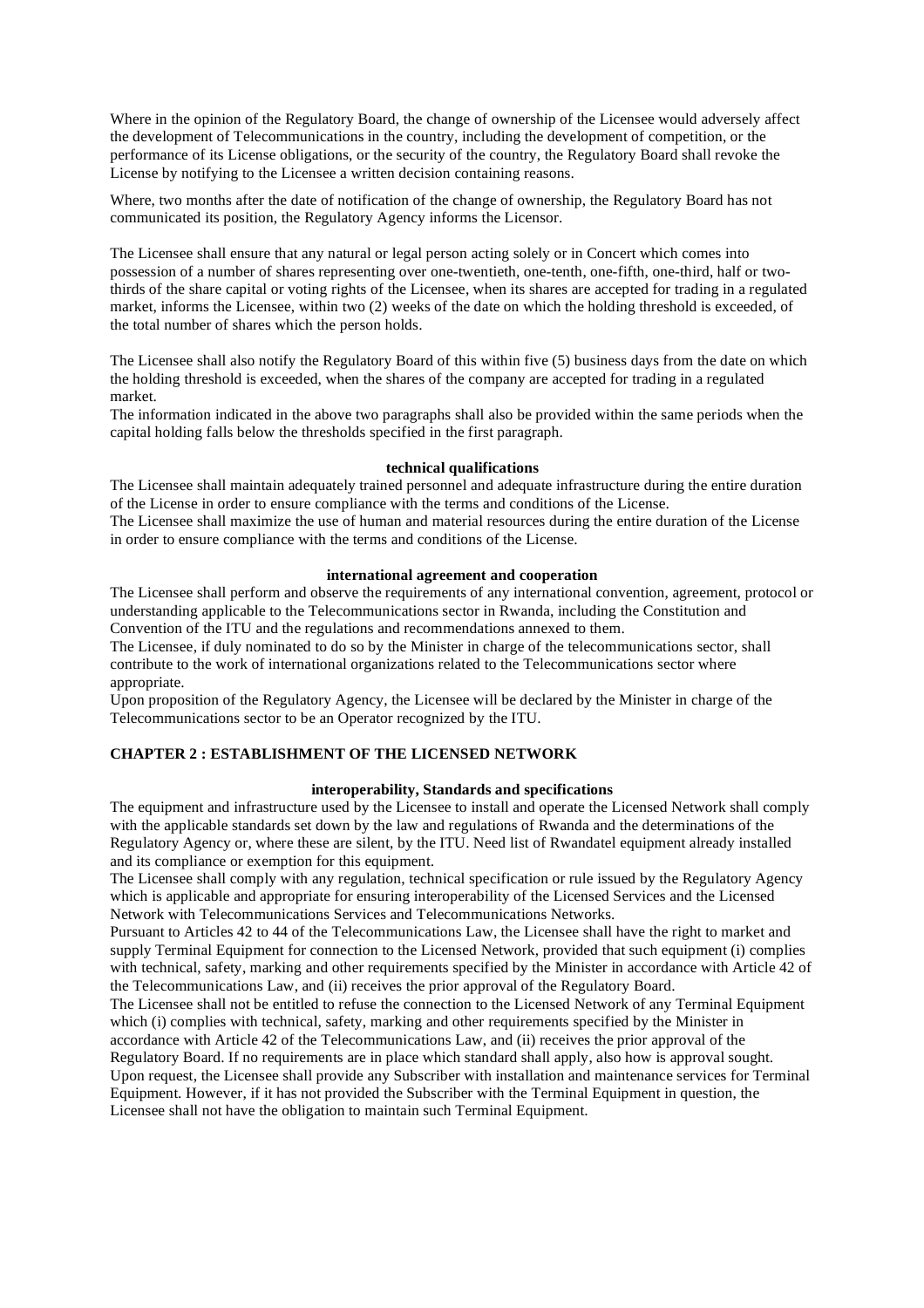### **Network infrastructure**

The Licensee shall have the right to construct its own network with an appropriate infrastructure in accordance with the law and regulations of Rwanda. The Licensee is also entitled to lease lines or infrastructure from third parties in order to ensure direct links between its equipment.

Pursuant to Articles 47 to 50 of the Telecommunications Law, the Licensee shall, in the course of the construction of the Licensed Network, comply with the relevant rules and standards applicable in Rwanda, including any safety requirements and right of use principles.

### **International access**

The Licensee, enjoying the right under Article 3 hereof to install and operate one or more International Gateways, may at its own discretion negotiate, with other international operators duly registered in their countries, the tariffs and contributions for the infrastructure and/or equipment that might be used in common, pursuant to the relevant rules and recommendations of international organizations of which Rwanda is a member.

#### **allocation of radio frequencies**

It being forbidden to make use of any part of the radio frequency spectrum for radio communications purposes unless a Frequency License has been issued under Article 33 of the Telecommunications Law, the Licensee has, prior to the grant of this License, obtained an appropriate Frequency License from the Regulatory Board. Such Frequency License, attached hereto in Attachment B, grants to the Licensee, in order to enable it to provide the Licensed Services by means of the Licensed Network, the right to use the radio frequencies specified in the Frequency License throughout the term of this License, and any renewals or extensions of such term pursuant to Article 6 above.

In accordance with Articles 5, 32 and 33 of the Telecommunications Law, the Licensee may apply to the Regulatory Board for the right to use any additional frequencies in connection with the Licensed Services. The Licensee shall send a duly motivated written request to the Regulatory Board, which shall reply within a period of three (3) months in writing. Silence of the Regulatory Board shall be considered as a refusal. The Licensee undertakes to optimize the efficiency and effectiveness of the use of radio frequencies. In this regard, in the event that a radio frequency is not operated one (1) year after the Effective Date, the Regulatory Board shall be entitled to withdraw the right of use of the frequencies granted to the Licensee.

#### **numbering plan**

The Regulatory Board has, prior to the grant of this License, assigned blocks of Telecommunications numbers to the Licensee, in accordance with Article 45 of the Telecommunications Law. Such blocks are specified in Attachment C.

Upon written request to the Regulatory Board, the Licensee shall be entitled to the allocation of additional blocks of numbers to the extent appropriate for him to meet justifiable business needs for the whole duration of the License.

In the event that the Regulatory Agency decides to rearrange the national numbering plan, the Licensee shall be entitled to be consulted prior to the implementation of such rearrangement.

The Licensee shall co-operate with other Public Telecommunications Network Operators, in such manner as the Regulatory Agency may direct, in the specification and development of Number Portability to allow replacement service without a change of number. Subsequent implementation of Number Portability is to be subject to operational practicability and commercial viability.

The Licensee shall co-operate with other Public Telecommunications Network Operators, in such manner as the Regulatory Agency may direct, in the specification and development of Carrier Selection to allow a choice of routing. The choice of method(s) and subsequent implementation is to be dependent on Subscribers' demands, operational practicability and commercial viability.

#### **Right of Interconnection**

#### **interconnection and access**

Pursuant to Article 39 of the Telecommunications Law, the Licensee shall be entitled, upon written request to the Operator concerned, to interconnect the Licensed Network with the Telecommunications Networks of all other Licensed Public Telecommunications Network Operators, where such request is reasonable in the light of the Licensee's requirements and the other Operator's capacity to satisfy them.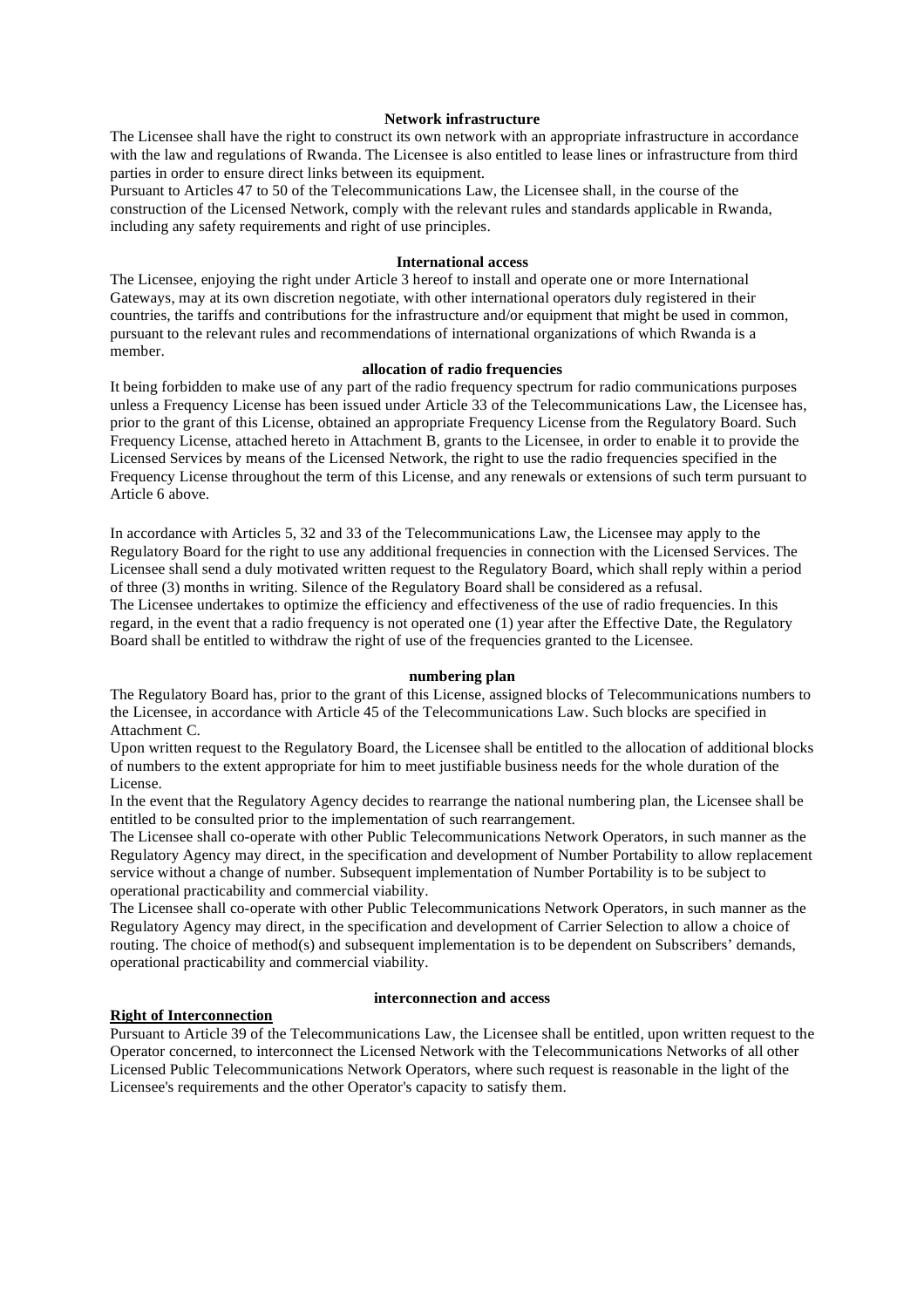# **Duty to provide Interconnection**

Pursuant to Article 39 of the Telecommunications Law, the Licensee shall be obliged, upon written request from the Public Telecommunications Network Operator concerned, to allow Interconnection between the Licensed Network and the network of such Operator, where such request is reasonable in the light of the Operator's requirements and the Licensee's capacity to satisfy them.

In the event of a refusal to allow Interconnection, the Licensee shall provide reasons in writing to the Operator concerned.

# **Interconnection Agreement**

Technical and commercial arrangements for Interconnection shall be based on a written agreement between the Licensee and the Operator(s) concerned, having regard to the applicable law and regulations, to the terms of each Operator's license and, if any, to the relevant standard Interconnection offer.

In particular, the general conditions and pricing principles of the Interconnection agreement must satisfy the provisions of the relevant regulation issued by the Minister pursuant to Article 39 of the Telecommunications Law. A copy of each interconnection agreement is submitted to the Regulatory Agency as soon as the agreement has been signed by both public telecommunications operators.

Where no agreement can be reached between the Licensee and the Operator(s) concerned, either party to the negotiations may refer the matter to the Regulatory Board for determination in accordance with Article 39 of the Telecommunications Law.

### **Standard Interconnection Offer**

In light of the determination issued by the Regulatory Board under Article 49 of the Agency Law, and attached hereto as Attachment H, that the Licensee is currently a Dominant Organization, the Licensee, for so long as such determination remains in force, shall, in addition to operating a cost accounting system to enable it to identify the costs associated with Interconnection:

- 9. itemize, in standard Interconnection offers described in Attachment D, each Interconnection facility offered to Public Telecommunications Network Operators, together with the associated terms and conditions, including tariffs ;
- 10. submit such standard Interconnection offers to the Regulatory Board for its approval; and
- 11. modify its standard Interconnection offers to take account of commercial and technological changes and the introduction of new facilities and services.

# **Network Access**

The Licensee shall have the right to have reasonable access to the Telecommunications Networks of other Public Telecommunications Network Operators for the purposes of providing the Licensed Services, upon written request to the Operator concerned.

The Licensee shall have the obligation to provide reasonable access to the Licensed Network to other Public Telecommunications Network Operators for the purposes of providing duly licensed Telecommunications Services, upon written request from the Operator concerned.

Technical and commercial arrangements for network access shall be based on a written agreement between the Licensee and the Operator(s) concerned, having regard to the applicable law and regulations and to the terms of each Operator's license.

# **leased lines**

Pursuant to Article 37 of the Telecommunications Law, the Licensee shall be entitled, upon request to the Public Telecommunications Network Operator concerned, to have access to Leased Lines, where such request is reasonable and the lines or capacity on such lines are available. The Licensee should itself make available Leased Lines to any Public Telecommunications Network Operator in response to all reasonable requests if the lines or capacity on such lines are available.

Where the Licensee has direct access to spatial capacity or submarine cables and/or ducts, the Licensee shall make available Leased Lines to any Public Telecommunications Network Operator in response to all reasonable requests if such cables and/or ducts or capacity on such cables are available.

The Licensee shall not discriminate between Users when providing Leased Lines. Conditions of access to such lines should be observed with transparency and fairness.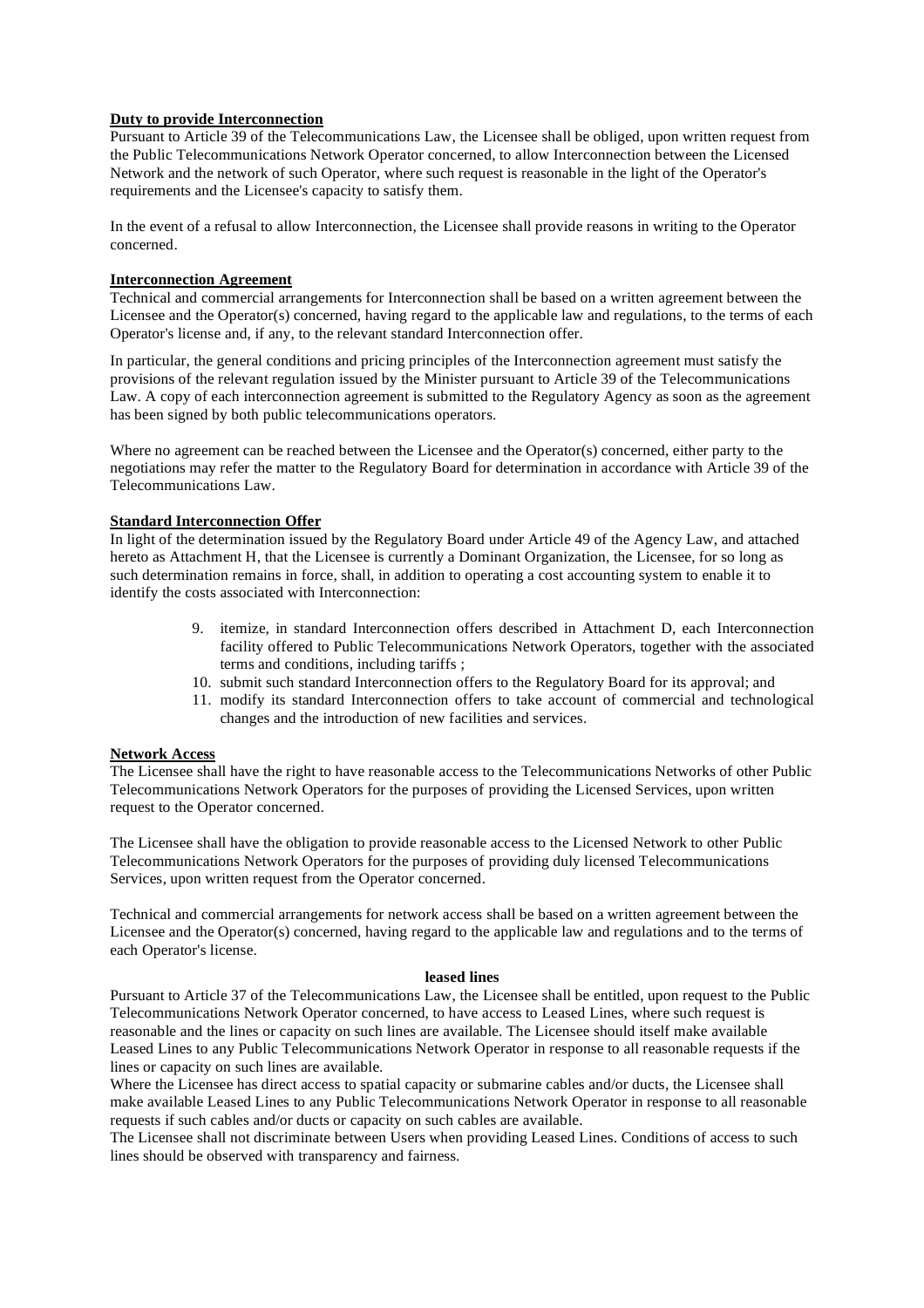#### **access to private/public domain**

The Licensee shall install Telecommunications infrastructure and/or Terminal Equipment on, over and under public and private land in strict compliance in particular with Articles 47 to 50 of the Telecommunications Law. Pursuant to Article 48 of the Telecommunications Law, and subject to Article 16.3 below, whenever requested by an Operator or Provider, and if practicable to do so, the Licensee shall share the use of its

Telecommunications infrastructure, upon payment of reasonable compensation. Similarly, the Licensee shall be entitled, upon request to any Operator or Provider, to share the use of the latter's Telecommunications infrastructure, upon payment of reasonable compensation.

The Licensee has the right to refuse the request for the use of its infrastructure provided it considers on justifiable and reasonable grounds that:

- -it is not economically reasonable to allow such use;
- -it is likely to cause damage to the nature or function of such infrastructure;
- -major additional construction work is required;

-other technical considerations may endanger its Telecommunications infrastructures; or -the practical constraints, including electrical and/or space constraints, may compromise the infrastructure.

Any agreement for the sharing of infrastructure shall be negotiated directly between the relevant Operators and Providers. In the event that the terms of such agreements cannot be agreed, either party thereto may request the Regulatory Agency to determine the terms and compensation for the use of the infrastructure in accordance with the Telecommunications Law.

#### **coverage and Roll out**

The Licensee shall install, operate and maintain the Licensed Network and provide the Licensed Services in all the localities referred to in Attachment E, in the Technical Offer, and shall do so in accordance with all minimum requirements set forth in such Attachment and elsewhere in this License.

## **CHAPTER 3 : PROVISION OF THE LICENSED SERVICES**

#### **continuity**

The Licensee may not intentionally interrupt the operation of the telephone system or any part thereof or the supply of any type of Licensed Service (unless through planned maintenance activity) without having first notified the Regulatory Agency, in writing, of the reasons for the above-mentioned temporary interruption in service and having received the approval of the Regulatory Agency. In addition, it shall notify the affected Subscribers of such an interruption of services, reasonably in advance, and the anticipated date on which service will be re-established. This shall not apply if the interruption is due to Force Majeure.

Except in the event of Force Majeure, or where it has received the prior written consent of the Regulatory Agency to interrupt the provision of the Licensed Services, the Licensee shall, for the entire duration of the License, provide the Licensed Services continuously, twenty four (24) hours a day and seven (7) days a week, to the satisfaction of the Regulatory Agency.

Whenever there is any interruption in the service provided by the Licensee, and this affects more than 10% of its Subscribers simultaneously for a period of eight (8) hours or more within the same day, it must notify the Regulatory Agency within no more than two (2) working days, explaining the reasons for the interruption and the measures to be adopted to re-establish service, as well as the probable date that service will be re-established for the Subscribers affected or the date and time on which it was re-established, as applicable.

In the event that complete interruption of services at transit and international level continues for a period longer than sixty (60) minutes, the Licensee shall report the interruption to the Regulatory Agency within twenty four (24) hours of such occurrence.

The Licensee undertakes to take all measures necessary to guarantee the proper operation and protection of the Licensed Network and to remedy promptly with the appropriate human and technical resources any interruption of part or all of the Licensed Services.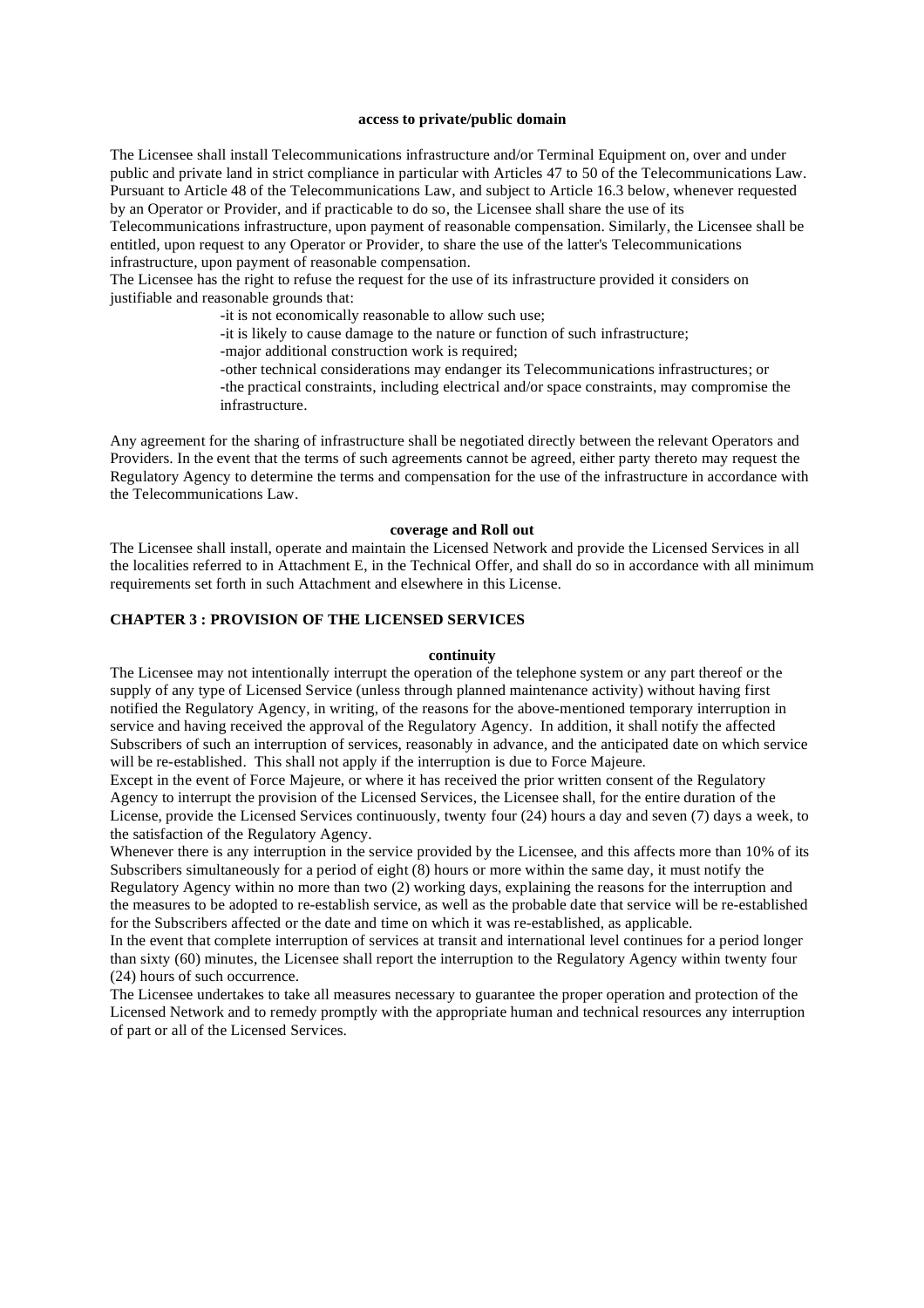### **quality of the licensed Services**

The Licensee undertakes to use all commercially reasonable endeavors to comply with international standards of quality, in particular those set by the ITU, including as regards, congestion, , quality of speech, interference, and access to Subscriber services. Please confirm Specific ITU standards

Furthermore, the Licensee undertakes to comply with the quality of services requirements set forth in Attachment F.

The Licensee undertakes to install an effective quality-monitoring system for the Licensed Services based on internationally recognized standards and to allow the Regulatory Agency access to inspect data related to the quality of the Licensed Services.

As and when requested by the Regulatory Agency, the Licensee shall provide the Regulatory Agency with the results of measurements of quality of service.

### **Master Subscriber contract**

#### **Contract to govern relations**

Except to the extent that the Regulatory Agency exempts the Licensee from the requirements of this Article 20, the relationship between the Licensee and each Subscriber shall be governed by the terms of a master Subscriber contract containing the standard terms and conditions for the provision of the Licensed Services and approved by the Regulatory Agency in accordance with Article 20.3 below.

Accordingly, the Licensee shall not offer the Licensed Services other than pursuant to such master Subscriber contract, without the prior, written authorization of the Regulatory Board.

The Licensee shall make available for consultation free of charge a copy of the approved master Subscriber contract at every point of sale, as well as on its Internet website. The Licensee shall also provide a copy of the approved master Subscriber contract, free of charge, to any interested party upon request and to any new Subscriber prior to provision of any Licensed Service to, and receipt of any payment of deposit from, such Subscriber.

### Content of master Subscriber contract

The master Subscriber contract shall be available in the English/French/Kinyarwanda language[s].

The standard terms and conditions referred to in Article 20.1 above shall include, at a minimum, provisions approved by the Regulatory Agency in respect of the following matters:

- -types of maintenance services offered;
- -information on service quality levels offered;

-deposits and alternative methods of providing security for payment where reasonably required, provided that in no circumstances may such deposits or security exceed the charges reasonably anticipated to be incurred by the Subscriber within a three (3) months period ; -confidentiality of Subscriber information ;

-the compensation and/or refund arrangements for Subscribers which apply if the contracted service is not met and a summary of the method of initiating procedures for the settlement of disputes;

-payment terms, including any applicable interest or administration charges;

- -minimum contract period;
- -Subscriber and Licensee rights of termination;

-method of settlement of Subscriber complaints or other disputes, including provision for appeal to the Regulatory Board and the Rwandan courts in the event that a dispute cannot be resolved by the parties.

Furthermore, the Licensee shall comply with any rulings issued by the Regulatory Agency regarding general terms and conditions for the provision of Telecommunications Services.

### **Procedure for approval**

No later than five(5) weeks prior to bringing into operation new Licensed Services, the Licensee shall submit to the Regulatory Agency for its approval a draft master Subscriber contract. As existing services what exemption or allowance can be made in regards to this, Does Rwandatel have said contracts lodged for all services?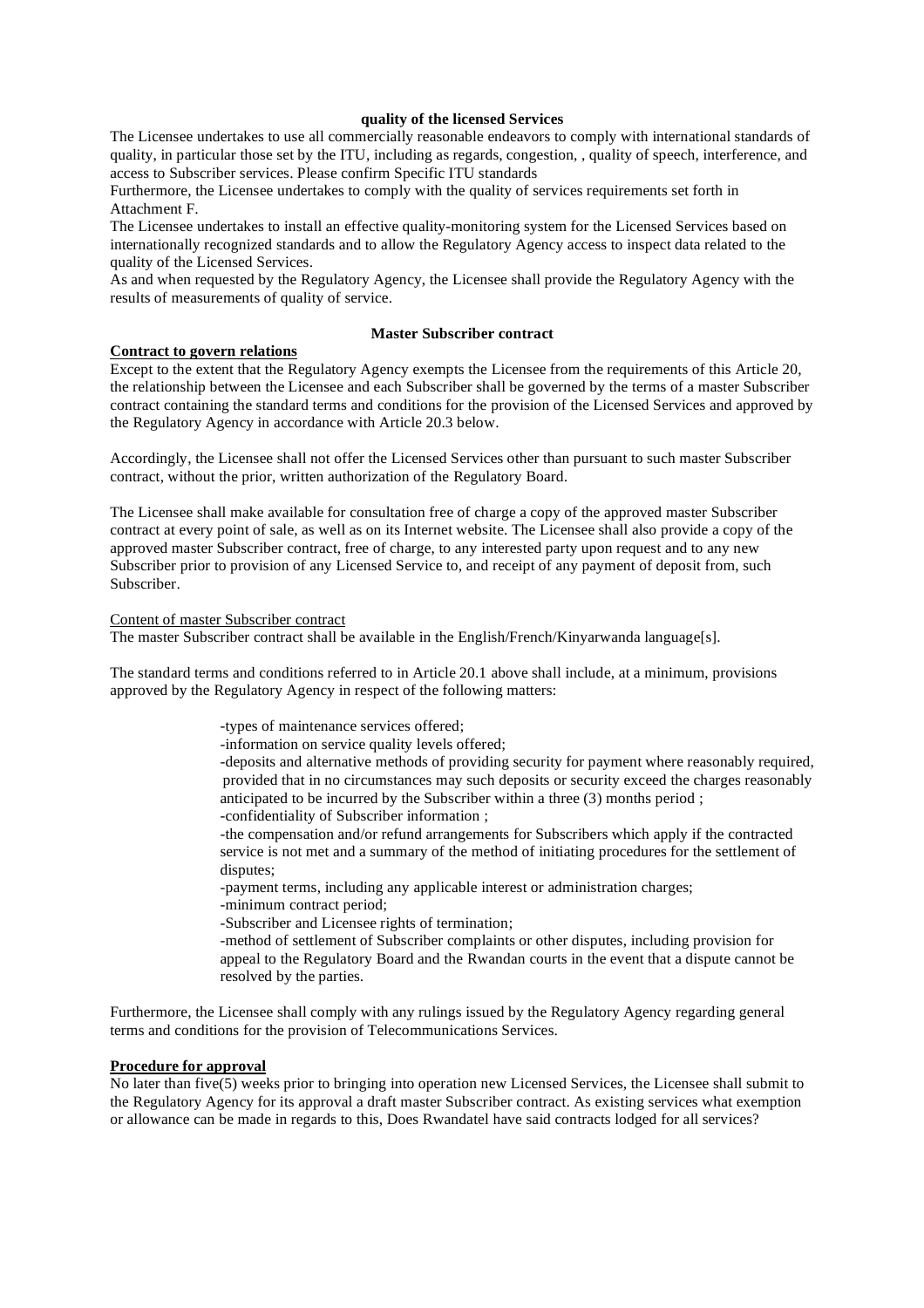The Regulatory Agency shall review the draft master Subscriber contract and shall, within three (3) weeks of the date of receipt thereof, notify the Licensee of its decision. Failure to communicate a decision within this period shall be deemed to be a decision approving the master Subscriber contract.

Where the Regulatory Agency notifies the Licensee that it does not approve the master Subscriber contract, it shall provide a clear and detailed written explanation of the reasons for such non-approval sufficient to permit the Licensee to revise the draft to the satisfaction of the Regulatory Agency. The Licensee shall then submit an amended draft for approval within a period of two (2) weeks of receipt of the Regulatory Agency's decision and the provisions of the preceding paragraph shall apply again.

In no event shall the Licensee bring into operation any new Licensed Services without having first received the approval of its master Subscriber contract by the Regulatory Agency.

### **Procedure for modification**

The Licensee may from time to time propose modifications to the terms of the master Subscriber contract by writing to the Regulatory Agency and enclosing a revised version of the contract, with modifications clearly marked and explained.

Where the Regulatory Agency does not object to the proposed modifications within three(3) weeks of receipt of the proposal, the Licensee shall be entitled to introduce the modification, subject to giving five(5) days' written notice to the Regulatory Board and all Subscribers. Where the Regulatory Agency notifies the Licensee that it does not approve the proposed modifications, it shall provide a clear and detailed written explanation of the reasons for such non-approval sufficient to permit the Licensee to revise the proposed modifications to the satisfaction of the Regulatory Agency. The Licensee may then submit amended proposed modifications for approval within a period of two (2) weeks of receipt of the Regulatory Agency's decision and the provisions of this paragraph shall apply again.

Any modification to the master Subscriber contract shall come into force as regards each individual Subscriber fifteen (15) days after delivery of a written copy of such modification to the Subscriber, unless that Subscriber objects to such modification in writing to the Regulatory Agency or the Licensee within said ten (10) day period.

### **Former Subscribers' contracts**

Subscribers' contracts concluded by the Licensee prior to the Effective Date of the License shall be amended in accordance with the terms and conditions of the master Subscriber contract defined in Article 21 above within [one (1)] month following the Regulatory Agency's approval on the master Subscriber contract.

#### **universal access**

The Licensee shall install, operate and maintain the Licensed Network to the satisfaction of the Regulatory Board in such manner as to ensure, in accordance with the special conditions set forth in this Article, proper, efficient and continuous Universal Access.

Subject to relevant laws or regulations, Universal Access denotes:

- a public switched telephony service including initial service connection, continuous provision of connectivity, provision of a dedicated telephone number, an appropriate Directory listing (excluding pre-paid), standard billing and collection services and relevant ancillary services and facilities necessarily utilized by the Licensee;
- a number of Public Payphones to be agreed upon between the Licensee and the Regulatory Board to which the public have access on a 24-hour basis;
- a number of Public Payphones to be agreed upon between the Licensee and the Regulatory Board designed for access by the physically disabled;
- Directory enquiries, fault reporting, service difficulty and connections services;
- free access to the emergency services as defined in Article 25 of this License;
- 12. provision to any Subscriber within the Licensed Territory who so requests, where such request is reasonable, a connection to a public telephony service:
	- 13. on standard terms and conditions;
	- 14. at reasonable price;
	- 15. within a reasonable period.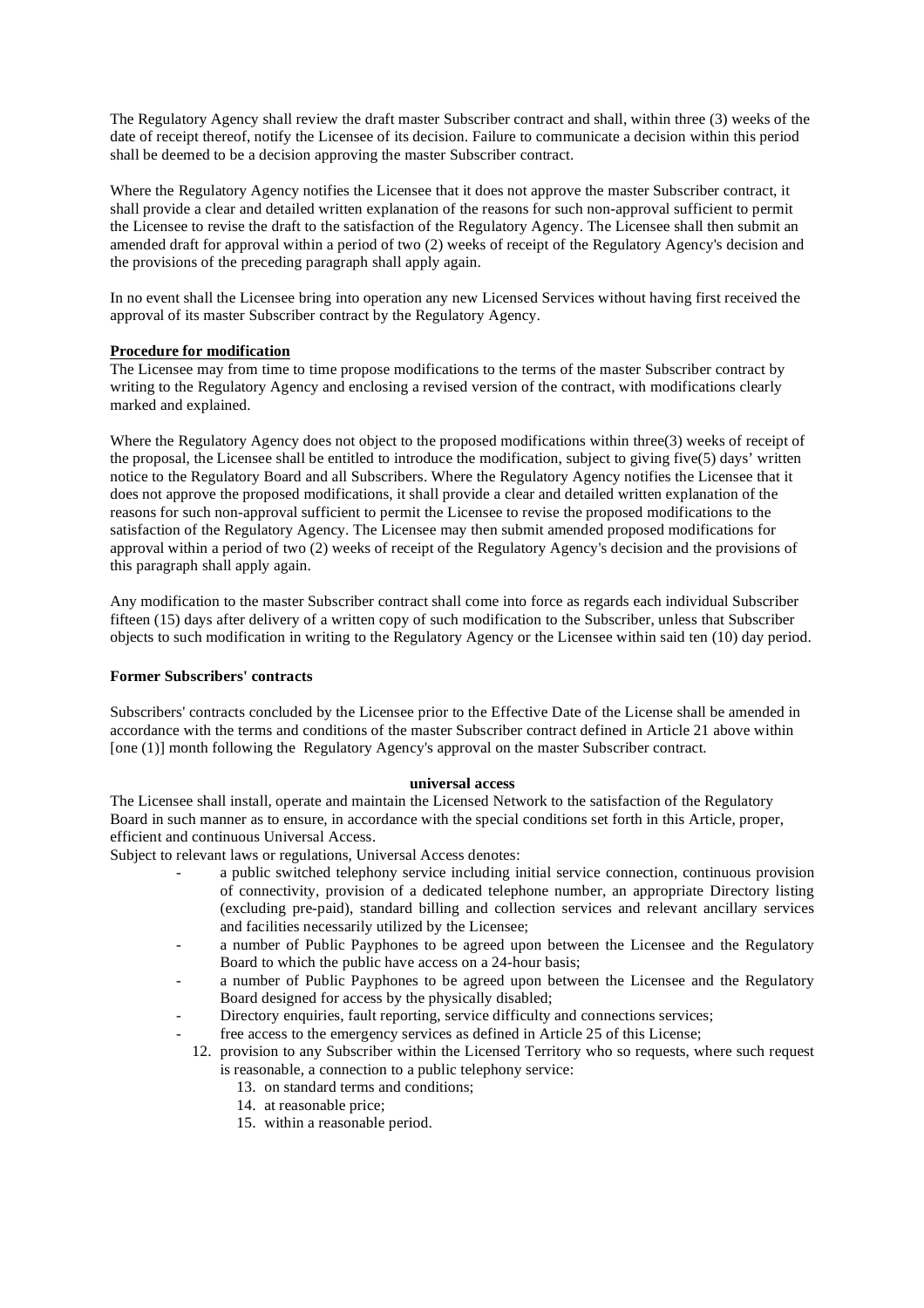The Licensee shall not be required to provide Universal Access to the extent that:

- the Regulatory Board is satisfied that a reasonable demand is being met or is to be met by other means :
- the Regulatory Board determines that it is not reasonable in the circumstances to require the Licensee to provide Universal Access, including where (i) the provision of Universal Access would expose any person engaged in its provision to undue risk to health or safety, or (ii) it is not reasonably practicable.

The Licensee's obligations in respect of Universal Access shall automatically be deemed to have been satisfied in any year in which the coverage and roll out obligations referred to in Article 17 and described in Attachment E have been met, [and in which Subscribers' requests for the provision of the Licensed Services have been handled in a non discriminatory manner].

The Licensee shall receive, from the Universal Access Fund, appropriate financial compensation, as determined by the Regulatory Board in accordance with Attachment G and any relevant regulation, for the costs of providing Universal Access, net of attributable revenues, to Subscribers who would otherwise not be served because such provision is not economically viable.

The Licensee shall pay a Universal Access Contribution to the Universal Access Fund.

# **confidentiality and security**

In accordance with Articles 24 to 27 of the Telecommunications Law, the Licensee shall use all commercially reasonable efforts to ensure that personal information related to Subscribers is protected.

In accordance with Articles 54 to 55 of the Telecommunications Law, the Licensee warrants that any Subscriber's voice or data obtained or received in the performance of the Licensed Services shall be kept confidential.

The Licensee undertakes to create and implement internal written rules and procedures to ensure Telecommunications secrecy, including as regards Subscribers' personal data protection.

Upon Subscriber request, the Licensee undertakes to guarantee the restrictions of the identity of calling and connected lines, as referred to in Article 27 of the Telecommunications Law.

national defence, public security and judicial power

The Licensee shall take all necessary measures to comply with any governmental requirements based on national defense and public security constraints or any request of a judicial authority or any other authorized authority according to the relevant laws and regulations.

# **Measures and tools to facilitate any such request will be provided by the licensee.**

### **cryptography**

The Licensee may proceed for his own signals, and/or propose to his Subscribers a cryptographic service in accordance with the laws and regulations of Rwanda.

The Licensee is however bound to file with the Regulatory Agency the processes and the devices used for calculation, encoding and deciphering of the signals prior to implementing the cryptographic services.

#### **PUBLIC emergency call services**

The Licensee shall ensure that Public Emergency Call Services are available at all times, so that any User, within the coverage area, is able to make public emergency calls to emergency organizations at no cost by dialing such numbers using Terminal Equipment connected to the Licensed Network.

The emergency organizations referred in Article 25.1 are those in charge of:

the protection of human lives (ambulance services);

- security assistance (police services);
- fire-fighting (fire brigade services); and/or
- other such emergency services as defined, from time to time, by the Regulatory Agency.

In order to ensure that Public Emergency Call Services are available at all times, the Licensee shall cooperate with emergency organizations in the efficient and prompt handling of emergency calls.

The Licensee shall comply with any reasonable instructions issued by the Regulatory Agency regarding Public Emergency Call Services.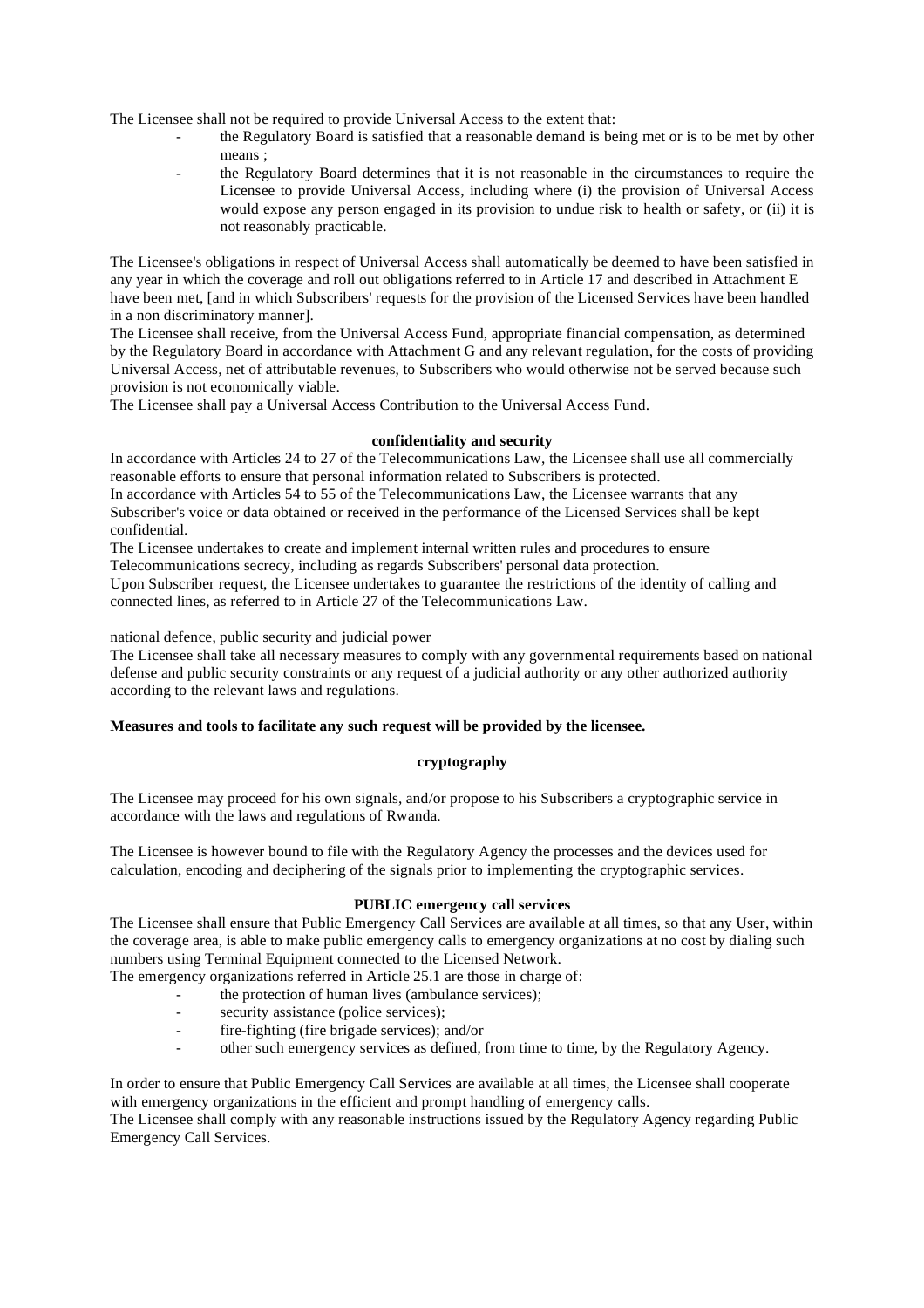### **CHAPTER 4: MARKETING OF THE LICENSED SERVICES**

### **freedom to set tariffs**

Pursuant to Articles 29 to 31 of the Telecommunications Law the Licensee is entitled to :

- set in its own discretion the prices of the Licensed Services;
- determine at its own discretion the global system of prices, which may include discount schemes related to the volume of traffic (such as corporate bodies),, special tariffs for Users making little use of the Licensed Services, and/or special tariffs for defined disadvantaged groups of Users;
- determine at its own discretion its commercial policy.

Tariffs must be non-discriminatory and, for so long as the Licensee is designated as a Dominant Organization, must be based on objective criteria and on the costs of providing the Licensed Services, while allowing for a reasonable rate of return.

If the Licensee is deemed a Dominant Organization, it may have tariff controls imposed, from time to time, by the Regulatory Board pursuant to Article 30 of the Telecommunications Law and, to the extent the Licensee is a private organization which offers general public access to a telephone service at a profit, it will remain subject to price control pursuant to Article 31 of the Telecommunications Law.

### **Invoices**

The Licensee shall promptly obtain and put into operation the appropriate equipment in order to calculate the amounts payable for each Licensed Service provided by the Licensee.

All Licensee invoices rendered by the Licensee in respect of the Licensed Services shall be clear, concise, typed in French, English and Kinyarwanda and easy to understand.

All Licensee invoices shall, in accordance with Articles 29 and 30 of the Telecommunications Law, contain precise details of all charges for the current billing period and the due date for payment. All Licensee invoices in respect of any outstanding balance and related interest or administration charges shall also contain precise details of all amounts payable and the due date for payment.

Upon request and at reasonable cost, a Post Paid Subscriber shall be provided by the Licensee with a detailed invoice of the local, long-distance and international calls made.

Licensee invoices rendered in respect of Interconnection services shall be subject to the relevant regulations referred in Article 14.3 above.

# **TARIFF Publicity**

The Licensee shall publish its tariffs in accordance with Article 29 of the Telecommunications Law. In particular, tariffs shall be set out in clear and sufficient detail and be sufficiently unbundled.

Tariffs shall not come into effect before the expiry of a period of thirty (30) days from the date of their publication.

# **Accounting system**

The Licensee shall prepare, for implementation one (1) year following the Effective Date, an analytical accounting system separating the Licensed Network and the Licensed Services offered to the Subscribers or to other Operators.

When considered to be a Dominant Organization, the Licensee undertakes to respond promptly to any requirement of the Regulatory Board imposed pursuant to Article 51 of the Telecommunications Law.

#### **telephone directory**

Pursuant to Article 19 of the Telecommunications Law, the Licensee, as a Dominant Organization, shall publish a telephone Directory and provide a copy of such Directory to each Subscriber without charge, until such time as the Regulatory Board either (i) determines that the Licensee is no longer a Dominant Organization or (ii) decides to require another Dominant Organization to publish the aforementioned Directory.

The Licensee shall provide a Directory enquiry service capable of being accessed by any Subscriber. Every Subscriber, except Subscribers with prepayment, has the right without charge to have an entry in any publicly available telephone Directory produced by the Licensee.

Every Subscriber shall have the right without charge, upon written notice, to decline to (i) have or (ii) continue having an entry in any publicly available telephone Directory produced by the Licensee.

Every Subscriber shall have the right without charge to request amendments be made to the entry concerning that Subscriber. The Licensee shall immediately ensure that its Subscriber database is amended accordingly and that the amendments requested appear in the next edition of the Directory concerned.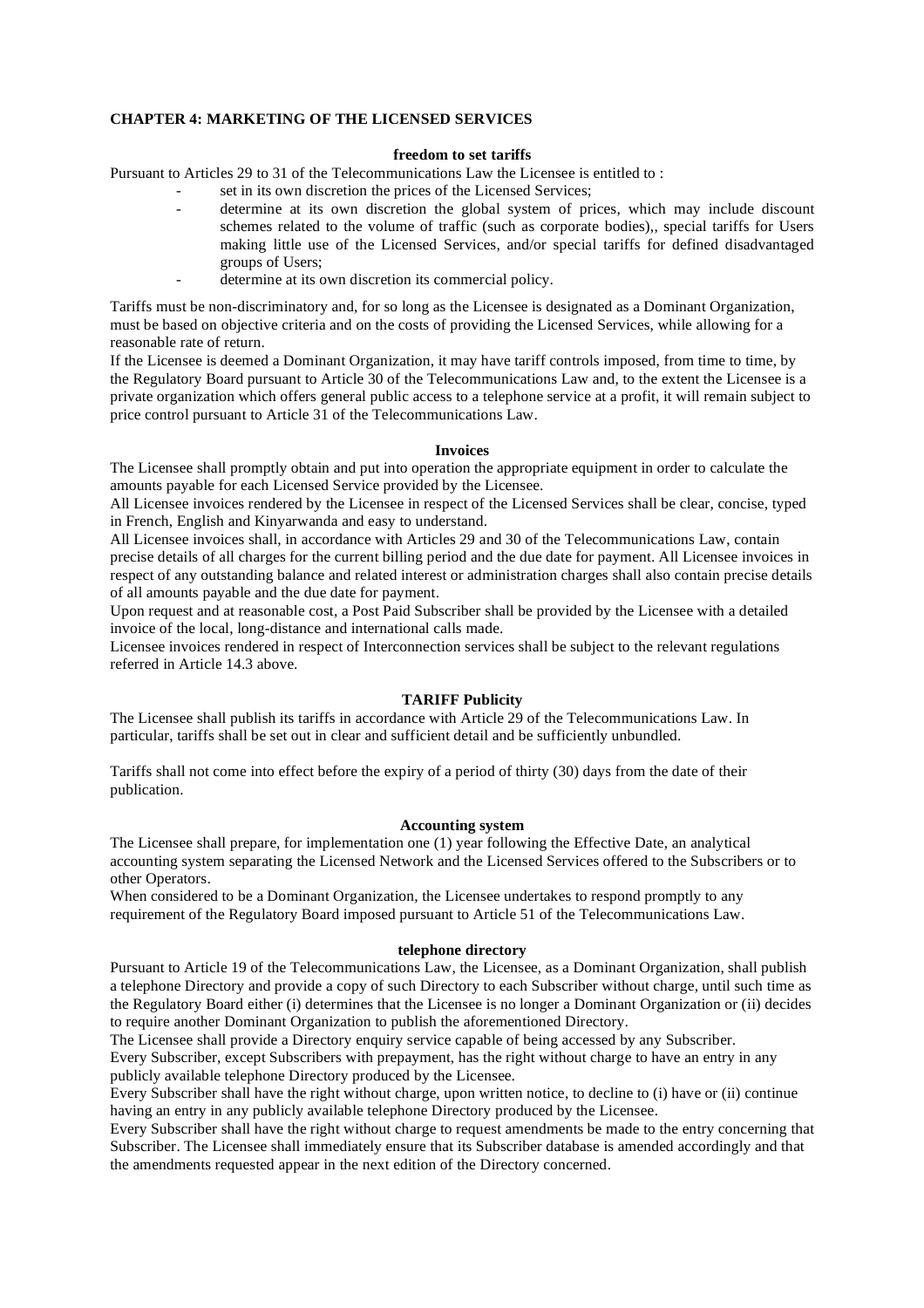### **sub-contractors**

In the scope of its contractual relations with sub-contractors, the Licensee shall warrant that these subcontractors undertake to respect:

- equal access and non-discrimination between Subscribers;
- confidentiality of the stored information relating to Subscribers.

In all cases, the Licensee shall remain liable for the provision of the Licensed Services.

### **non discrimination between Subscribers**

The Licensee will establish and guarantee the principle of equal treatment to all Subscribers whose conditions are the same, without discrimination or preference, and undertakes to provide the Licensed Services on a just and reasonable basis.

The Subscribers may connect their Terminal Equipment to the respective termination points of the Licensed Network, provided that such equipment is compatible with the parameters established for such connection in accordance with the regulations of the Regulatory Agency and the instructions given by the Licensee.

#### **competition provisions**

### **Anti-competitive conduct**

The Licensee expressly undertakes not to engage in any anti-competitive practices as such term is defined in Article 41 of the Agency Law and any such practice engaged in by the Licensee shall be void.

### **Prohibition of Linked Sales**

The Licensee shall not, in any relevant market, make it a condition of providing any Telecommunications Service that a person must acquire from the Licensee, any service or apparatus other than the one that is specifically requested, unless the Licensee has notified the Regulatory Agency of its intention to do so and satisfied the Regulatory Agency that there are technical reasons why this bundling should occur.

# **Prohibition of unfair subsidization and cross-subsidization**

Where the Regulatory Agency, after consulting the Licensee and such other interested parties as considered appropriate, determines that the Licensee or an Affiliate thereof is unfairly cross-subsidizing or unfairly subsidizing any category of services in the relevant market, the Regulatory Agency may issue a direction to that effect and require the Licensee to cease doing so.

#### **Abuse of dominant position**

The Licensee expressly undertakes, during periods when it is designated as a Dominant Organization, not to abuse its dominant position, as such term is defined in Article 42 of the Agency Law and any such conduct engaged in by the Licensee shall be void.

# **insurance**

The Licensee shall at the date of signature of the License insure with a reputable insurance company against all loss or damage to the equipment and infrastructure of the Licensed Network and against all risks related to its activity.

The Licensee shall maintain an adequate and enforceable insurance policy in respect of the Licensed Network and its activities for the entire duration of the License.

# **CHAPTER 5 : CONTRIBUTION AND FEES**

# **Universal access contribution**

Pursuant to Article 28 of the Telecommunications Law and the relevant regulations, the Licensee shall pay to the Regulatory Agency an annual contribution to the Universal Access Fund within one month after the end of the financial year on the basis of the Turnover generated during the previous year.

The annual contribution to the Universal Access Fund, referenced in Article 35.1 to be determined by the Regulatory Board shall not exceed 2.0 % of the Turnover of the concerned operator.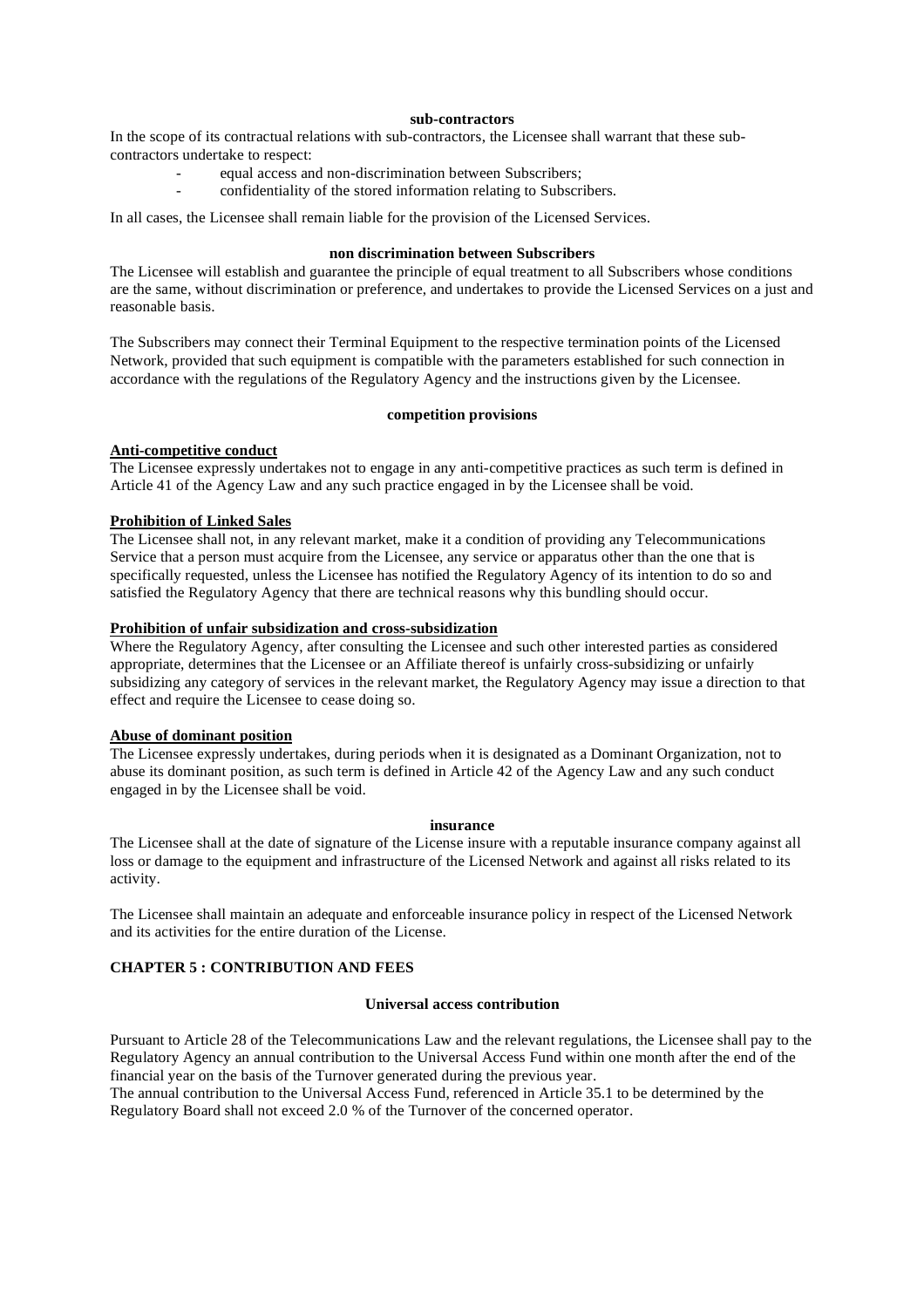# **contribution for the functioning of the Regulatory AGENCY**

Pursuant to the Agency Law, and notably its Article 35, the Licensee shall participate in the financing of the Regulatory Agency.

The Licensee's annual contribution under Article 36.1 is set at an amount equivalent to one percent (1%) of the Turnover generated during the preceding year by the concerned operator.

#### **Frequency and numbering fees**

The allocation fees and annual fees for the frequencies referred to in Article 12 above are as specified in Attachment B hereto.

The allocation fees and annual fees for the number blocks referred to in Article 13 above are as specified in Attachment C hereto.

## **other fees, taxes, contributions and charges**

The Licensee shall pay any other fees, taxes, contributions and charges that may be or from time to time become payable in accordance with the applicable laws and regulations of Rwanda.

### **CHAPTER 6: LIABILITY - MONITORING - PENALTIES- SAFETY**

#### **general liability**

The Licensee shall be liable for any dysfunction in, or directly resulting from, the operation of the Licensed Network, for any breach of the obligations of the License and for any infringement of applicable laws and regulations

The Licensor shall bear no liability for the direct or indirect consequences to the Licensee of any decision the Licensor may take pursuant to, or in respect of, the License, including without limitation, any decision to impose a penalty or to modify the terms of the License

### **Information and monitoring**

Upon written request and pursuant to the conditions determined by the Regulatory Agency, the Licensee shall give to the Regulatory Agency, any financial, technical and business information and documents necessary for the fulfillment of the obligations determined by laws and regulations as well as by the License. The Licensee shall promptly communicate to the Regulatory Agency all information and documents required under applicable legislative and regulatory provisions as well as under the License, including for example:

- any alteration to the composition of the share capital and the voting rights of the Licensee;
- descriptions of the Licensed Services ;
- tariffs, prices and general conditions related to the Licensed Services ;
- traffic data and turnover :
- information about resources, including frequencies and numbers;
- analytical accounting information.

The Licensee shall inform the Regulatory Agency on the following elements of the technical specification regarding the interface and normally provided Network Termination Points:

> -For analogue or digital networks: single line interface, multilane, direct dialing-in and any other interface commonly provided;

> -For ISDN, where provided: specification of basic and primary rate interfaces at the S/T reference points (including the signaling protocol), details of bearer services able to carry voice telephony services, and other interfaces commonly provided;

-Any other interfaces commonly provided.

No later than six (6) months after the end of each fiscal year, the Licensee shall provide the Regulatory Agency with seven (7) copies of an annual report that shall include annual certified financial statements.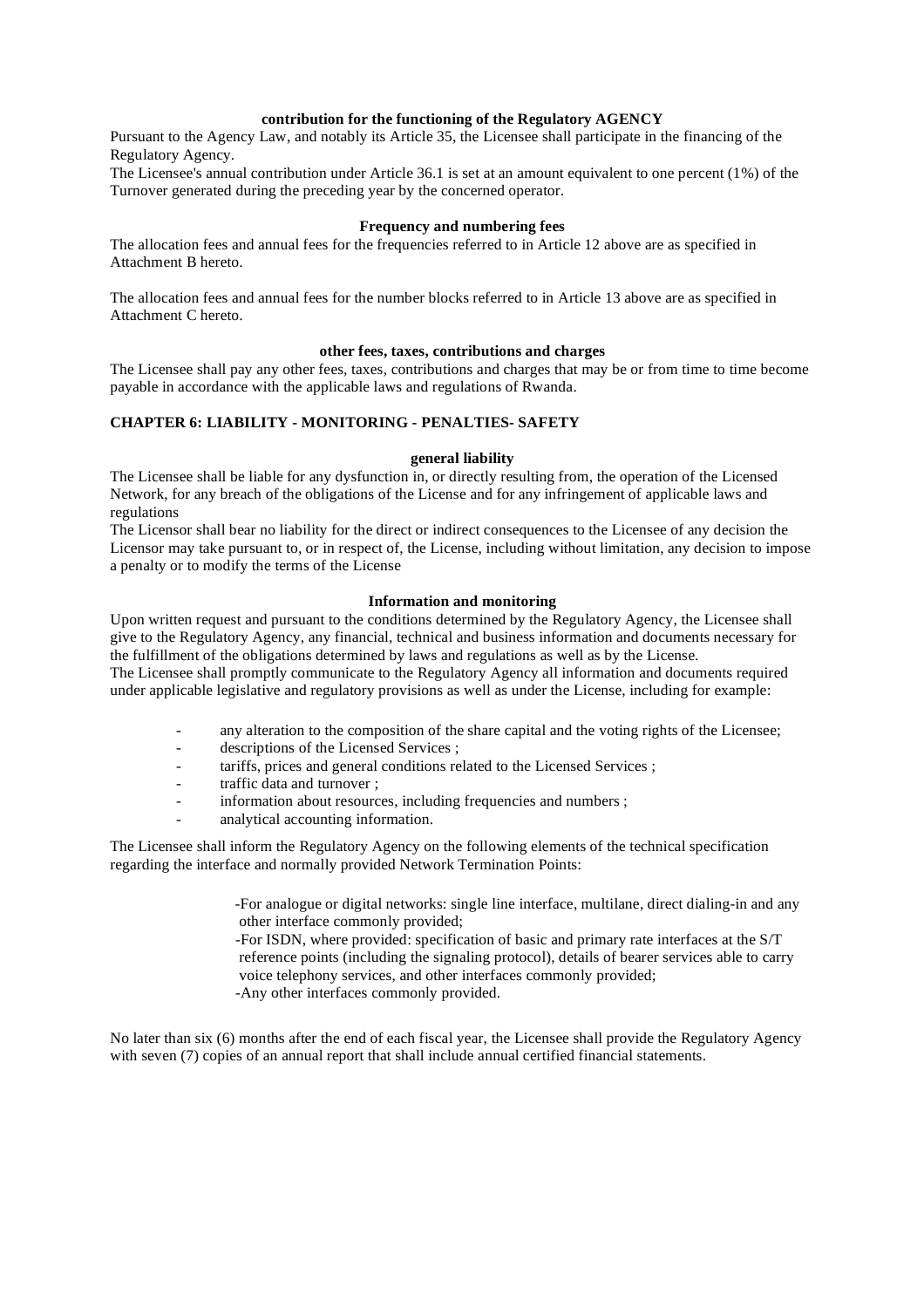#### **This annual report shall include detailed information concerning:**

-development of the Licensed Network and the Licensed Services the year preceding the annual report ; -any material instance in which, so far as the Licensee is aware, the Licensee's obligations under any provisions of this License have not been met, together with an explanation for such failure as well as the time of its corrections. If such failure is independent of the Licensee's control, the Licensee shall provide evidence proving this to be the case ;

- -presentation of a forecast plan for the development of the Licensed Network and the Licensed Services; analytical accounting information;
	- any other information deemed relevant by the Licensee or requested in writing by the Regulatory Agency.

# **SAFETY AND ENVIRONMENT OBLIGATIONS**

# **Safety of personnel**

The Licensee shall take all necessary measures to ensure the safety of its employees and other persons the employment of whom relates wholly or partly to the Licensed Services, of its customers and of the public. In this respect, the Licensee shall comply with any applicable laws and regulations of the Republic of Rwanda for the protection of employees.

#### **Environment Obligations**

The Licensee shall ensure that the installation, operation and maintenance of the Licensed Network and all network-specific equipment are performed in accordance with applicable international and domestic environmental laws, regulations and practices.

#### **fines**

The Licensee shall be liable to payment of any fines imposed pursuant notably to Articles 57 to 70 of the Telecommunications Law, and shall make such payment promptly and in accordance with applicable laws and regulations.

license suspension and withdrawal and other non-financial penalties

Without prejudice to any other rights they may enjoy under the License or under any legislative, regulatory or other legal text, the Regulatory Board and the Minister shall have the following rights of suspension and withdrawal.

#### **License Suspension**

In accordance with Articles 5 and 22 of the Telecommunications Law, the Regulatory Board shall be entitled to suspend the License in the following situations:

> -when the periodic fees for continuation of the License have not been paid; -where there is continued failure to meet any service criteria specified in an enforcement notice issued to the defaulting Licensee.

#### **License Withdrawal**

In accordance with Articles 5 and 22 of the Telecommunications Law, the Regulatory Board shall be entitled to revoke the License in the following situations:

-where the Licensee has not substantially commenced the implementation of the Licensed Network and/or the Licensed Services one year after the date of the Effective Date;

 -where the Licensee has commenced the implementation of the Licensed Network or the Licensed Services but is not meeting the deadlines in the License for such implementation;

 -where there is an extreme case of continued failure to meet any service criteria specified in an enforcement notice issued to the Licensee for any default in respect of its obligations.

In accordance with Article 13 of the Telecommunications Law, the Regulatory Board shall be obliged to revoke the License in the circumstances outlined in paragraph 2, Article 6.3 of the License, following the indirect or direct change of ownership of a Licensee.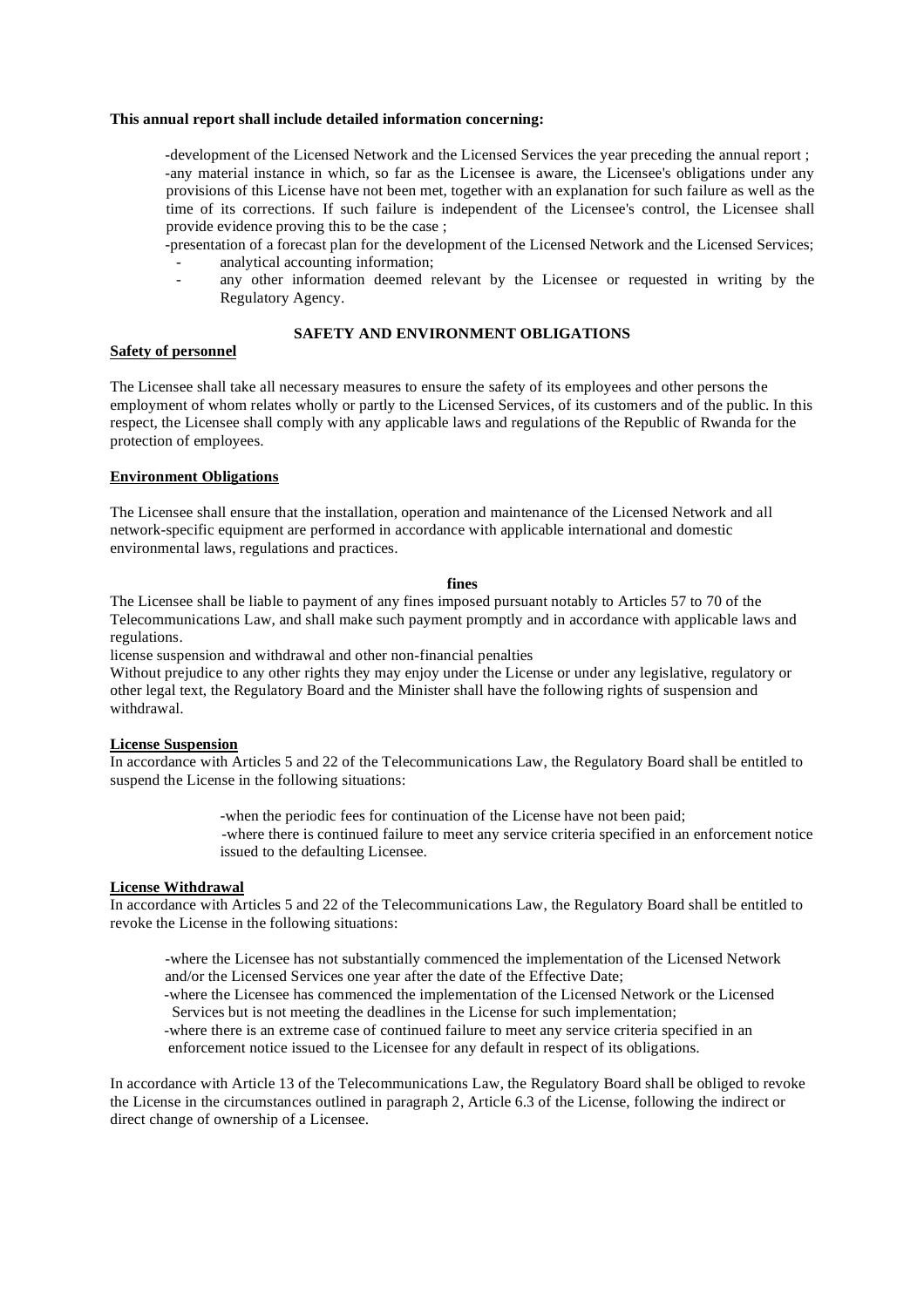# **License Suspension and/or Withdrawal**

In accordance with Articles 14, 51 and 57 of the Telecommunications Law, the Regulatory Board shall be entitled to suspend or revoke the License in the following situations:

-where the Licensee is guilty of fraud or intentional misrepresentation when applying for the License; -where the Licensee is engaged in or is supporting activities amounting to a treasonable offence under the Penal Code;

-where an enforcement order requiring that the Licensee remedy its failure to comply with any condition set forth in its License is issued and the Licensee does not comply with said enforcement notice, and the compliance order is confirmed by the Board after hearing the representations of the Licensee; and/or

-where the Licensee, being a Dominant Organization, fails to comply with any obligations imposed pursuant to Article 51 of the Telecommunications Law concerning accounting standards.

The Regulatory Board shall be entitled to suspend or revoke the License where the Licensee fails to meet its Universal Access obligations under the License.

## **Reduction of License Scope or Duration**

The Regulatory Board shall be entitled to reduce the scope of the License or reduce the duration of the License where the Licensee demonstrate a continued failure to meet any service criteria specified in an enforcement notice issued pursuant to Article 22 of the Telecommunications Law.

### **Suspension of Licensed Services**

In accordance with Article 52 paragraph 2° of the Telecommunications Law, the Minister may, subject to observing national legislation and international agreements ratified by Rwanda, suspend any of the Licensed Services when necessary to ensure the preservation of the national integrity.

# **CHAPTER 7: FINAL PROVISIONS**

# **modification of the License**

The terms and conditions of the License may be modified in accordance with the provisions of this Article. However, except by mutual agreement under Article 44.5 of this License or as otherwise specified by law, no modification to the License shall be made during the first five (5) years from the Effective Date, where the direct or indirect effect of such modification would be to reduce the Gross Revenues by twenty five percent (25%) compared to the preceding year.

# **Service Criteria Modification**

Pursuant to paragraph 2 of Article 22 of the Telecommunication Law, the Regulatory Board has the power to change quality of service criteria of the License provided that:

- six months' written notice has been given to the Licensee;
- the Licensee has operated under its License for at least eighteen (18) months before notice is given.

Quality of service criteria are the same or similar for the same or similar type of Licenses. No modification shall disadvantage the Licensee compared with other Operators operating under the same or similar type of licenses.

# **Nature of Modifications**

In accordance with Article 9 of the Telecommunication Law, any such amendments and additions to the License shall reflect in an objective and non-discriminatory manner:

- the provisions of any new telecommunications law relevant to the License;
- any regulatory changes which are intended to ensure opportunities and effective competition in the telecommunications markets in both rural and urban areas;
- changes necessary to respond to market circumstances;
- changes caused by technological developments.

# **Modification of Fees Payable**

The provisions of this Article shall be without prejudice to the Regulatory Board's power, under Article 11 of the Telecommunications Law, to alter the fees attached to any class of License from time to time, such modifications applying to all licenses of the same type.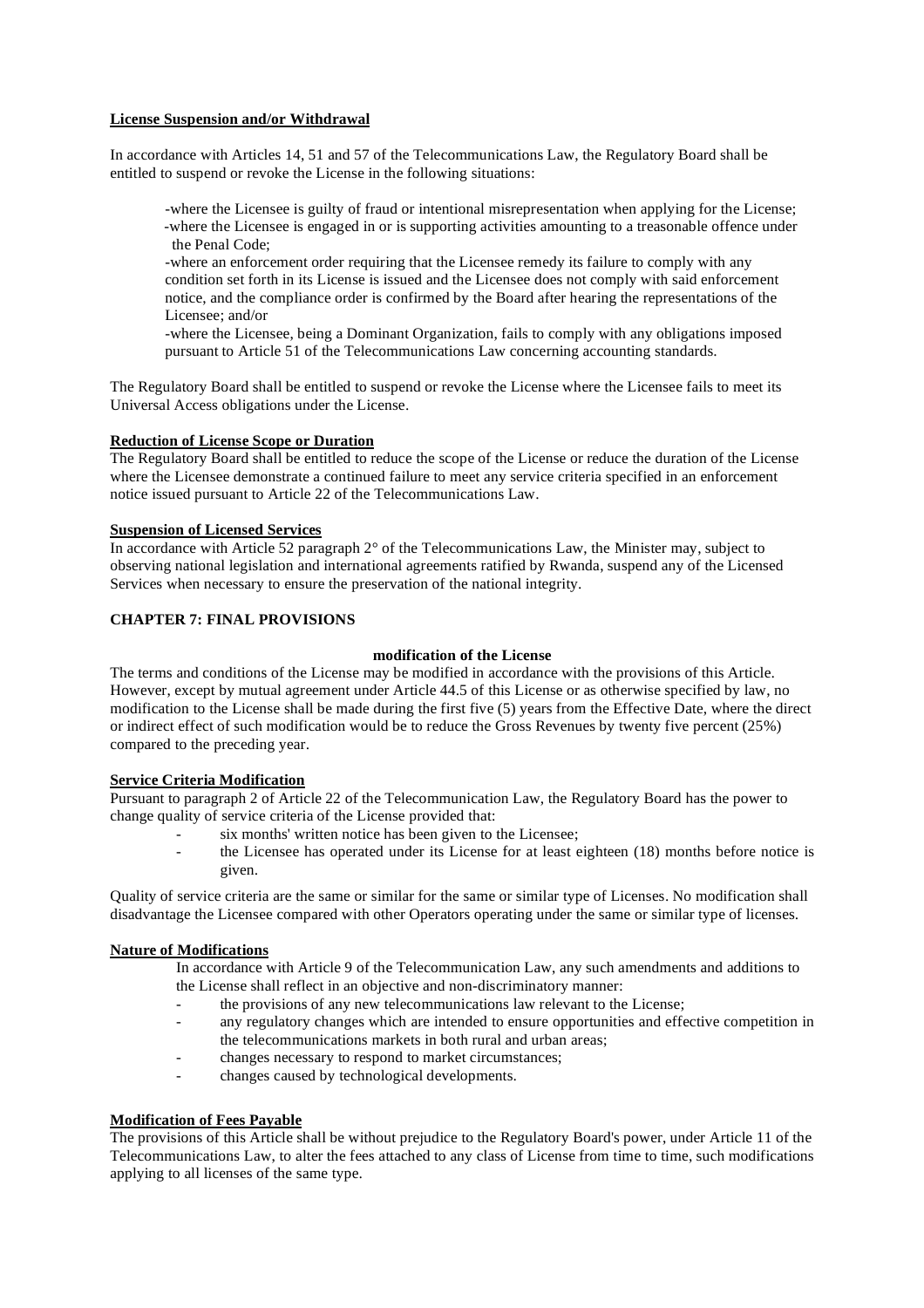### **Procedure**

The Regulatory Board must publish its intention to modify the License in the Official Gazette and shall notify the Licensee personally by registered mail with return receipt requested.

Modifications shall take effect three months from the date of their being notified to the Licensee.

### **Mutual Agreement**

The provisions of this Article shall be without prejudice to the Parties' right to negotiate modifications to the License by mutual agreement.

### **without prejudice**

The rights and duties of the Licensor and other duly empowered Rwandan authorities under the License shall be without prejudice to the powers granted to said parties under any applicable legislative or regulatory provisions.

## **transparency and Rights of appeal**

The Licensee shall enjoy a reasonable opportunity to make representations in respect of any decision made or, where reasonable in the circumstances, to be made by the competent authority, pursuant to the terms of the License, which may materially affect the Licensee, including, without limitation, any decision to impose a financial penalty, any decision to modify the terms of the License, any refusal to renew the License, and any refusal to authorize a transfer of the License.

The competent authority concerned shall take due account of any such representations made by the Licensee.

Upon written request by the Licensee, the competent authority shall promptly provide the Licensee with written reasons for any such decisions.

Except where otherwise indicated, the Licensee shall have a right to appeal against any such decisions. Appeals, which must be exercised within a period of three (3) months, shall lie to the competent jurisdiction. Appeals shall not suspend the enforcement of the decision to which they relate.

# **Disputes with third party operators**

The Licensee may ask the Regulatory Board to resolve disputes with other Operators related to the provision of the Licensed Services via the Licensed Network.

The Regulatory Board shall make its decision within a reasonable period and shall promptly thereafter provide the parties concerned with written reasons for its decision.

# **form of communication**

All notifications, applications, requests or other communication required or permitted under the License shall be communicated in writing to the address of the party concerned or, where such recipient's address has changed, to the last address notified to the sender by the recipient by registered mail.

#### **other consents**

Nothing in this License shall absolve the Licensee from any requirement in law to obtain such additional consents, permissions, authorizations or licenses as may be necessary for the construction and operation of the Licensed Network, the provision of the Licensed Services and, more generally, the exercise of its rights or discharge of its obligations under this License, including, without limitation, any investment registration which may be necessary pursuant to Law n° 14/98 establishing the Rwanda Investment Promotion Agency and/or its implementing regulations.

#### **unlawful use**

The Licensee shall not use, or knowingly permit the use of, the Licensed Network or the Licensed Services for any purpose that violates applicable law.

The Licensee shall take all commercially reasonable action to ensure that the Licensed Network and Licensed Services are not used for any such purposes.

The Licensee shall include a similar provision precluding the use of the Licensed Network and Licensed Services in its contracts with Subscribers and other Operators.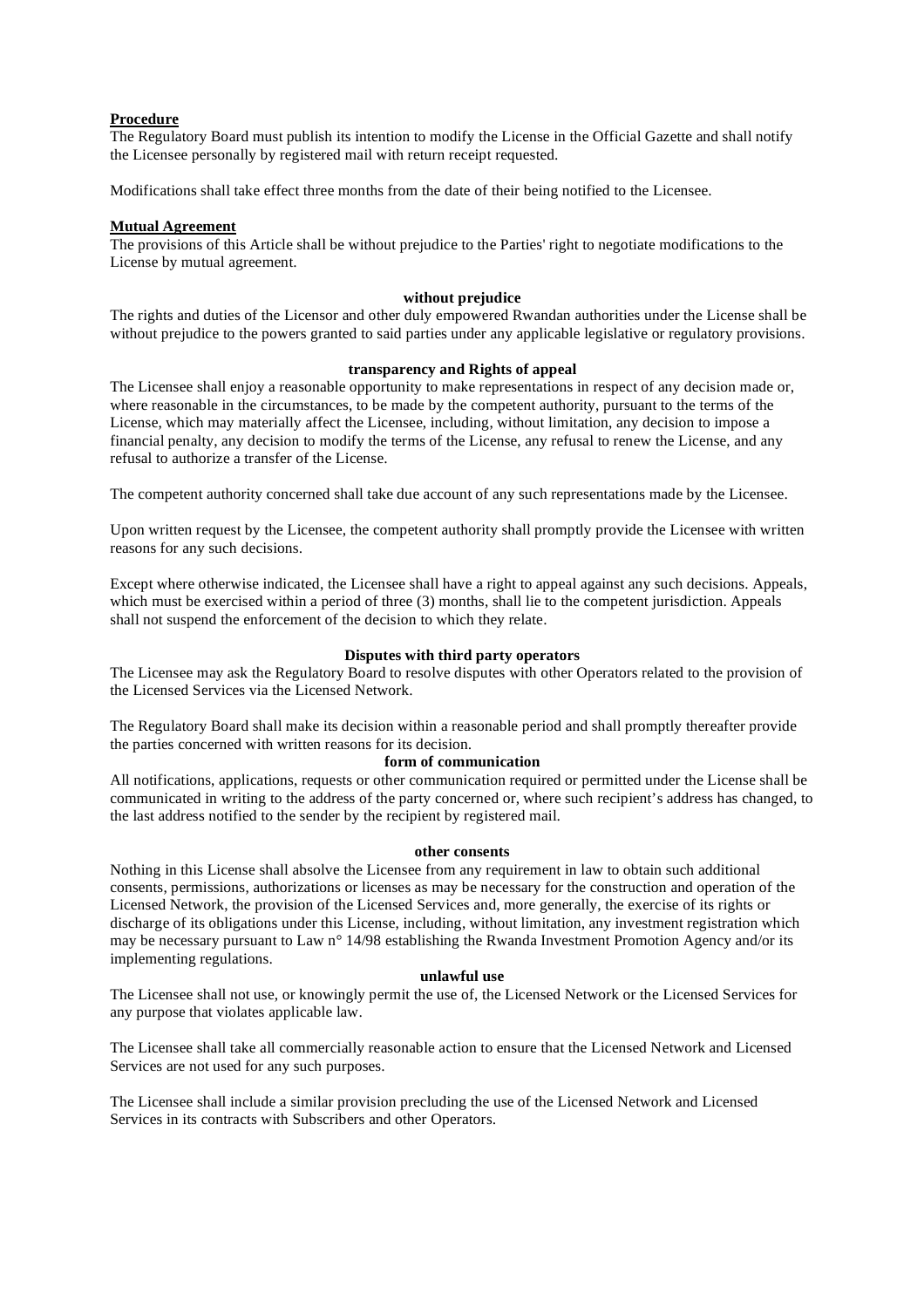#### **Force majeure**

The Licensee shall not be considered to have failed to comply with any obligation whatsoever derived from the present License terms and conditions, including the obligations related to the coverage and roll out goals specified in Attachment E and quality of services objectives listed in Attachment F of this License terms and conditions, if the Licensee is prevented from performing its obligations due to any case of Force Majeure. The Licensee shall use all commercially reasonable endeavors to ensure the most rapid service restoration.

#### **costs**

The Licensee is responsible for all costs, expenses and other obligations (financial or otherwise) regarding the implementation of its rights and obligations under the License. The Licensor shall bear no responsibility for such costs, expenses or obligations.

# **waiver**

No waiver of any breach of any provision of the License shall be effective or binding unless made in writing and, unless otherwise specified, any such waiver shall be limited to the specific breach concerned.

#### **headings**

The headings used in the License are for descriptive purposes only and shall not be considered a part hereof for determining the rights and obligations referred to herein.

#### **GOVERNING LAW**

This License shall be governed by and construed in accordance with the laws and regulations of the Republic of Rwanda.

#### **Attachments**

- Attachment A: Licensee details, including share capital and participations
- Attachment B : Signed Frequency License
- Attachment C : Signed assignment of numbers
- Attachment D : Standard Interconnection offer
- Attachment E : Coverage and roll out
- Attachment F : Quality of Services
- Attachment G : Universal Access

# **SEEN TO BE ATTACHED TO THE MINISTERIAL ORDER N°05/RURA/05 OF 05/10/2005 GRANTING AN INDIVIDUAL FIXED NETWORK TELECOMMUNICATIONS LICENSE TO THE COMPANY RWANDATEL S.A.**

Done at Kigali, 05/10/2005

The Minister of Infrastructure **BIZIMANA Evariste (sé) Seen and sealed with the Seal of the Republic**: The Minister of Justice **MUKABAGWIZA Edda (sé)**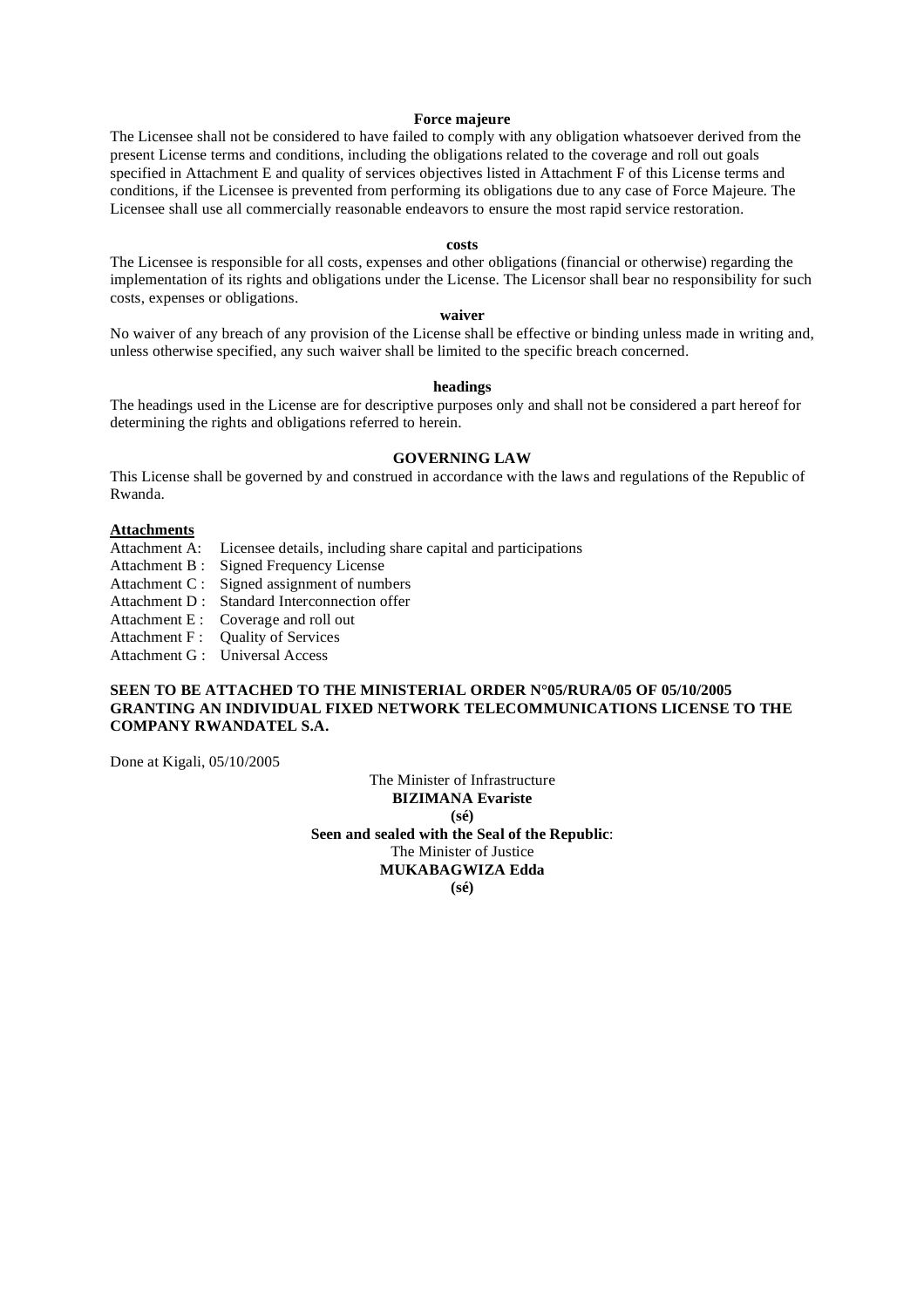# **ANNEX TO THE MINISTERIAL ORDER N° 05/RURA/05 OF 05/10/2005 GRANTING AN INDIVIDUAL FIXED NETWORK TELECOMMUNICATIONS LICENSE TO THE COMPANY RWANDATEL S.A.**

### **ATTACHMENT A: LICENSEE DETAILS, INCLUDING SHARE CAPITAL AND PARTICIPATIONS**

The initial authorized share capital was RwF 2.420.000.000 comprising 242.000 ordinary shares of 10.000 each. The company was however capitalized on shareholders loans contributed by the shareholders in proportion to their shareholding.

## **SEEN TO BE ATTACHED TO THE MINISTERIAL ORDER N°05/RURA/05 OF 05/10/2005 GRANTING AN INDIVIDUAL FIXED NETWORK TELECOMMUNICATIONS LICENSE TO THE COMPANY RWANDATEL S.A.**

Done at Kigali, 05/10/2005

The Minister of Infrastructure **BIZIMANA Evariste (sé)** 

**Seen and sealed with the Seal of the Republic**:

The Minister of Justice **MUKABAGWIZA Edda (sé)**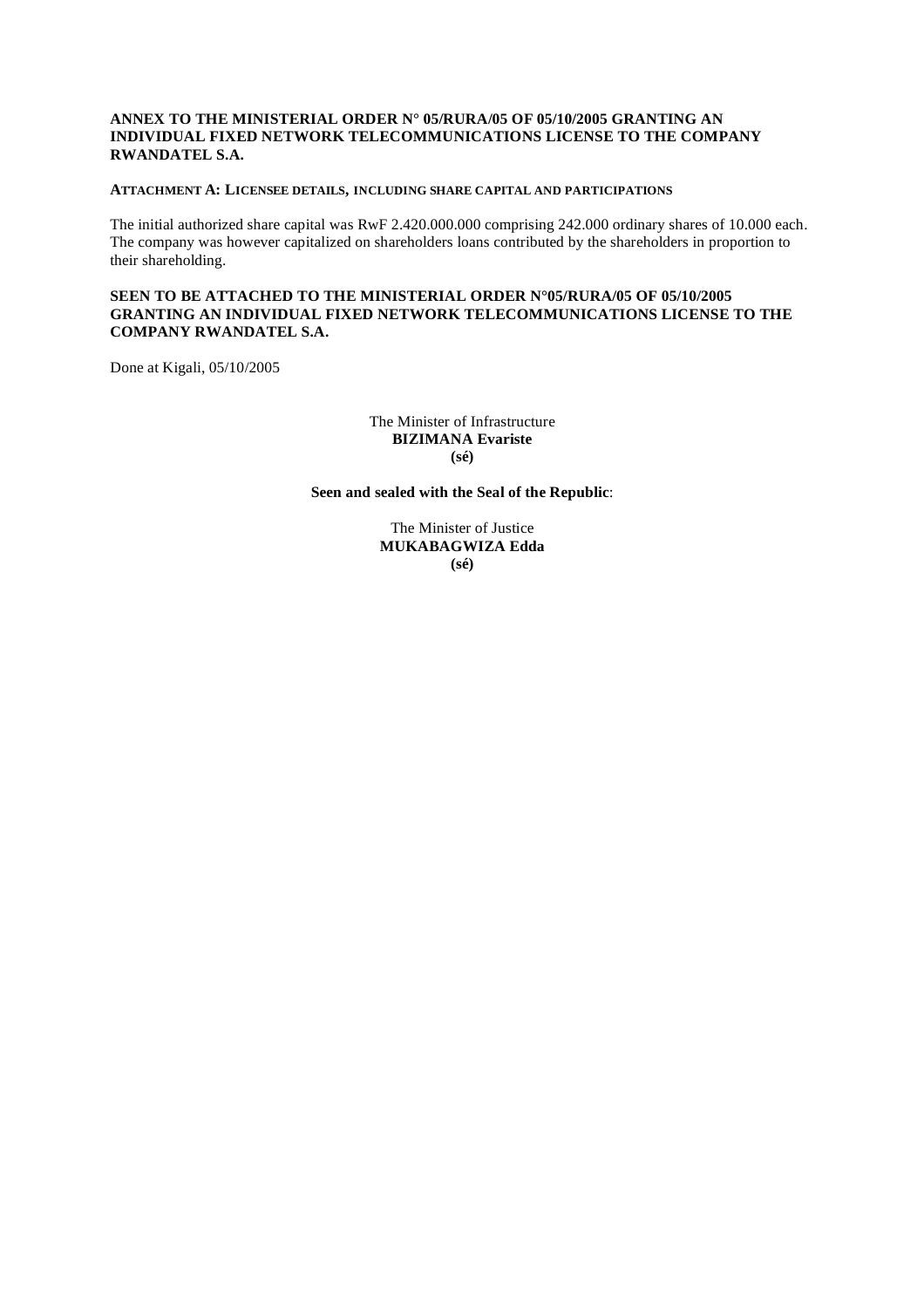# **ANNEX TO THE MINISTERIAL ORDER N° 05/RURA/05 OF 05/10/2005 GRANTING AN INDIVIDUAL FIXED NETWORK TELECOMMUNICATIONS LICENSE TO THE COMPANY RWANDATEL S.A.**

#### **ATTACHMENT B: SIGNED FREQUENCY LICENSE**

The Regulatory Agency shall agree to guarantee the License Holder the following paired frequencies currently utilized by Rwandatel s.a. subject to a spectrum fee provided in Ministerial order regarding radio communication fees. Those frequencies are:

Need to confirm all these frequencies are in sole use by Rwandatel at time of license and have not been issued to any other operator. RURA to validate no other operator is using any of these frequencies.

# **A. 900 MHz BaND**

| T <sub>x</sub><br>11<br>Mhz<br> | 1 N<br>Mhz<br>RХ |
|---------------------------------|------------------|
| ີ                               | 00 <sup>2</sup>  |
| ה ה                             | 88.              |

| Tx in MhZ | Rx in Mhz | Tx in Mhz | Rx in Mhz | Tx in Mhz | Rx in Mhz |
|-----------|-----------|-----------|-----------|-----------|-----------|
| 1432.5    | 1481.5    | 1446.5    | 1495.5    | 1460.5    | 1509.5    |
| 1434.5    | 1483.5    | 1448.5    | 1497.5    | 1462.5    | 1511.5    |
| 1438.5    | 1487.5    | 1450.5    | 1499.5    | 1464.5    | 1513.5    |
| 1440.5    | 1489.5    | 1452.5    | 1501.5    | 1466.5    | 1515.5    |
| 1444.5    | 1493.5    | 1454.5    | 1503.5    | 1468.5    | 1517.5    |
| 1456.5    | 1505.5    | 1458.5    | 1507.5    | 1470.5    | 1519.5    |

#### **B. 1,5 GHz BAND**

# **C. 2 GHz bAND**

| Tx in Mhz | Rx in Mhz | Tx in Mhz | Rx in Mhz | Tx in Mhz | Rx in Mhz |
|-----------|-----------|-----------|-----------|-----------|-----------|
| 1713.5    | 1832.5    | 1905.5    | 2024.5    | 1933.5    | 2052.5    |
| 2108.5    | 2227.5    | 2108.5    | 2157.5    | 2164.5    | 2213.5    |
| 2234.5    | 2021.5    | 1939.5    | 2152.5    |           |           |

### D. **7 and 10 GHz Band**

| Tx in Ghz | Rx in Ghz | Tx in Ghz | Rx in Ghz | Tx in Ghz | Rx in Ghz |
|-----------|-----------|-----------|-----------|-----------|-----------|
| 11.2455   | 10.7150   | 11.3255   | 10.7950   | 11.4050   | 10.8750   |
| 7.3170    | 7.1210    | 7.2050    | 7.4010    | 7.1490    | 7.3450    |
| 7.1770    | 7.3730    | 7.2330    | 7.4229    | 7.2050    | 7.4010    |
| 7.4010    | 7.2050    | 7.3450    | 7.1490    | 7.2050    | 7.4010    |
| 7.1490    | 7.3450    | 7.1770    | 7.3380    | 7.1770    | 7.3380    |
| 7.1495    | 7.3105    | 7.2890    | 7.1280    | 7.3380    | 7.1770    |
| 6.8700    | 6.5300    | 6.9500    | 6.6100    | 7.5810    | 7.4280    |
| 7.6870    | 7.5260    | 8.05902   | 7.7479    | 8.11832   | 7.8070    |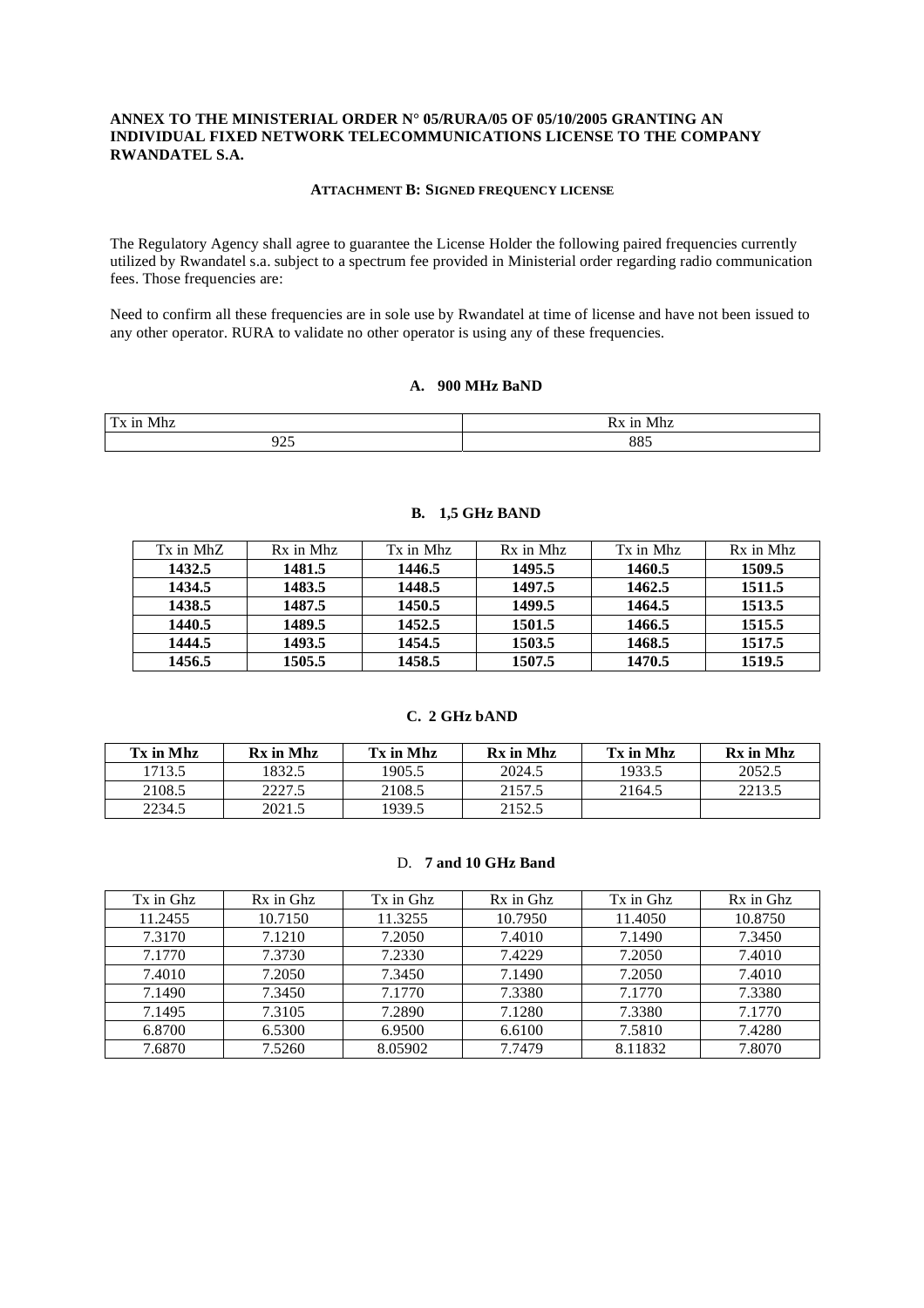# **D. 3,4 - 3,6 GHZ BAND (WLL)**

| Tx in Ghz | Rx in Ghz | Tx in Ghz | Rx in Ghz | Tx in Ghz | Rx in Ghz |
|-----------|-----------|-----------|-----------|-----------|-----------|
| 3.4525    | 3.5525    | 3.4575    | 3.5575    | 3.4625    | 3.5625    |
| 3.4675    | 3.5675    | 3.4725    | 3.5725    | 3.4775    | 3.5775    |
| 3.4825    | 3.5825    | 3.4875    | 3.5875    | 3.4925    | 3.5925    |
| 3.4975    | 3.5975    |           |           |           |           |

# E. **21 – 24 Ghz Band (Microwave Digital links)**

| TX sub band              | RX sub band                                   |
|--------------------------|-----------------------------------------------|
| 21224 Mhz - 21784 Mhz    | $\frac{22456 \text{ Mhz}}{23016 \text{ Mhz}}$ |
| 21784 Mhz - 22366,75 Mhz | 23016 Mhz – 23598,75 Mhz                      |
| 22456 Mhz - 23016 Mhz    | 21224 Mhz – 21784 Mhz                         |
| 23016 Mhz - 23598,78 Mhz | $21784$ Mhz – 22366,75 Mhz                    |

The Licensee may request any additional frequencies under the provision set fourth in article 13.2 of this license.

# **SEEN TO BE ATTACHED TO THE MINISTERIAL ORDER N°05/RURA/05 OF 05/10/2005 GRANTING AN INDIVIDUAL FIXED NETWORK TELECOMMUNICATIONS LICENSE TO THE COMPANY RWANDATEL S.A.**

Done at Kigali, 05/10/2005.

The Minister of Infrastructure **BIZIMANA Evariste (sé)** 

**Seen and sealed with the Seal of the Republic**: The Minister of Justice **MUKABAGWIZA Edda (sé)**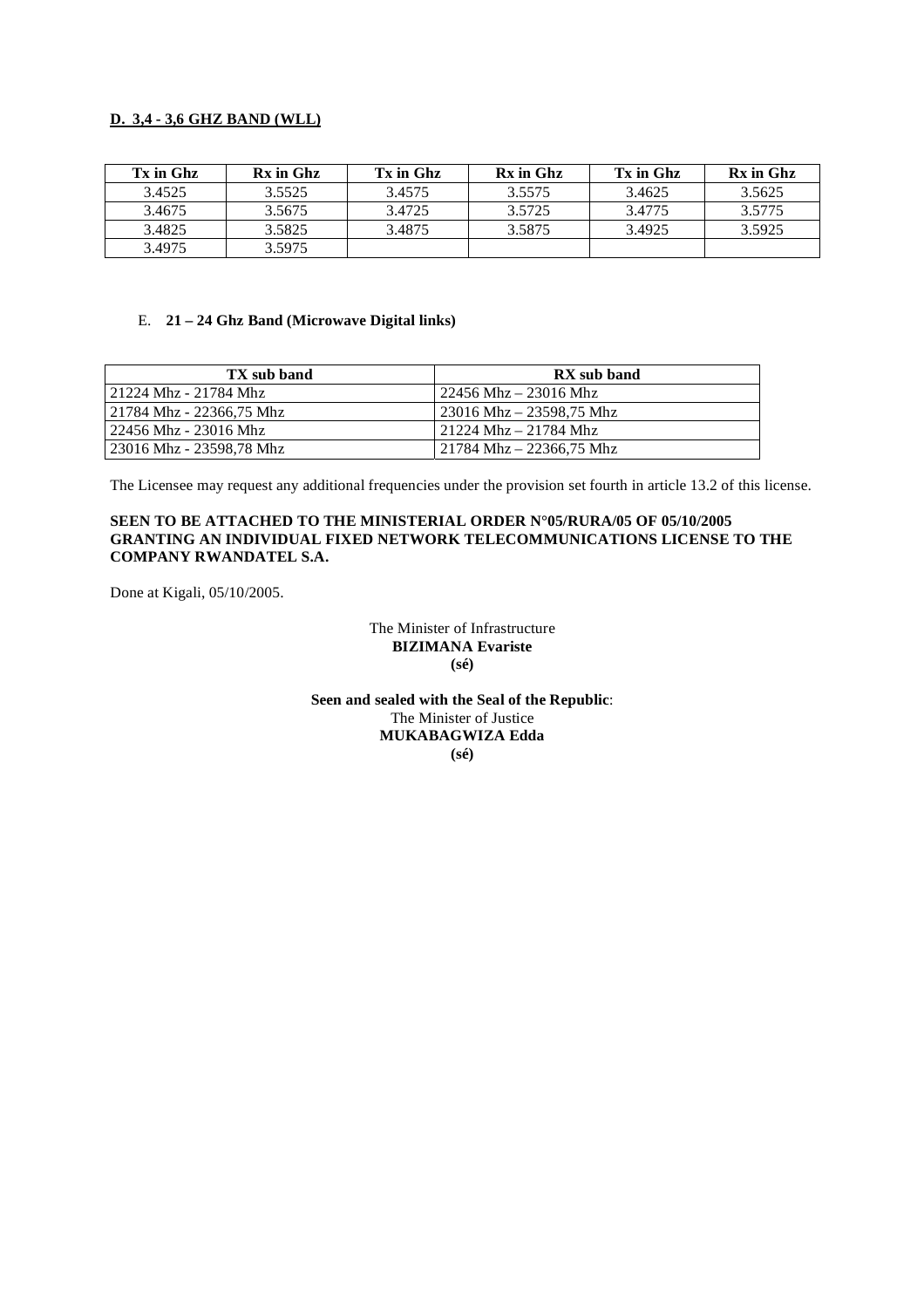## **ANNEX TO THE MINISTERIAL ORDER N°05/RURA/05 OF 05/10/2005 GRANTING AN NDIVIDUAL FIXED NETWORK TELECOMMUNICATIONS LICENSE TO THE COMPANY RWANDATEL S.A.**

### **ATTACHMENT C : SIGNED ASSIGNMENT OF NUMBERS**

The Regulatory Agency shall agree to guarantee the License Holder the allocation of group of numbers starting with 2, 5, 6, 7 and 8 currently utilized by Rwandatel s.a. The allocation by the License Holder of telephone numbers to its clients, while following the group of numbers allocated, shall be entirely left to its discretion and under its control.

The License Holder may request any additional blocks of numbers under the provision set fourth in article 14.2 of this license.

# **SEEN TO BE ATTACHED TO THE MINISTERIAL ORDER N°05/RURA/05 OF 05/10/2005 GRANTING AN INDIVIDUAL FIXED NETWORK TELECOMMUNICATIONS LICENSE TO THE COMPANY RWANDATEL S.A.**

Done at Kigali, 05/10/2005

### The Minister of Infrastructure **BIZIMANA Evariste (sé)**

### **Seen and sealed with the Seal of the Republic**:

The Minister of Justice **MUKABAGWIZA Edda (sé)**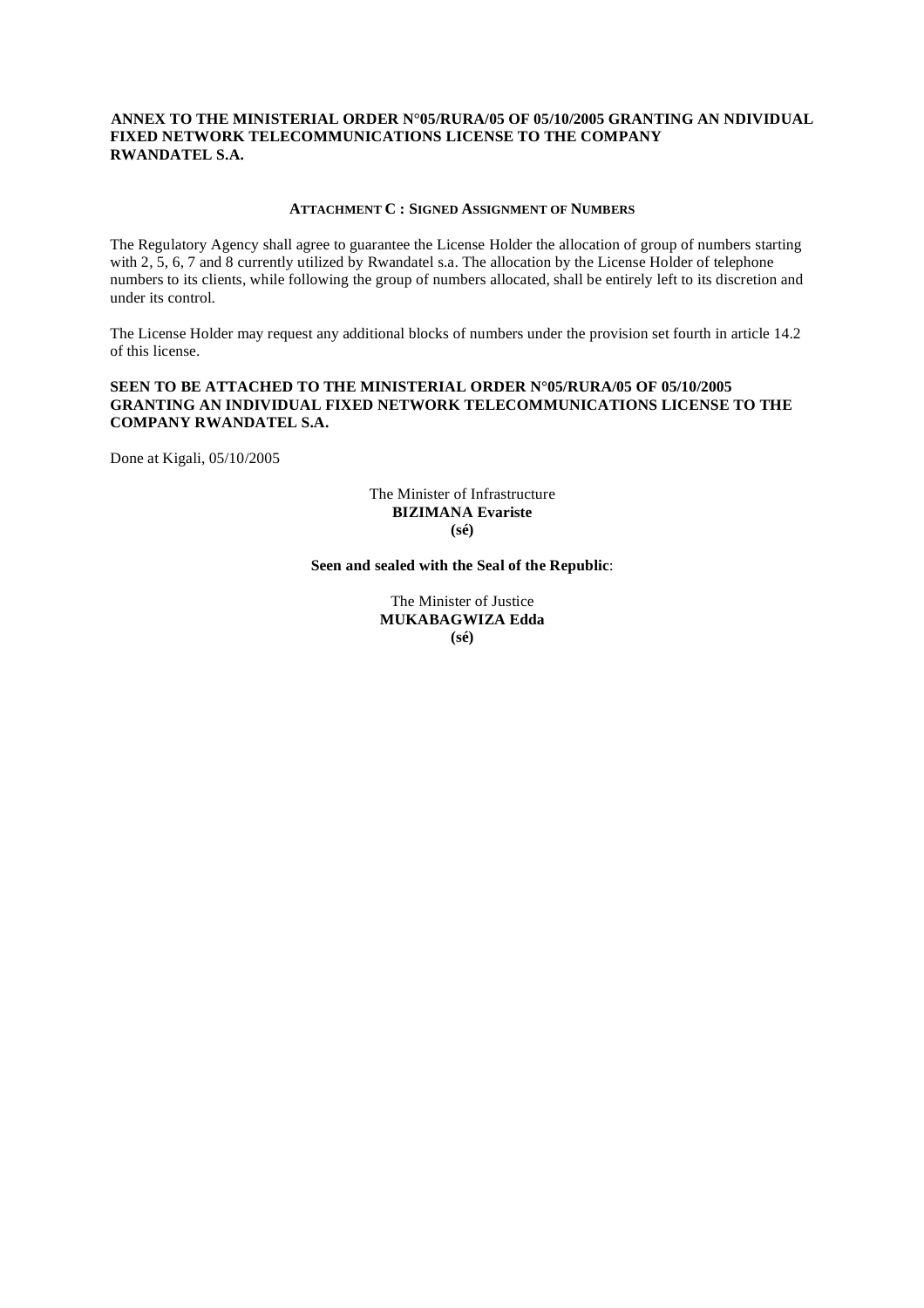# **ANNEX TO THE MINISTERIAL ORDER N°05/RURA/05 OF 05/10/2005 GRANTING AN INDIVIDUAL FIXED NETWORK TELECOMMUNICATIONS LICENSE TO THE COMPANY RWANDATEL S.A.**

### **ATTACHMENT D : STANDARD INTERCONNECTION OFFER**

Key principles under which the License will provide interconnection services are:

- Terms of interconnection will not discriminate unduly between Public Telecommunications Network Operators or between the Licensee's own operations and those of other Public Telecommunications Network Operators
- Interconnection charges will be based on the costs of the provision of interconnect services
- Interconnection will be permitted at any technically feasible point in the network
- Interconnect procedures and arrangements will be transparent

The Licensee as a Dominant Organization is obliged to publish on an annual basis a Standard or Reference Interconnection Offer (RIO). The RIO will provide details of the terms and conditions under which other Public Telecommunications Network Operators can access interconnection services from the Licensee. This RIO will contain as a minimum the following details:

| Content                                          | Details                                                                                                                                                                      |
|--------------------------------------------------|------------------------------------------------------------------------------------------------------------------------------------------------------------------------------|
| Definition of key terms                          | Definition of key commercial and technical terms used in RIO                                                                                                                 |
| Scope of interconnection                         | Description of the interconnect services covered by the RIO                                                                                                                  |
| Interconnect tariffs                             | Price list for the interconnect services covered by the RIO                                                                                                                  |
| Points of interconnect and<br>related facilities | Description of the points where interconnect is available and<br>technical specifications required for achieving successful<br>interconnection                               |
| Network and Facility                             | Notification of planned changes in the network.                                                                                                                              |
| changes                                          | Details of process for ordering specific facilities including contact<br>details and legal conditions surrounding such orders                                                |
| Traffic measurement and<br>routing               | Description of measurement and reporting procedures and the<br>routing of different types of calls                                                                           |
| Infrastructure sharing and<br>co-location        | Description of the facilities available including supplementary<br>services such as electricity, air conditioning etc. Also to include<br>ordering procedures and the prices |
| <b>Billing</b>                                   | Billing procedures, and payment terms and conditions. Process for<br>dealing with billing disputes                                                                           |
| Quality of service                               | Service performance standards including time to provision<br>interconnect services, call blockage in the busy hour, etc.                                                     |
| Format of data interchange                       | Type of information to be exchanged; format and method of<br>exchange                                                                                                        |

*Exhibit 1: Minimum Content of Reference Interconnection Offer (RIO)* 

Within one year following the Effective Date of the License, the Licensee shall present to the Regulatory Board a draft Reference Interconnect Offer.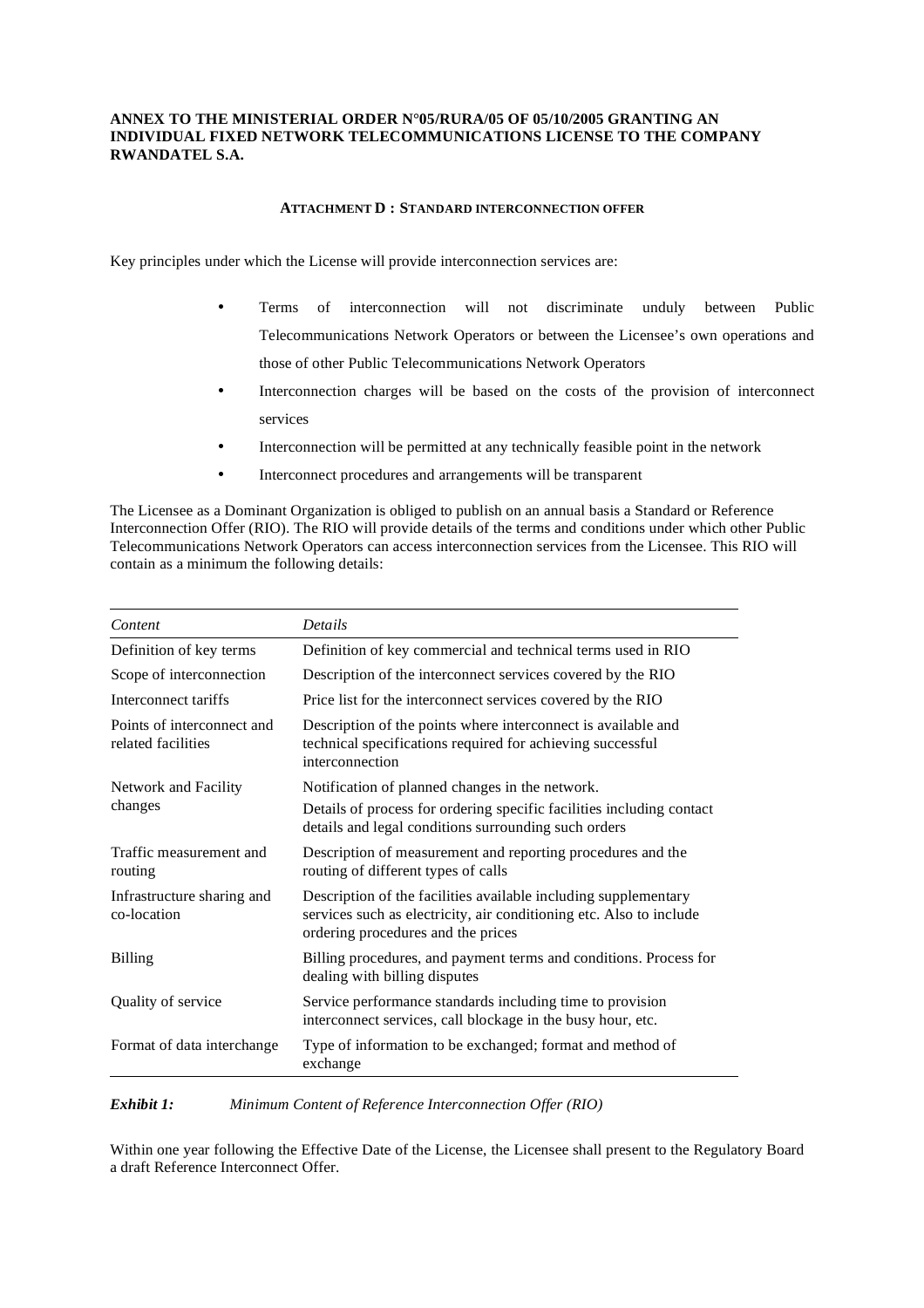The Regulatory Board shall provide the Licensee with comments on the draft Reference Interconnect Offer within one month after receiving it.

Where, after the expiry of this one month delay, the Regulatory Board has not communicated its comments, the Regulatory Board shall be deemed to have agreed to the RIO.

# **SEEN TO BE ATTACHED TO THE MINISTERIAL ORDER N°05/RURA/05 OF 05/10/2005 GRANTING AN INDIVIDUAL FIXED NETWORK TELECOMMUNICATIONS LICENSE TO THE COMPANY RWANDATEL S.A.**

Done at Kigali, 05/10/2005

The Minister of Infrastructure **BIZIMANA Evariste (sé)** 

**Seen and sealed with the Seal of the Republic**:

The Minister of Justice **MUKABAGWIZA Edda (sé)**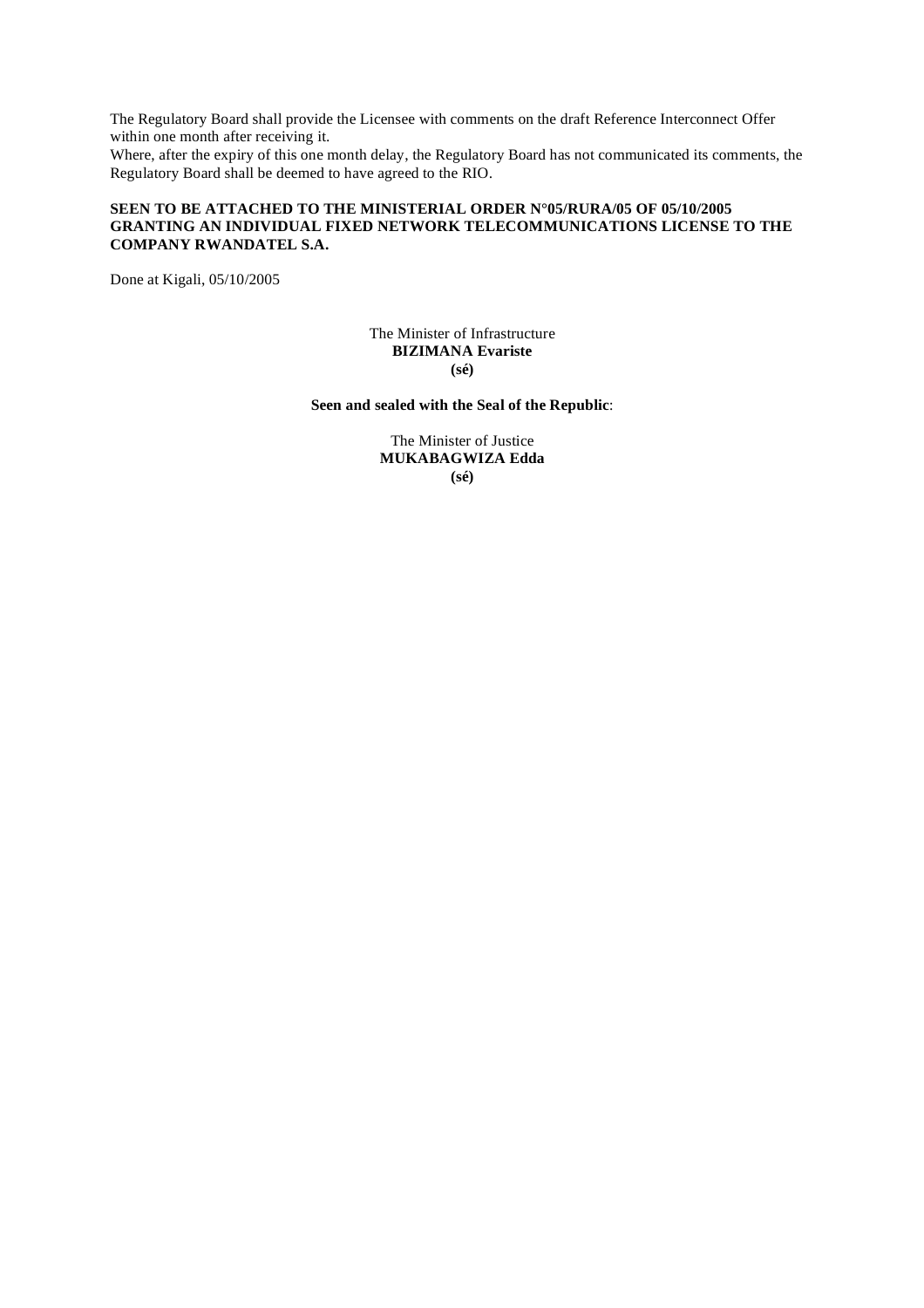# **ANNEX TO THE MINISTERIAL ORDER N°05/RURA/05 OF 05/10/2005 GRANTING AN INDIVIDUAL FIXED NETWORK TELECOMMUNICATIONS LICENSE TO THE COMPANY RWANDATEL S.A.**

#### **ATTACHMENT E : COVERAGE AND ROLL OUT**

The Licensee will be required to deploy their network according to the following minimum network rollout and coverage requirements:

.16 000 new fixed (inc fixed wireless) lines within 5 years of the License Effective Date. .At .least 20% of the new lines should be installed beyond Kigali City.

.Of the 16k new lines to be installed, at least 800 of these will be payphones**.** At least 33% of these payphone should be installed beyond Kigali City. Payphones could be of the FWT variety, discussions need to take place on allocation of same.

# **SEEN TO BE ATTACHED TO THE MINISTERIAL ORDER N°05/RURA/05 OF 05/10/2005 GRANTING AN INDIVIDUAL FIXED NETWORK TELECOMMUNICATIONS LICENSE TO THE COMPANY RWANDATEL S.A.**

Done at Kigali, 05/10/2005

The Minister of Infrastructure **BIZIMANA Evariste (sé)** 

**Seen and sealed with the Seal of the Republic**:

The Minister of Justice **MUKABAGWIZA Edda (sé)**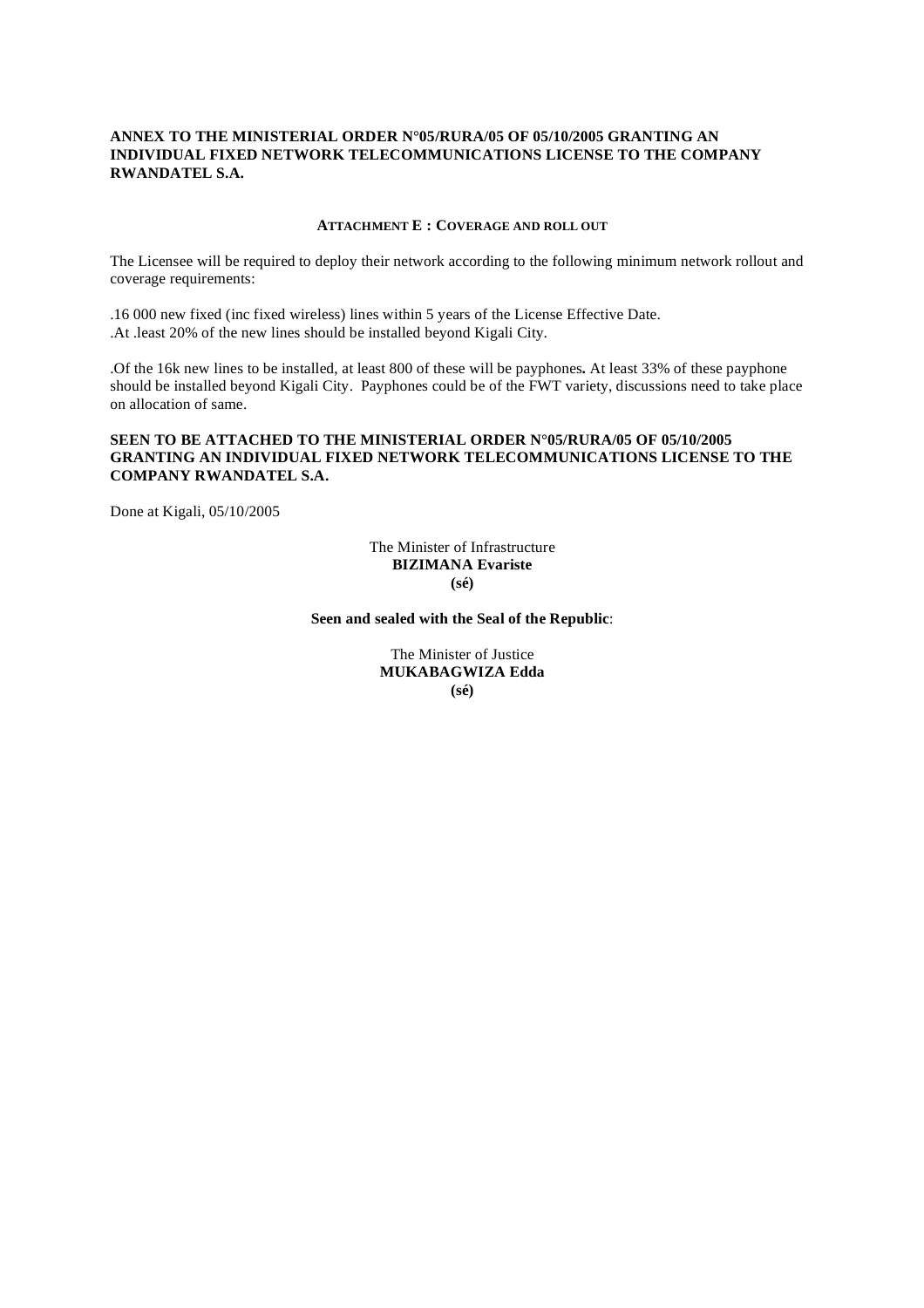## **ANNEX TO THE MINISTERIAL ORDER N°05/RURA/05 OF 05/10/2005 GRANTING AN INDIVIDUAL FIXED NETWORK TELECOMMUNICATIONS LICENSE TO THE COMPANY RWANDATEL S.A.**

### **ATTACHMENT F: QUALITY OF SERVICES**

The Licensee will meet the following service quality targets:

## **Incidence of Line Faults**

The Licensee will ensure that the number of line faults per annum is no greater than the targets given below: *Within the following time from License Effective Date Line faults per 100 copper Line faults per 100 WLL lines lines*  0 months  $<sup>1</sup>$ </sup>  $50$  and  $12$ 12 months 35 35 11 24 months 20 20 10

*Exhibit 2: Line faults target* 

*Due to existing fault levels in Rwandatel, classification and timescales need to be discussed, especially with faults beyond control of operator, such as power & civil work issues*

# **Fault Clearance**

The Licensee shall ensure that faults are corrected according to the below table:

36 months and thereafter 15 10

| Within the following time<br>from License Effective Date | within 24 hours | % of faults cleared % of faults cleared % of faults cleared<br>within 48 hours | within 96 hours |
|----------------------------------------------------------|-----------------|--------------------------------------------------------------------------------|-----------------|
| 0 months                                                 | 65%             | 75%                                                                            | 100%            |
| 12 months                                                | 75%             | 85%                                                                            | 100%            |
| 24 months                                                | 85%             | 90%                                                                            | 100%            |
| 36 months and thereafter                                 | 90%             | 95%                                                                            | 100%            |

*Exhibit 3: Line clearance target* 

# **Call failure <sup>2</sup>**

 $\overline{a}$ 

During each calendar month, the Licensee shall meet or exceed the following call failure standards (except for causes attributable to another Operator)

 $<sup>1</sup>$  Note that at present this is 52 for the cable network and 12 for the WLL network.(Technical Due Diligence)</sup>

<sup>&</sup>lt;sup>2</sup> Call failure means the failure to establish a connection with a called number, whether or not the called party answers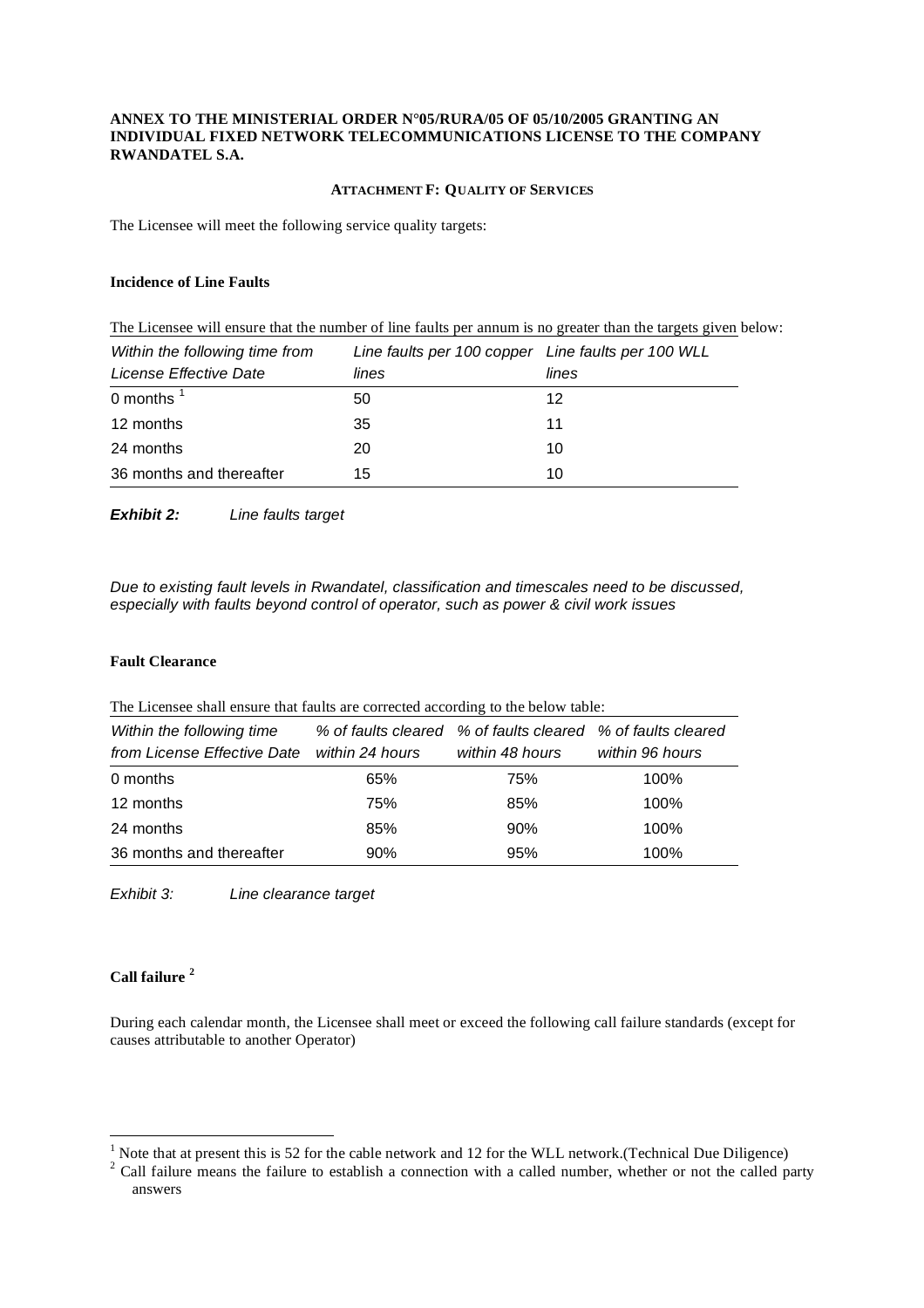| Within the following time from<br>License Effective Date | Local and national<br>calls | International<br>incoming | International<br>outgoing |
|----------------------------------------------------------|-----------------------------|---------------------------|---------------------------|
| 12 months                                                | 4%                          | 4%                        | 5%                        |
| 24 months and thereafter                                 | 2%                          | $2\%$                     | 2%                        |

*Exhibit 4: Call failure targets* 

### **Availability**

Licensee is obliged to ensure that services are protected against a single equipment failure, for example in a switch or major switch component such as power supply. The Licensee will ensure that the network is able to deliver services at least 99% of the time in the first 12 months, 99.5% of the time in the following 12 months and at least 99.98% of the time in subsequent years.

Rwandatel does not offer redundancy on its transmission network, therefore exemption or redefining timescales along with fiber roll out is requested

#### **Billing and operator assistance**

The Licensee shall ensure that within 12 months of the License Effective Date, billing complaints do not exceed 0.2 per 100 bills issued. The Licensee shall provide, on the request of a customer, detailed bills within one month of the end of the relevant period

Within 12 months, 95% of calls seeking operator assistance shall be answered within 10 seconds.

### **Quality of Service reporting**

The Licensee shall maintain information records in a form to be proposed to the Regulatory Agency within three months from the License Effective Date and to be agreed within thirty days thereafter for the purposes of satisfying the Regulatory Agency that the Licensee is meeting the quality of service requirements.

The Licensee shall agree reasonable periodic review times with the Regulatory Agency in order to enable the Regulatory Agency to effectively monitor the Licensee's compliance with the quality of service requirements.

The performance standards as set out above may be subject to review from time to time, in the event that the Regulatory Agency is of the opinion that technological developments have made greater performance standards applicable to the Licensed System

# **SEEN TO BE ATTACHED TO THE MINISTERIAL ORDER N°05/RURA/05 OF 05/10/2005 GRANTING AN INDIVIDUAL FIXED NETWORK TELECOMMUNICATIONS LICENSE TO THE COMPANY RWANDATEL S.A.**

Done at Kigali, 05/10/2005

The Minister of Infrastructure **BIZIMANA Evariste (sé)** 

**Seen and sealed with the Seal of the Republic**:

The Minister of Justice **MUKABAGWIZA Edda (sé)**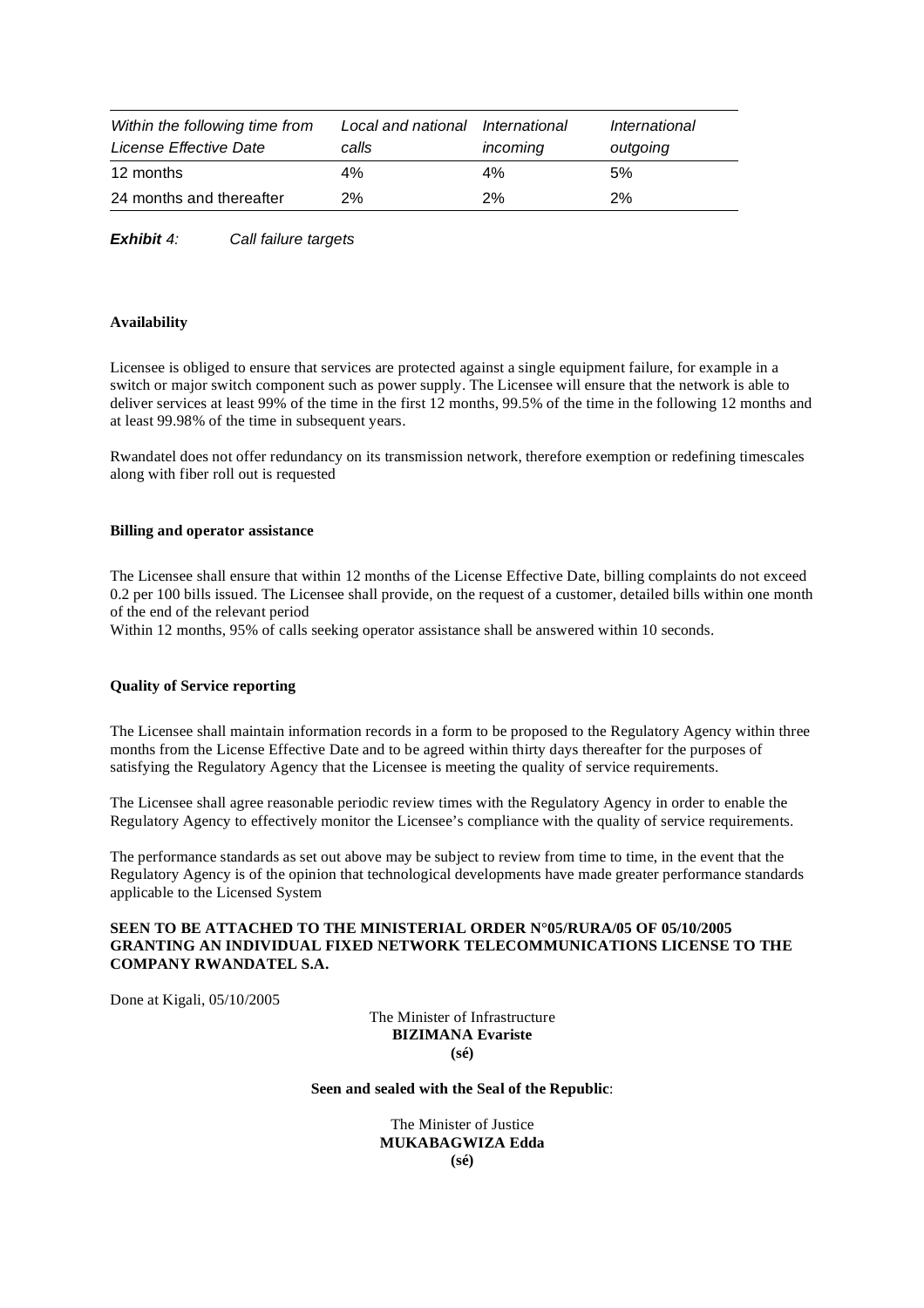## **ANNEX TO THE MINISTERIAL ORDER N°05/RURA/05 OF 05/10/2005 GRANTING AN INDIVIDUAL FIXED NETWORK TELECOMMUNICATIONS LICENSE TO THE COMPANY RWANDATEL S.A.**

### **ATTACHMENT G: UNIVERSAL ACCESS**

The Presidential Order n° 05/01 of 15/03/2004 has outlined the creation of a Universal Access Fund, determining the operation of the Universal Access Fund and public operator's contributions. According to the Presidential Order:

"…New universal access service provision shall be awarded by auction within the context of a transparent process based on competition between interested Public Operators…"

The Licensee is obliged to make an offer for each tender for new universal access service provision published by the regulator. The Licensee will support its offer with a business plan that contains an assessment of the likely revenues from services offered as specified by the Tender, an evaluation of the capital and operating costs for a period of at least three (3) years.

Where required by a specific universal access service provision project as defined by the regulator, and awarded to either the Licensee or another Public Telecommunications Network Operator, the Licensee will upgrade the switching capabilities of its remote units. The cost of such upgrades will be met by the Universal Access Fund, net of benefits that result to the Licensee.

# **SEEN TO BE ATTACHED TO THE MINISTERIAL ORDER N°05/RURA/05 OF 05/10/2005 GRANTING AN INDIVIDUAL FIXED NETWORK TELECOMMUNICATIONS LICENSE TO THE COMPANY RWANDATEL S.A.**

Done at Kigali, 05/10/2005

The Minister of Infrastructure **BIZIMANA Evariste (sé)** 

### **Seen and sealed with the Seal of the Republic**:

The Minister of Justice **MUKABAGWIZA Edda (sé)**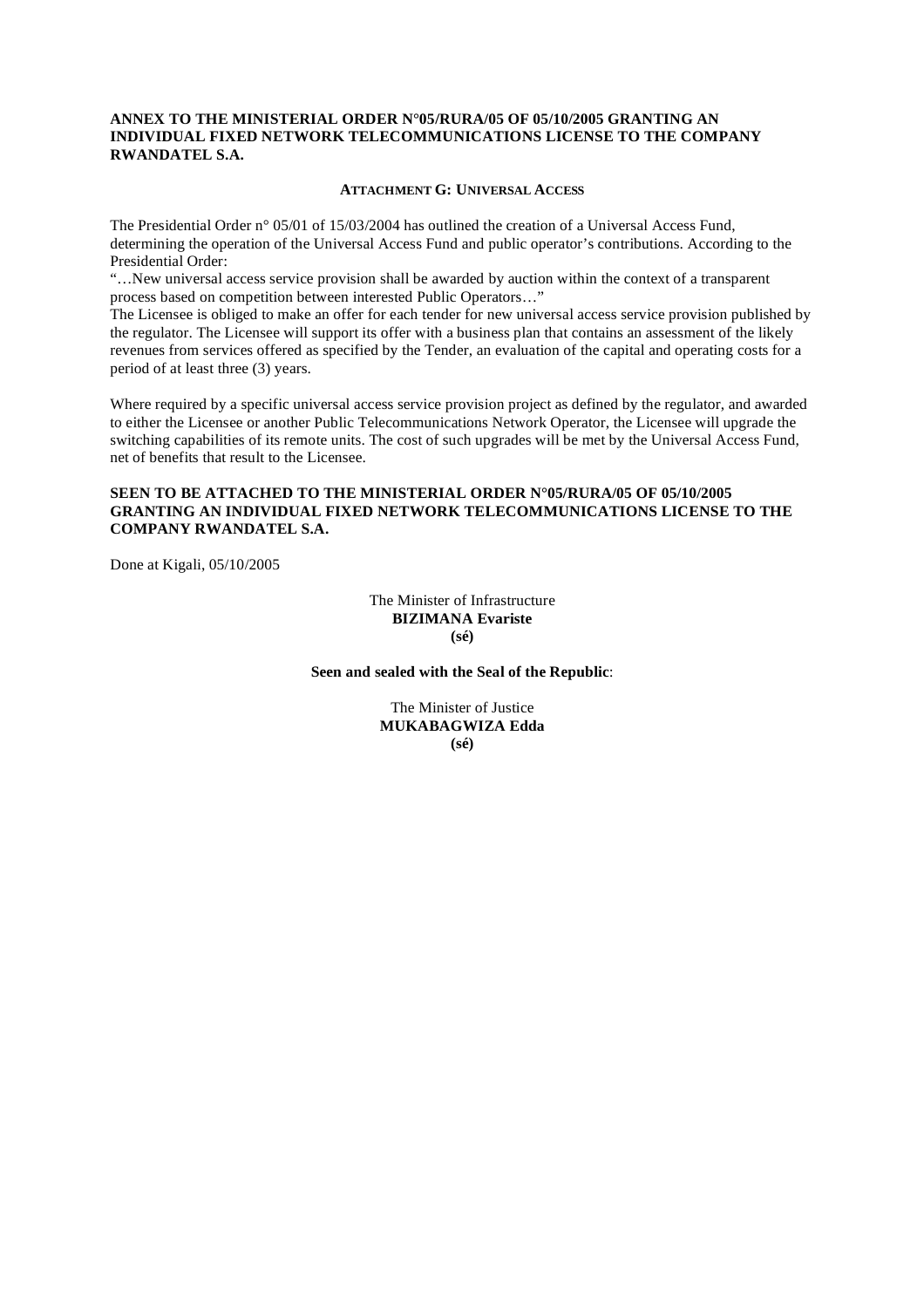# **ARRETE MINISTERIEL N°05/RURA/05 DU 05/10/2005 PORTANT ATTRIBUTION D'UNE LICENCE INDIVIDUELLE DE TELEPHONIE FIXE A LA SOCIETE RWANDATEL S.A.**

# **Le Ministre des Infrastructures,**

Vu la Constitution de la République du Rwanda du 04 juin 2003, telle que révisée à ce jour spécialement en ses articles 120, 121 et 201;

Vu la loi n° 39/2001 du 13 septembre 2001 portant création de l'Agence Rwandaise de Régulation de certains services d'utilité publique, spécialement en son article premier ;

Vu la loi n° 44/2001 du 30 novembre 2001 organisant les télécommunications spécialement en son article 5 ;

Vu l'Arrêté Présidentiel n° 04/01 du 15 mars 2004 portant fixation des attributions spécifiques du Conseil de Régulation en matière des télécommunications spécialement en son article 4 ;

Vu l'Arrêté Ministériel n° 03/RURA/05 du 14/07/2005 sur les frais des licences de radiocommunication ;

Sur proposition du Conseil de Régulation ;

Après examen et adoption par le Conseil des Ministres en sa séance du 05 octobre 2005 ;

# **ARRETE :**

### **Article premier :**

En application de l'article 5 de la loi n° 44/2001 du 30 novembre 2001 organisant les télécommunications, le présent arrêté porte octroi d'une licence individuelle de téléphonie fixe à la société RWANDATEL. S.A.

### **Article 2 :**

Il est octroyé à la société RWANDATEL S.A. une licence individuelle en vue d'installer et exploiter un réseau de téléphonie fixe et fournir les services de télécommunications dont les caractéristiques figurent dans les cahiers des charges respectifs repris en annexe du présent arrêté.

# **Article 3 :**

Toutes les dispositions antérieures contraires au présent arrêté sont abrogées.

#### **Article 4 :**

Le présent arrêté entre en vigueur le jour de sa publication au Journal Officiel de la République du Rwanda.

Fait à Kigali, le 05/10/2005

#### Le Ministre des Infrastructures **BIZIMANA Evariste (sé)**

# **Vu et scellé du Sceau de la République** :

Le Ministre de la Justice **MUKABAGWIZA Edda (sé)**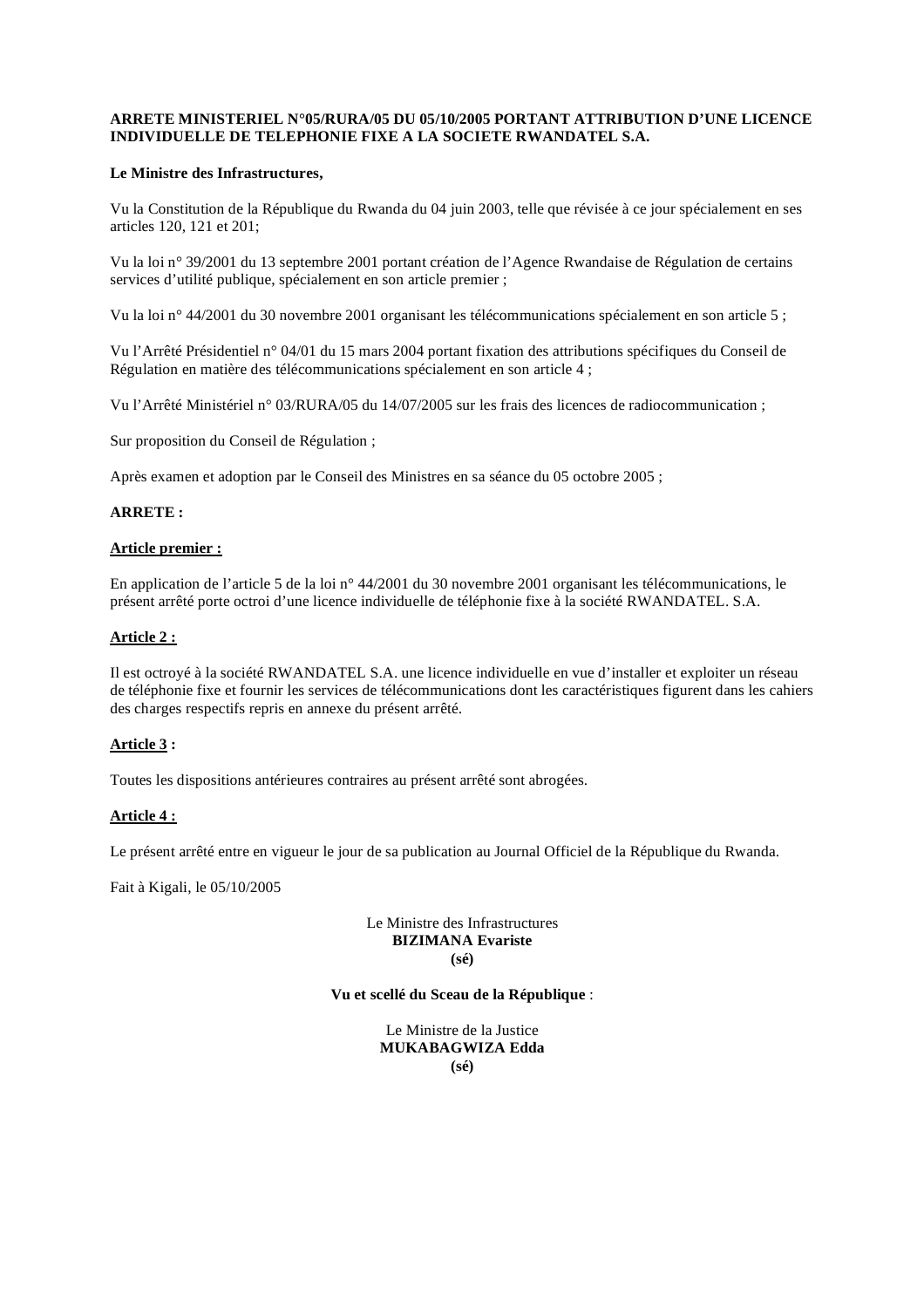### **ITEKA RYA MINISITIRI N° 84/11 RYO KUWA 13/09/2005 RYEMERA IHINDURWA RY'AMATEGEKO AGENGA UMURYANGO UHARANIRA UBURENGANZIRA BW'UMUGORE N'UBW'UMWANA, « HAGURUKA »**

#### **Minisitiri w'Ubutabera,**

Ashingiye ku Itegeko Nshinga rya Repubulika y'u Rwanda ryo kuwa 04 Kamena 2003, cyane cyane mu ngingo zaryo, iya 120 n'iya 121;

Ashingiye ku itegeko n°20/2000 ryo kuwa 26 Nyakanga 2000 ryerekeye imiryango idaharanira inyungu, cyane cyane mu ngingo zaryo iya 12, iya 14 n'iya 42;

Amaze kubona Iteka rya Perezida n°27/01 ryo kuwa 18 Nyakanga 2004 rigena amwe mu mateka y'Abaminisitiri yemezwa atanyuze mu Nama y'Abaminisitiri, cyane cyane mu ngingo yaryo ya mbere;

Asubiye ku Iteka rya Minisitiri n°021/11 ryo kuwa 24 Gashyantare 2004 ryemera ihindurwa ry'amategeko agenga Umuryango Uharanira Uburenganzira bw'Umugore n'ubw'Umwana, "HAGURUKA", cyane cyane mu ngingo ya 19, iya 20, iya 24, iya 26 n'iya 28 ;

Abisabwe n'Umuvugizi w'Umuryango **Uharanira Uburenganzira bw'Umugore n'ubw'Umwana**  «**HAGURUKA**» mu rwandiko rwakiriwe kuwa 1 Mata 2005 ;

# **ATEGETSE :**

#### **Ingingo ya mbere:**

Icyemezo cy'abagize ubwiganze bw'Umuryango **Uharanira Uburenganzira bw'Umugore n'ubw'Umwana**  «**HAGURUKA**» cyafashwe mu Nteko Rusange yo kuwa 20 Werurwe 2005 cyo guhindura ingingo ya 19, iya 20, iya 24, iya 26 n'iya 28 y'amategeko shingiro agenga uwo muryango nk'uko ateye ku mugereka w'iri teka kiremewe.

#### **Ingingo ya 2:**

Ingingo zose z'amateka yabanjirije iri kandi zinyuranyije naryo zivanyweho.

#### **Ingingo ya 3:**

Iri teka ritangira gukurikizwa umunsi rishyiriweho umukono. Agaciro karyo gahera ku itariki ya 20/03/2005.

Kigali, kuwa 13/09/2005

Minisitiri w'Ubutabera **MUKABAGWIZA Edda (sé)**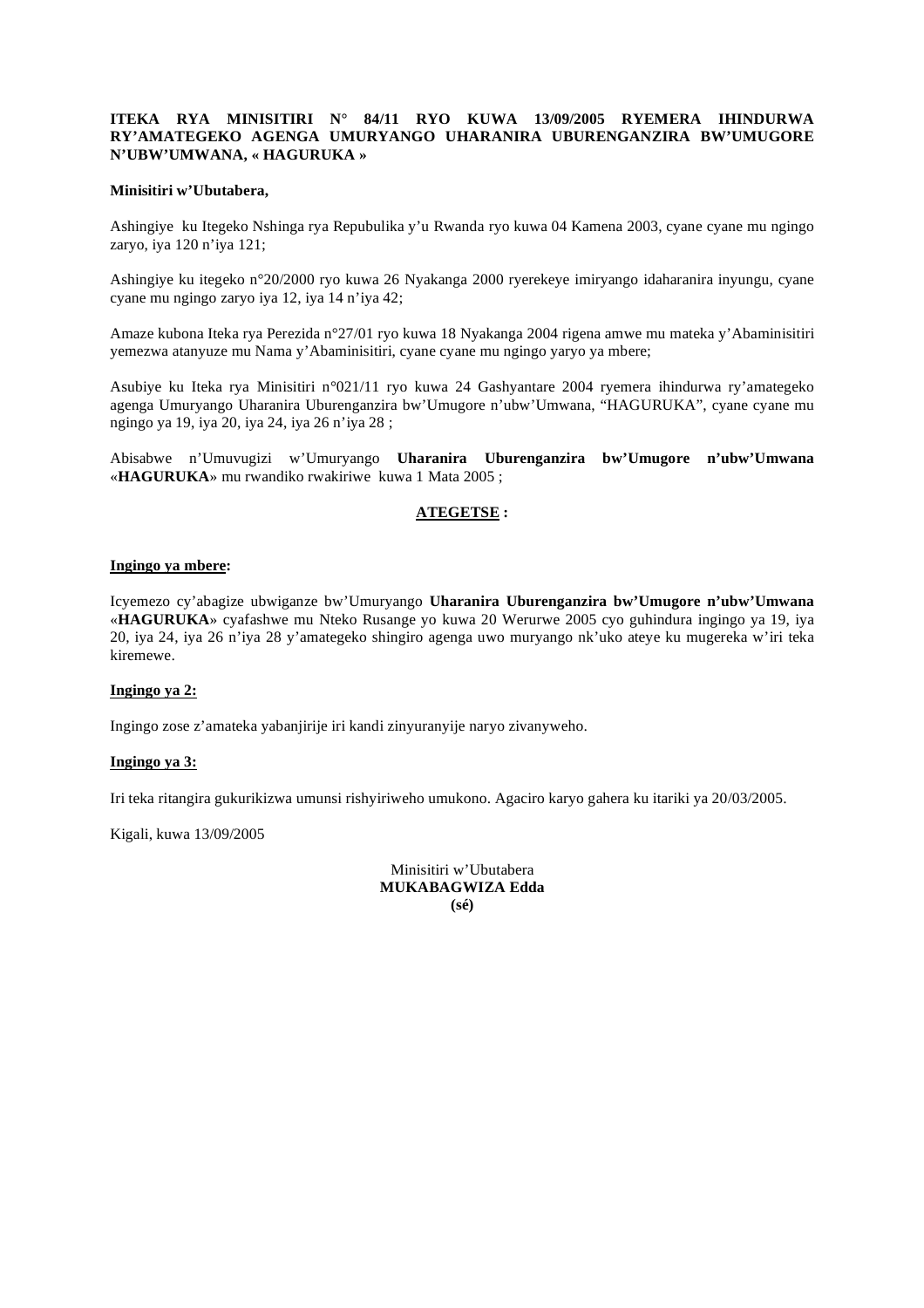### **ARRETE MINISTERIEL N° 84/11 DU 13/09/2005 PORTANT APPROBATION DES MODIFICATIONS APPORTEES AUX STATUTS DE L'ASSOCIATION DE LA DEFENSE DES DROITS DE LA FEMME ET DE L'ENFANT « HAGURUKA»**

### **Le Ministre de la Justice,**

Vu la Constitution de la République du Rwanda du 04 juin 2003, spécialement les articles 120 et 121 ;

Vu la loi n°20/2000 du 26 juillet 2000 relative aux associations sans but lucratif, spécialement en ses articles 12, 14 et 42;

Vu l'Arrêté Présidentiel n°27/01 du 18 juillet 2004 déterminant certains arrêtés ministériels qui ne sont pas adoptés par le Conseil des Ministres, spécialement en son article premier ;

Revu l'Arrêté Ministériel n°021/11 du 24 février 2004 portant approbation des modifications apportées aux statuts de l'association pour la Défense des Droits de la Femme et de l'Enfant « HAGURUKA », spécialement en ses articles 19, 20, 24, 26 et 28 ;

Sur requête du Représentant Légal de l'Association pour la Défense des Droits de la Femme et de l'Enfant reçue le 01 avril 2005;

# **ARRETE:**

#### **Article premier:**

Est approuvée la décision de la majorité des membres effectifs de l'Association pour la Défense des Droits de la Femme et de l'Enfant «**HAGURUKA »,** prise au cours de l'Assemblée Générale du 20 mars 2005 de modifier les articles 19, 20, 24, 26 et 28, des statuts de ladite association tels qu'ils figurent en annexe du présent arrêté.

### **Article 2:**

Toutes les dispositions réglementaires antérieures contraires au présent arrêté sont abrogées.

#### **Article 3:**

Le présent arrêté entre en vigueur le jour de sa signature. Il sort ses effets à la date du 20 mars 2005.

Kigali, le 13 septembre 2005

Le Ministre de la Justice **MUKABAGWIZA Edda (sé)**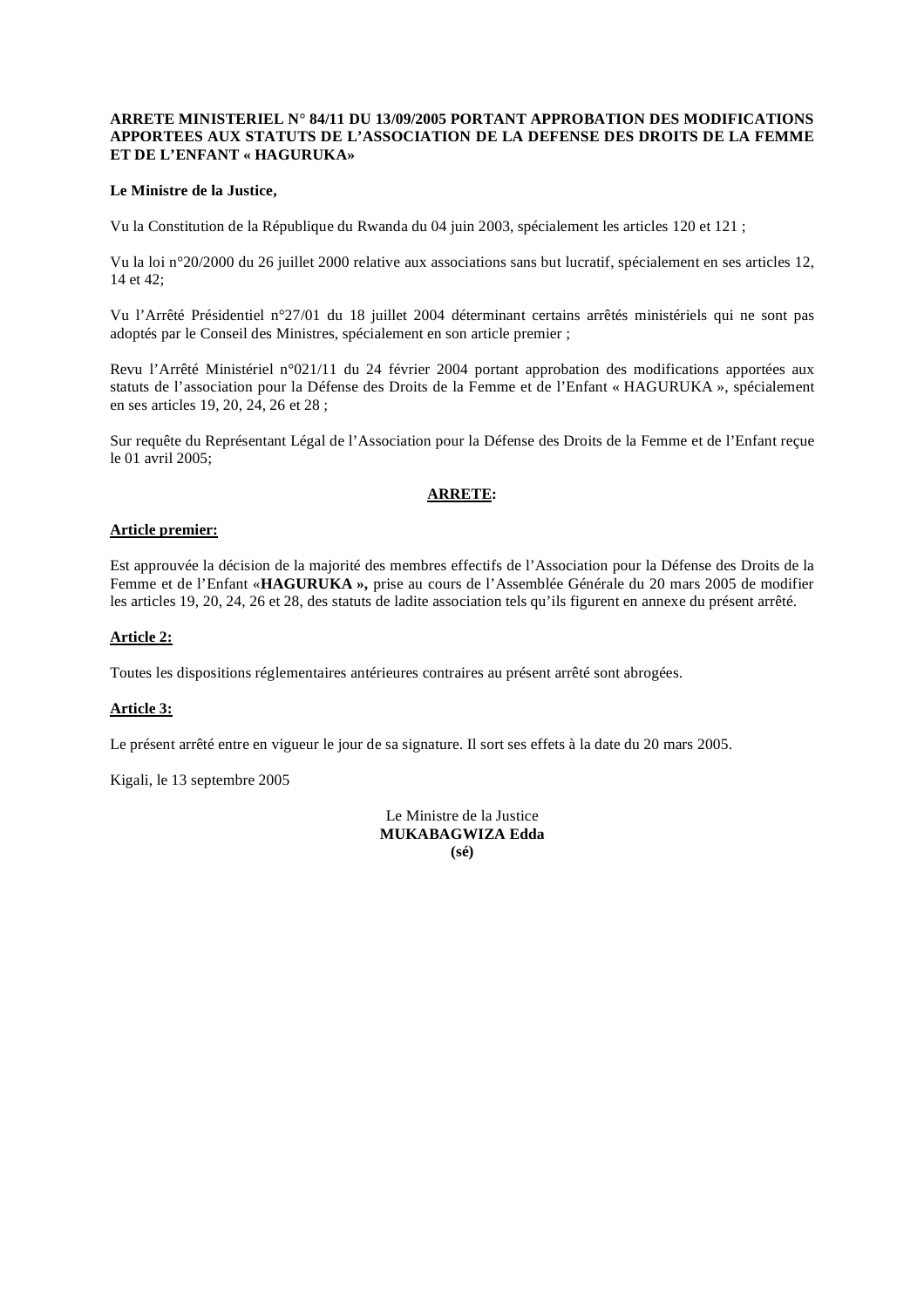#### **ITEKA RYA MINISITIRI N° 85/11 RYO KUWA 13/09/2005 RYEMERA UMUVUGIZI**  UBURENGANZIRA BW'UMUGORE N'UBW'UMWANA, **"HAGURUKA" N'UMUSIMBURA WE**

#### **Minisitiri w'Ubutabera,**

Ashingiye ku Itegeko Nshinga rya Repubulika y'u Rwanda ryo kuwa 04 Kamena 2003, cyane cyane mu ngingo zaryo, iya 120 n'iya 121;

Ashingiye ku itegeko n°20/2000 ryo kuwa 26 Nyakanga 2000 ryerekeye imiryango idaharanira inyungu, cyane cyane mu ngingo zaryo, iya 12, iya 14 n'iya 42;

Amaze kubona Iteka rya Perezida n°27/01 ryo kuwa 18 Nyakanga 2004 rigena amwe mu mateka y'Abaminisitiri yemezwa atanyuze mu Nama y'Abaminisitiri, cyane cyane mu ngingo yaryo ya mbere;

Asubiye ku Iteka rya Minisitiri n°022/11 ryo kuwa 24 Gashyantare 2004 ryemera Umuvugizi w'Umuryango Uharanira Uburenganzira bw'Umugore n'ubw'Umwana, "HAGURUKA", n'Umusimbura we, cyane cyane mu ngingo yaryo ya mbere;

Abisabwe n'Umuvugizi w'Umuryango **Uharanira Uburenganzira bw'Umugore n'ubw'Umwana**  «**HAGURUKA**» mu rwandiko rwakiriwe kuwa 1 Mata 2005 ;

#### **ATEGETSE :**

#### **Ingingo ya mbere:**

Uwemerewe kuba Umuvugizi w'Umuryango **Uharanira Uburenganzira bw'Umugore n'ubw'Umwana**  «**HAGURUKA**» ni Madamu NYIRAMATAMA Zaïna, umunyarwandakazi utuye i Kigali, Akarere ka Kacyiru, Umujyi wa Kigali.

Uwemerewe kuba Umusimbura wa mbere w'uwo muryango ni Bwana HITAYEZU François, umunyarwanda uba i Kigali, Akarere ka Kacyiru, Umujyi wa Kigali.

#### **Ingingo ya 2:**

Ingingo zose z'amateka yabanjirije iri kandi zinyuranyije naryo zivanyweho.

#### **Ingingo ya 3:**

Iri teka ritangira gukurikizwa umunsi rishyiriweho umukono. Agaciro karyo gahera ku itariki ya 20/03/2005.

Kigali, kuwa 13/09/2005

Minisitiri w'Ubutabera **MUKABAGWIZA Edda (sé)**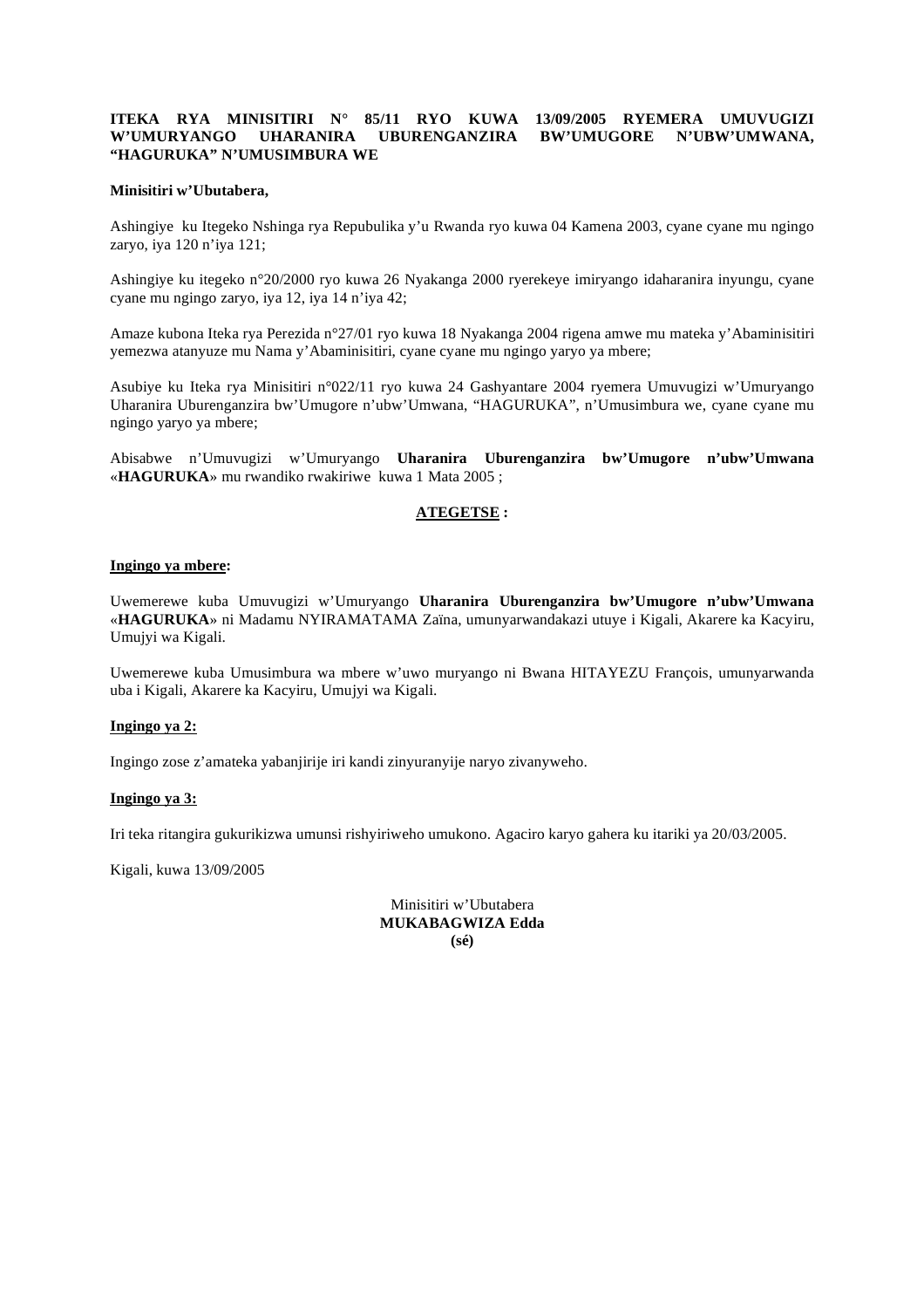#### **ARRETE MINISTERIEL N° 85/11 DU 13/09/2005 PORTANT AGREMENT DE LA REPRESENTANTE LEGALE ET DU REPRESENTANT LEGAL SUPPLEANT DE L'ASSOCIATION DE LA DEFENSE DES DROITS DE LA FEMME ET DE L'ENFANT « HAGURUKA»**

### **Le Ministre de la Justice,**

Vu la Constitution de la République du Rwanda du 04 juin 2003, spécialement les articles 120 et 121 ;

Vu la loi n°20/2000 du 26 juillet 2000 relative aux associations sans but lucratif, spécialement en ses articles 12, 14 et 42;

Vu l'Arrêté Présidentiel n°27/01 du 18 juillet 2004 déterminant certains arrêtés ministériels qui ne sont pas adoptés par le Conseil des Ministres, spécialement en son article premier ;

Revu l'Arrêté Ministériel n°022/11 du 24 février 2004 portant agrément de la Représentante Légale et du Représentant Légal Suppléant de l'Association pour la Défense des Droits de la Femme et de l'Enfant « HAGURUKA », spécialement en son article premier ;

Sur requête du Représentant Légal de l'Association pour la Défense des Droits de la Femme et de l'Enfant reçue le 01 avril 2005;

# **ARRETE:**

#### **Article premier:**

Est agréée en qualité de Représentante Légale de l'Association pour la Défense des Droits de la Femme et de l'Enfant «**HAGURUKA »,** Madame NYIRAMATAMA Zaïna, de nationalité rwandaise, résidante à Kigali, District de Kacyiru, Ville de Kigali.

Est agréée en qualité du 1<sup>èr</sup> Représentant Légal Suppléant de la même association, Monsieur HITAYEZU François, de nationalité rwandaise, résidant à Kigali, District de Kigali, Ville de Kigali.

# **Article 2:**

Toutes les dispositions réglementaires antérieures contraires au présent arrêté sont abrogées.

#### **Article 3:**

Le présent arrêté entre en vigueur le jour de sa signature. Il sort ses effets à la date du 20 mars 2005.

Kigali, le 13 septembre 2005

Le Ministre de la Justice **MUKABAGWIZA Edda (sé)**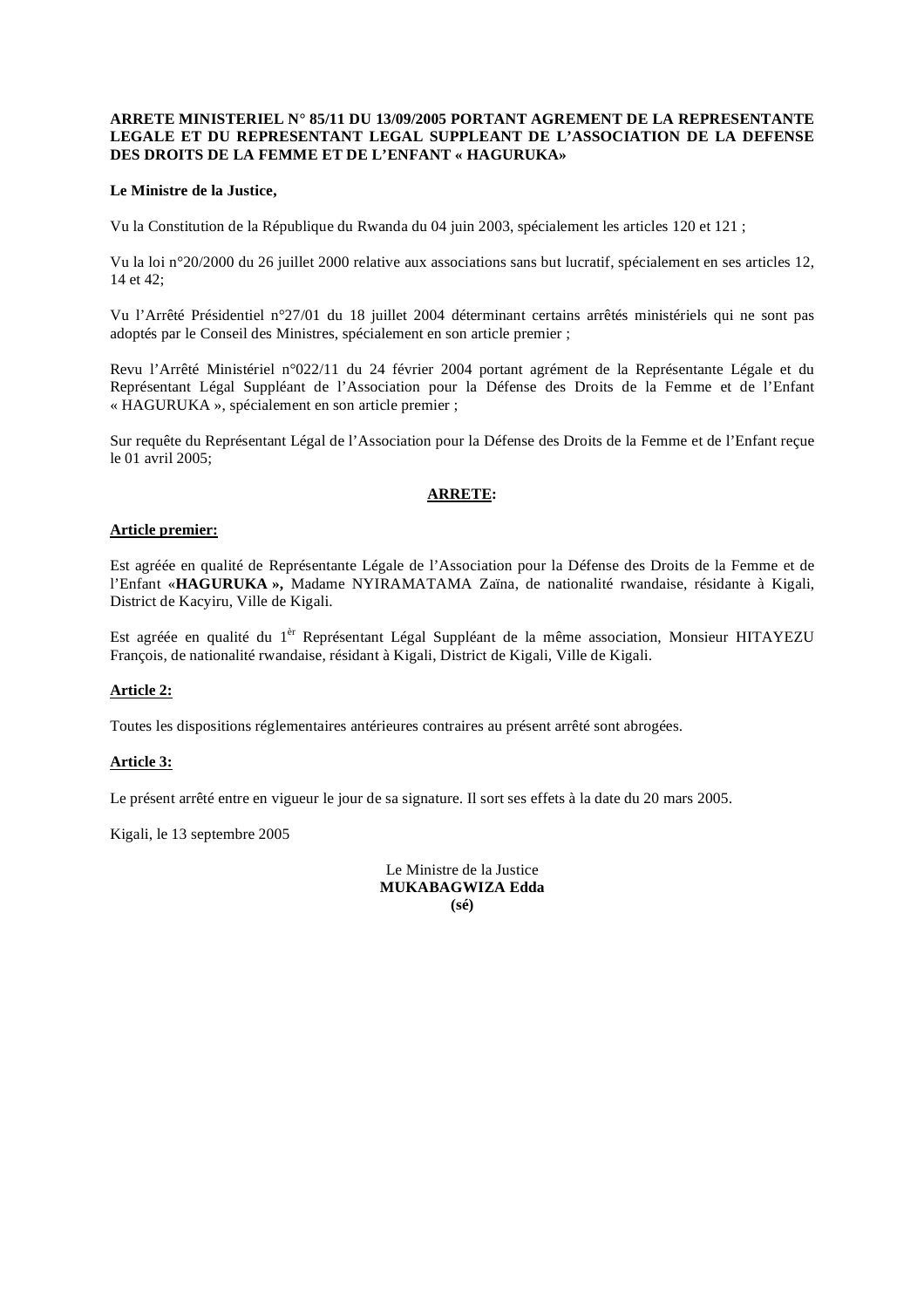# **UMURYANGO UHARANIRA UBURENGANZIRA BW'UMUGORE N'UBW'UMWANA « HAGURUKA »**

### **AMATEGEKO SHINGIRO**

Ishingiye ku itegeko n°20/2000 ryo kuwa 26/07/2000 ryerekeye imiryango idaharanira inyungu ;

Isubiye ku mategeko shingiro y'umuryango uharanira uburenganzira bw'umugore n'ubw'umwana « HAGURUKA » yemejwe n'Inama Rusange yashyizeho Umuryango kuwa 16 Nyakanga 1991;

Imaze kubona ko ari ngombwa guhuza amategeko shingiro n'itegeko n°20/2000 ryo kuwa 26/07/2000 ryerekeye imiryango idaharanira inyungu ;

Inteko Rusange y'Umuryango uharanira uburenganzira bw'umugore n'ubw'umwana « HAGURUKA », iteranye mu nama yayo isanzwe yo kuva tariki ya 09 kugeza kuya 10 Gashyantare 2002, yemeje ivugururwa ry'amategeko shingiro mu buryo bukurikira :

### **UMUTWE WA MBERE : ISHYIRWAHO RY'UMURYANGO, IGIHE UZAMARA, IZINA RYAWO, ICYICARO, ICYO UGAMIJE N'AKARERE UZAKORERAMO**

#### **Ingingo ya mbere :**

Hakurikijwe **amategeko** yerekeye imiryango idaharanira inyungu, abashyize umukono kuri aya mategeko bashinze **mu gihe kitagenwe** Umuryango ugamije kurengera uburenganzira bw'umugore n'ubw'umwana "HAGURUKA", mu ngingo zikurikira havugwa Umuryango. Umuryango ntubogamiye ku mashyaka ya politiki cyangwa se ku yandi matwara ayo ariyo yose.

### **Ingingo ya 2 :**

Icyicaro cy'Umuryango kiri mu **Mujyi wa Kigali, Akarere ka Kacyiru, agasanduku k'iposita 3030 Kigali.**  Gishobora kwimurirwa ahandi hantu hose mu Rwanda byemejwe n'Inteko Rusange. Umuryango ukorera mu gihugu hose.

# **Ingingo ya 3 :**

Umuryango ugamije kurengera **uburenganzira bw'umugore** n'ubw'umwana , cyane cyane :

- Guharanira uburinganire bw'ibitsina byombi mu kugira uburenganzira n'ubushobozi mu byerekeye ubukungu, amategeko, imibereho na politiki hakurikijwe Itangazo Mpuzamahanga ryerekeye Uburenganzira bw'Ikiremwa muntu, andi masezerano mpuzamahanga yerekeye uburenganzira bw'ikiremwamuntu n'amategeko u Rwanda rwishyiriyeho muri urwo rwego ;
- Guharanira ikurikizwa ry'amasezerano mpuzamahanga yerekeye uburenganzira bw'umwana kandi unashyigikira ibikorwa byose bigamije kubahiriza ayo masezerano ;
- Gushyigikira ibikorwa bigamije gukangurira umugore kumenya ibyo ashinzwe, uburenganzira bwe n'agaciro ke mu muryango no gushyigikira ibikorwa bigamije kumutera inkunga kugira ngo ashobore kugira uruhare rukomeye mu butegetsi haba aho atuye, mu rwego rw'igihugu no ku isi yose ;
- Kugira uruhare rukomeye mu kurandura imizi y'imigirire yose ikandamiza umugore ;
- Gutera inkunga abakobwa n'abagore kugira ngo bitabire kujya mu mashuri abanza, ayisumbuye n'amakuru ;
- Kuvuganira umugore n'umwana mu butegetsi, mu matsinda afite ububasha, yaba ay'igihugu, ayigenga cyangwa imiryango itegamiye kuri Leta, mu mashyaka ya politiki, mu banyamadini no mu miryango ishinzwe ubutwererane mpuzamahanga.
- Gushyigikira mu buryo bw'inama, imari cyangwa bwa tekiniki imiryango, imishinga n'ibikorwa byose bigamije kuzamura umukobwa, umugore n'umwana.
- Gushakashaka, gusesengura no gushyira ahagaragara impamvu nyazo z'ibibazo abakobwa, abagore n'abana bahura nabyo kugira ngo bibonerwe umuti uhamye.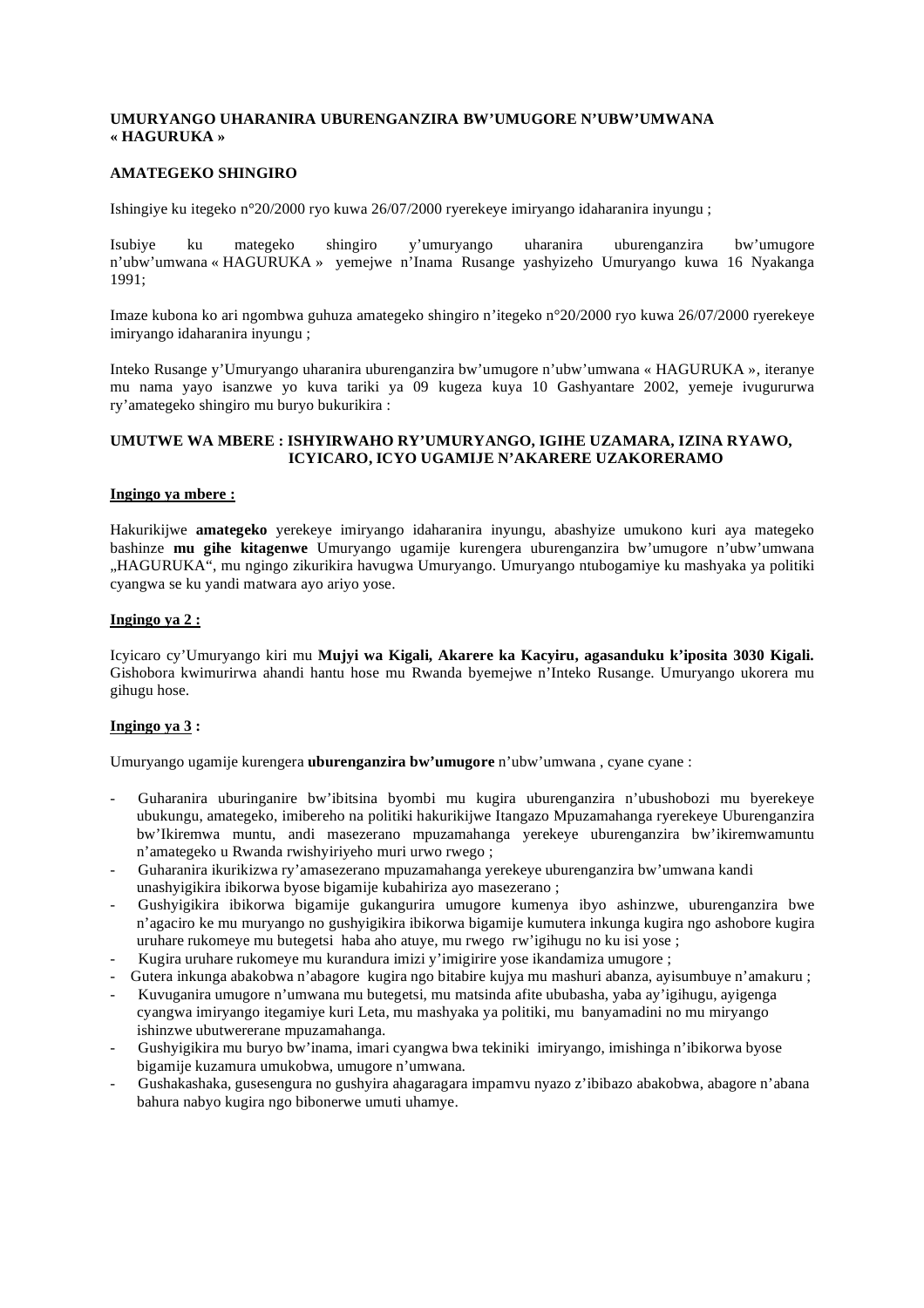### **UMUTWE WA KABIRI: IBYEREKEYE ABANYAMURYANGO**

# **Icyiciro cya mbere : Ibyiciro by'abanyamuryango**

#### **Ingingo ya 4 :**

Umuryango ugizwe n'abanyamuryango **nyakuri**, abanyamuryango b'icyubahiro n'abanyamuryango b'inkunga.

### **Ingingo ya 5 :**

Abanyamuryango nyakuri ni abawushinze n'abemerwa kuwinjiramo bujuje ibyangombwa byose biteganijwe kandi bemera kugengwa n'aya mategeko shingiro.

#### **Ingingo ya 6 :**

Abanyamuryango b'inkunga ni abantu ku giti cyabo cyangwa se ibisabantu babisabye kandi bujuje ibyangombwa byose biteganywa n'aya mategeko shingiro.

# **Ingingo ya 7 :**

Abanyamuryango b'icyubahiro ni abantu binjira mu muryango ku giti cyabo cyangwa se ibisabantu bemewe n'Inteko Rusange**.**

### **Icyiciro cya kabiri : Uburyo bwo kuba umunyamuryango**

#### **Ingingo ya 8 :**

Abantu ku giti cyabo bashaka kuba abanyamuryango bagomba kuba bagejeje ku myaka y'ubukure kandi ari indakemwa mu myifatire. Bagomba kuba mu matwara yabo bagaragaza ko baharanira uburenganzira bw'umugore n'ubw'umwana bakavuga n'impamvu bashaka kuba abanyamuryango ba HAGURUKA.

 Naho ibisabantu, bigomba kugaragaza ko bishyigikiye by'umwihariko Umuryango. Zimwe mu ngingo zishingirwaho ni izi zikurikira :

- Kuba afite imishinga ihuye n'iy'Umuryango ;
- Kugira inama Umuryango ;
- Kuba afitanye umubano n'Umuryango.

#### **Ingingo ya 9 :**

Ushaka kuba umunyamuryango agomba kwandikira Perezida w'Inama y'Ubuyobozi abisaba, nawe akabigeza ku Nteko Rusange ariyo ifata icyemezo. Ibyo ariko ntibireba abashinze Umuryango baba bemewe nta mpaka.

Ibaruwa isaba kuba umunyamuryango igomba kugezwa ku Nama y'Ubuyobozi byibura amezi atatu mbere y'uko inama isanzwe y'Inteko Rusange iterane.

Iyo baruwa igomba kuba iherekejwe n'ibi bikurikira :

- a) Icyemezo cy'uko usaba yiyemeje kubahiriza inshingano z'umunyamuryango ;
- b) Iyo ari igisamuntu, hagomba kopi ebyiri z'amategeko shingiro n'amategeko ngengamikorere yacyo, kimwe n'icyemezo cy'ubuzima gatozi.

Usaba kuba umunyamuryango agomba kwishingirwa byibura n'abanyamuryango basanzwe batatu.

#### **Ingingo ya 10 :**

Ugusaba kwaziye igihe kugomba gusuzumwa mu nama isanzwe y'Inteko Rusange ikurikira iyakirwa ryako.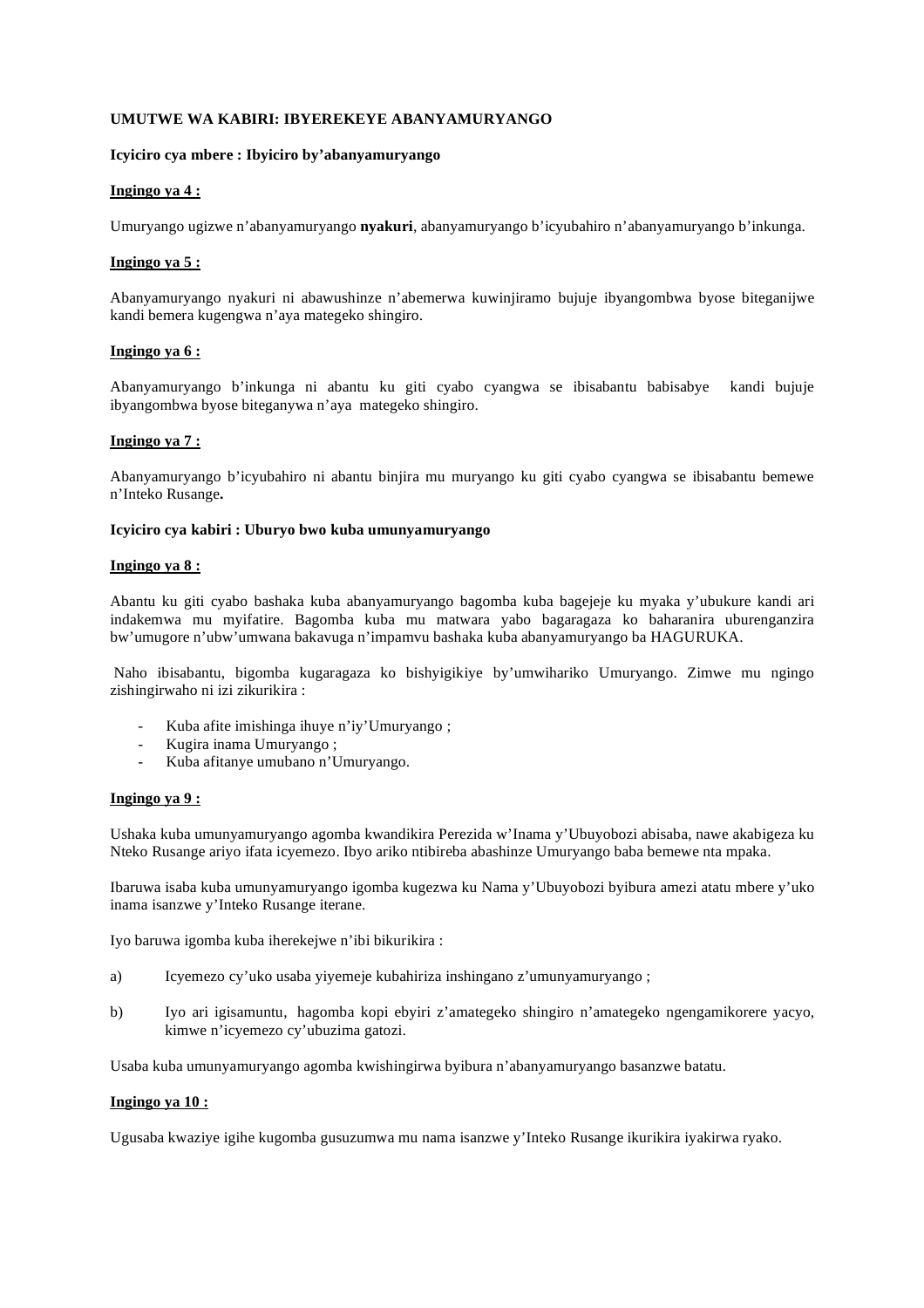# **Ingingo ya 11 :**

Uretse mu bihe bidasanzwe, uhagarariye Umuryango agomba kumenyesha uwasabye kuba umunyamuryango icyemezo cy'Inteko Rusange bitarenze ukwezi nyuma y'uko inama iterana.

#### **Icyiciro cya 3 : Ibyerekeye kuva mu muryango**

#### **Ingingo ya 12 :**

Umuntu ava mu muryango iyo asezeye ku bushake bwe, **iyo apfuye** cyangwa yirukanwe n'Inteko Rusange ku bwiganze bwa 2/3 by'abaje mu nama.

### **Ingingo ya 13 :**

Umunyamuryango ashobora kuva mu muryango akoresheje inyandiko ye amenyesha Uhagarariye Umuryango, nawe akabigeza ku Nteko Rusange mu nama yayo isanzwe ikurikiraho.

# **Ingingo ya 14 :**

Umunyamuryango utubahirije inshingano ze, nko gusiba inshuro ebyiri zikurikiranye mu nama z'Inteko Rusange cyangwa kumara imyaka ibiri ikurikiranye adatanga umusanzu, yahanishwa ibihano bikurikira hakurikijwe uburemere bw'ikosa :

-Kwihanangirizwa n'Uhagarariye Umuryango ;

-Kwamburwa n'Inama y'Ubuyobozi ububasha bwo gutora no gutorwa ;

-Guhagarikwa by'agateganyo cyangwa kwirukanwa burundu mu muryango byemejwe na 2/3 by'abaje mu nama rusange. Igihe cyo guhagarikwa by'agateganyo ntigishobora kurenga umwaka umwe keretse ku mpamvu zidasanzwe.

Ariko rero, nta munyamuryango ushobora kwirukanwa atabanje kumenyeshwa n'Uhagarariye Umuryango ibyo aregwa kandi agahabwa igihe cyo kwisobanura**.** 

#### **Ingingo ya 15 :**

Kugira ngo umunyamuryango wirukanwe agaruke mu muryango, agomba kongera kubisaba.

### **UMUTWE WA III: IBYEREKEYE INZEGO Z'UMURYANGO**

#### **Ingingo ya 16 :**

Inzego z'Umuryango ni :

- Inteko Rusange ;
- Inama y'Ubuyobozi ;
- Ubunyamabanga Nyubahirizabikorwa.

Bibaye ngombwa, Inteko Rusange ishobora gushyiraho izindi nzego.

#### **Ingingo ya 17 :**

Inteko Rusange nirwo rwego rw'ikirenga rw'Umuryango. Igizwe n'abanyamuryango nyakuri bose.

#### **Ingingo ya 18 :**

Ububasha n'inshingano bihariwe Inteko Rusange ni ibi bikurikira :

- 1°. Kureba niba amatwara y'Umuryango yubahirizwa ;
- 2°. Guhindura amategeko shingiro y'umuryango;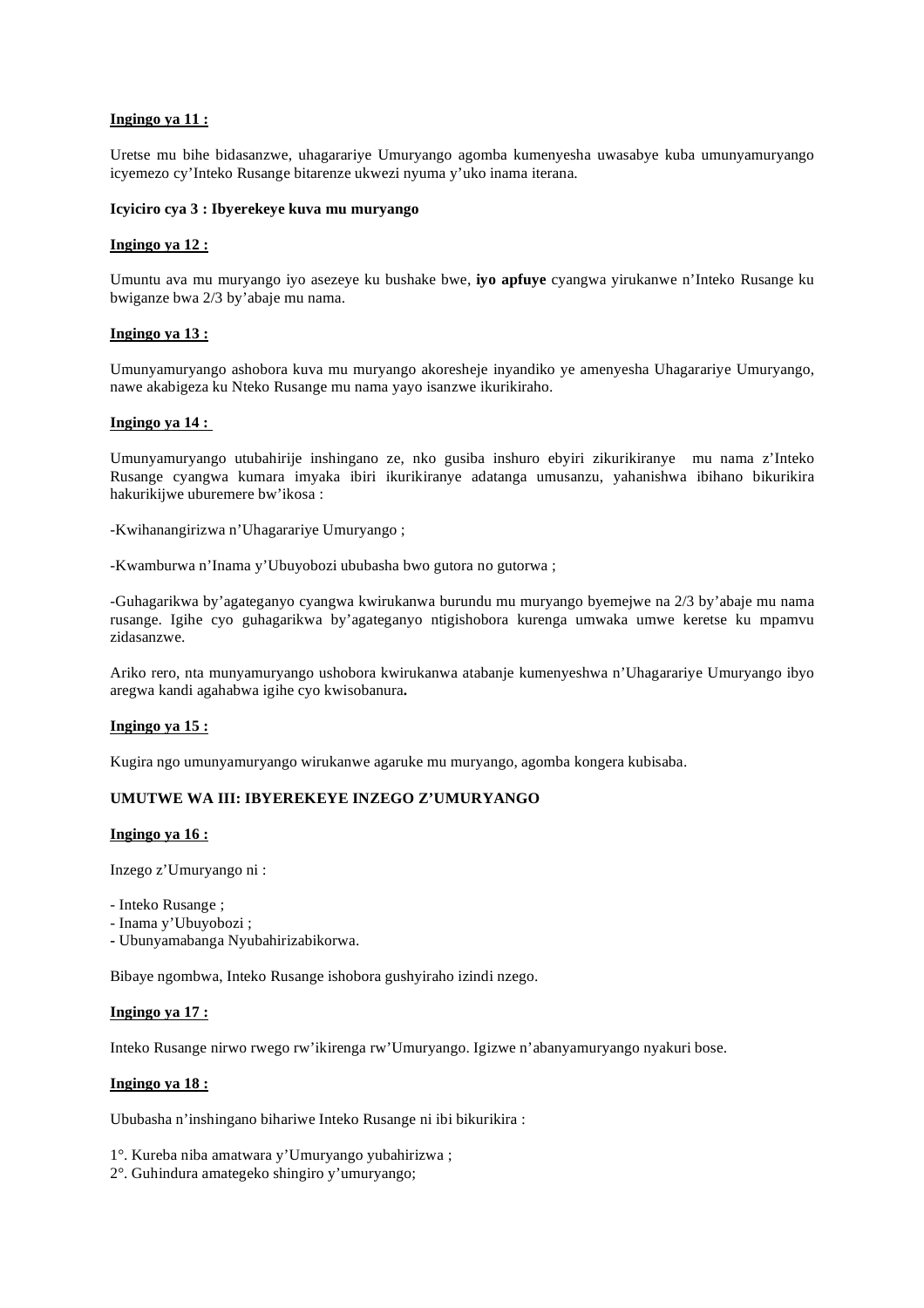- 3°. Gushyiraho amategeko ngengamikorere y'Umuryango no kuyahindura ;
- 4°. Gutora no kuvanaho abagize Inama y'Ubuyobozi ;
- 5°. Kwemera abanyamuryango bashya ;
- 6°. Kwemeza amafaranga y'umusanzu ;
- 7°. Kwemeza ingengo y'imari y'Umuryango no kwemeza ko imikorere y'Inama y'Ubuyobozi yagenze neza;
- 8°. Kwemera gutanga umutungo w'Umuryango ;
- 9°. Gutora abagenzuzi b'imari ;
- 10°. Gusesa Umuryango no kwemeza aho umutungo uzajya ;
- 11° .Gushyiraho abarangizasesa no kugena imikorere yabo ;
- 12°. Guhagarika cyangwa kwirukana umunyamuryango utuzuza inshingano ze ;
- 13°. Kwemeza gahunda y'ibikorwa by'umuryango n'imikoreshereze y'imari ;
- 14°. Kwemera impano n'irage ;
- 15°. Ubundi bubasha bwose butagenewe urundi rwego rw'Umuryango.

#### **Ingingo ya 19 :**

Inteko Rusange iyoborwa na Perezida w'Inama y'Ubuyobozi cyangwa Visi Perezida wa mbere cyangwa Visi Perezida wa kabiri igihe aba bombi badahari.

Mu gihe Perezida na ba Visi Perezida bombi batabonetse, Inteko Rusange iyoborwa n'undi mu bagize Inama y'Ubuyobozi wayitumiye, cyangwa n'uwo abanyamuryango baje mu nama batoye mu gihe yahamagajwe n'umwe mu banyamuryango nyakuri.

Inteko Rusange iterana rimwe mu mwaka. Ishobora gukora inama zidasanzwe.

#### **Ingingo ya 20:**

Inteko Rusange itumizwa na Perezida w'Inama y'Ubuyobozi, ataboneka igatumizwa n'umwe muri ba Visi-Perezida. Mu gihe abo batatu bose batabonetse, Inteko Rusange itumizwa n'undi ubonetse mu bagize Inama y'Ubuyobozi, bitashoboka igatumizwa n'umwe mu banyamuryango watumwe byibura na 1/3 cy'abanyamuryango nyakuri.

Urwandiko ruyihamagaza rwerekana umunsi, isaha n'ahantu izabera. Rugezwa ku banyamuryango hasigaye nibura iminsi 20 kugira ngo inama ibe, keretse iyo habonetse impamvu zidasanzwe zituma icyo gihe kigabanywa.

# **Ingingo ya 21:**

Urwandiko ruyihamagaza rugomba no kugira gahunda y'ibizigwa. Gahunda y'inama isanzwe igomba kubamo ibisobanuro by'uko imari yakoreshejwe, ingengo y'imari, raporo y'ibyakozwe n'Umuryango na raporo y'abagenzuzi b'imari. Inama idasanzwe, ibyo yahamagariwe nibyo byigwa byonyine.

#### **Ingingo ya 22:**

Kugira ngo Inteko Rusange ifate ibyemezo, hagomba kuba haje abanyamuryango byuzuye bagera kuri **2/3**. Iyo batabonetse, hahamagazwa indi nama mu minsi 15. Icyo gihe abaje, abaribo bose bafata ibyemezo.

#### **Ingingo ya 23:**

Tutirengagije ibiteganyijwe mu ngingo ya 12, 14 n'iya 36 z'aya mategeko shingiro, ibyemezo by'Inteko Rusange byemezwa n'ubwiganze busesuye bw'amajwi y'abaje mu nama. Iyo amajwi angana, igice Perezida aherereyemo nicyo kiganza.

#### **Ingingo ya 24:**

Umuryango uyoborwa n'Inama y'Ubuyobozi yatowe n'Inteko Rusange mu banyamuryango nyakuri. Abagize Inama y'Ubuyobozi batorerwa imyaka 3. Bashobora kongera gutorwa inshuro imwe gusa.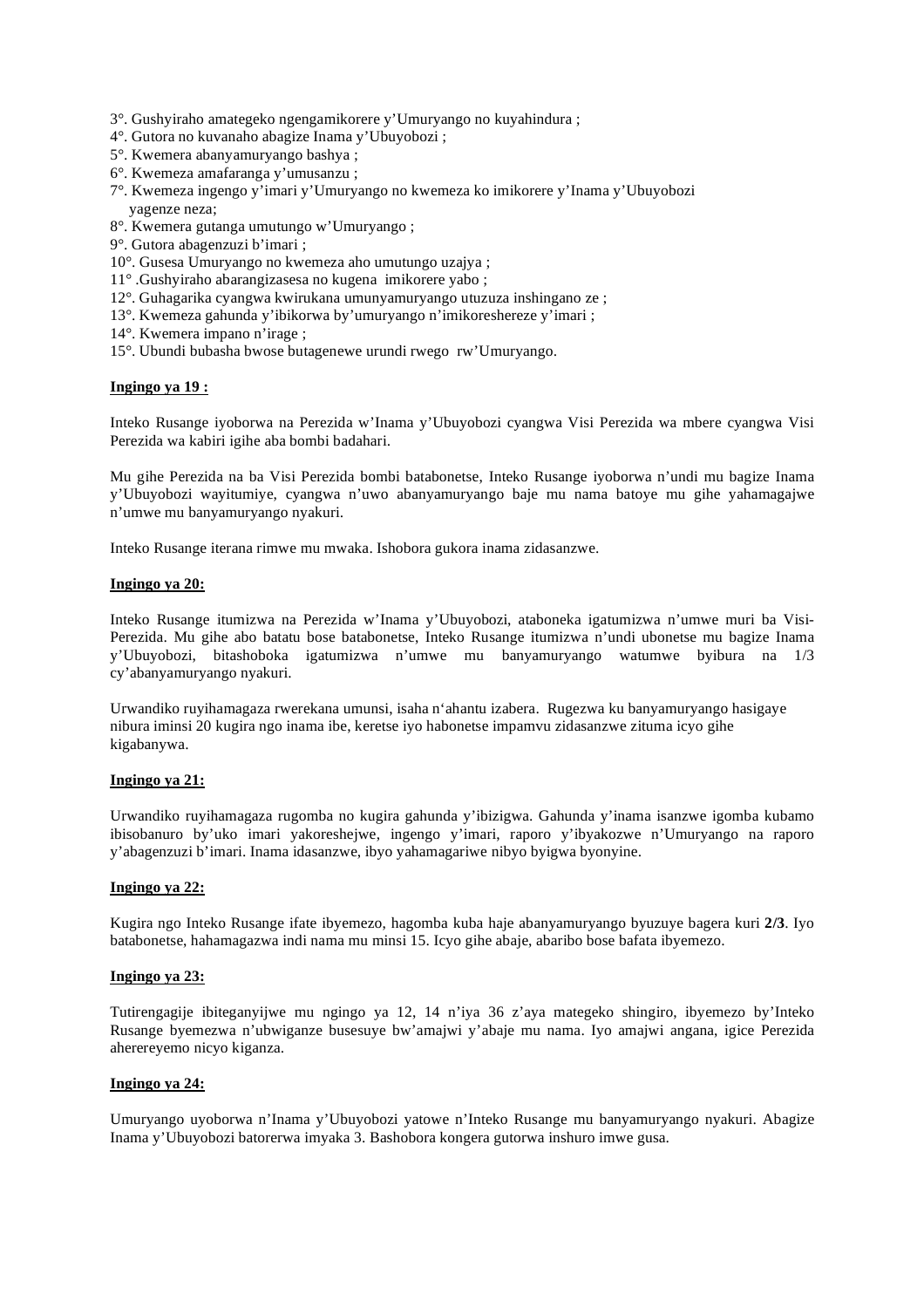Inama y'Ubuyobozi igizwe na:

- Perezida :
- Ba Visi-Perezida babiri ;
- Umunyamabanga ;
- Umubitsi:
- Abajyanama bane.

### **Ingingo ya 25:**

Inama y'Ubuyobozi ishobora kwiyambaza impuguke n'abajyanama igihe bibaye ngombwa.

# **Ingingo ya 26:**

Inama y'Ubuyobozi itumizwa kandi ikayoborwa na Perezida wayo cyangwa se na Visi Perezida wa mbere, cyangwa ataboneka igatumizwa na Visi Perezida wa Kabiri.

Iyo abo bose batabonetse, inama itumizwa kandi ikayoborwa n'undi uwo ariwe wese mu bagize Inama y'Ubuyobozi.

Inama y'Ubuyobozi iterana rimwe mu gihembwe. Ishobora no guterana buri gihe cyose bibaye ngombwa. Inama y'Ubuyobozi ntishobora guterana hatari nibura 2/3 by'abayigize. Ntawe uhagararira undi.

Ibyemezo by'Inama y'Ubuyobozi bifatwa mu bwiganze bw'amajwi. Iyo angana igice Perezida aherereyemo nicyo kiganza.

# **Ingingo ya 27:**

Inama y'Ubuyobozi ishinzwe ibi bikurikira :

- 1°. Kwita ku mutungo no ku mikorere y'Umuryango ;
- 2°. Gushyira mu bikorwa ibyemezo by'Inteko Rusange ;
- 3°. Gutegura amategeko ngengamikorere y'Umuryango no kuyageza ku Nteko Rusange ngo iyemere ;
- 4°. Gusaba Inteko Rusange guhindura amategeko shingiro n'amategeko ngengamikorere y'Umuryango ;
- 5°. Gushyikiriza Inteko Rusange raporo y'umwaka y'imirimo yakozwe ;
- 6°. Gushyikiriza Inteko Rusange ingengo y'imari na za raporo z'imicungire yayo ;
- 7°. Gusaba Inteko Rusange kwirukana umunyamuryango ;
- 8°. Gusaba Inteko Rusange kwemera abanyamuryango bashya ;
- 9°. Kugena umurongo w'imicungire y'abakozi b'Umuryango.

#### **Ingingo ya 28:**

Perezida w'Inama y'Ubuyobozi niwe uhagarariye Umuryango kandi ashinzwe kureba ko amatwara yawo yubahirizwa. Ba Visi Perezida ni abahagarariye Umuryango bungirije. Perezida na ba Visi Perezida nibo bonyine bafite ububasha bwo guhagararira Umuryango mu bikorwa byawo nko kuwuburanira mu nkiko. Ariko muri ibyo byerekeye imanza, bashobora kubishinga undi umuntu wese ubishoboye, yaba umunyamuryango cyangwa atari we.

#### **Ingingo ya 29:**

Abagize Inama y'Ubuyobozi babarizwa hamwe ibyo bakoreye Umuryango mu gihe batorewe. Ariko rero, buri muntu ku giti cye abazwa ibirebana n'ibyo yatorewe.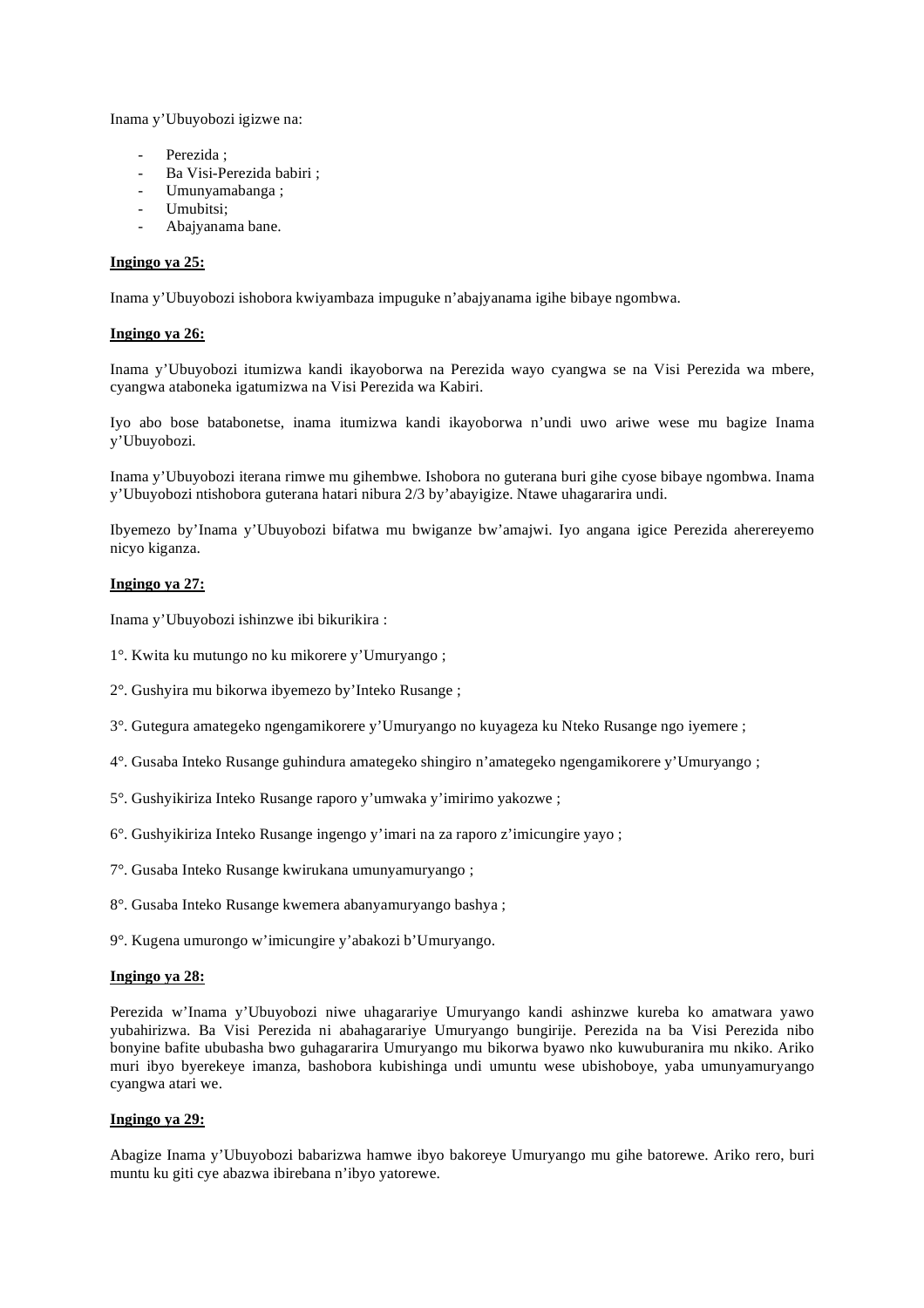# **Ingingo ya 30:**

Umuryango ufite Ubunyamabanga Nyubahirizabikorwa bugizwe n'Inzego z'imirimo y'Ubuyobozi n'iy'ikorana buhanga zemejwe n'Inama y'Ubuyobozi.

Ubunyamabanga Nyubahirizabikorwa bukuriwe n'Umunyamabanga Nyubahirizabikorwa mu rwego rw'Igihugu, ushyirwaho n'Inama y'Ubuyobozi ; imirimo ashinzwe igenwa n'amategeko ngengamikorere y'Umuryango.

# **UMUTWE WA IV: IBYEREKEYE UMUTUNGO W'UMURYANGO**

### **Ingingo ya 31:**

Umuryango ushobora gutunga ibintu by'indagizo, cyangwa byawo bwite, ari ibyimukanwa cyangwa ibitimukanwa bituma ushobora kugera kubyo ugamije.

#### **Ingingo ya 32:**

Umutungo w'Umuryango ugizwe n'imisanzu y'abanyamuryango, imfashanyo, imirage n'izindi nkunga zigenerwa ibikorwa byawo.

#### **Ingingo ya 33:**

Umutungo w'Umuryango ukoreshwa mu bihuje nibyo ugamije byonyine.

# **UMUTWE WA V: IBYEREKEYE ABAGENZURAMARI**

#### **Ingingo ya 34:**

Buri myaka ibiri, Inteko Rusange ishyiraho abagenzuramari babiri. Bashinzwe kugenzura imiterere y'umutungo w'Umuryango, uko ibaruramari rikorwa, uko imbonerahamwe y'umutungo iteye niba ibigaragara mu bitabo biranga imikoreshereze y'imari ari ukuri.

Abo bagenzuramari berekwa ibitabo n'izindi mpapuro zifitanye isano n'umutungo w'Umuryango igihe cyose babikeneye, ariko batabyimuye. Nyuma bakora raporo bashyikiriza Inteko Rusange.

### **Ingingo ya 35:**

Inteko Rusange ishobora kuvanaho Umugenzuramari no gushyiraho umusimbura. Uwo musimbura arangiza igihe uvuyeho yari asigaje.

# **UMUTWE WA VI: IBYEREKEYE ISESWA RY'UMURYANGO, IHINDURWA RY'AMATEGEKO SHINGIRO N'INGINGO ZISOZA**

#### **Ingingo ya 36:**

Umuryango useswa byemejwe byibura na 2/3 by'abanyamuryango byuzuye, cyangwa hakurikijwe icyemezo cy'urukiko. Umutungo wawo uhabwa indi miryango bihuje intego, ariko hamaze kwishyurwa imyenda yose. Inteko Rusange ishyiraho abarangizasesa ikanagena imikorere yabo.

#### **Ingingo ya 37:**

Ihindurwa ry'aya mategeko ryemezwa ku bwiganze busesuye by'abagize Inteko Rusange.

#### **Ingingo ya 38:**

Ku bitavuzwe muri aya mategeko shingiro, Umuryango uzakurikiza amategeko ngengamikorere n'andi mategeko n'amabwiriza wishyiriyeho kimwe n'amategeko n'amabwiriza akurikizwa mu gihugu.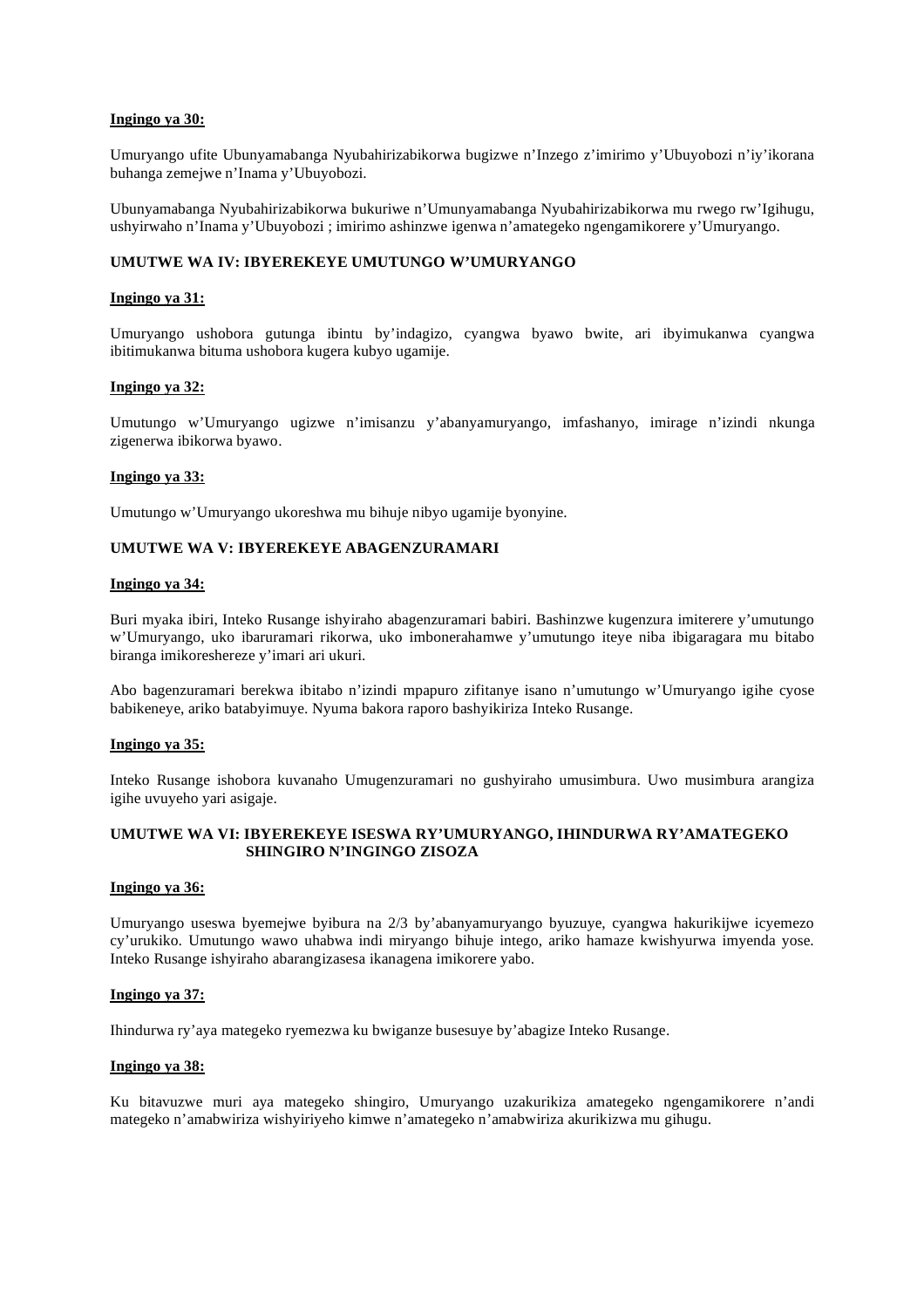# **Ingingo ya 39:**

Aya mategeko shingiro atangira gukurikizwa umunsi yemerejweho n'Inteko Rusange.

Kigali, ku wa 09 Gashyantare 2002.

 **(sé) (sé)** 

Uhagarariye Umuryango Uwungirije bwa Mbere Uhagarariye Umuryango **NYIRANKUNDABERA Josepha HABIMANA Jean Damascène**

> Uwungirije bwa Kabiri Uhagarariye Umuryango **MUKABAGWIZA Edda (sé)**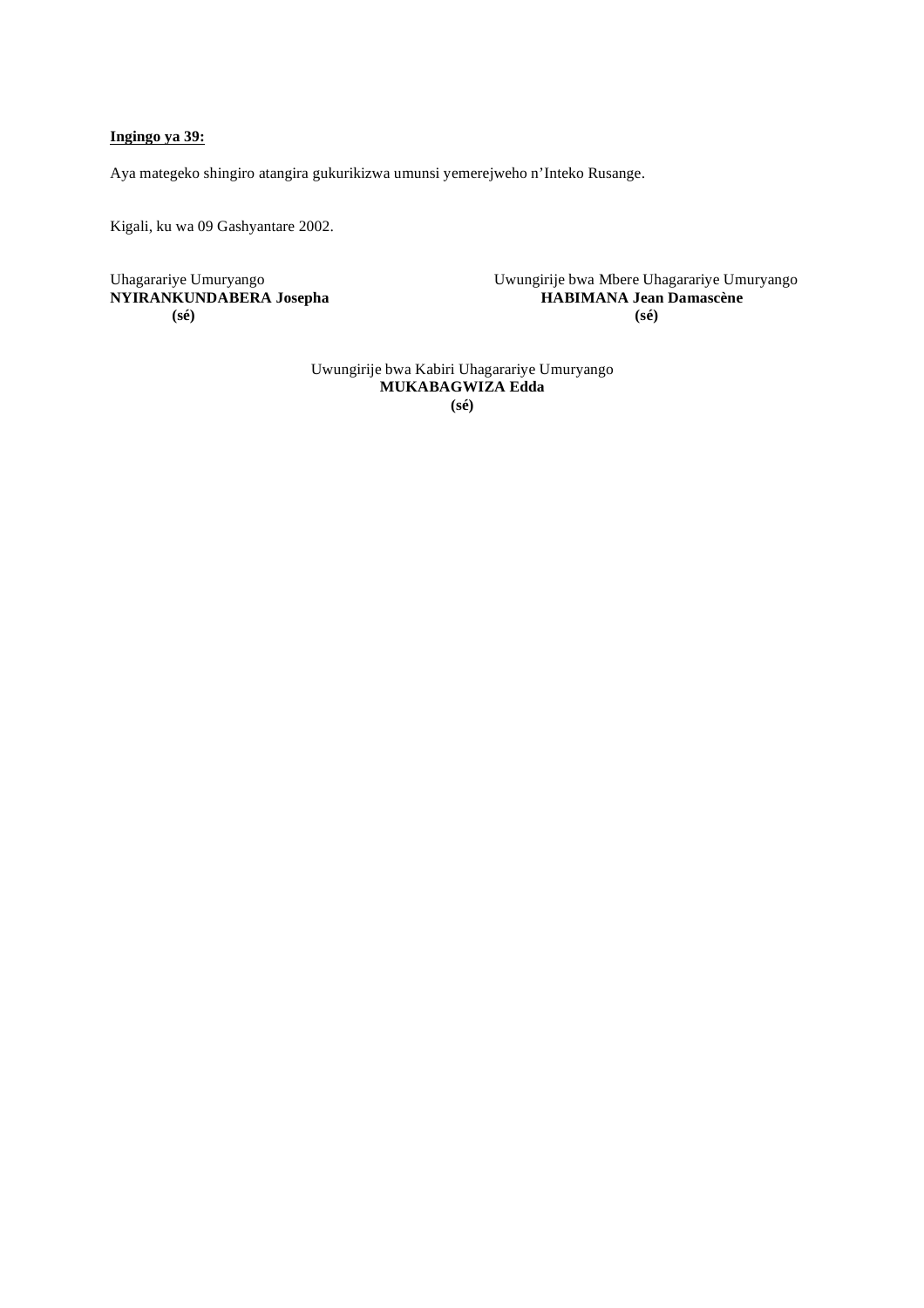# **ASSOCIATION POUR LA DEFENSE DES DROITS DE LA FEMME ET DE L'ENFANT « HAGURUKA »**

# **STATUTS**

Vu la loi N°20/2000 du 26/07/2000 relative aux Associations Sans But Lucratif ;

Revu les statuts de l'Association pour la Défense des Droits de la Femme et de l'Enfant « HAGURUKA » adoptés par l'Assemblée Générale constituante du 16 juillet 1991 ;

Vu la nécessité de conformer les statuts à la loi n° 20/2000 du 26/07/2000 régissant les Associations Sans But Lucratif ;

L'Assemblée Générale de l'Association pour la Défense des Droits de la Femme et de l'Enfant « HAGURUKA », réunie en session ordinaire du 09 au 10 février 2002, décide de modifier les statuts comme suit :

# **CHAPITRE PREMIER : CREATION, DUREE, DENOMINATION, SIEGE, OBJET, CHAMP D'ACTIVITES**

#### **Article premier :**

Conformément à la législation relative aux associations sans but lucratif, il est créé entre les signataires des présents statuts et pour une durée indéterminée, une Association Sans But Lucratif dénommée « Association pour la Défense des Droits de la Femme et de l'Enfant « HAGURUKA », ci-après désignée « l'Association ». L'Association n'a aucune allégeance, ni envers un parti politique, ni idéologique quelconque.

#### **Article 2 :**

Le siège social de l'Association est fixé dans la Mairie de la Ville de Kigali, District de Kacyiru, B.P. 3030 KIGALI. Il peut être transféré en toute autre localité du Rwanda, par décision de l'Assemblée Générale. Elle exerce ses activités sur toute l'étendue du territoire national.

#### **Article 3** :

L'Association a pour objet de défendre les droits de la Femme et de l'Enfant, notamment :

- Promouvoir l'égalité des droits et responsabilités pour les deux sexes dans les domaines économique, juridique, socio-culturel et politique conformément à la Déclaration Universelle des Droits de l'Homme, aux autres instruments internationaux relatifs aux droits de la personne et à la législation rwandaise en la matière;

- Promouvoir la mise en application de la convention relative aux droits de l'enfant et soutenir toutes activités s'y rapportant ;

- Appuyer les actions visant à faire prendre conscience à la femme de ses responsabilités, de ses droits et de sa valeur au sein de la société, à la préparer et à l'encourager à participer activement à la vie publique dans son milieu immédiat, au niveau national et international ;

-Participer activement à l'élimination de toutes les formes de discrimination à l'égard de la femme

- Inciter et encourager les filles et les femmes à poursuivre des études primaires, secondaires et supérieures ;

- Mener un plaidoyer en faveur de la femme et de l'enfant auprès des décideurs politiques, des groupes d'influence publics, privés et organisations non gouvernementales, des partis politiques, des confessions religieuses et des agences de coopération bilatérale et multilatérale ;

-Soutenir par des conseils, des apports financiers et techniques les associations, les projets et les activités qui oeuvrent au profit de la fille, de la femme et de l'enfant ;

- Rechercher, analyser, informer et dénoncer les causes profondes des problèmes rencontrés par les filles, les femmes et les enfants pour que les solutions proposées soient appropriées.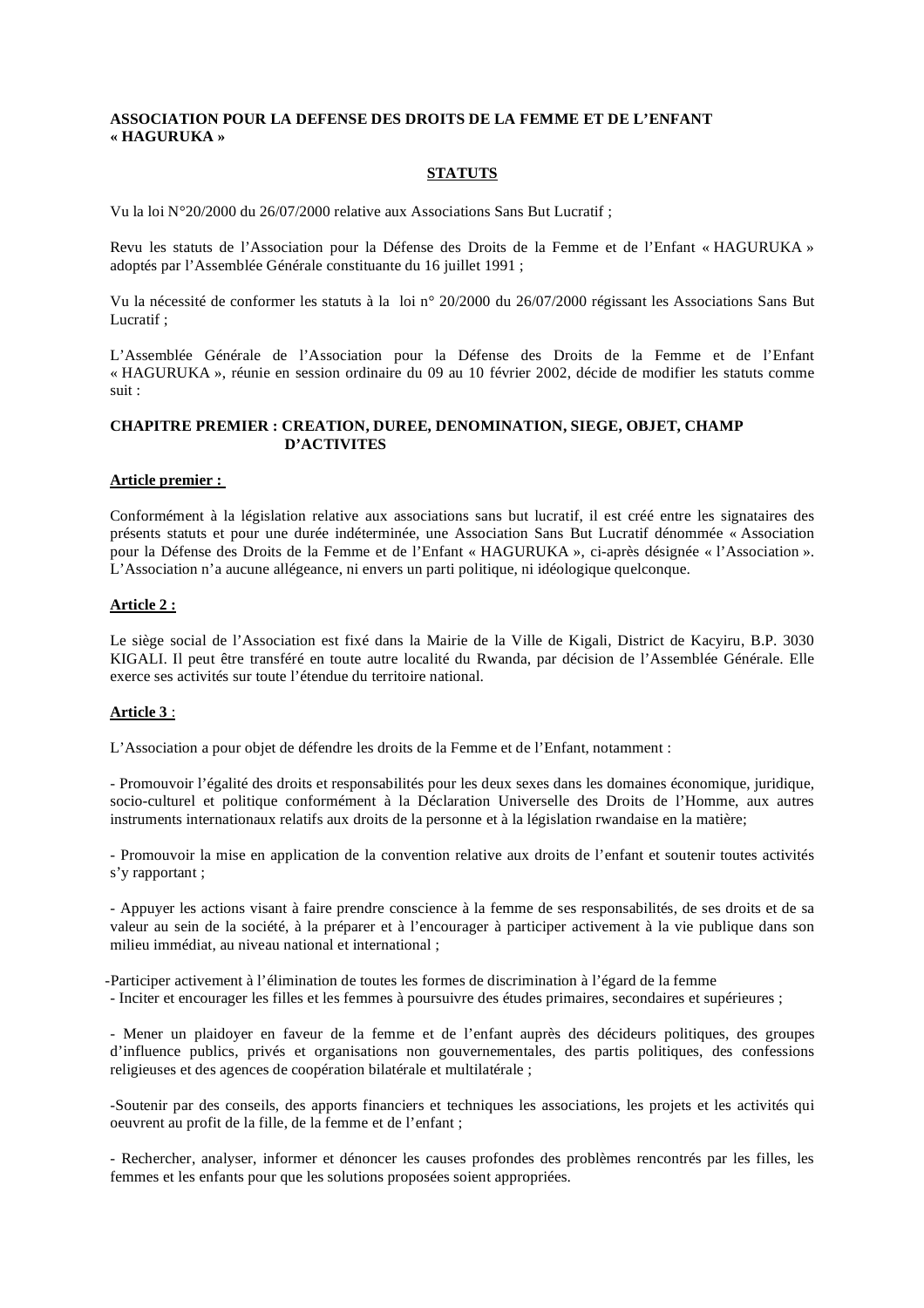# **CHAPITRE II : DES MEMBRES DE L'ASSOCIAITON**

# *Section 1 : Des catégories des membres*

# **Article 4 :**

L'Association se compose des membres effectifs, des membres d'honneur et des membres sympathisants.

# **Article 5 :**

Sont membres effectifs, les membres fondateurs et les membres adhérents qui remplissent les conditions requises et adhèrent aux présents statuts.

# **Article 6 :**

Sont membres sympathisants, toutes personnes physiques ou morales ayant sollicité de l'être et remplissant les conditions prévues par les présents statuts.

# **Article 7 :**

Sont membres d'honneur les personnes physiques ou morales agréées par l'Assemblée Générale.

# **Section 2 : De l'acquisition de la qualité de membre**

# **Article 8 :**

Pour être membre de l'Association, les personnes physiques doivent avoir atteint la majorité civile et être de bonne conduite. Elles doivent manifester leur engagement à la défense des droits de la femme et de l'enfant et dire clairement pourquoi elles adhèrent à HAGURUKA.

Quant aux personnes morales, elles doivent manifester un attachement particulier à l'Association. Les critères d'appréciation sont notamment les suivantes :

- Avoir des projets similaires ;
- Prodiguer des conseils à l'Association ;
- Etre en relation de partenariat avec l'Association.

# **Article 9 :**

Toute demande d'adhésion doit être écrite et adressée au Président du Conseil d'Administration pour être agréée ensuite par l'Assemblée Générale, à l'exception des membres fondateurs qui acquièrent cette qualité d'office.

La demande doit parvenir au Conseil d'Administration 3 mois avant la tenue de l'Assemblée Générale ordinaire.

A cette demande doivent être joints :

- a) Une déclaration du demandeur s'engageant à remplir ses devoirs de membre de l'Association ;
- b) S'il s'agit d'une personne morale, celle-ci doit fournir deux copies de ses statuts et celles du Règlement d'ordre intérieur ainsi qu'une attestation faisant preuve de sa personnalité juridique.

La personne qui adhère doit être parrainée par 3 membres de l'Association au moins.

# **Article 10 :**

Toute demande ayant respecté les délais impartis doit être examinée au cours de la réunion ordinaire de l'Assemblée Générale qui suit sa réception.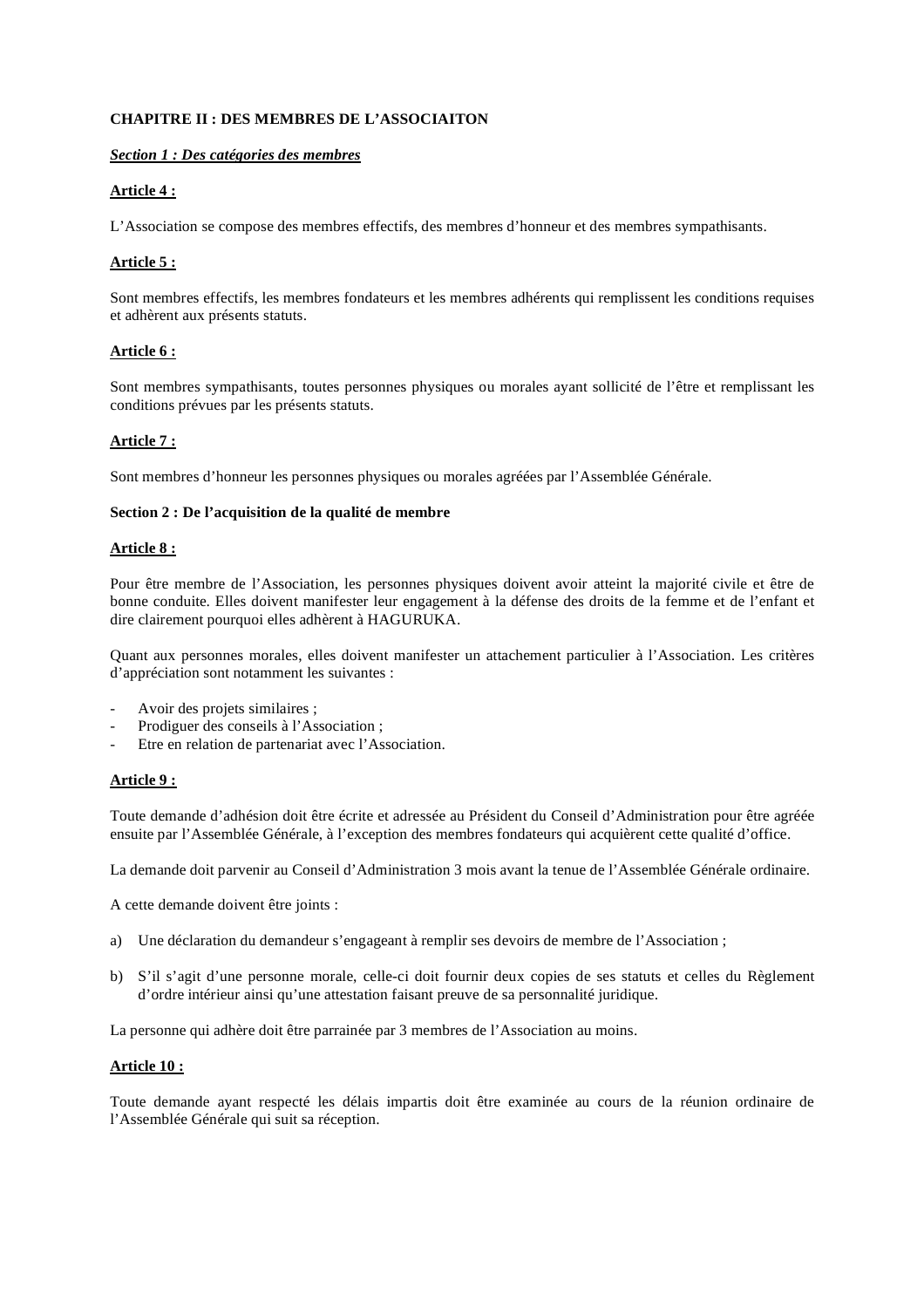# **Article 11 :**

Dans un délai ne dépassant pas un mois après la tenue de la réunion, sauf cas de force majeure, le demandeur doit être informé par les soins du Représentant Légal de la suite réservée à sa requête.

#### **Section 3 : De la perte de la qualité de membre**

# **Article 12 :**

La qualité de membre se perd par le retrait volontaire, le décès ou par l'exclusion prononcée par l'Assemblée Générale à la majorité des 2/3 des membres présents.

### **Article 13** :

Un membre peut se retirer de l'Association par déclaration unilatérale notifiée au Représentant Légal qui en informe l'Assemblée Générale au cours de sa prochaine réunion ordinaire.

# **Article 14 :**

Un membre qui ne se conforme pas ou qui ne remplit plus ses obligations notamment l'absence deux fois successives dans les réunions de l'Assemblée Générale ou le non paiement des cotisations annuelles pendant deux années successives, peut subir des sanctions suivantes suivant la gravité du manquement :

-Avertissement par le Représentant Légal de l'Association ;

-Retrait du droit de vote et d'éligibilité par le Conseil d'Administration ;

-Suspension ou exclusion sur décision des 2/3 des membres présents à l'Assemblée Générale. Le délai de suspension ne peut dépasser une année, sauf cas exceptionnels.

Toutefois, l'exclusion ne peut être prononcée sans que l'intéressé ait été informé par le Représentant Légal de l'accusation portée contre lui et sans qu'il ait eu le temps de présenter sa défense.

# **Article 15 :**

En cas d'exclusion, la réintégration du membre exclu nécessite une nouvelle demande.

# **CHAPITRE III : DES ORGANES DE L'ASSOCIATION**

#### **Article 16 :**

Les organes de l'Association sont :

- L'Assemblée Générale ;
- Le Conseil d'Administration ;
- Le Secrétariat Exécutif.

#### *Selon les besoins, il peut être institué d'autres organes par l'Assemblée Générale.*

#### **Article 17 :**

L'Assemblée Générale est l'organe suprême de l'Association. Elle est composée de tous les membres effectifs de l'Association.

# **Article 18 :**

Les pouvoirs et les devoirs réservés à l'Assemblée Générale sont les suivants :

- 1°. Veiller au respect des objectifs de l'Association ;
- 2°. Apporter des modifications aux statuts ;
- 3°. Adopter le règlement d'ordre intérieur de l'Association et le modifier ;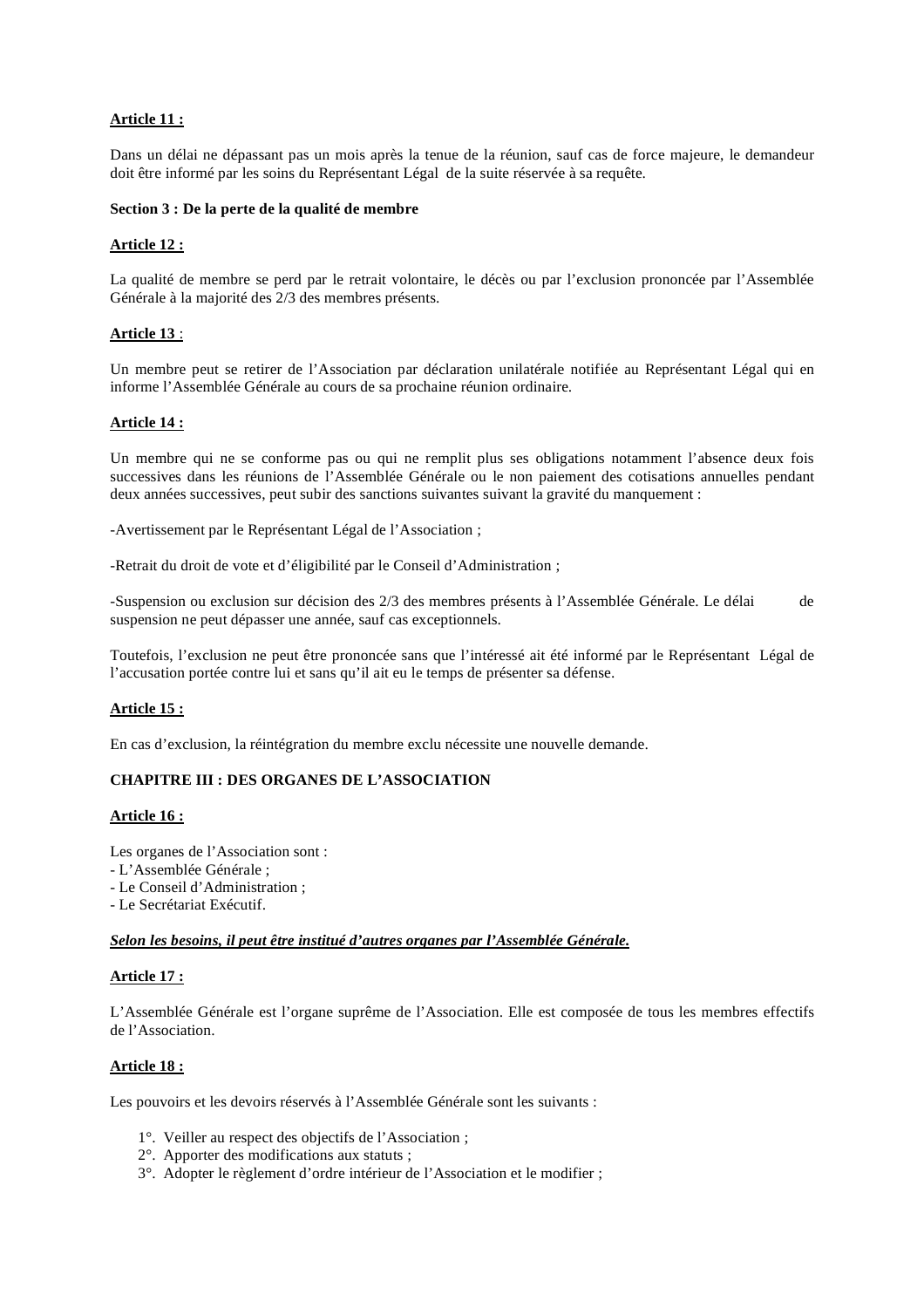- 4°. Elire les membres du Conseil d'Administration et mettre fin à leur mandat ;
- 5°. Agréer les nouveaux membres ;
- 6°. Fixer le montant des cotisations ;
- 7°. Arrêter le budget de l'Association et donner décharge au Conseil d'Administration ;
- 8°. Autoriser l'aliénation des biens de l'Association ;
- 9°. Elire les Commissaires aux comptes ;
- 10°. Décider de la dissolution de l'Association et de l'affectation du patrimoine ;
- 11°. Nommer les liquidateurs et définir leur mandat ;
- 12°. Suspendre ou exclure un membre défaillant ;
- 13°. Adopter le programme d'activités et les états financiers de l'Association ;
- 14°. Accepter des dons et legs ;
- 15°.Toute autre compétence non réservée à un autre organe de l'Association.

#### **Article 19 :**

L'Assemblée Générale est présidée par le Président du Conseil d'Administration, ou à défaut par le 1<sup>er</sup> Vice-Président, et à défaut de celui-ci par le 2ème Vice Président.

En cas d'absence ou d'empêchement du Président et des deux Vices-Présidents, l'Assemblée Générale est présidée par tout autre membre du Conseil d'Administration qui l'a convoquée ou par le Président élu séance tenante en cas de convocation par un des membres effectifs de l'Association*.* 

L'Assemblée Générale tient une session ordinaire par an. Elle peut tenir des sessions extraordinaires.

# **Article 20 :**

L'Assemblée Générale est convoquée par le Président du Conseil d'Administration, ou à défaut par l'un des Vices-Présidents. En cas d'absence ou d'empêchement simultané du Président et des Vices-Présidents, l'Assemblée Générale est convoquée par un autre membre du Conseil d'Administration, ou à défaut par un membre mandaté par au moins 1/3 des membres effectifs de l'Association.

La convocation précise l'endroit, le jour et l'heure où se tient l'Assemblée Générale. Elle est transmise aux membres au moins 20 jours avant la session, à moins que des circonstances exceptionnelles n'exigent un délai plus court.

# **Article 21 :**

La convocation doit également contenir l'ordre du jour. Celui de la session ordinaire comprend obligatoirement la présentation du bilan de l'exercice écoulé, les prévisions budgétaires, le rapport d'activités de l'Association et le rapport de contrôle des commissaires aux comptes. En cas de session extraordinaire, seuls les points pour lesquels l'Assemblée Générale a été convoquée peuvent être mis en discussion.

# **Article 22 :**

Pour siéger valablement, l'Assemblée Générale doit atteindre la majorité de 2/3 des membres effectifs. Si ce quorum n'est pas atteint, une seconde session est convoquée dans les 15 jours. Elle délibère alors valablement, quel que soit le nombre des membres effectifs présents.

#### **Article 23 :**

Sous réserve des cas prévus aux articles 12, 14 et 36 des présents statuts, les décisions de l'Assemblée Générale sont prises à la majorité absolue des membres présents. En cas de parité de voix, celle du Président est prépondérante.

#### **Article 24 :**

L'Association est administrée par un Conseil d'Administration élu par l'Assemblée Générale parmi les membres effectifs pour un mandat de trois ans renouvelable une seule fois.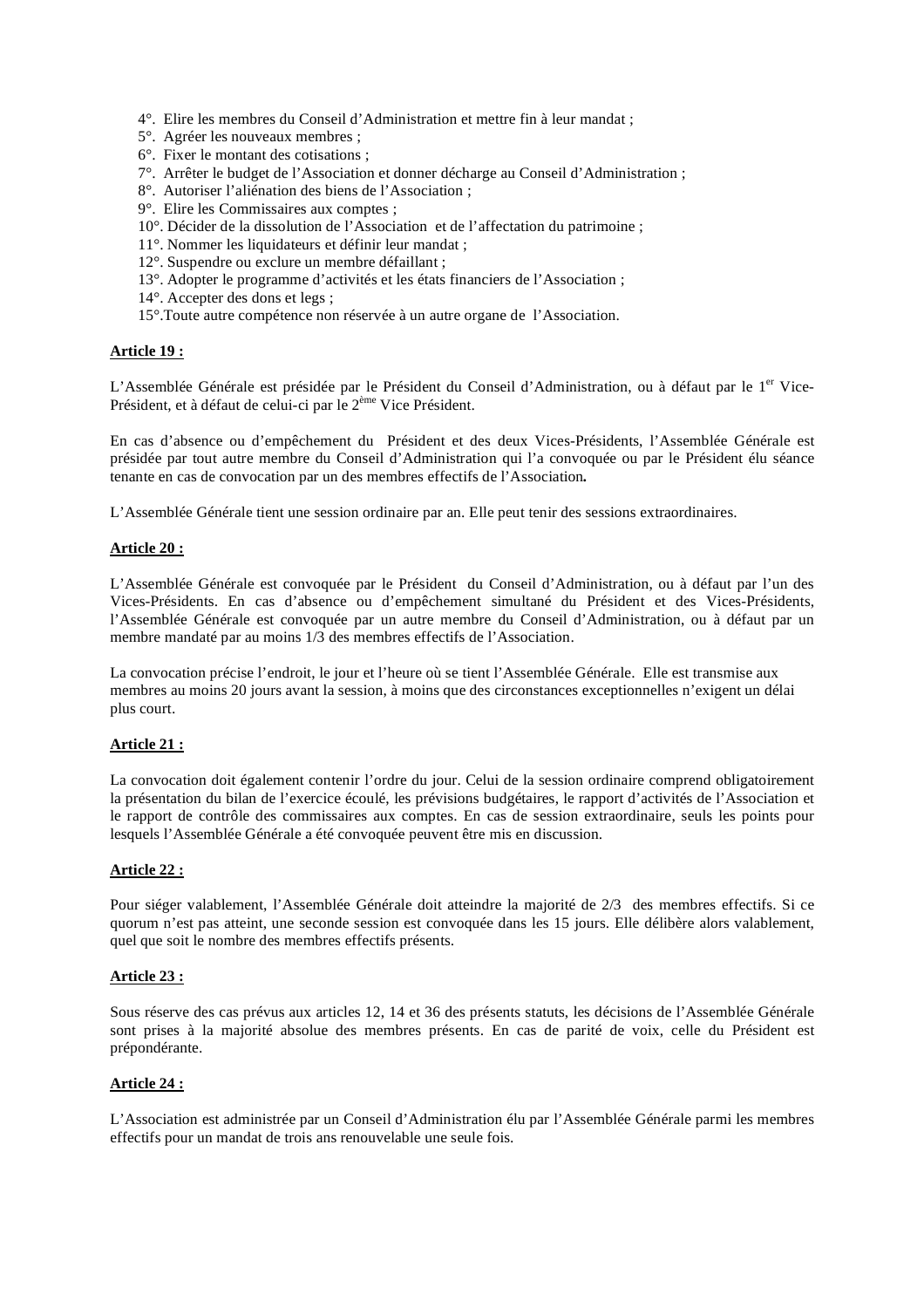Le Conseil d'Administration se compose de :

- Un (e) Président (e);
- deux Vice-Président (e)s;
- un (e) Secrétaire ;
- un (e) Trésorier(e) ;
- quatre Conseiller(e)s.

# **Article 25 :**

Le Conseil d'Administration peut recourir à des consultants ou des conseillers selon les besoins.

# **Article 26 :**

Le Conseil d'Administration est convoqué et présidé par son Président ou en son absence par le 1<sup>er</sup> Vice Président, ou à défaut de celui-ci par le 2<sup>ème</sup> Vice Président.

En cas d'absence simultanée du Président et des Vices-Présidents, la réunion est convoquée et dirigée par l'un ou l'autre des autres membres du Conseil d'administration.

Le Conseil d'Administration se réunit une fois par trimestre. Il peut également se réunir aussi souvent que l'intérêt de l'Association l'exige. Le Conseil d'Administration ne peut siéger valablement que si au moins les 2/3 de ses membres sont présents. Aucune procuration n'est admise.

Toutes les décisions du Conseil d'Administration sont prises à la majorité absolue des membres présents. En cas de parité de voix, celle du Président est prépondérante.

# **Article 27 :**

Les attributions du Conseil d'Administration sont les suivantes :

1°. Assurer la gestion et l'administration de l'Association ;

2°. Veiller à l'exécution des décisions de l'Assemblée Générale ;

- 3°. Elaborer le règlement d'ordre intérieur et le soumettre à l'approbation de l'Assemblée Générale ;
- 4°. Proposer à l'Assemblée Générale les modifications aux statuts et au Règlement d'Ordre Intérieur;
- 5°. Elaborer à l'intention de l'Assemblée Générale le rapport annuel d'activités ;
- 6°. Soumettre les prévisions budgétaires et les rapports de gestion à l'Assemblée Générale ;
- 7°. Proposer l'exclusion d'un membre ;
- 8°. Proposer l'admission de nouveaux membres ;
- 9°. Définir la politique de gestion du personnel de l'Association.

# **Article 28 :**

Le Président du Conseil d'Administration est le Représentant Légal de l'Association et veille à la réalisation des objectifs de celle-ci. Les Vices Présidents en sont les Représentants Légaux Suppléants. Le Président et les Vices-Présidents sont les seuls habilités à représenter l'Association, notamment à ester en justice. Toutefois, pour ce dernier acte, ils peuvent donner procuration à toute personne, membre de l'Association ou non.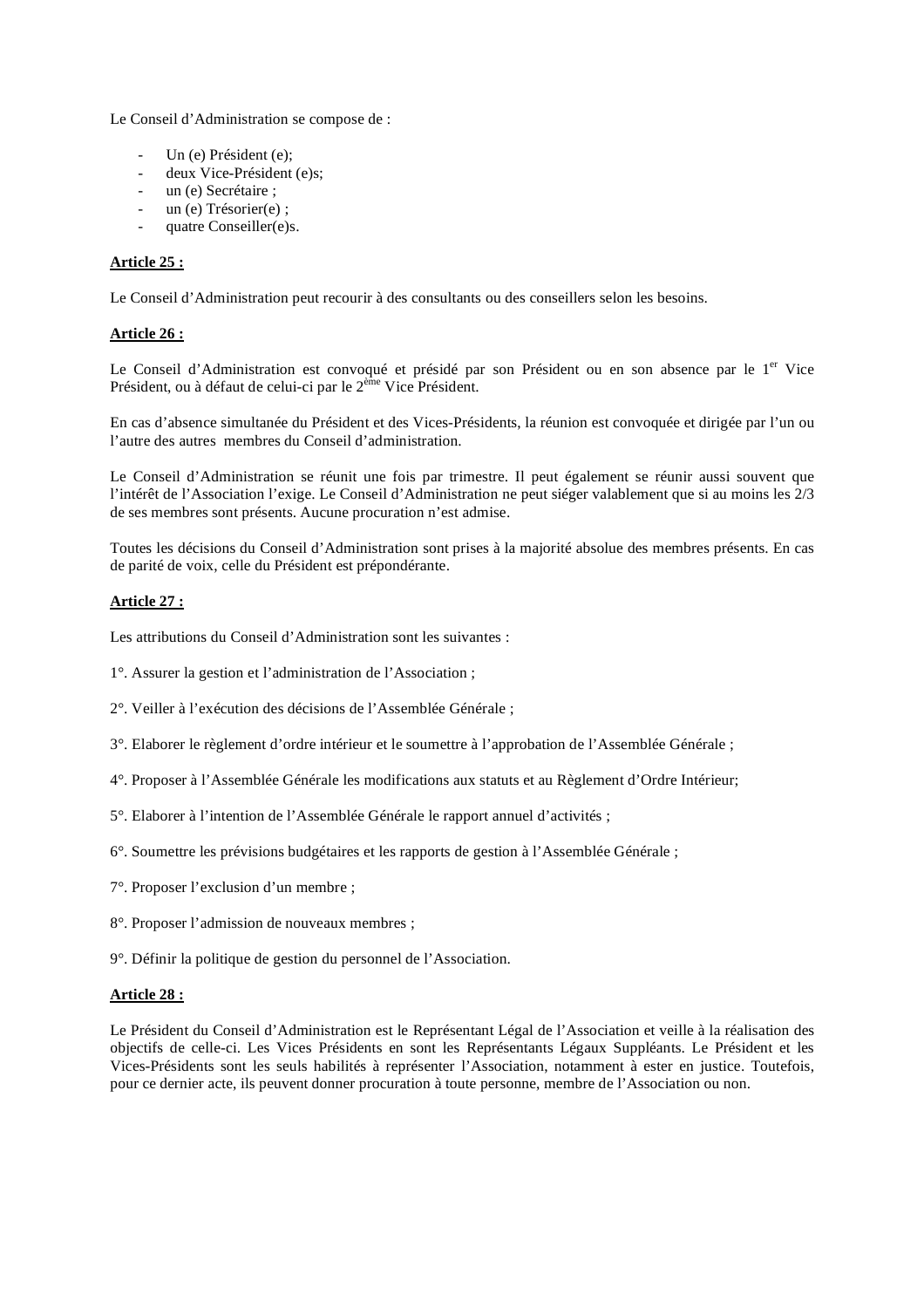# **Article 29 :**

Les membres du Conseil d'Administration répondent solidairement de leurs actes envers l'Association dans l'exécution de leur mandat collectif. Toutefois, chacun est responsable de l'exécution du mandat pour lequel il a été élu.

# **Article 30 :**

L'Association dispose d'un Secrétariat Exécutif constitué d'un ensemble de services administratifs et techniques déterminés par le Conseil d'Administration*.* 

Il est coordonné par un Secrétaire Exécutif National nommé par le Conseil d'Administration et dont les attributions sont définies par le règlement d'ordre intérieur.

# **CHAPITRE IV : DU PATRIMOINE ET DES RESSOURCES**

#### **Article 31 :**

L'Association peut posséder, soit en jouissance, soit en propriété, des biens meubles et immeubles nécessaires à la réalisation de ses objectifs.

#### **Article 32 :**

Les ressources de l'Association sont constituées des cotisations des membres, des dons et legs, subventions et tout autre financement destiné aux œuvres de l'Association.

#### **Article 33 :**

L'Association affecte ses ressources seulement à ce qui concourt directement ou indirectement à la réalisation de ses objectifs.

# **CHAPITRE V : DES COMMISSAIRES AUX COMPTES**

#### **Article 34 :**

L'Assemblée Générale élit tous les deux ans, deux Commissaires aux Comptes. Ils sont mandatés de vérifier les états financiers de l'Association, de vérifier la régularité et la sincérité des inventaires, bilans, ainsi que l'exactitude des informations données sur les comptes de l'Association.

Les Commissaires aux Comptes ont accès, sans les déplacer, à tous les livres et archives comptables de l'Association. Ils font un rapport de leur vérification à l'Assemblée Générale.

# **Article 35 :**

L'Assemblée Générale peut mettre fin au mandat d'un ou des Commissaires aux Comptes. Elle pourvoit à leur remplacement pour achever le mandat.

# **CHAPITRE VI : DE LA DISSOLUTION, DE LA MODIFICATION DES STATUTS ET DES DISPOSITIONS FINALES**

# **Article 36 :**

La dissolution de l'Association est décidée par au moins les 2/3 des membres effectifs ou par décision judiciaire*. A*près apurement du passif, l'actif est cédé à d'autres associations poursuivant les mêmes objectifs. L'Assemblée Générale nomme les liquidateurs et détermine leur mandat.

# **Article 37 :**

Toute modification des présents statuts ne peut se faire que sur décision de la majorité absolue des membres de l'Assemblée Générale.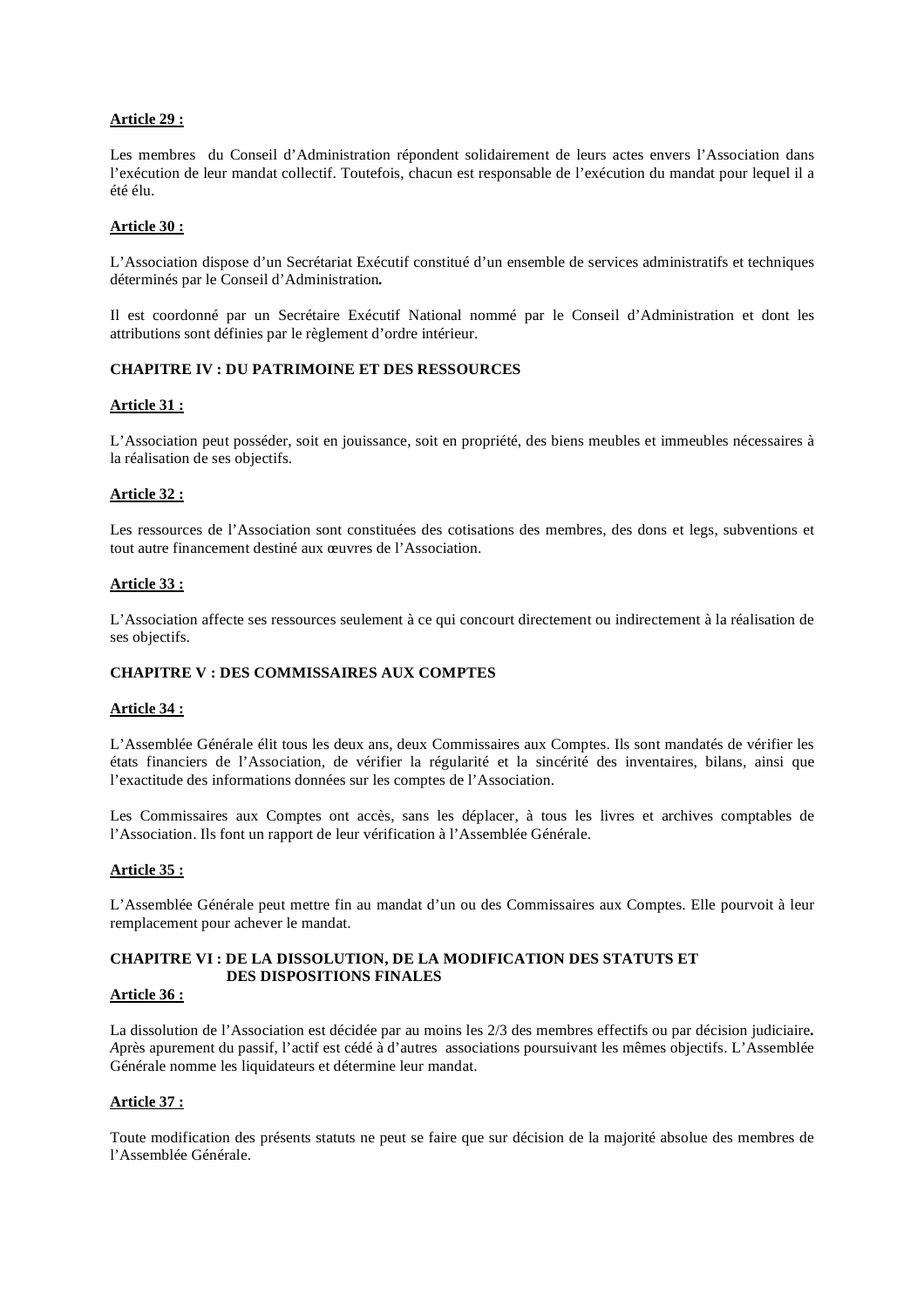# **Article 38 :**

Pour toutes les dispositions non prévues dans les présents statuts, l'Association se réfère à son Règlement d'ordre intérieur et ses autres règles de procédures et règlements ainsi qu'aux lois et règlements en vigueur au Rwanda.

# **Article 39** :

Les présents statuts sont applicables à dater de l'adoption par l'Assemblée Générale.

Kigali, le 09 février 2002.

Représentant Légale<br>
NYIRANKUNDABERA Josepha<br>
1er Représentant Légal Suppléant<br>
HABIMANA Jean Damascène **NYIRANKUNDABERA Josepha (sé) (sé)** 

2ème Représentante Légale Suppléante **MUKABAGWIZA Edda (sé)**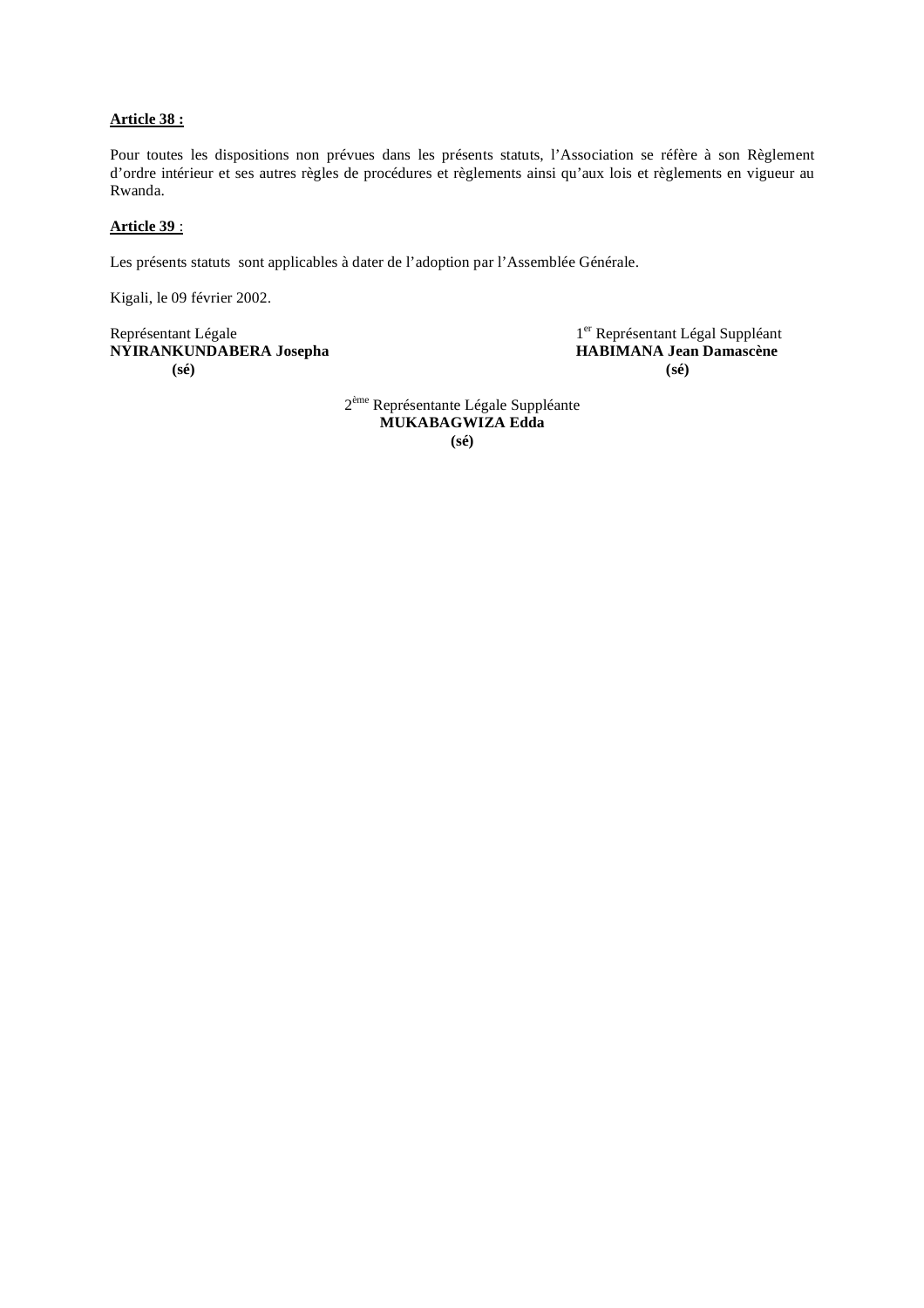### **ITEKA RYA MINISITIRI N° 123/11 RYO KUWA 16/11/2005 RYEMERA IHINDURWA RY'AMATEGEKO AGENGA UMURYANGO NYARWANDA UHARANIRA GUTEZA IMBERE NO KURENGERA UBURENGANZIRA BW'IKIREMWAMUNTU « LIPRODHOR »**

### **Minisitiri w'Ubutabera,**

Ashingiye ku Itegeko Nshinga rya Repubulika y'u Rwanda ryo kuwa 04 Kamena 2003, cyane cyane mu ngingo yaryo ya 120 n'iya 121 ;

Ashingiye ku itegeko n° 20/2000 ryo kuwa 26 Nyakanga 2000 ryerekeye imiryango idaharanira inyungu, cyane cyane mu ngingo yaryo ya 12, iya 14 n'iya 42 ;

Amaze kubona Iteka rya Perezida n° 27/01 ryo kuwa 18 Nyakanga 2004 rigena amwe mu mateka y'Abaminisitiri yemezwa atanyuze mu Nama y'Abaminisitiri, cyane cyane mu ngingo yaryo ya mbere ;

Asubiye ku iteka rya Minisitiri n° 447/05 ryo kuwa 31 Ukuboza 1991 riha ubuzimagatozi umuryango w'Abakristu Uharanira Kubahiriza Ikiremwamuntu mu Rwanda (LICHREDHOR), cyane cyane ingingo yaryo ya mbere ;

Abisabwe n'Umuvugizi w'Umuryango Nyarwanda Uharanira Guteza Imbere no Kurengera Uburenganzira bw'Ikiremwamuntu (LIPRODHOR) mu rwandiko rwakiriwe kuwa 28 Werurwe 2002;

### **ATEGETSE :**

#### **Ingingo ya mbere :**

Icyemezo cy'abagize ubwiganze bw'umuryango Nyarwanda Uharanira Guteza Imbere no Kurengera Uburenganzira bw'Ikiremwamuntu (LIPRODHOR) cyafatiwe mu Nteko Rusange yo kuwa 22 Ukuboza 2001 cyo guhindura amategeko shingiro agenga uwo muryango nk'uko ateye ku mugereka w'iri teka kiremewe.

### **Ingingo ya 2:**

Ingingo zose z'amateka yabanjirije iri kandi zinyuranyije naryo zivanyweho.

#### **Ingingo ya 3:**

Iri teka ritangira gukurikizwa umunsi rishyiriweho umukono. Agaciro karyo gahera ku itariki ya 22 Ukuboza 2001.

Kigali, kuwa 16/11/2005

Minisitiri w'Ubutabera **MUKABAGWIZA Edda (sé)**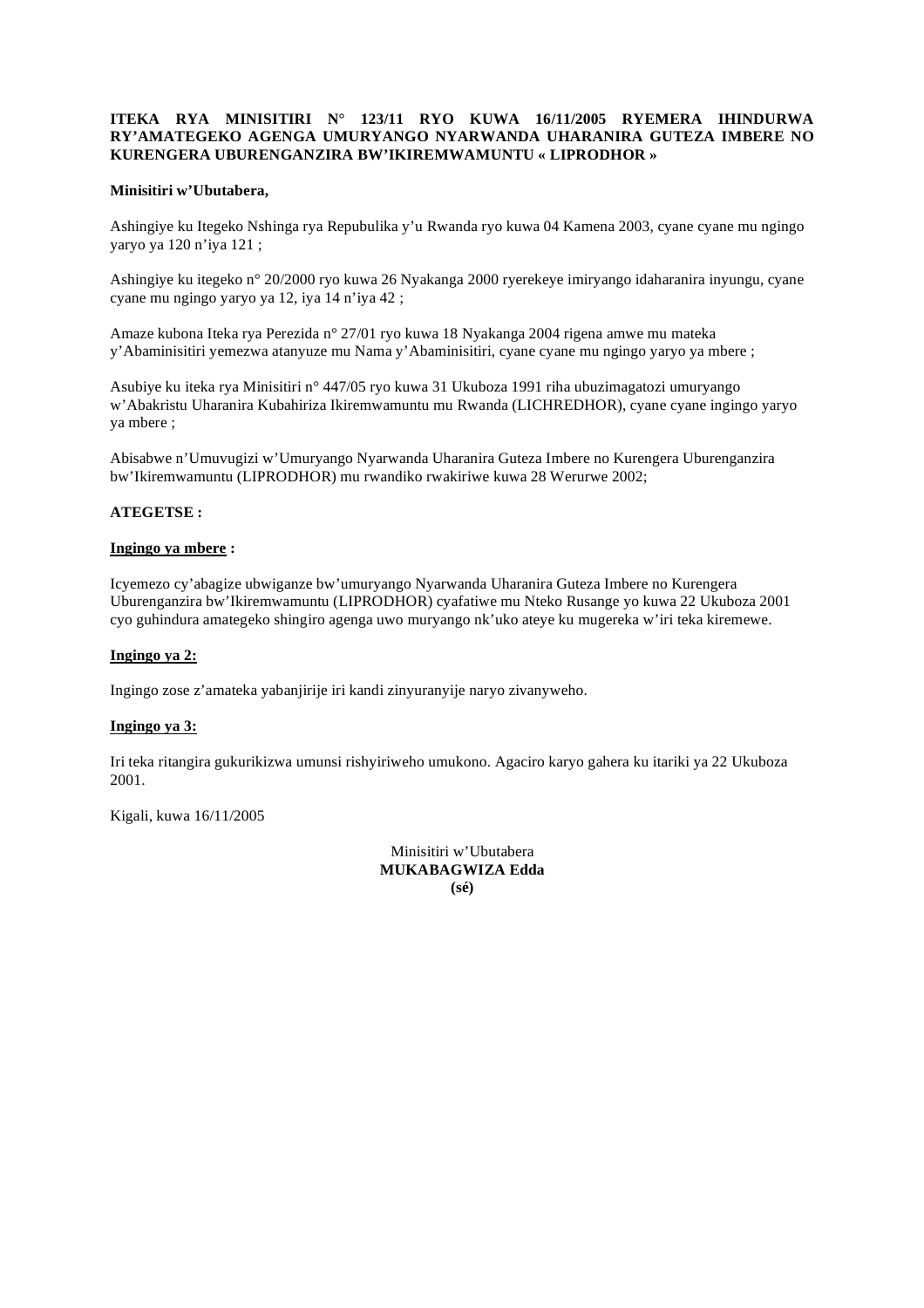### **ARRETE MINISTERIEL N° 123/11 DU 16/11/2005 PORTANT APPROBATION DES MODIFICATIONS APPORTEES AUX STATUTS DE L'ASSOCIATION «LIGUE RWANDAISE POUR LA PROMOTION ET LA DEFENSE DES DROITS DE L'HOMME » (LIPRODHOR)**

### **Le Ministre de la Justice,**

Vu la Constitution de la République du Rwanda du 04 juin 2003, spécialement en ses articles 120 et 121 ;

Vu la loi n° 20/2000 du 26 juillet 2000 relative aux associations sans but lucratif, spécialement en ses articles 12, 14 et 42;

Vu l'Arrêté Présidentiel n° 27/01 du 18 juillet 2004 déterminant certains Arrêté Ministériels qui ne sont pas adoptés par le Conseil des Ministres, spécialement à son article premier ;

Revu l'Arrêté Ministériel n° 447/05 du 30 décembre 1991 accordant la personnalité civile à l'association « Ligue Chrétienne de Défense des Droits de l'Homme au Rwanda » (LICHREDHOR) spécialement à son article premier;

Sur requête du Représentant Légal de l'association « Ligue Rwandaise pour la Promotion et la Défense des Droits de l'Homme » (LIPRODHOR) reçue le 28 mars 2002 ;

#### **ARRETE :**

#### **Article premier :**

Est approuvée la décision de la majorité des membres effectifs de l'association « Ligue Rwandaise pour la Promotion et de Défense des Droits de l'Homme » (LIPRODHOR) prise au cours de l'Assemblée Générale du 22 décembre 2001 de modifier les statuts de ladite association tels qu'ils figurent en annexe du présent arrêté.

# **Article 2 :**

Toutes les dispositions réglementaires contraires au présent arrêté sont abrogées.

# **Article 3 :**

Le présent arrêté entre en vigueur le jour de sa signature. Il sort ses effets à partir du 22 décembre 2001.

Kigali, le 16/11/2005

Le Ministre de la Justice **MUKABAGWIZA Edda (sé)**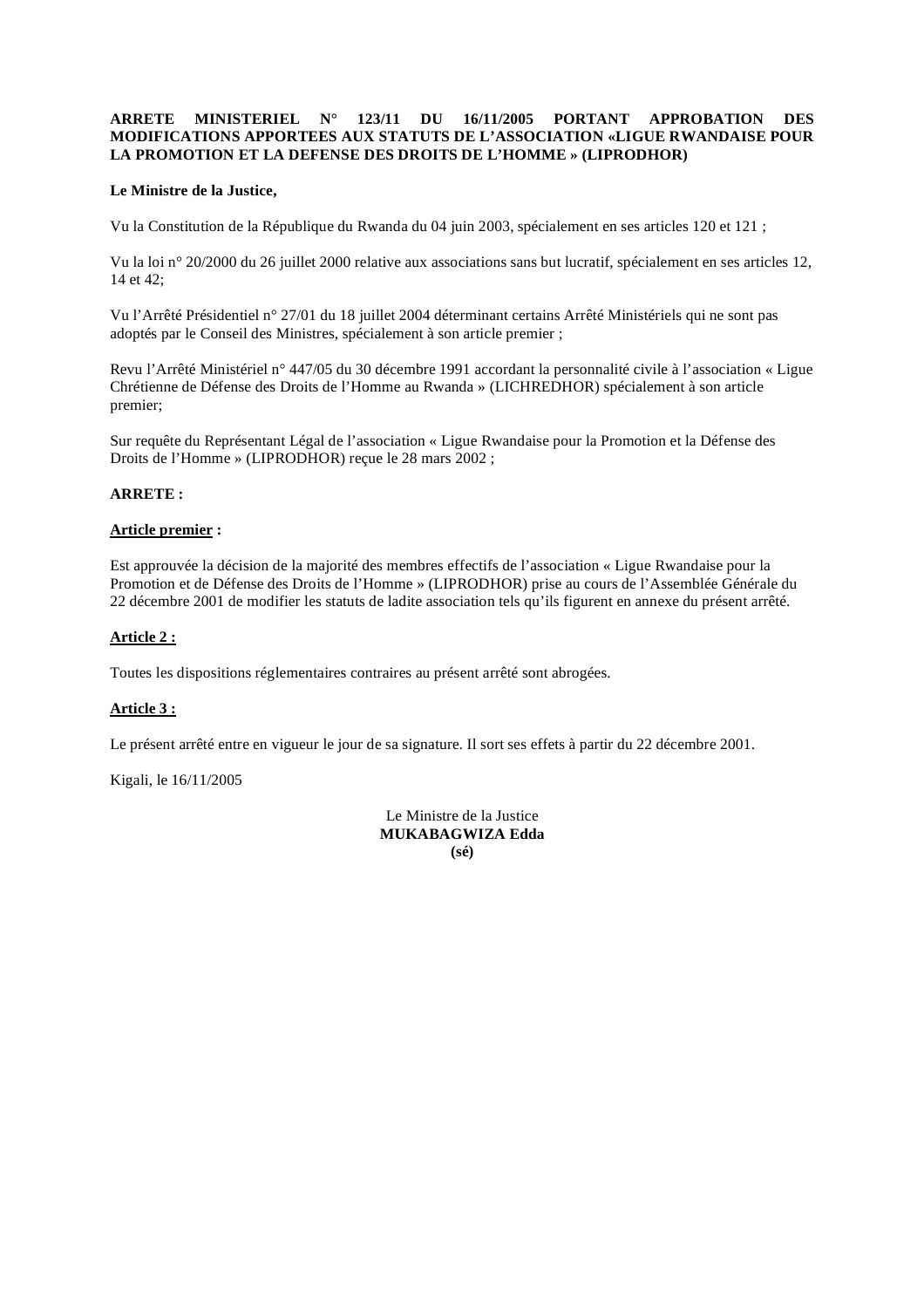### **UMURYANGO NYARWANDA UHARANIRA GUTEZA IMBERE NO KURENGERA UBURENGANZIRA BW'IKIREMWAMUNTU (LIPRODHOR)**

# **AMATEGEKO SHINGIRO**

# **IRANGASHINGIRO**

Inteko Rusange ya LIPRODHOR yateranye mu nama isanzwe yo kuwa 22 Ukuboza 2001 ;

Ikurikije ibitekerezo bikubiye mu itangazo Mpuzamahanga ry'Uburenganzira bw'Ikiremwamuntu ryo kuwa 10 Ukwakira 1948 ;

Imaze kubona ko ari ngombwa kubahiriza agaciro ka kamere muntu no kwemera ko abantu iyo bava bakagera bafite uburenganzira bungana kandi budashobora gusubizwa inyuma ari byo shingiro ry'ukwishyira ukizana, ubutabera n'amahoro mu Gihugu ;

Ishingiye ku Iteka rya Minisitiri n° 447/05 ryo kuwa 30 Ukuboza 1991 ryatangijwe mu Igazeti ya Leta n° 15 yo kuwa 01 Kanama 1992 riha ubuzimagatozi umuryango wa Gikirisitu Uharanira kubahiriza Ikiremwamuntu mu Rwanda « LIPRODHOR » ;

Ishingiye ku cyemezo cy'Inteko Rusange yo kuwa 13 Kamena 1993 gihindura izina ry'Umuryango wa Gikirisitu uharanira kubahiriza Ikiremwamuntu mu Rwanda (LICHREDHOR) ukitwa Umuryango Nyarwanda uharanira guteza imbere no kurengera uburenganzira bw'Ikiremwamuntu « LIPRODHOR » ;

Imaze kubona ibyifuzo by'Inteko Rusange yo kuwa 25 Mutarama 1998 byerekeye ivugururwa ry'amategeko n'amabwiriza y'umuryango LIPRODHOR, hagamijwe gutera inkunga inzego z'imirimo z'umuryango kugira ngo uzagere ku buryo buhamye ku ntego wihaye kuva washingwa ;

Imaze kubona ibyifuzo by'Inteko Rusange yo kuwa 03 Gashyantare 2001 byerekeye ishyirwaho ry'amashuri y'umuryango mu ntara z'Igihugu zose ;

Yongeye kureba amategeko shingiro ya mbere ya LIPRODHOR ;

Ishingiye ku itegeko n° 20/2000 ryo kuwa 26/07/2000 ryerekeye imiryango idaharanira inyungu mu Rwanda, cyane cyane ku ngingo yaryo ya 42;

Yemeje kandi itangaje ihindurwa ry'amategeko shingiro y'umuryango ku buryo bukurikira:

# **UMUTWE WA MBERE: IZINA, IGIHE UZAMARA, ICYICARO CY'UMURYANGO, AHO UZAKORERA, INTEGO N'UBURYO BWO GUKORA**

# **Ingingo ya mbere: Izina n'igihe umuryango uzamara**

Nk'uko biteganywa n'itegeko n° 20/2000 ryo kuwa 26/07/2000 rigenga Imiryango Idaharanira Inyungu mu Rwanda, hashyizweho mu gihe kitagenwe Umuryango Nyarwanda Uharanira Guteza Imbere no Kurengera Uburenganzira bw'Ikiremwamuntu, mu magambo ahinnye y'igifaransa "LIPRODHOR" mu ngingo zikurikira wiswe "Umuryango".

# **Ingingo ya 2: Icyicaro cy'Umuryango**

Icyicaro cy'Umuryango kiri mu Karere ka Nyarugenge mu Mujyi wa Kigali, agasanduku k'iposita n° 1892 Kigali. Gishobora kwimurirwa ahandi hose mu Rwanda byemejwe n'Inteko Rusange.

# **Ingingo ya 3: Aho Umuryango ukorera**

Umuryango ukorera imirimo yawo mu Rwanda hose.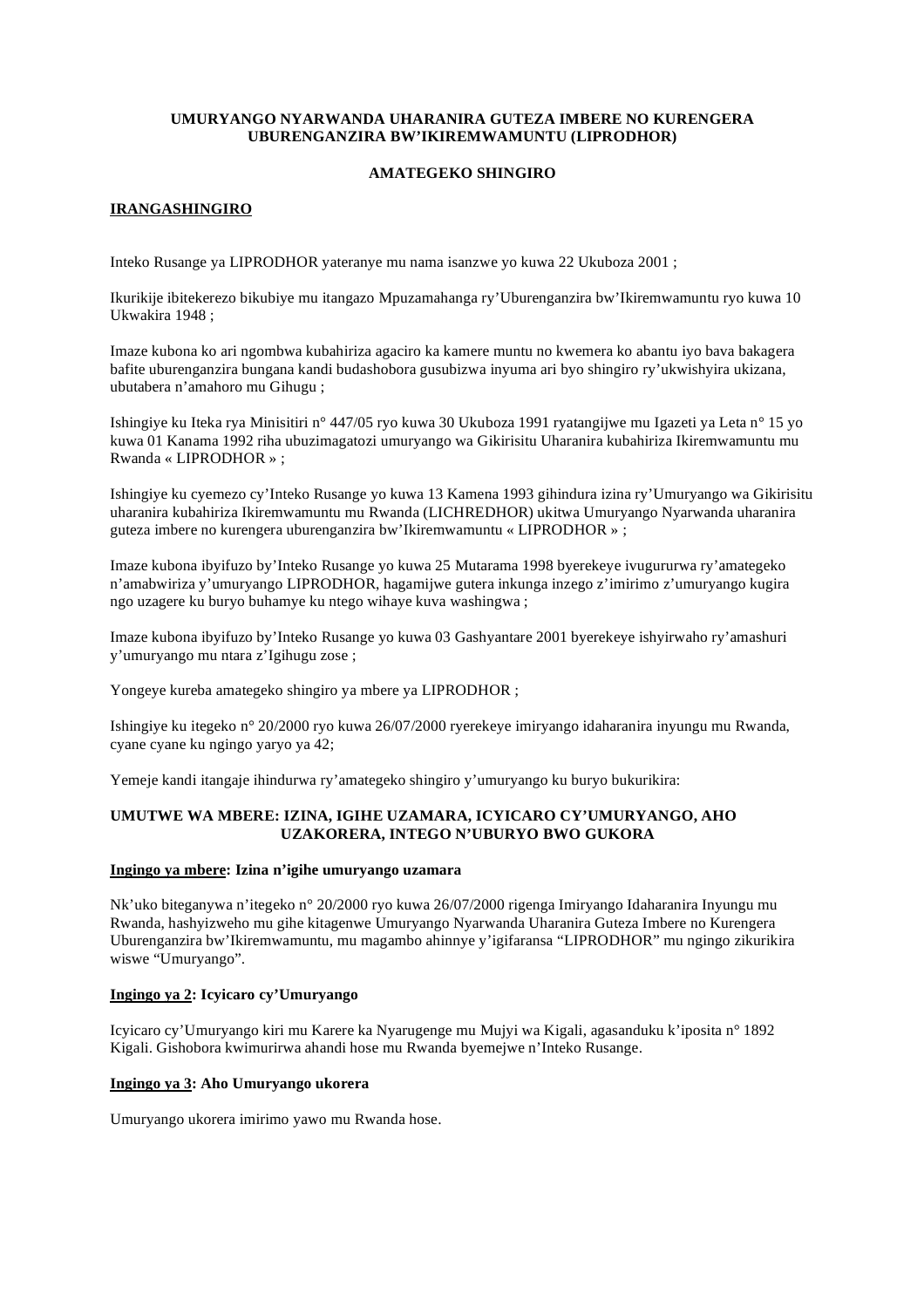# **Ingingo ya 4: Intego**

Umuryango ufite intego zikurikira:

- Guharanira, kurinda no kurengera ukwishyira ukizana n'uburenganzira bw'ibanze bwa muntu nk'uko bwasobanuwe n'Itangazo Mpuzamahanga ry'Uburenganzira bw'Ikiremwamuntu kandi bukemerwa n'Amahame y'Umuryango w'Abibumbye.
- Kugira uruhare rutuma inzego z'ubutegetsi zinyuranye mu Gihugu zishobora kurinda ku mubiri, mu bitekerezo no mu bucamanza umuntu wese uri mu Rwanda;

# **Ingingo ya 5: Uburyo bw'imikorere**

Imikorere y'Umuryango yibanda kuri ibi bikurikira:

- Guteza imbere amahame atagira uko asa y'uburinganire, uburenganzira bwo kuba uwo uri we, n'ukutagira umupaka k'uburenganzira bwa muntu no kurwanya byimazeyo uburyo bwose bw'ikandamiza;
- Gushyiraho uburyo bwo kumenyesha no kwamagana ibikorwa bigamije guhohotera uburenganzira bw'Ikiremwamuntu;
- Gufatanya n'imiryango yo mu rwego rw'Igihugu cyangwa yo mu rwego mpuzamahanga mu gukemura ibibazo byihutirwa n'ibyorezo kamere cyangwa bitari kamere;
- Kwandika no gusakaza mu nzego zose z'abaturage inyandiko zihamya ukubahiriza uburenganzira bw'ibanze n'ukwishyira ukizana kwa rubanda;
- Gushyiraho amatsinda y'abagenzuzi bashinzwe gukurikiranira hafi imiburanishirize y'imanza n'uburyo ukekwaho icyaha agengerwa mu gihe cy'urubanza;
- Gukangurira abantu n'inzego zibishinzwe gukurikirana ikibazo cy'indishyi zitangirwa igihe kandi zigahabwa abazikwiye;
- Gushishikariza abashinzwe kubahiriza amategeko ishyirwa mu bikorwa ry'amabwiriza agenga imyifatire myiza mu kazi kugira ngo ibyo kwica urubozo, guhanisha ibihano birimo ubugome budakwiye ikiremwamuntu cyangwa se bimutesha agaciro bicike burundu ;
- Gukangurira ababishinzwe kurushaho gufata neza imfungwa no gukurikiranira hafi buri gihe uko abafunzwe bafashwe aho bafungiye.

# **UMUTWE WA II: ABANYAMURYANGO N'INZEGO Z'UMURYANGO**

# **Ingingo ya 6: Abanyamuryango**

Umuryango ugizwe n'ibice bitatu by'abanyamuryango:

- Abanyamuryango bawushinze ni abagize Inteko Rusange ishinga Umuryango.
- Abanyamuryango bawinjiramo ni abemeye amategeko shingiro y'Umuryango bakawinjiramo babisabye kandi bakabyemererwa n'Inteko Rusange.
- Abanyamuryango b'Icyubahiro ni abantu ku giti cyabo cyangwa imiryango yabyemerewe n'Inteko Rusange y'Umuryango ishingiye ku ruhare bagira mu kugeza Umuryango ku ntego zawo.

Abanyamuryango bawushinze n'abanyamuryango bawinjiyemo ni bo Banyamuryango nyakuri b'umuryango. Uburenganzira n'inshingano byabo bigenwa n'Amategeko y'Umwihariko y'Umuryango.

Buri muntu wese ufite imyaka 18 y'amavuko kandi wemerewe uburenganzira nyagihugu bwe bwose, ashobora kuba umunyamuryango abyisabiye kandi amaze kubyemererwa n'Inteko Rusange igenewe gufata icyemezo ku isaba rye.

Umunyamuryango areka kuba we apfuye, asezeye ku bushake bwe cyangwa asezerewe n'Inteko Rusange. Icyemezo cyo gusezerera Umunyamuryango gifatwa ku majwi ya 2/3 by'abanyamuryango nyir'izina baje mu Nteko Rusange.

# **Ingingo ya 7: Inzego z'Umuryango**

Inzego z'Umuryango ni izi zikurikira:

- Inteko Rusange
- Inama y'Ubuyobozi
- Inama y'Abagenzuzi b'imari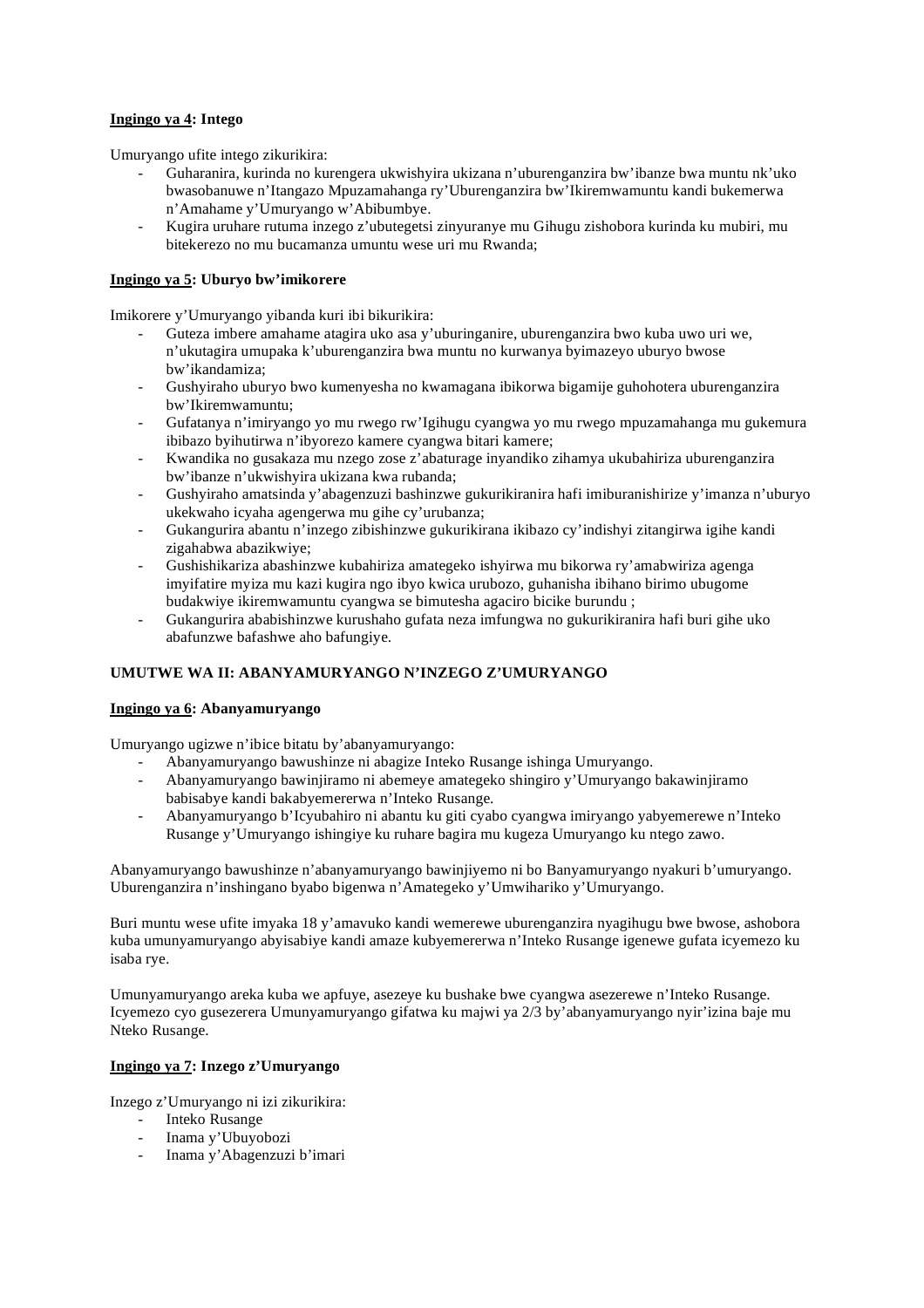# **Ingingo ya 8: Inteko Rusange**

Inteko Rusange nirwo rwego rukuru rw'Umuryango. Ifite inshingano zikurikira:

- Kwemeza no guhindura amategeko agenga Umuryango n'amategeko yihariye yawo;
- Gushyiraho no kuvanaho uhagarariye Umuryango n'umwungirije kimwe n'abagize Inama Y'ubuyobozi;
- Kwemeza ibyo Umuryango uzakora;
- Kwemerera, guhagarika no kwirukana umunyamuryango;
- Kwemeza buri mwaka imicungire y'umutungo;
- Kwemera impano n'indagano;
- Gushyiraho utunama twihariye bisabwe n'Inama y'Ubuyobozi ;
- Gutora no gukuraho abagize Inama y'Abagenzuzi b'Imari ;
- Gusesa umuryango.

### **Ingingo ya 9 : Inama y'Inteko Rusange**

Inteko Rusange iterana rimwe mu mwaka mu nama isanzwe iba mu gihembwe cya mbere. Ishobora guterana mu nama zidasanzwe igihe cyose bibaye ngombwa.

#### **Ingingo ya 10: Uko Inteko Rusange itumizwa**

Inteko Rusange itumizwa na Perezida w'Inama y'Ubuyobozi cyangwa Visi-Perezida w'Inama y'Ubuyobozi iyo Perezida atabonetse.

Iyo Perezida w'Inteko Rusange cyangwa umwungirije badashoboye gutumira Inteko Rusange kubera ko babuze, banze cyangwa bagize indi mpamvu ituma badashobora gutumiza iyo nama mu buryo bwemewe n'amategako, undi munyamuryango mu bagize Inama y'Ubuyobozi cyangwa undi munyamuryango nyakuri ashyigikiwe n'inyandiko ibisaba iriho imikono ya 1/3 cy'abanyamuryango nyakuri, ashobora gutumiza Inteko Rusange mu buryo bwemewe.

#### **Ingingo ya 11: Uburyo inama z'Inteko Rusange zikorwa**

Uretse igihe hari ingingo z'ayo mategeko shingiro zibiteganya ukundi, Inteko Rusange iterana ku bwiganze busesuye bw'abanyamuryango nyakuri.

Ibaruwa itumiza Inteko Rusange igomba kuba irimo gahunda y'ibiri ku murongo w'ibizigwa mu nama, umunsi, isaha n'ahantu izabera. Inteko Rusange isanzwe itumizwa mbere y'iminsi 30, amabarwa ayitumiza akagera ku banyamuryango nibura mbere y'iminsi 15 kugira iterane. Naho Inteko Rusange idasanzwe itumizwa mbere y'iminsi 15, amabarwa ayitumiza akagera ku banyamuryango nibura mbere y'iminsi 8 kugira ngo iterane.

Iyo umubare wa ngombwa utagezeho, indi nama y'Inteko Rusange itumizwa mu minsi mirongo itatu (30) ikurikira kandi igashobora guterana hari ubwiganze bwa 1/3 cy'abagize Inteko. Iyo ubwo bwiganze butabonetse Inteko Rusange yongera gutumizwa nko mu buryo bwa mbere igashobora guterana uko umubare w'abayitabiriye waba ungana kose. Ibyemezo bifatwa ku bwiganze burunduye bw'abayigize.

#### **Ingingo ya 12: Inama y'Ubuyobozi**

Inama y'Ubuyobozi igizwe na Perezida, Visi-Perezida, Umunyamabanga Mukuru, Umubitsi n'aba Perezida bane b'utunama twihariye dushinzwe amategeko, ubukungu, itangazamakuru n'uburezi, imibereho myiza n'uburinganire.

Abagize Inama y'Ubuyobozi batorwa n'Inteko Rusange, bakagira manda y'imyaka ibiri ishobora kungururwa inshuri imwe.

Inshingano z'Inama y'Ubuyobozi zemezwa n'Inteko Rusange.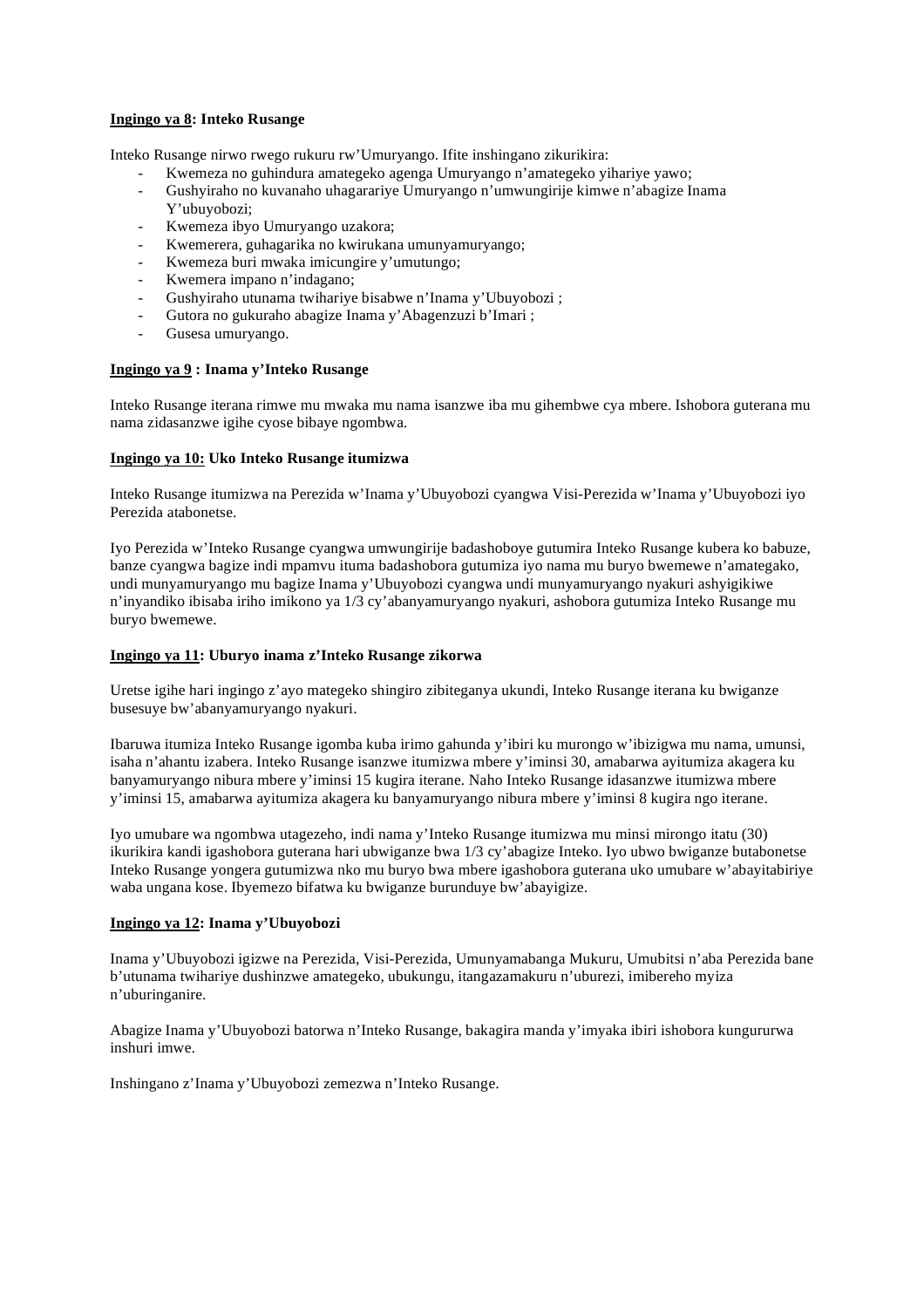# **Ingingo ya 13: Inshingano z'Inama y'Ubuyobozi**

Inama y'Ubuyobozi ishinzwe imirimo ikurikira:

- Gushyira mu bikorwa ibyemezo by'Inteko Rusange;
- Gushyira mu kazi, kuyobora no gucunga abakozi b'umuryango;
- Kigirana imishyikirano n'ubutegetsi bwa Leta n'ibigo byigenga byo mu Gihugu cyangwa mpuzamahanga;
- Guteganya ingengo y'imari ikoreshwa n'Umuryango;
- Kugaragaza ishusho y'umutungo n'imikoreshereze y'imari y'umuryango;
- Gutegura no gutunganya inama z'Inteko Rusange;
- Kugaba umutungo w'umuryango;
- Gushyira mu bikorwa ibindi byose bitari mu nshingano z'izindi nzego z'Umuryango.

# **Ingingo ya 14: Imiyoborere n'Inama y'Ubuyobozi**

Perezida w'Inama y'Ubuyobozi ni we uhagarariye Umuryango mu buryo bwemewe n'amategko. Visi-Perezida niwe umwungirije.

Inshingano za buri wese mu bagize Inama y'Ubuyobozi zisobanurwa n'amategeko y'umwihariko.

# **Ingingo ya 15: Itanga-bubasha ry'Inama y'Ubuyobozi**

Inama y'Ubuyobozi ishobora guha bumwe mu bubasha bwayo Biro y'Inama y'Ubuyobozi igizwe na Perezida w'Inama y'Ubuyobozi, Visi-Perezida, Umunyamabanga Mukuru n'Umubitsi.

# **Ingingo ya 16: Inama y'Abagenzuzi n'Imari**

Inama y'Abagenzuzi b'Imari igizwe n'abantu batatu: Perezida n'abagenzuzi babiri. Abagize Inama y'Ubugenzuzi batorwa mu ibanga n'Inteko Rusange, bagira manda y'imyaka itatu ishobora kunguruzwa inshuro imwe.

Inama y'Abagenzuzi b'imari ifite ubutumwa bwo kugenzura buri gihe imicungire y'imari y'umuryango no gutanga ibitekerezo bya ngombwa byatuma imicungire y'umutungo iba myiza.

Abagenzuzi bafite uburenganzira buri gihe bwo kugenzura inyandiko z'ibaruramari ariko ntibazivane aho zibikwa ngo bazijyane ahandi. Baha Inteko Rusange raporo y'ibyo bagezeho. Amategeko y'umwihariko y'umuryango asobanura ubundi buryo urwo rwego rukoramo.

# **UMUTWE WA III: Umutungo w'umuryango**

# **Ingingo ya 17: Aho umutungo ukomoka**

Umutungo w'umuryango ukomoka:

- 1. Ku misanzu y'abanyamuryango;
- 2. ku nkunga z'abagira neza;
- 3. ku mpano n'indagano;
- 4. ku mutungo umuryango ushoboye kwigereraho ubwawo.

# **UMUTWE WA IV: IHINDURWA RY'AMATEGEKO SHINGIRO**

# **Ingingo ya 18: Ihindurwa ry'amategeko shingiro**

Icyahindurwa cyose kuri aya mategeko kigomba gushyirwa ku murongo w'ibyigwa mu nama y'Inteko Rusange yatumirijwe iyo mpamvu, nibura hasigaye iminsi 15 ngo iterane, kandi iryo hindurwa ntirishobora kwemezwa hatabonetse ubwiganze busesuye bw'abanyamuryango nyakuri bayirimo.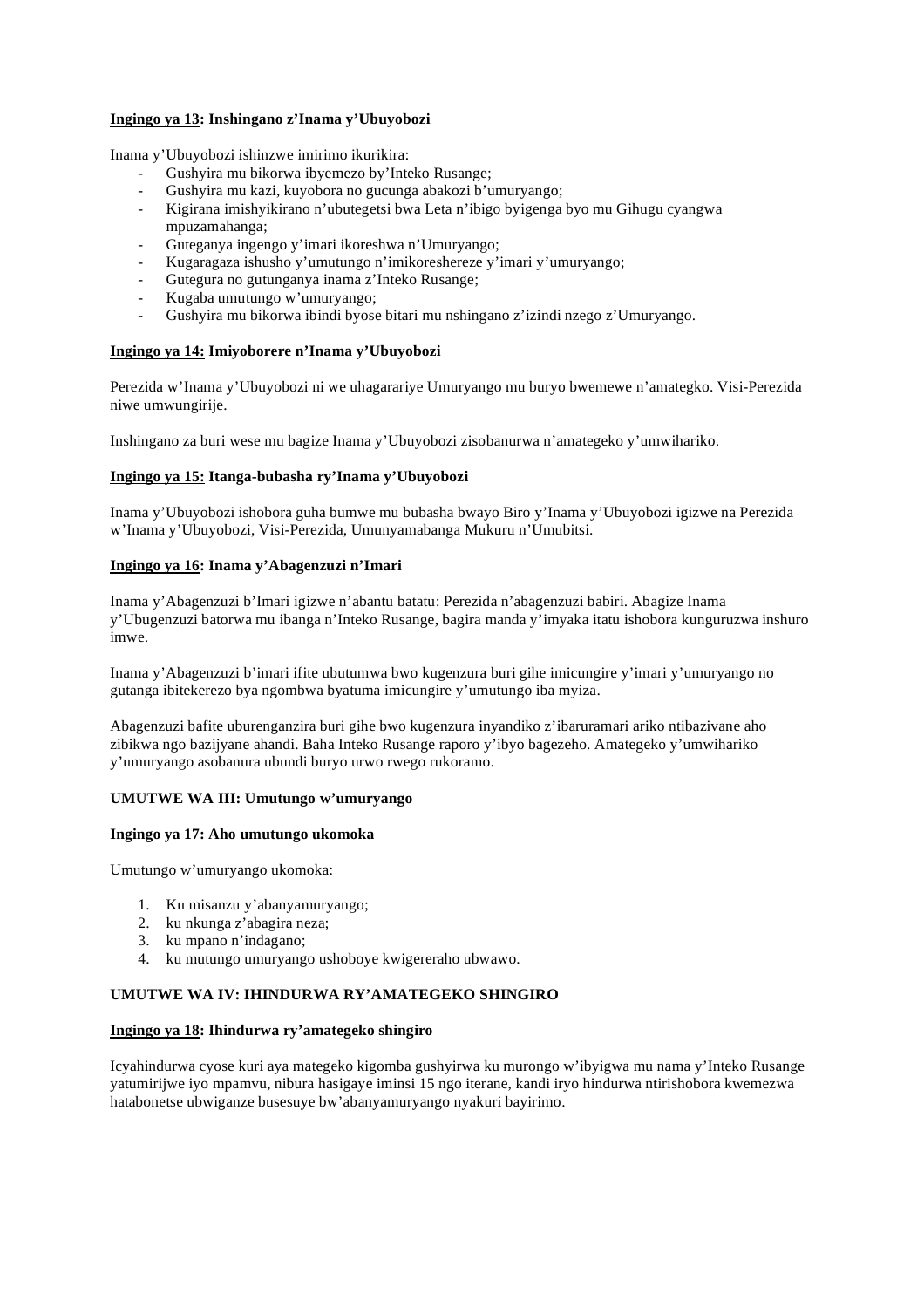# **UMUTWE WA V: ISESWA RY'UMURYANGO**

# **Ingingo ya 19: Iseswa ry'umuryango**

Icyemezo cyo gusesa umuryango gifatwa n'Inteko Rusange ku bwiganze bwa 2/3 by'abanyamuryango nyakuri bayirimo.

#### **Ingingo ya 20: Aho umutungo ujya nyuma y'iseswa**

Mu gihe umuryango usheshwe, umutungo wawo, hamaze kwishyurwa imyenda, ugabirwa imiryango itagengwa na Leta ifite intego zimwe n'iz'umuryango.

#### **Ingingo ya 21: Kugaba umutungo w'umuryango**

Igihe umuryango usheshwe, igaba ry'umutungo wawo rikorwa n'umwe cyangwa benshi bashinzwe kugabanya uwo mutungo bashyizweho n'Inteko Rusange yafashe icyemezo cyo gusesa umuryango.

Ishyirwaho ry'umwe cyangwa benshi bashinzwe kugaba umutungo w'umuryango rihagarika manda y'Inama y'Ubuyobozi.

# **UMUTWE WA VI: INGINGO ZISOZA N'IZ'ICYUHO**

### **Ingingo ya 22: Ubunyamabanga Nshingwabikorwa**

Ubunyamabanga Nshingwabikorwa ni inkomatane y'imirimo nkoranabuhanga n'iy'imicungire ishyirwaho n'Inama y'Ubuyobozi ikanagenerwa uburyo bwo kurangiza ibikorwa by'umuryango. Ubwo buryo bugizwe n'abakozi, ibikoresho, amafaranga n'ibindi.

### **Ingingo ya 23:**

Ku bidateganyijwe byose muri aya mategeko shingiro hazakurikizwa amategeko y'umwihariko, amategeko n'imigenzereze bisanzwe mu Gihugu.

#### **Ingingo ya 24:**

Aya mategeko shingiro atangira kubahirizwa umunsi yemejwe n'Inteko Rusange, ni ukuvuga kuwa 22 Ukuboza 2001.

> Umuvugizi w'Umuryango **GAHUTU Augustin (sé)**

Umuvugizi Wungirije w'Umuryango **BYUMA François-Xavier (sé)**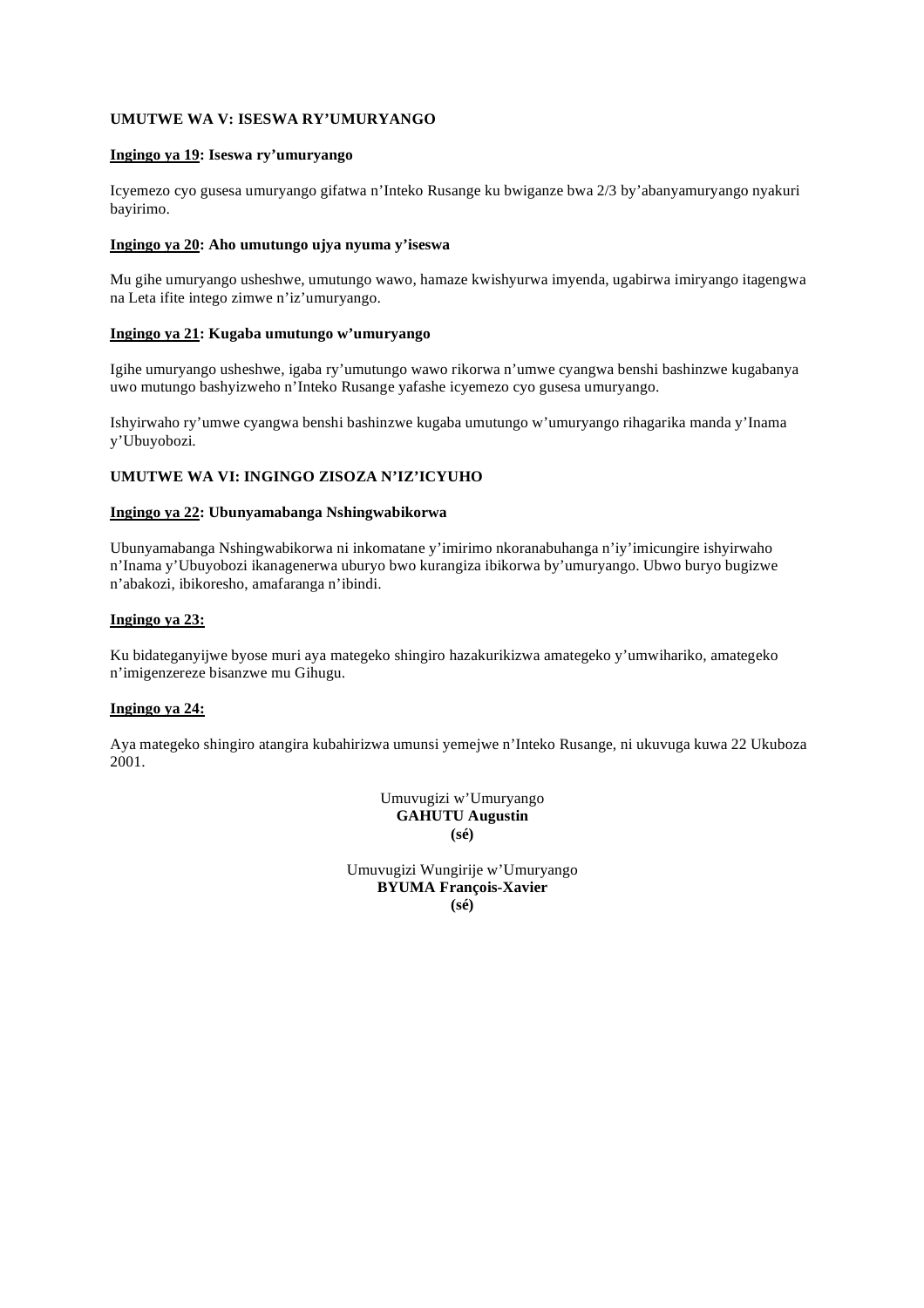# **LIGUE RWANDAISE POUR LA PROMOTION ET LA DEFENSE DES DROITS DE L'HOMME (LIPRODHOR)**

# **LES STATUTS**

# **PREAMBULE**

L'Assemblée Générale de la LIPRODHOR réunie en session extraordinaire du 22 décembre 2001 ;

Fidèle à l'esprit de la Déclaration Universelle des Droits de l'Homme du 10 décembre 1948 ;

Considérant que la reconnaissance de la dignité inhérente à tous les membres de la famille humaine et de leurs droits égaux et inaliénables constitue le fondement de la liberté, de la justice et de la paix dans le pays ;

Vu l'Arrêté Ministériel n° 447/05 du 30 décembre 1991 publié au Journal Officiel du Rwanda n° 15 du 1 août 1992 accordant la personnalité juridique à la Ligue Chrétienne de Défense des Droits de l'Homme « LICHREDHOR » ;

Considérant la décision de l'Assemblée Générale du 13 juin 1993 modifiant la dénomination de la Ligue Chrétienne de Défense des Droits de l'Homme au Rwanda «LICHREDHOR» devenue depuis lors la Ligue Rwandaise pour la Promotion et la Défense des Droits de l'Homme «LIPRODHOR» ;

Considérant les recommandations de l'Assemblée Générale du 25 janvier 1998 relatives à la mise à jour des Statuts et du règlement d'ordre intérieur de la LIPRODHOR en vue de renforcer ses structures fonctionnelles et d'atteindre efficacement les objectifs qu'elle s'est assignés depuis sa création ;

Considérant les recommandations de l'Assemblée Générale du 3 février 2001 relatives à la décentralisation des organes de la Ligue dans toutes les provinces du pays ;

Revu les anciens statuts de la LIPRODHOR ;

Considérant la loi n° 20/2000 du 26/07/2000 régissant les Associations sans but lucratif, spécialement l'article 42 ;

Adopte et déclare les modifications statutaires suivantes :

# **CHAPITRE PREMIER : DE LA DENOMINATION, DE LA DUREE, DU SIEGE SOCIAL, DU CHAMPS D'ACTIVITES, DES OBJECTIFS ET DES MOYENS D'ACTION**

# **Article premier : Dénomination et durée**

Conformément aux dispositions de la loi n° 20/2000 régissant les associations sans but lucratif au Rwanda, il est créé pour une durée indéterminée, une association sans but lucratif dénommée « Ligue Rwandaise pour la Promotion et la Défense des Droits de l'Homme » LIPRODHOR en sigle, ci-après dénommée «Ligue».

# **Article 2 : Du siège social**

Le siège social de la Ligue est établi dans le District de Nyarugenge dans la Mairie de la Ville de Kigali, B.P. 1892 Kigali. Il peut être transféré dans toute autre province du pays sur décision de l'Assemblée Générale.

# **Article 3 : Du Champs d'activités**

La Ligue exercice ses activités sur toute l'étendue du territoire rwandais.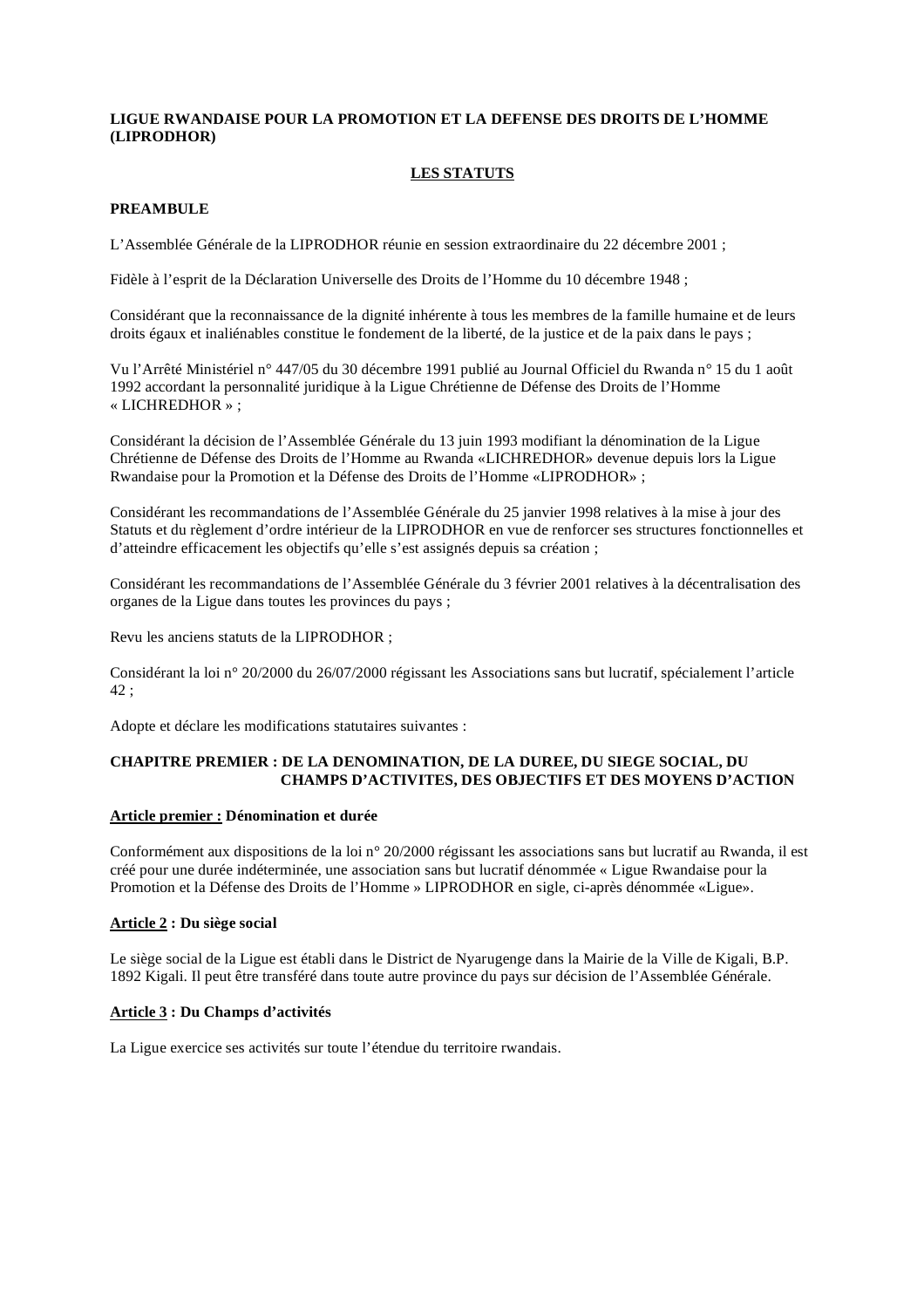# **Article 4 : Des objectifs**

La Ligue a pour objectifs de :

- Promouvoir, protéger et défendre les libertés et les droits fondamentaux de la personne humaine tels que définis dans Déclaration Universelle des Droits de l'Homme et reconnus par les Nations-Unies ;
- Concourir à ce que les différentes institutions du pays offrent leur protection physique, morale et judiciaire à tout être humain vivant sur le territoire rwandais.

# **Article 5 : Des moyens d'action**

Les moyens d'actions de la Ligue sont les suivants :

- Promouvoir les principes sacrés de l'égalité, du droit à la différence et de l'universalité des droits humains et combattre fermement toutes les formes de discrimination ;
- Crées un réseau d'information et de dénonciation sur les violations des droits humains ;
- Collaborer avec les organismes nationaux et internationaux dans la résolution des problèmes urgents inhérents aux catastrophes naturelles ou non ;
- Produire et diffuser dans toutes les couches de la population, les textes garantissant le respect des droits à toutes les parties au procès soient respectées ;
- Conscientiser les gens et les instances habilités à résoudre le problème d'indemnisation due aux victimes ;
- Susciter le strict respect du code de conduite des responsables de l'application des lois en vue de l'abolition de la torture et de tout traitement cruel, inhumain et dégradant ;
- Conscientiser à l'amélioration du traitement des détenus et suivre régulièrement la situation des personnes en milieu carcéral.

# **CHAPITRE II : DES MEMBRES ET DES ORGANES DE LA LIGUE**

# **Article 6 : Des membres**

La ligue comporte trois catégories de membres : -les membres fondateurs ; -les membres adhérents ; -les membres d'honneur.

Les membres fondateurs sont ceux de l'Assemblée Générale constituante de la ligue. Les membres adhérents sont ceux qui ont adhéré aux statuts de la Ligue sur leur demande et admis par l'Assemblée Générale.

Les membres d'honneur sont des personnes physiques ou morales auxquelles l'Assemblée Générale confère cette qualité eu égard à leur contribution aux objectifs de la Ligue.

Les membres fondateurs et les membres adhérents sont les membres effectifs de la Ligue. Les droits et les obligations des membres sont déterminés par le règlement d'ordre intérieur de la Ligue.

Toute personne âgée de dix-huit ans et jouissant de tous les droits civiques, peut être membres de la ligue sur sa demande et après la décision de l'Assemblée Générale réunie à cet effet.

La qualité de membres se perd par le décès, la démission volontaire ou l'exclusion sur décision de l'Assemblée Générale. La perte de la qualité de membres par exclusion ne peut être prononcée qu'à la majorité de 2/3 des membres effectifs présents à l'Assemblée Générale.

#### **Article 7 : Des organes**

Les organes de la Ligue sont les suivants :

- L'Assemblée Générale ;
- Le Conseil d'Administration ;
- Le Collège des Commissaires aux Comptes.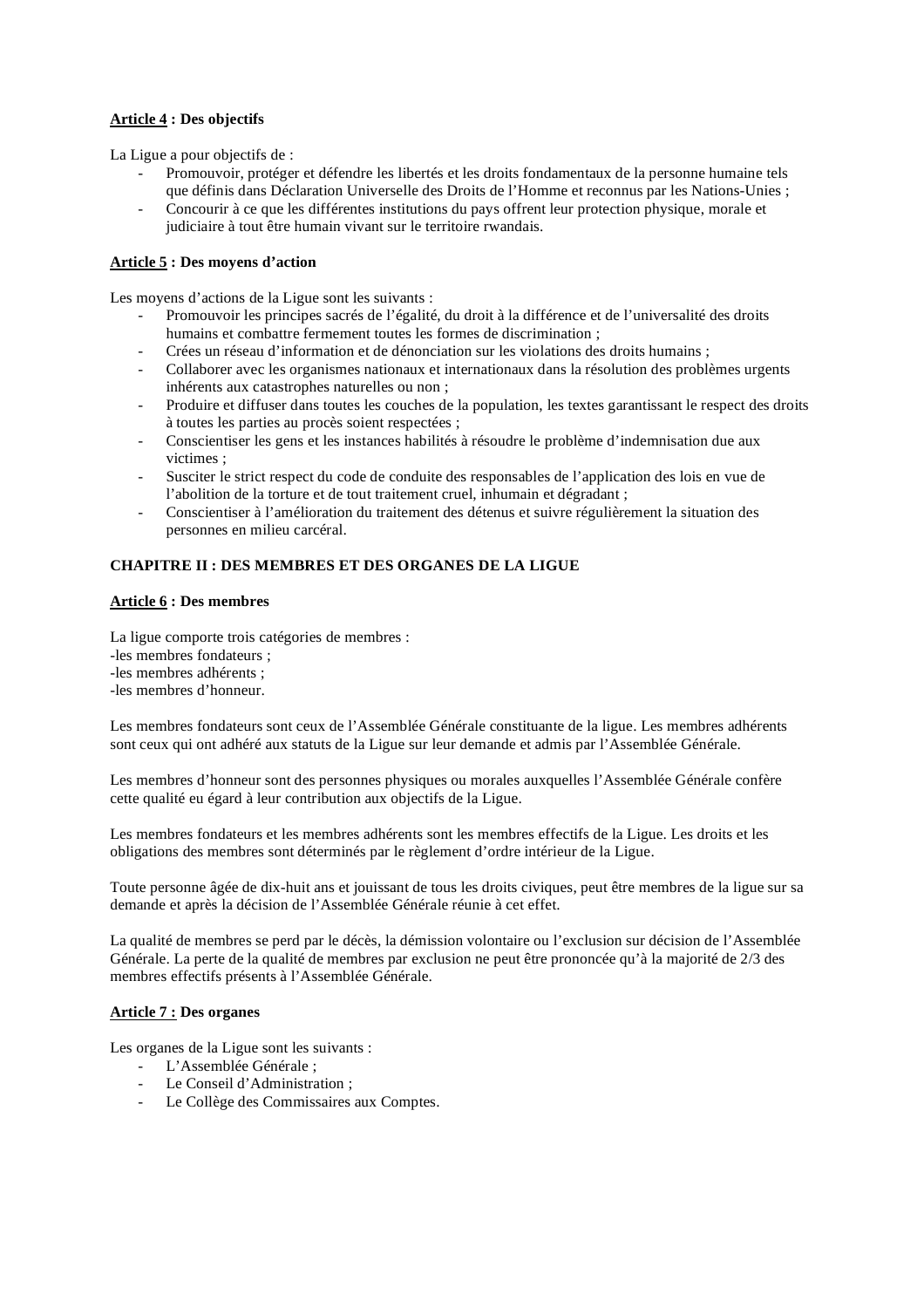# **Article 8 : De l'Assemblée Générale**

L'Assemblée Générale est l'organe suprême de la Ligue. Elle a les pouvoirs suivants :

- Adopter et modifier les statuts et le Règlement d'Ordre intérieur de la Ligue ;
- Elire et démettre le Représentant légal, le Représentant Légal Suppléant et les membres du Conseil d'Administration de la Ligue ;
- Adopter le plan d'action de la Ligue ;
- Accepter l'adhésion, la démission ou l'exclusion des membres de la Ligue ;
- Approuver chaque année les rapports financiers ;
- Accepter les dons et les legs;
- Créer les commissions spécialisées sur proposition du Conseil d'Administration ;
- Elire et démettre les membres du collège des commissaires aux comptes ;
- Dissoudre la Ligue.

# **Article 9 : Des réunions de l'Assemblée Générale**

L'Assemblée Générale Ordinaire se réunit une fois par an au cours du premier trimestre. Toutefois, elle peut se réunit en session extraordinaire chaque fois que de besoin.

# **Article 10 : De la convocation de l'Assemblée Générale**

L'Assemblée Générale est convoquée par le Président du Conseil d'Administration ou le Vice-Président en cas d'empêchement du Président.

Lorsque le Président de l'Assemblée Générale ou le Vice-Président ne peuvent pas convoquer la réunion de l'Assemblée Générale par empêchement, refus ou tout autre motif les empêchant de convoquer la réunion légalement, tout autre membres du Conseil d'Administration ou tout autre membre effectif, appuyé par une demande écrite d'un tiers des membres effectifs, peut régulièrement convoquer la réunion de l'Assemblée Générale.

# **Article 11 : Des modalités de réunion de l'Assemblée Générale**

Sauf dispositions contraires des présents statuts, l'Assemblée Générale se réunit valablement à la majorité absolue des membres effectifs.

La lettre de convocation de l'Assemblée Générale doit contenir l'ordre du jour, la date, l'heure et le lieu de ses assises. L'Assemblée Générale Ordinaire est convoquée 30 jours avant la tenue de la réunion, les lettres de convocation doivent parvenir aux destinataires au moins 15 jours avant la tenue de la réunion. L'Assemblée Générale Extraordinaire est convoquée dans 15 jour avant la tenue de la réunion et les lettres de convocation doivent parvenir aux membres 8 jours au moins avant la tenue de la réunion.

Lorsque le quorum n'est pas atteint, une autre réunion de l'Assemblée Générale est convoquée dans les trente jours suivent et peut siéger valablement à la majorité d'un tiers de ses membres. Au cas où cette majorité requise n'est toujours pas atteinte, une autre réunion de l'Assemblée Générale est convoquée dans les mêmes formes que la précédente des membres présents. Elle délibère valablement à la majorité absolue des membres présents.

# **Article 12 : Du Conseil d'Administration**

 Le Conseil d'Administration est composé du Présent, Vice-Président, Secrétaire Général, du Trésorier et de quatre Présidents des commissions spécialisées: commission juridique, commission économique, commission d'information et éducation et commissions des affaires sociales et genre. Les membres du Conseil d'Administration sont élus par l'Assemblée Générale pour un mandat de deux ans renouvelable une fois.

Les attributions du Conseil d'Administration sont adoptés par l'Assemblée Générale.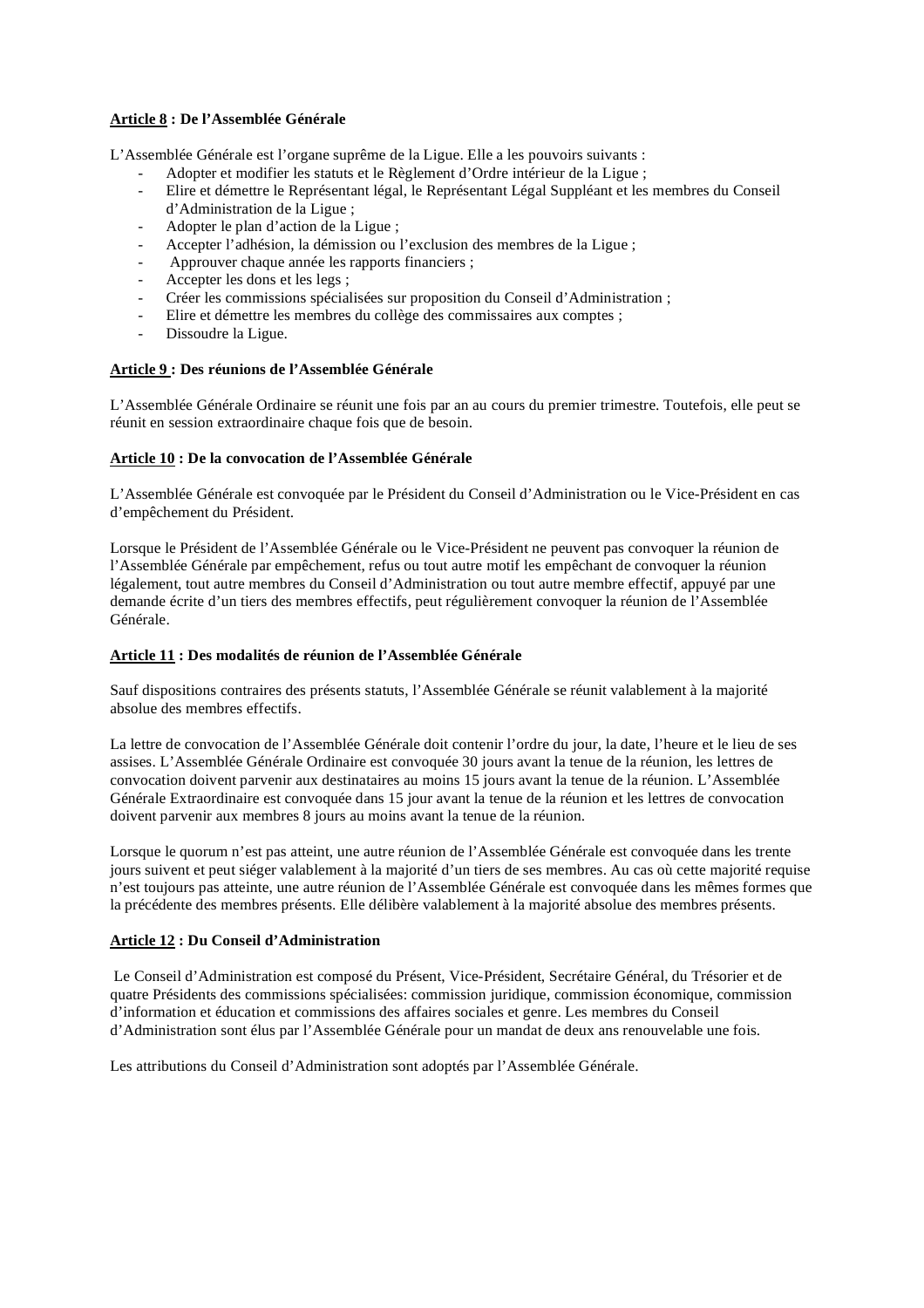# **Article 13 : Des attributions du Conseil d'Administration**

Le Conseil d'Administration a les attributions suivantes :

- Exécuter les décisions de l'Assemblée Générale ;
- Recruter, administrer et gérer le personnel de la Ligue;
- Assurer les relations avec les autorités publiques et organismes nationaux et internationaux ;
- Elaborer le budget de fonctionnement de la Ligue ;
- Etablir les bilans et les comptes d'exploitation de la Ligue ;
- Préparer et organiser les réunions de l'Assemblée Générale ;
- Aliéner les biens de la Ligue ;
- Exécuter les affaires ne rentrant pas dans les attributions de l'un ou l'autre des organes de la Ligue.

# **Article 14 : De la présidence du Conseil d'Administration**

Le Président du Conseil d'Administration est d'office le Représentant Légal de la Ligue. Le Vice-Président en est le Représentant Légal Suppléant.

Les attributions propres de chaque membre du Conseil d'Administration sont définies dans le règlement d'ordre intérieur de la ligue.

# **Article 15 : De la délégation des pouvoirs du Conseil d'Administration**

Le Conseil d'Administration peut déléguer certaines de ses compétences au Bureau du Conseil d'Administration composé du Président du Conseil d'Administration, du Vice-Président, du Secrétaire Général est du Trésorier.

# **Article 16 : Du collège des Commissaires aux comptes**

Le collège des commissaires aux comptes est composé de son Présent et de deux commissaires. Les commissaires aux comptes sont élus au scrutin secret par l'Assemblée Générale pour un mandat de trois ans renouvelable une fois.

Le Collège des Commissaires aux Comptes a pour mission de contrôle en tout temps la gestion des finances de la Ligue et de lui fournir tout avis jugé nécessaire pour la bonne gestion.

Les membres du Conseil de Surveillance ont accès en tout temps à tous les documents comptable de la Ligue mais sans les déplacer. Ils donnent leur rapport à l'Assemblée Générale. Le Règlement d'Ordre Intérieur définit les autres modalités de fonctionnement de cet organe.

# **CHAPITRE III : Du Patrimoine de la Ligue**

# **Article 17 : De la source du patrimoine**

Le patrimoine de la Ligue provient :

- 1. Des cotisations des membres ;
- 2. des subventions des bienfaiteurs ;
- 3. des dons et legs ;
- 4. des acquisitions propres de la Ligue.

# **CHAPITRE IV : DE LA MODIFICATION DES STATUTS**

# **Article 18 : Des modalités de modification des statuts**

Toute modification à apporter aux présents statuts doit être portée à l'ordre du jour de la réunion de l'Assemblée Générale convoquée à cet effet au moins 15 jours avant la tenue de la réunion, et elle ne pourra être adoptée qu'à la majorité absolue des membres effectifs présents.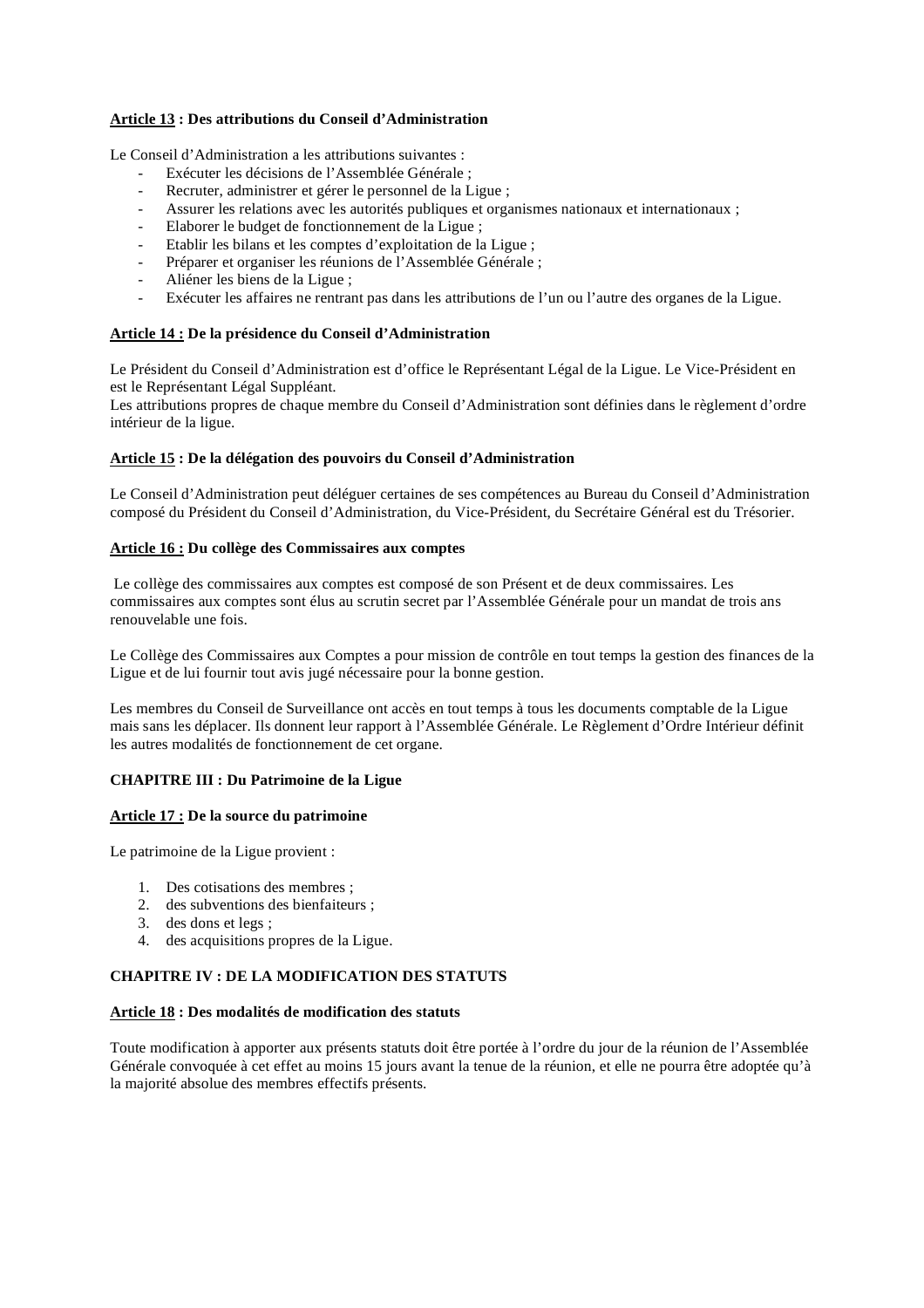# **CHAPITRE V : DE LA DISSOLUTION DE LA LIGUE**

#### **Article 19 : De la dissolution de la Ligue**

La décision de dissoudre la Ligue ne peut être prise par l'Assemblée Générale qu'à la majorité des 2/3 des membres effectifs présents.

### **Article 20 : De la destination du patrimoine après la dissolution**

En cas de dissolution de la Ligue, son patrimoine, après l'apurement du passif, sera affecté aux organisations non gouvernementales ayant les mêmes objectifs que la Ligue.

#### **Article 21 : De l'aliénation du patrimoine de la Ligue**

En cas de dissolution, la liquidation du patrimoine de la Ligue est faite par un ou plusieurs liquidateurs désigné(s) par l'Assemblée Générale ayant statué sur la dissolution de la Ligue.

La désignation d'un ou de plusieurs liquidateurs met fin au mandat du Conseil d'Administration.

#### **CHAPITRE VI : Des dispositions finales et transitoires**

# **Article 22 : Du Secrétariat Exécutif**

Le Secrétaire Exécutif est l'ensemble des services techniques et de gestion mis en place par le Conseil d'Administration et doté de moyens requis en personnel, matériel, finances, etc. pour lui permettre de mener à bien les activités de la Ligue.

# **Article 23 :**

Pour tout ce qui n'est pas précisé dans les présent statuts, référence sera faite au règlement d'Ordre Intérieur, aux lois et aux usages en vigueur dans le pays.

# **Article 24 :**

Les présents Statuts entrent en vigueur le jour de leur adoption par l'Assemblée Générale, soit le 22 décembre 2001.

> Le Représentant Légal **GAHUTU Augustin (sé)**

Le Représentant Légal Suppléant **BYUMA François Xavier (sé)**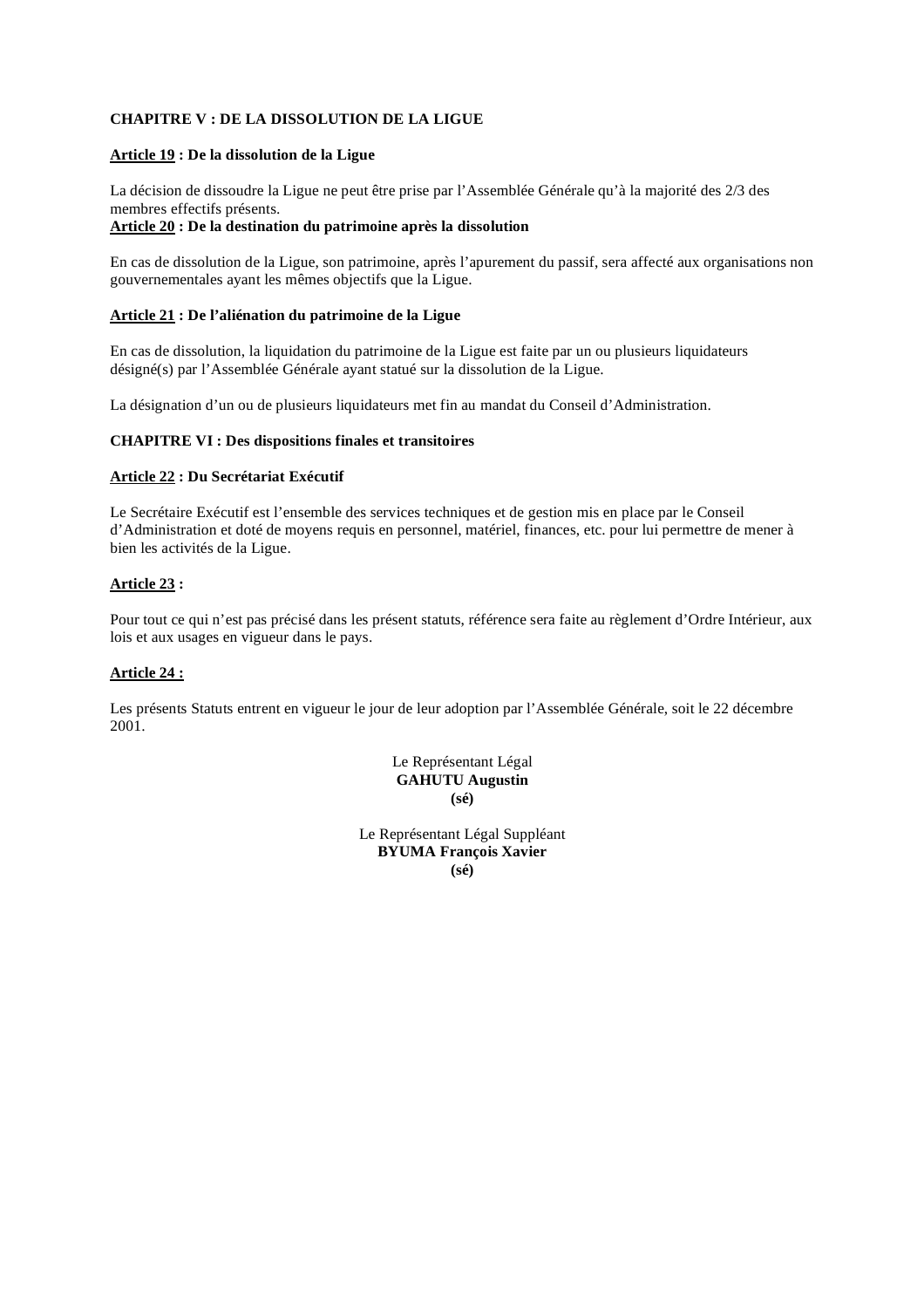# **ITEKA RYA MINISITIRI N° 124/11 RYO KUWA 16/11/2005 RYEMERA UMUVUGIZI W'UMURYANGO NYARWANDA UHARANIRA GUTEZA IMBERE NO KURENGERA UBURENGANZIRA BW'IKIREMWAMUNTU « LIPRODHOR » N'UMUSIMBURA WE**

### **Minisitiri w'Ubutabera,**

Ashingiye ku Itegeko Nshinga rya Repubulika y'u Rwanda ryo kuwa 04 Kamena 2003, cyane cyane mu ngingo yaryo ya 120 n'iya 121 ;

Ashingiye ku itegeko n° 20/2000 ryo kuwa 26 Nyakanga 2000 ryerekeye imiryango idaharanira inyungu, cyane cyane mu ngingo yaryo ya 12, iya 14 n'iya 42 ;

Amaze kubona Iteka rya Perezida n° 27/01 ryo kuwa 18 Nyakanga 2004 rigena amwe mu mateka y'Abaminisitiri yemezwa atanyuze mu Nama y'Abaminisitiri, cyane cyane mu ngingo yaryo ya mbere ;

Asubiye ku iteka rya Minisitiri n° 447/05 ryo kuwa 31 Ukuboza 1991 riha ubuzimagatozi umuryango w'Abakristu Uharanira Kubahiriza Ikiremwamuntu mu Rwanda (LICHREDHOR), cyane cyane ingingo yaryo ya 2 ;

Abisabwe n'Umuvugizi w'Umuryango Nyarwanda Uharanira Guteza Imbere no Kurengera Uburenganzira bw'Ikiremwamuntu (LIPRODHOR) mu rwandiko rwakiriwe kuwa 7 Ukwakira 2002 ;

### **ATEGETSE :**

#### **Ingingo ya mbere :**

Uwemerewe kuba Umuvugizi w'Umuryango Nyarwanda Uharanira Guteza Imbere no Kurengera Uburenganzira bw'Ikiremwamuntu (LIPRODHOR) ni Bwana NSENGIYUMVA Emmanuel, umunyarwanda, utuye i Kigali, Akarere ka Gikondo, Umujyi wa Kigali.

Uwemerewe kuba Umusimbura w'Uhagarariye uwo muryango ni Bwana BYUMA François-Xavier, umunyarwanda, utuye i Kigali, Akarere ka Nyamirambo, Umujyi wa Kigali.

#### **Ingingo ya 2:**

Ingingo zose z'amateka yabanjirije iri kandi zinyuranyije naryo zivanyweho.

#### **Ingingo ya 3:**

Iri teka ritangira gukurikizwa umunsi rishyiriweho umukono. Agaciro karyo gahera ku itariki ya 28 Nzeri 2002.

Kigali, kuwa 16/11/2005

Minisitiri w'Ubutabera **MUKABAGWIZA Edda (sé)**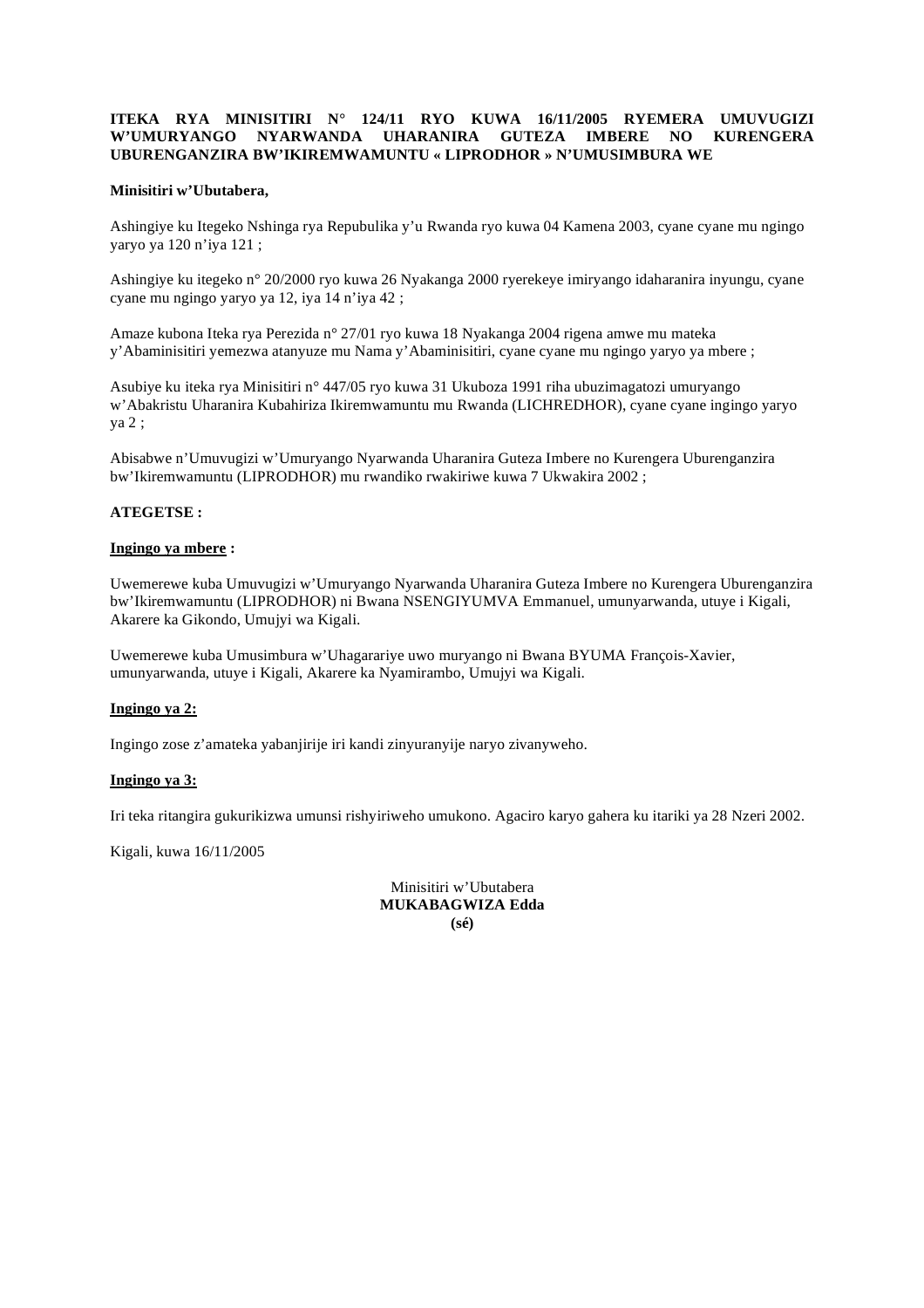# **ARRETE MINISTERIEL N° 124/11 DU 16/11/2005 PORTANT AGREMENT DU REPRESENTANT LEGAL ET DU REPRESENTANT LEGAL SUPPLEANT DE L'ASSOCIATION « LIGUE RWANDAISE POUR LA PROMOTION ET LA DEFENSE DES DROITS DE L'HOMME » (LIPRODHOR)**

#### **Le Ministre de la Justice,**

Vu la Constitution de la République du Rwanda du 04 juin 2003, spécialement en ses articles 120 et 121 ;

Vu la loi n° 20/2000 du 26 juillet 2000 relative aux associations sans but lucratif, spécialement en ses articles 12, 14 et 42;

Vu l'Arrêté Présidentiel n° 27/01 du 18 juillet 2004 déterminant certains arrêtés ministériels qui ne sont pas adoptés par le Conseil des Ministres, spécialement à son article premier ;

Revu l'arrêté ministériel n° 447/05 du 30 décembre 1991 accordant la personnalité civile à l'association « Ligue Chrétienne de Défense des Droits de l'Homme au Rwanda » (LICHREDHOR) spécialement à son article 2;

Sur requête du Représentant Légal de l'association « Ligue Rwandaise pour la Promotion et la Défense des Droits de l'Homme » (LIPRODHOR) reçue le 7 octobre 2002 ;

### **ARRETE :**

#### **Article premier :**

Est agréée en qualité de Représentant Légal de l'association « Ligue Rwandaise pour la Promotion et de Défense des Droits de l'Homme » (LIPRODHOR) Monsieur NSENGIYUMVA Emmanuel, de nationalité Rwandaise, résidant à Kigali à Kigali, District de Gikondo, Ville de Kigali.

Est agréée en qualité du Représentant Légal Suppléant de la même association Monsieur BYUMA François-Xavier, de nationalité Rwandaise, résidant à Kigali, District de Nyamirambo, Ville de Kigali.

# **Article 2 :**

Toutes les dispositions réglementaires contraires au présent arrêté sont abrogées.

#### **Article 3 :**

Le présent arrêté entre en vigueur le jour de sa signature. Il sort ses effets à partir du 28 septembre 2001.

Kigali, le 16/11/2005

Le Ministre de la Justice **MUKABAGWIZA Edda (sé)**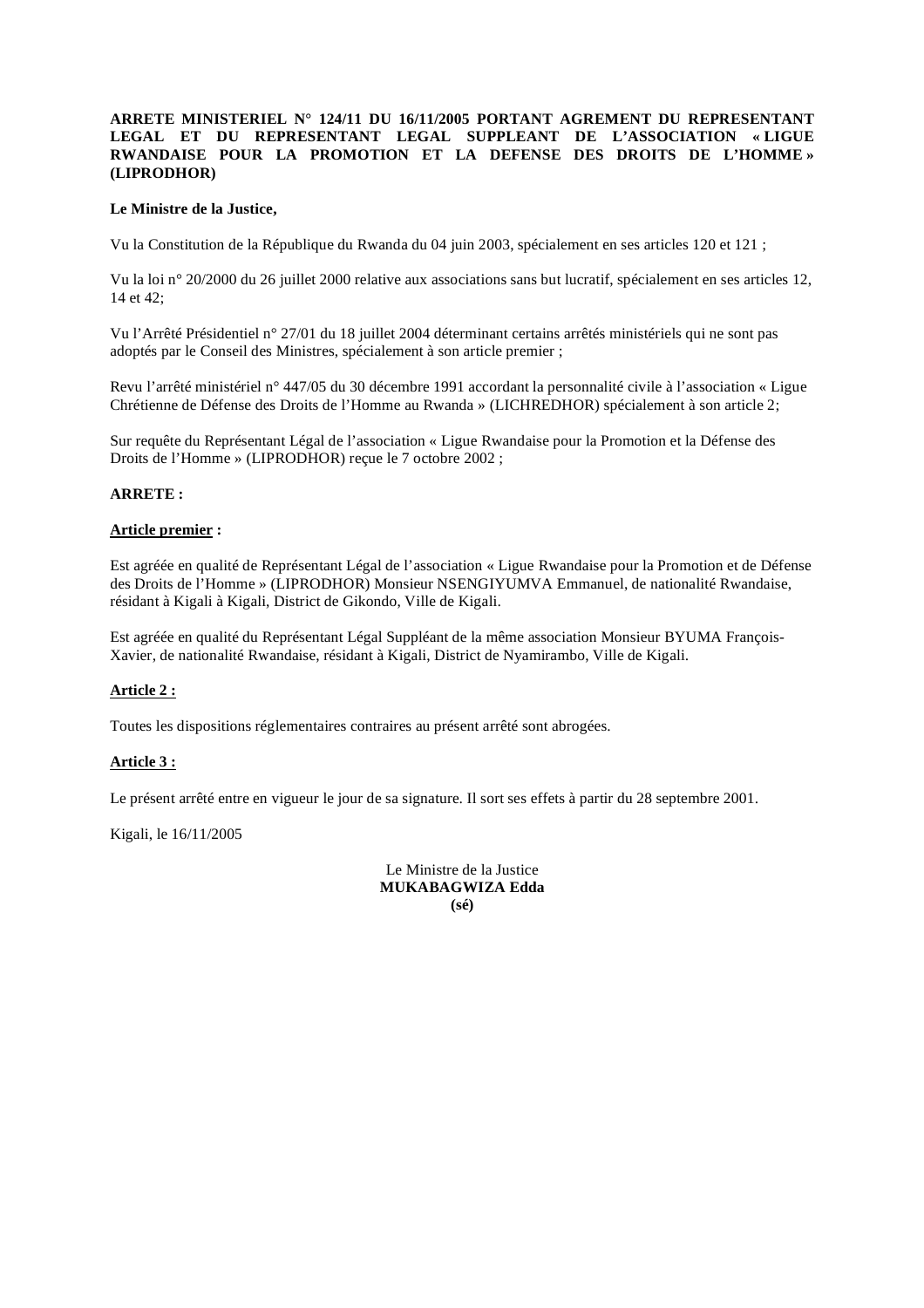### **ARRETE MINISTERIEL N° 128/11 DU 24/11/2005 PORTANT APPROBATION DES MODIFICATIONS APPORTEES AUX STATUTS DE L'ASSOCIATION CONFESSIONNELLE « BENEBIKIRA»**

#### **Le Ministre de la Justice,**

Vu la Constitution de la République du Rwanda du 04 juin 2003, spécialement les articles 120 et 121 ;

Vu la loi n°20/2000 du 26 juillet 2000 relative aux associations sans but lucratif, spécialement en ses articles 12, 14 et 42;

Vu l'Arrêté Présidentiel n°27/01 du 18 juillet 2004 déterminant certains arrêtés ministériels qui ne sont pas adoptés par le Conseil des Ministres, spécialement en son article premier ;

Revu l'Arrêté Ministériel n°495/08 du 6 novembre 1962 portant approbation des modifications apportées aux statuts de l'association Confessionnelle « BENEBIKIRA », spécialement à son article premier ;

Sur requête du Représentant Légal de l'Association Confessionnelle « BENEBIKIRA », reçue le 03 juin 2005;

#### **ARRETE:**

### **Article premier:**

Est approuvée la décision de la majorité des membres effectifs de l'Association Confessionnelle « BENEBIKIRA», prise au cours de l'Assemblée Générale du 3 janvier 2002 de modifier les statuts de ladite association tels qu'ils figurent en annexe du présent arrêté.

# **Article 2:**

Toutes les dispositions réglementaires antérieures contraires au présent arrêté sont abrogées.

### **Article 3:**

Le présent arrêté entre en vigueur le jour de sa signature. Il sort ses effets à la date du 3 janvier 2002.

Kigali, le 24 novembre 2005

Le Ministre de la Justice **MUKABAGWIZA Edda (sé)**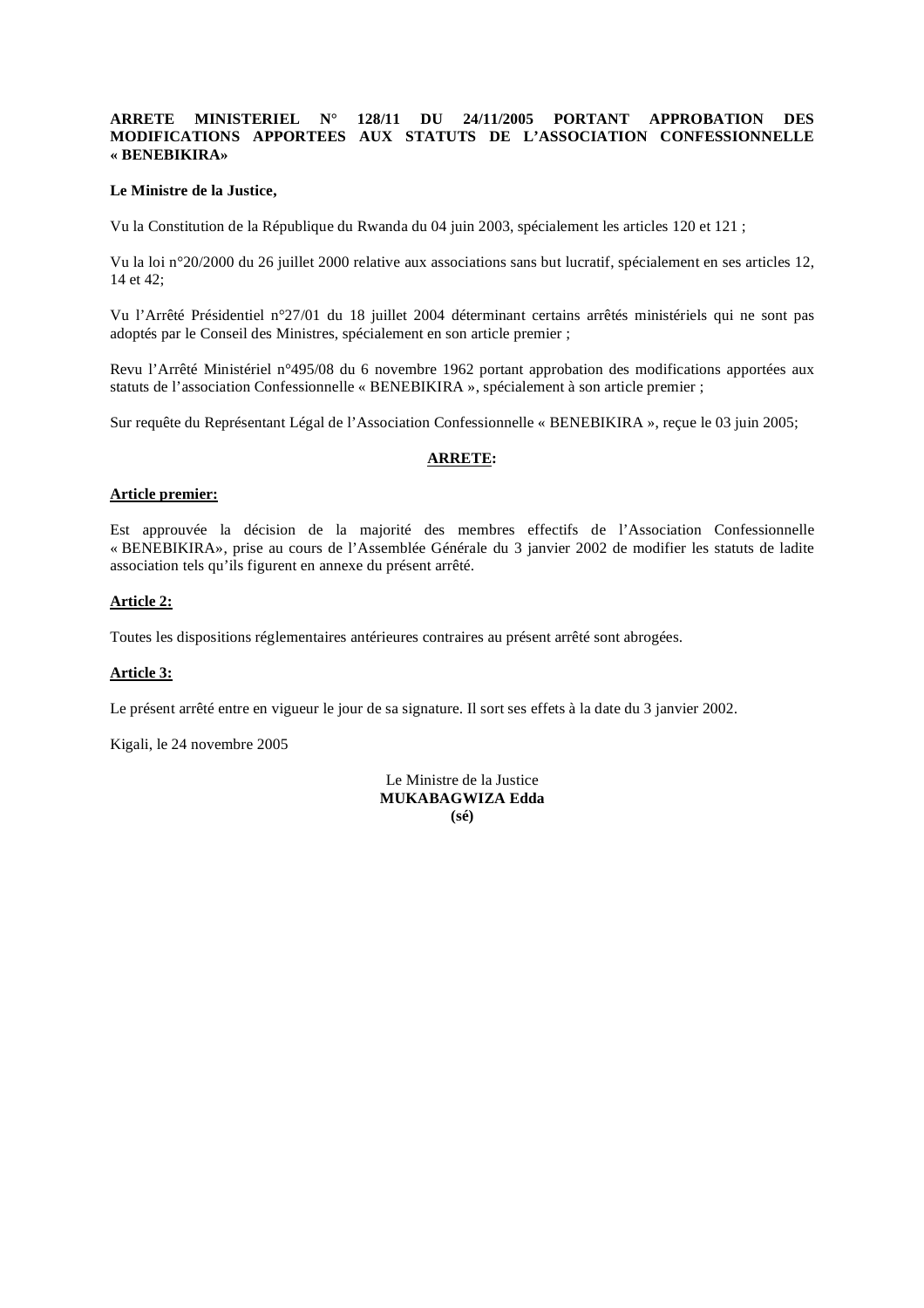# *STATUTS DE L'ASSOCIATION CONFESSIONNELLE « BENEBIKIRA »*

# **PREAMBULE :**

Vu la loi N°20/2000 du 26/07/2000 relative aux Associations Sans But Lucratif, spécialement en ses articles 12, 14 et 42 ;

Vu l'arrêté Royal du 26/11/1959 accordant la personnalité civile à cette association ; En se conformant à la loi précitée ;

L'Assemblée Générale de l'Association Confessionnelle « BENEBIKIRA » réunie à SAVE en date du 01 janvier 2002, a adopte les modifications apportées aux statuts de ladite Association, comme suit :

# **CHAPITRE PREMIER : DENOMINATION - DUREE - SIEGE, OBJET, REGION D'ACTIVITE**

#### **Article premier :**

L'Association Confessionnelle à la dénomination *« BENEBIKIRA* » est dotée de la personnalité civile par arrêté royal du 26/11/1959. Par les présents statuts, elle se conforme à la loi n°20/2000 du 26 juillet 2000.

# **Article 2 :**

Le siège de l'Association Confessionnelle *« BENEBIKIRA*», est établi à Butare, Ville de Butare, BP.101 BUTARE.

Il peut néanmoins être transféré en tout autre endroit de la République du Rwanda sur décision de l'Assemblée Générale à la majorité de 2/3 des membres.

# **Article 3** :

L'Association est constituée pour une durée indéterminée.

# **Article 4 :**

L'Association Confessionnelle *« BENEBIKIRA*» a l'objet :

- La poursuite et l'exercice de la perfection chrétienne dans la Vie religieuse ;
- L'éducation formelle et non formelle des jeunes et adultes ;
- Administration, gestion des écoles et enseignement dans toutes les disciplines et à tous les niveaux :
- Alphabétisation et apprentissage des métiers aux jeunes et adultes non scolarisés ;
- Soins des malades et œuvres sociales et caritatives répondant aux exigences de la dignité humaine.

# **Article 5 :**

La région où s'exerce son activité est le Rwanda. Cette activité pourra être étendue à d'autre pays.

# **CHAPITRE II : DES MEMBRES**

#### **Article 6 :**

L'Association comprend les membres effectifs signataires des présents statuts et tous ceux qui adhéreront, par les vœux religieux, à la Congrégation des Sœurs BENEBIKIRA, quel que soit leur lieu d'affectation.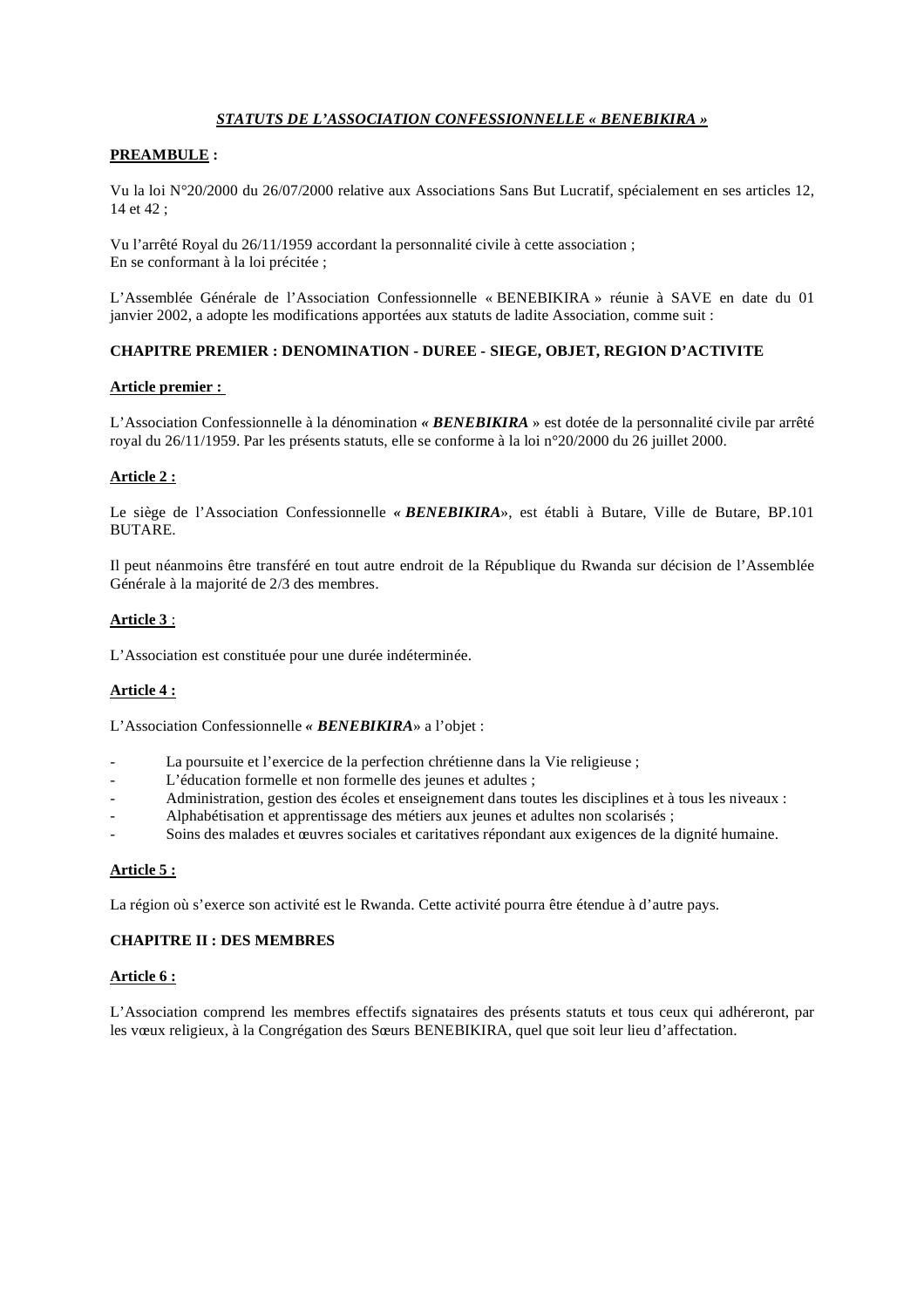# **Article 7 :**

Pour être membre, il faut une demande écrite adressée à l'Assemblée Générale. Les modalités d'admission sont régies par le règlement d'ordre intérieur.

# **Article 8 :**

La qualité de membre se perd par le décès, le retrait volontaire ou l'exclusion pour violation des présents statuts et du Règlement intérieur.

# **CHAPITRE III : DU PATRIMOINE**

#### **Article 9 :**

Le patrimoine de l'Association est constitué par:

- La rémunération du travail accompli par les membres;
- Les bénéficiaires réalisés par leurs entreprises et leurs activités ;
- Les dons et legs faits à la Congrégation.

#### **Article 10 :**

L'Association à la capacité d'acquérir, de posséder, de jouir, d'aliéner des biens meubles et immeubles nécessaires à la réalisation de son objet.

#### **Article 11 :**

L'Association peut exercer, à titre accessoire, des activités commerciales et industrielles afin d'atteindre ses objectifs pour le soutien de ses œuvres.

#### **Article 12 :**

Les actes de dispositions des biens ne peuvent être effectués que sur consentement du Conseil Général qui en reçoit mandat de l'Assemblée Générale.

#### **Article 13 :**

Les biens de l'Association sont sa propriété exclusive. Cette dernière affecte ses ressources à tout ce qui concourt directement ou indirectement à la réalisation de son objet. Aucun membre ne peut s'en arroger le droit de possession, ni en exiger une part quelconque en cas de retrait volontaire, d'exclusion ou de dissolution de l'Association.

# **Article 14** :

Un membre ayant contracté une dette ou un engagement sans l'autorisation de ses Supérieures, en est et en reste responsable, même après retrait volontaire ou exclusion de la Congrégation. Il en répond éventuellement devant la justice s'il y a lieu.

# **CHAPITRE IV : DES ORGANES DE L'ASSOCIATION**

# **Article 15 :**

Les organes de l'Association sont:

- a) L'Assemblée Générale;
- b) Le Conseil Général ;
- c) L'Economat Général.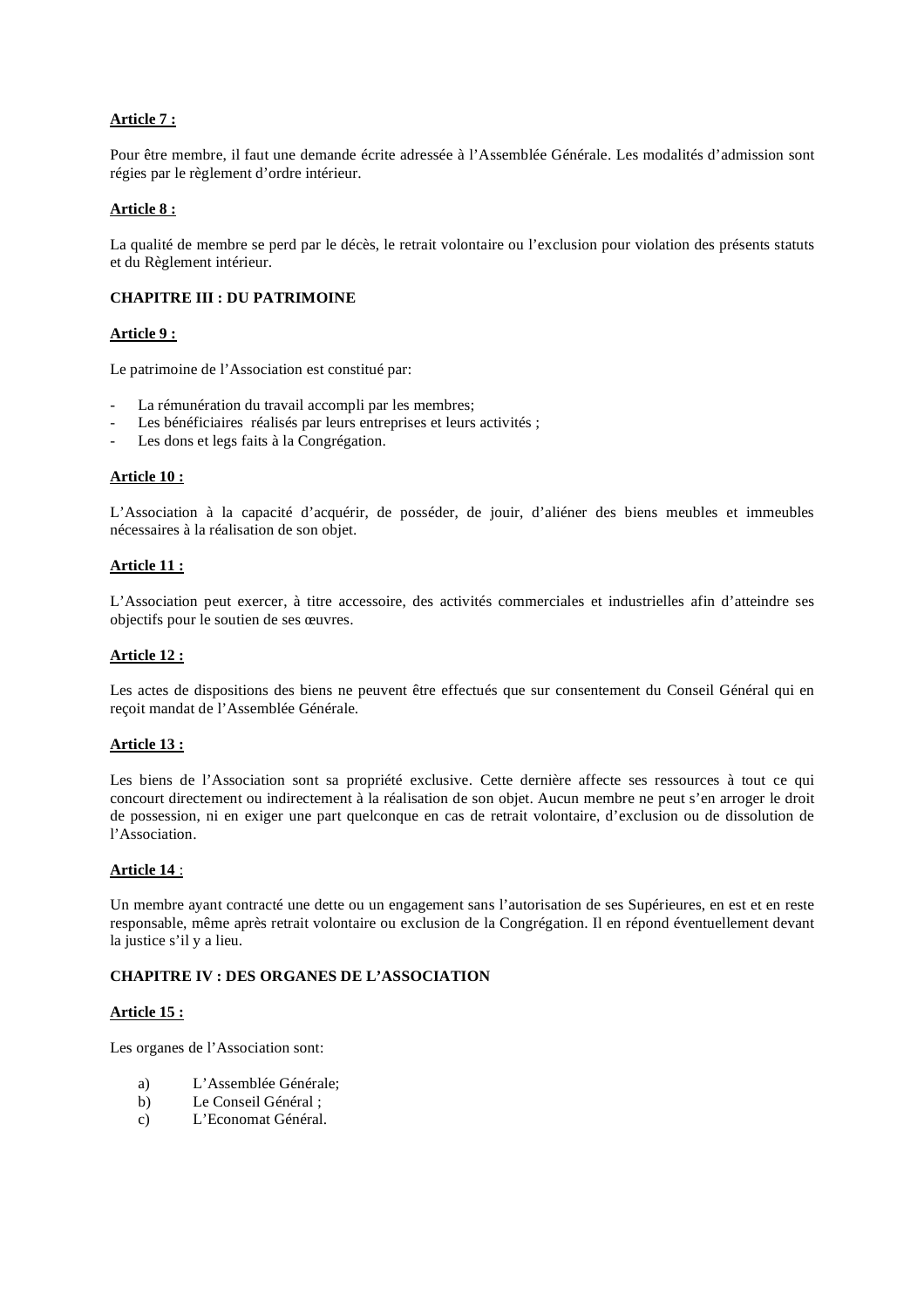# **Article 16 :**

L'Assemblée Générale est l'organe suprême de l'Association. Elle est composée de déléguées choisies par leurs pairs parmi les membres effectifs de l'Association suivant le règlement d'ordre intérieur.

# **Article 17 :**

L'Assemblée Générale exerce les attributions suivantes :

- Adoption et modification des statuts et du règlement d'ordre intérieur ;
- Nomination et révocation de la Représentante Légale et des Représentantes Légales Suppléantes, selon le Droit propre à la Congrégation ;
- Déterminer les activités de l'Association ;
- Dissoudre l'Association ;
- Acceptation des dons et des legs :
- Approuver les comptes annuels.

# **Article 18 :**

L'Assemblée Générale se réunit en session ordinaire une fois par an et en session extraordinaire chaque fois que c'est nécessaire ; elle est convoquée et présidée par la Représentante Légale de l'Association. En son absence ou d'empêchement, l'Assemblée Générale est convoquée et présidée par la 1<sup>ère</sup> Représentante Légale Suppléante. En cas d'absence des deux elle est convoquée par la 2ème Représentante Légale Suppléante.

# **Article 19 :**

L'Assemblée Générale ne délibère valablement que si elle réunit les 2/3 de ses membres. Si le quorum n'est pas atteint, on organisera une autre réunion dans un délai de 15 jours calendrier, dans laquelle les délibérations seront valables à la majorité absolue des membres présents. Les décisions de l'Assemblée Générale sont prises à la majorité absolue.

# **Article 20 :**

L'Association ayant obtenu personnalité civile sera administrée par un Conseil Général dont les attributions sont prévues à l'article 22 des présents statuts.

Le Conseil Général est composé de la Représentante Légale, de deux Représentantes Légales Suppléantes et deux Conseillères.

Toutes les cinq sont élues par l'Assemblée Générale pour un mandat de six ans renouvelable.

# **Article 21 :**

Le Conseil Général se réunit au moins une fois par trimestre et autant de fois que l'intérêt de l'Association l'exige, sur convocation de la Présidente. En cas d'absence ou d'empêchement de la Présidente, la 1ère Représentante Légale Suppléante convoque et préside le Conseil. Celui-ci siège valablement lorsque la majorité absolue de ses membres est présente. En cas de parité des voix, celle de la Présidente de séance compte double.

# **Article 22 :**

Les attributions du Conseil Général sont les suivantes :

- Assistance de la Représentante Légale dans la gouvernance de l'Association ;
- Traitement des questions prévues par le Droit propre de la Congrégation;
- Mise en exécution des décisions de l'Assemblée Générale ;
- Préparation des sessions réglementaires de l'Assemblée Générale ;
- Gestion du patrimoine de l'Association;
- Préparation des projets de budget annuel et des rapports d'exécution ;
- Proposition de modifications des statuts et du Règlement d'ordre intérieur.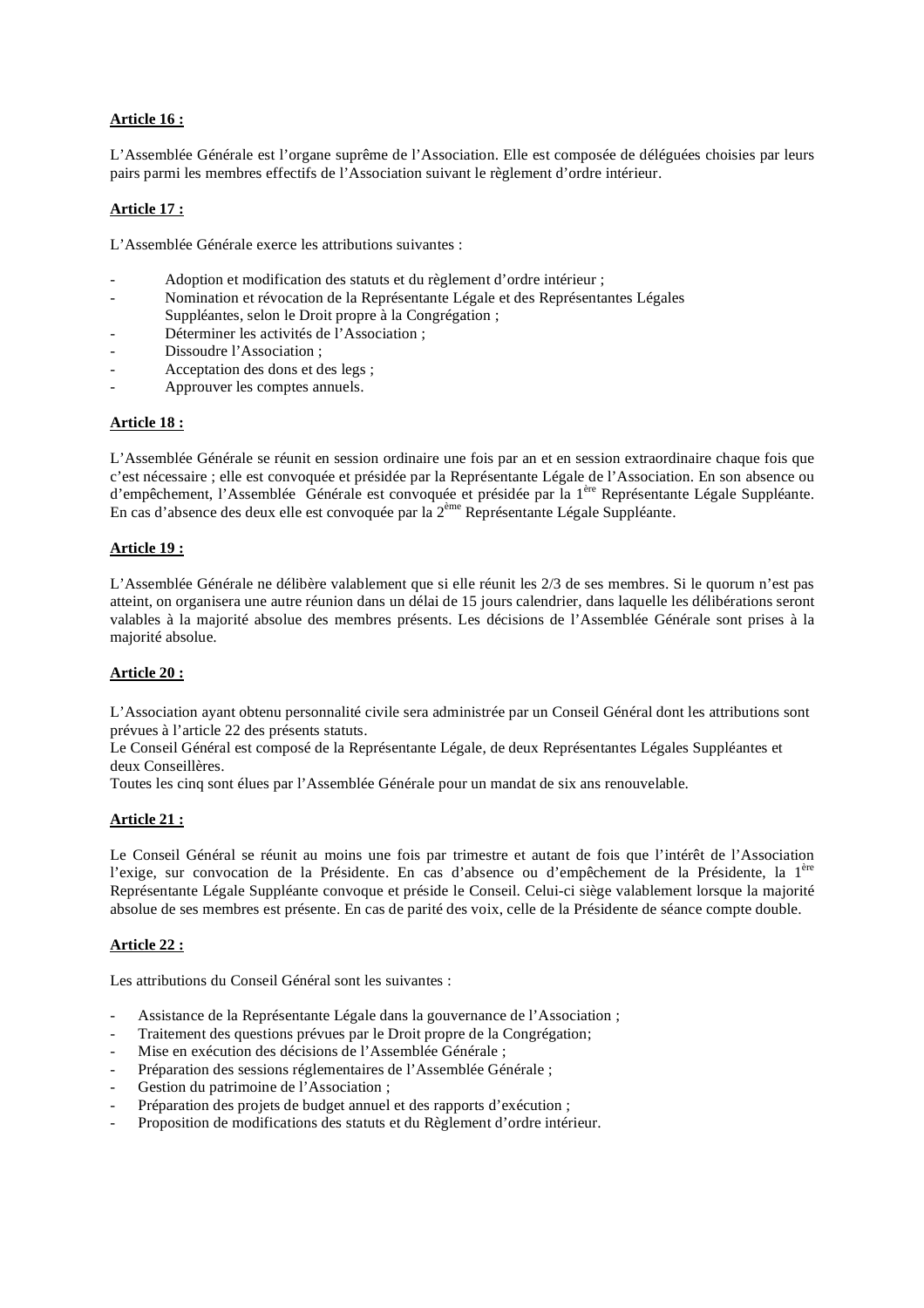# **Article 23:**

L'Econome Générale est nommée par le Conseil Général parmi les membres effectifs de l'Association pour un mandat de six ans renouvelables.

Les attributions de l'Econome Générale sont définies dans le règlement d'ordre intérieur de l'Association.

#### **CHAPITRE V : MODIFICATION DES STATUTS ET DISSOLUTION DE L'ASSOCIATION**

#### **Article 24 :**

Les présents statuts ne peuvent être modifiés que sur décision de la majorité absolue des membres délégués réunis pour statuer à cet effet.

#### **Article 25 :**

L'Assemblée Générale ne peut prononcer la dissolution de l'Association que par une majorité de 2/3 des membres effectifs.

#### **Article 26 :**

En cas de dissolution, l'avoir social sera affecté aux œuvres catholiques, religieuses ou philanthropiques, de préférence à celles ayant le même objet que celui défini à l'article 4 de ces statuts.

## **CHAPITRE VI : DISPOSITIONS FINALES**

#### **Article 27 :**

Tout ce qui n'est pas dit dans les présents statuts est défini dans le règlement d'ordre intérieur.

#### **Article 28** :

Les présents statuts ont été adoptés par l'Assemblée Générale réunie à SAVE, le 03 janvier 2002.

Fait à Save, le 03 janvier 2002.

|  | Sœur MUKAMURAMA Dorothée, Représentante Légale | $(s\acute{e})$ |
|--|------------------------------------------------|----------------|
|  | $\frac{1}{2}$                                  | $\sqrt{2}$     |

- 2. Sœur MUJAWAYEZU Thérèse : 1<sup>ère</sup> Représentante Légale Suppléante (sé)  $3.$  Sœur MUKAMPUNGA Alodie :  $2<sup>eme</sup>$  Représentante Légale Suppléante (sé)
- 4. Sœur MUKARURINDA Monique : Conseillère (sé)
- 5. Sœur MUKANZIGIYE Adrie : Conseillère (sé)
-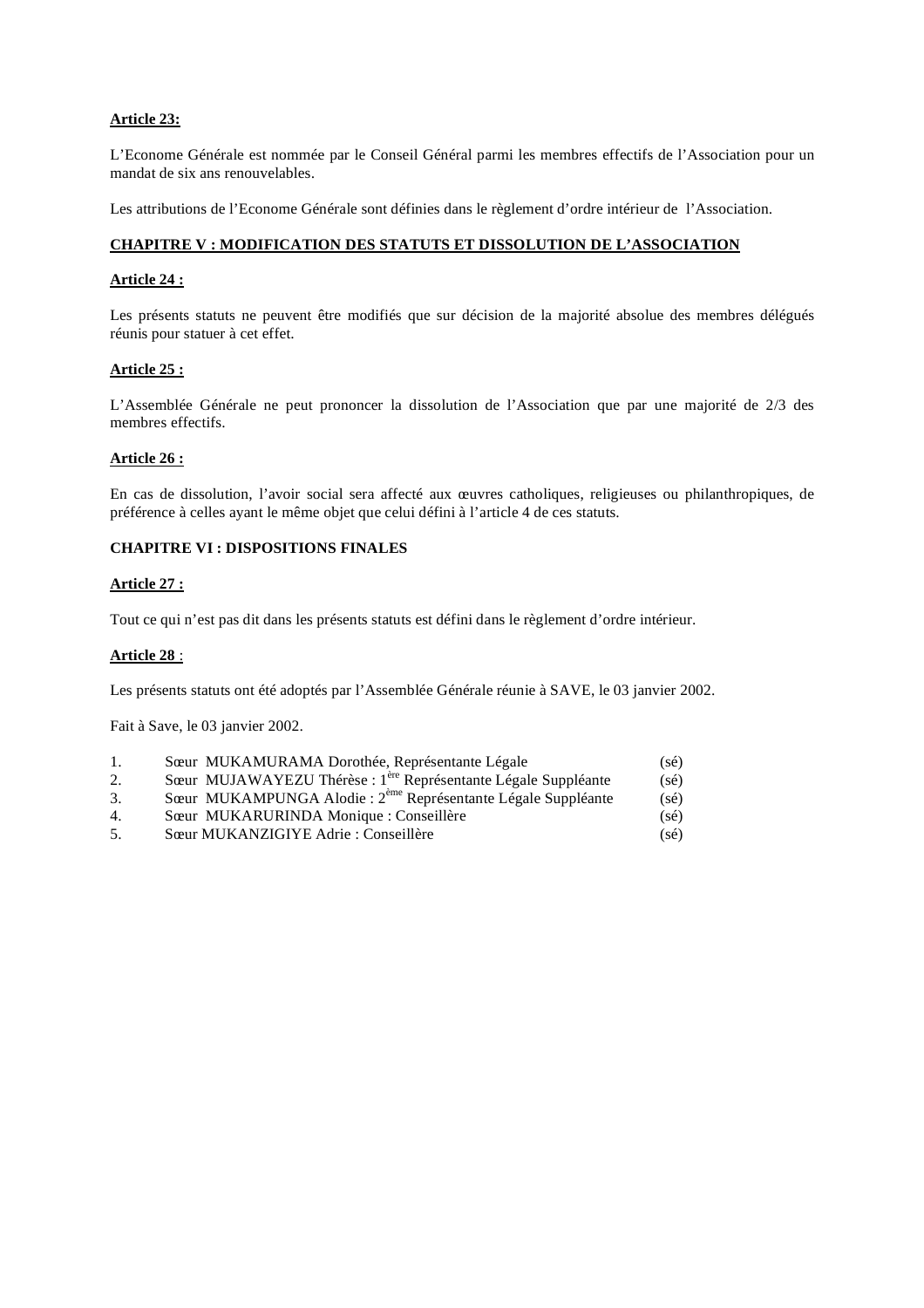## **PROCES VERBAL DE L'ASSEMBLEE GENERALE DE L'ASSOCIATION CONFESSIONNELLE « BENEBIKIRA »**

En date du 3/01/2002, l'Assemblée Générale de l'ASBL « BENEBIKIRA » dont la liste des membres est ciannexée, s'est réunie à Save.

Ordre du jour :

# **A. Examen des Statuts**

Election de la Représentante Légale et de ses Suppléantes

# **Décision des statuts**

L'Assemblée Générale a approuvé à l'unanimité les statuts de l'association.

## **B. Election des Représentantes**

- 1. Sœur MUKAMURAMA Dorothée, de nationalité rwandaise, a été élue Représentante Légale de l'Association.
- 2. Sœur MUJAWAYEZU Thérèse, de nationalité rwandaise, a été élue l<sup>ère</sup> Représentante Légale Suppléante.
- 3. Sœur MUKAMPUNGA Alodie, de nationalité rwandaise, a été élue 2<sup>ème</sup> Représentante Légale Suppléante.
- 4. Sœur MUKARULINDA Monique, de nationalité rwandaise, a été élue Conseillère.
- 5. Sœur MUKANZIGIYE Adrie, de nationalité rwandaise, a été élue Conseillère.

Fait à Save, le 03 janvier 2002

La Représentante Légale de l'Association La Secrétaire **Sœur MUKAMURAMA Dorothée**  $\qquad \qquad$ **Sœur NIWEMUGORE Espérance (sé) (sé)**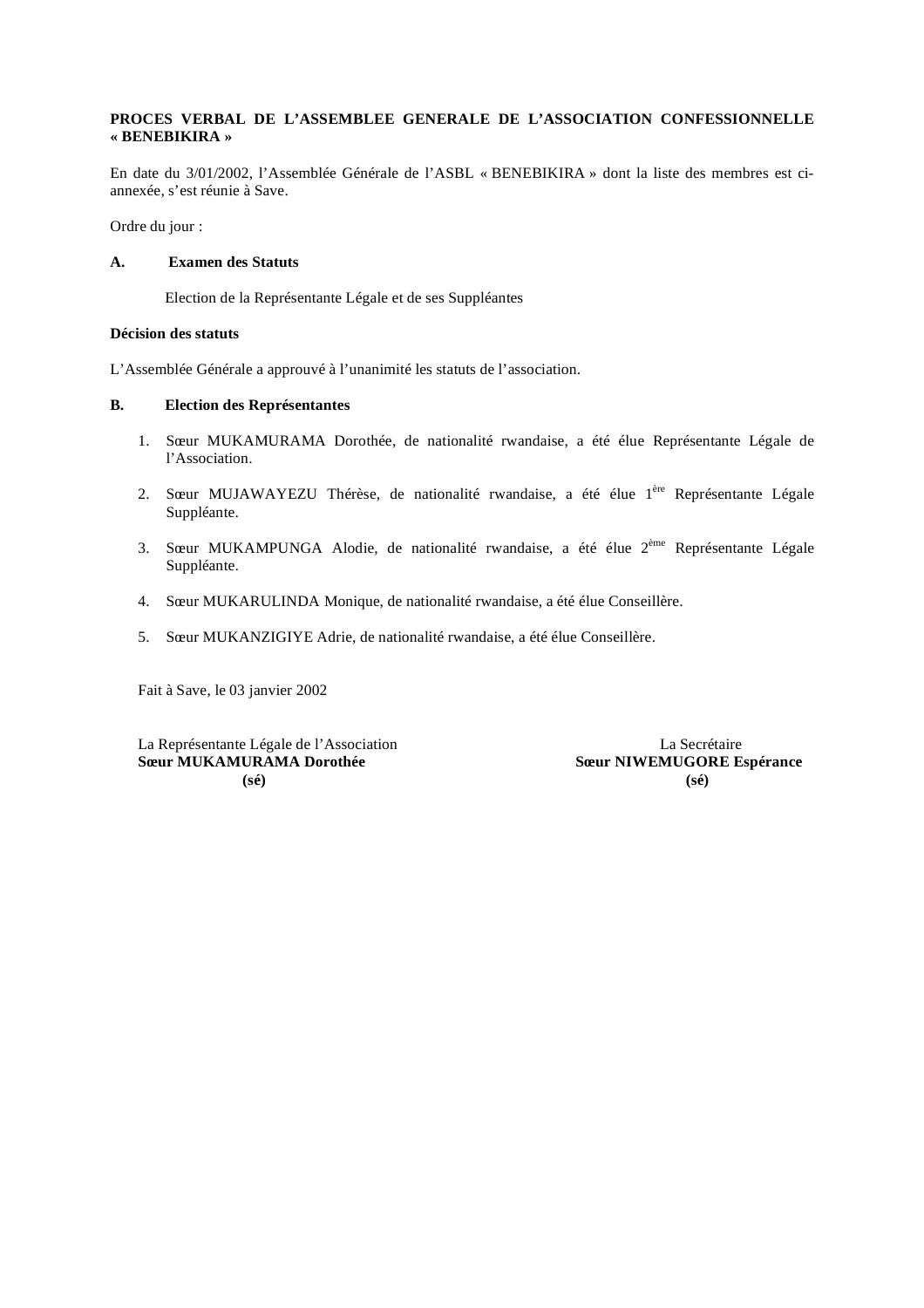#### **ARRETE MINISTERIEL N° 129/11 DU 24 NOVEMBRE 2005 PORTANT AGREMENT DU REPRESENTANT LEGAL ET DES REPRESENTANTS LEGAUX SUPLLEANTS DE L'ASSOCIATION CONFESSIONNELLE « CONGREGATION DES FRERES JOSEPHITES »**

#### **Le Ministre de la Justice,**

Vu la Constitution de la République du Rwanda du 04 juin 2003, spécialement en ses articles 120 et 121 ;

Vu la loi n° 20/2000 du 26 juillet 2000 relative aux association sans but lucratif, spécialement en son article 20 ;

Vu l'Arrêté Présidentiel n°27/01 du 18 juillet 2004 déterminant certains arrêtés ministériels qui ne sont pas adoptés par le Conseil des Ministres, spécialement à son article premier ;

Revu l'Arrête Royal du 13/08/1954 accordant la personnalité civile à l'Association Confessionnelle « Congrégation des FRERES JOSEPHITES », spécialement a son article 2 ;

Sur requête du Représentant Légal de l'Association Confessionnelle « Congrégation des FRERE JOSEPHITES », reçue le 28 juillet 2005 ;

## **ARRETE :**

#### **Article premier :**

Est agréé en qualité de Représentant Légal de l'Association Confessionnelle « Congrégation des FRERES JOSEPHITES », Monsieur SEZIKEYE Frédéric, de nationalité Rwandaise, résidant à Gitarama, Ville de Gitarama, Province de Gitarama.

Est agréé en qualité de Premier Représentant Légal Suppléant de la même association, Monsieur KAYIJUKA Landoald, de nationalité Rwandaise, résidant à Gitarama, District de Ntenyo, Province de Gitarama.

Est agréé en qualité du Deuxième Représentant Légal Suppléant de la même association, Monsieur GAHIMA Gaspard, de nationalité Rwandaise, résidant à Gitarama, Ville de Gitarama, Province de Gitarama.

Est agréé en qualité du Troisième Représentant Légal Suppléant de la même association, Monsieur RUTAGANDA Justin, de nationalité Rwandaise, résidant à Kibuye, District de Itabire, Province de Kibuye.

Est agréé en qualité du Quatrième Représentant Légal Suppléant de la même association, Monsieur KAMALI Aristide de nationalité Rwandaise, résidant à Kigali, District de Kacyiru, Ville de Kigali.

## **Article 2 :**

Toutes les dispositions réglementaires antérieures contraires au présent arrêté sont abrogées.

#### **Article 3 :**

Le présent arrêté entre en vigueur le jour de sa signature. Il sort ses effets à la date du 01 Janvier 2002

Kigali, le 24 novembre 2005

Ministre de la Justice **MUKABAGWAZA Edda (sé)**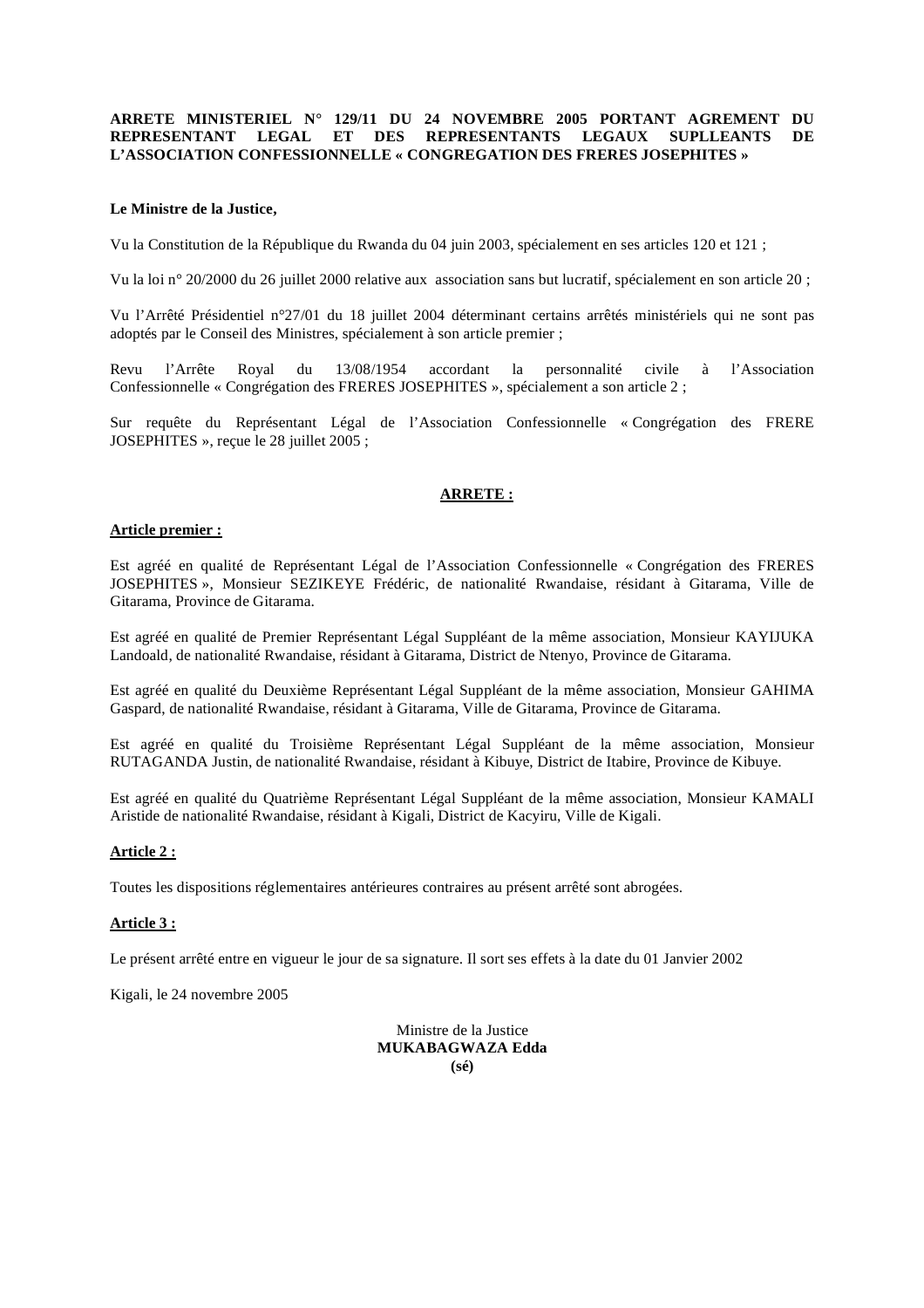#### **ARRETE MINISTERIEL N° 130/11 DU 24 NOVEMBRE 2005 PORTANT APPROBATION DES MODIFICATIONS APPORTEES AUX STATUTS DE L'ASSOCIATION CONFESSIONNELLE : « CONGREGATION DES FRERES JOSEPHITES ».**

#### **Le Ministre de la Justice,**

Vu la Constitution de la République du Rwanda du 04 juin 2003, spécialement en ses articles 120 et 121 ;

Vu la loi n° 20/2000 du 26 juillet 2000 relative aux associations sans but lucratif spécialement en ses articles 12, 14 et 42 ;

Vu l'Arrêté Présidentiel n°27/01 du 18 juillet 2004 déterminant certains arrêtés ministériels qui ne sont pas adoptés par le Conseil des Ministres, spécialement à son article premier ;

Revu l'Arrêté Royal du 13/08/1954 accordant la personnalité civile à l'Association Confessionnelle « Congrégation des FRERES JOSEPHITES », spécialement à son article premier ;

Sur requête du Représentant Légal de l'Association Confessionnelle «Congrégation des FRERES JOSEPHITES », reçue le 28 juillet 2005.

#### **ARRETE** :

#### **Article premier :**

Est approuvée la décision de la majorité des membres effectifs de l'Association Confessionnelle « Congrégation des FRERES JOSEPHITES », prise en cours de l'Assemblée Générale du 01 janvier 2002 de modifier les statuts de ladite association tels qu'ils figurent en annexe du présent arrêté.

#### **Article 2 :**

Toutes les dispositions réglementaires antérieures contraires au présent arrêté sont abrogées.

#### **Article 3 :**

Le présent arrêté entre en vigueur le jour de sa signature. Il sort ses effets à la date du 01 janvier 2002.

Kigali, le 24 novembre 2005

Ministre de la Justice **MUKABAGWAZA Edda**  (**sé)**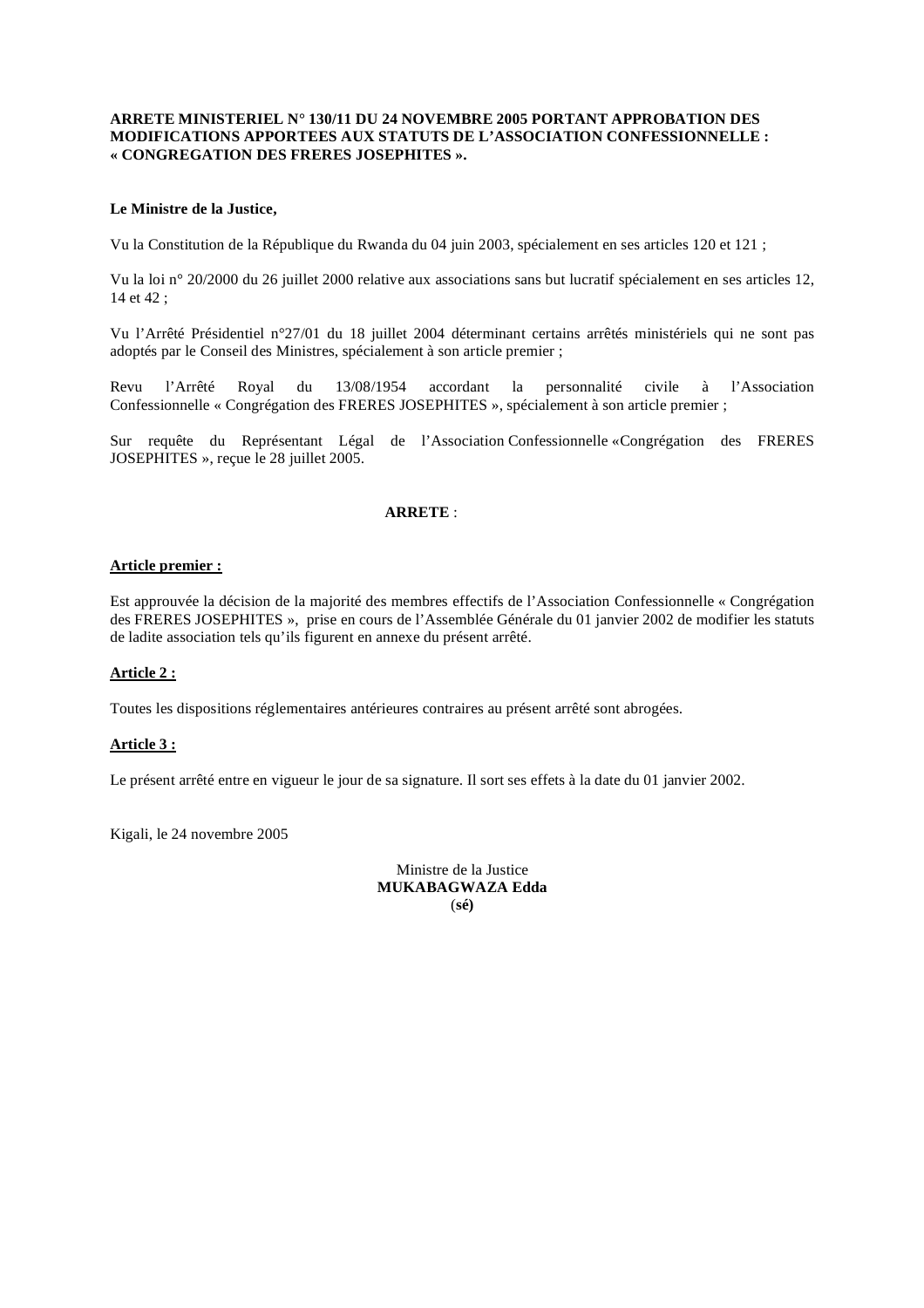# **STATUTS DE L'ASBL CONFESSIONNELLE : «CONGREGATION DES FRERES JOSEPHITES »**

## **PREAMBULE**

Vu la loi n°.20/2000 du 26 juillet 2000 relative aux associations sans but lucratif, spécialement en ses articles 12, 14 et 42 ; L'Assemblée Générale de l'Association Confessionnelle «**Congrégation des FRERES JOSEPHITES** », réunie à Kabgayi en date du 01 janvier 2002 ; Adopte les modifications apportées aux statuts de la dite Association, agréée par Arrêté royal du 13/08/54 (cfr BOCB n°18, page 1609).

## **CHAPITRE PREMIER : DENOMINATION-DUREE-SIEGE-OBJET-REGION D'ACTIVITE**

## **Art. premier** :

L'Association confessionnelle a la dénomination : «Congrégation des Frères Joséphites », F.J. en sigle. Par les présents statuts, elle se conforme à la loi n°20/2000 du 26 /07/2000.

# **Art. 2** :

Le siège de l'Association confessionnelle « Congrégation des Frères Joséphites »est établi à Kabgayi, Ville de Gitarama, B.P 37 GITARAMA.

Il peut néanmoins être transféré en tout autre endroit de la République du Rwanda sur décision de l' Assemblée Générale à la majorité de 2/3 des membres.

## **Art. 3** :

L'Association est constituée pour une durée indéterminée.

# **Art. 4** :

L'Association confessionnelle « Congrégation des Frères Joséphites » a pour objet :

- l'éducation de la jeunesse dans les Ecoles maternelles, primaires et secondaires, artisanales, professionnelles et techniques, à caractère confessionnel catholique.
- L'apostolat par des œuvres utiles au rayonnement de l'Evangile et au développement du peuple de Dieu.

Ceci se fait en conformité avec le charisme de la Congrégation des Frères Joséphites qui s'exprime dans l'apostolat par l'enseignement sous toutes ses formes.

# **Art. 5** :

La région où s'exerce son activité est le Rwanda. Cette activité pourra être étendue à d'autres pays.

## **CHAPITRE II : DES MEMBRES**

## **Art. 6** :

L'Association comprend les membres effectifs signataires des présents statuts et tous ceux qui adhèreront par les vœux de religion à la Congrégation des Frères Joséphites du Rwanda quelque soit leur lieu d'affectation. Les modalités d'adhésion, de suspension ou d'exclusion sont régies par le droit propre de la Congrégation.

# **Art. 7** :

La qualité de membre se perd par le décès, le retrait (démission) volontaire ou l'exclusion pour violation des présents statuts et de son Règlement intérieur.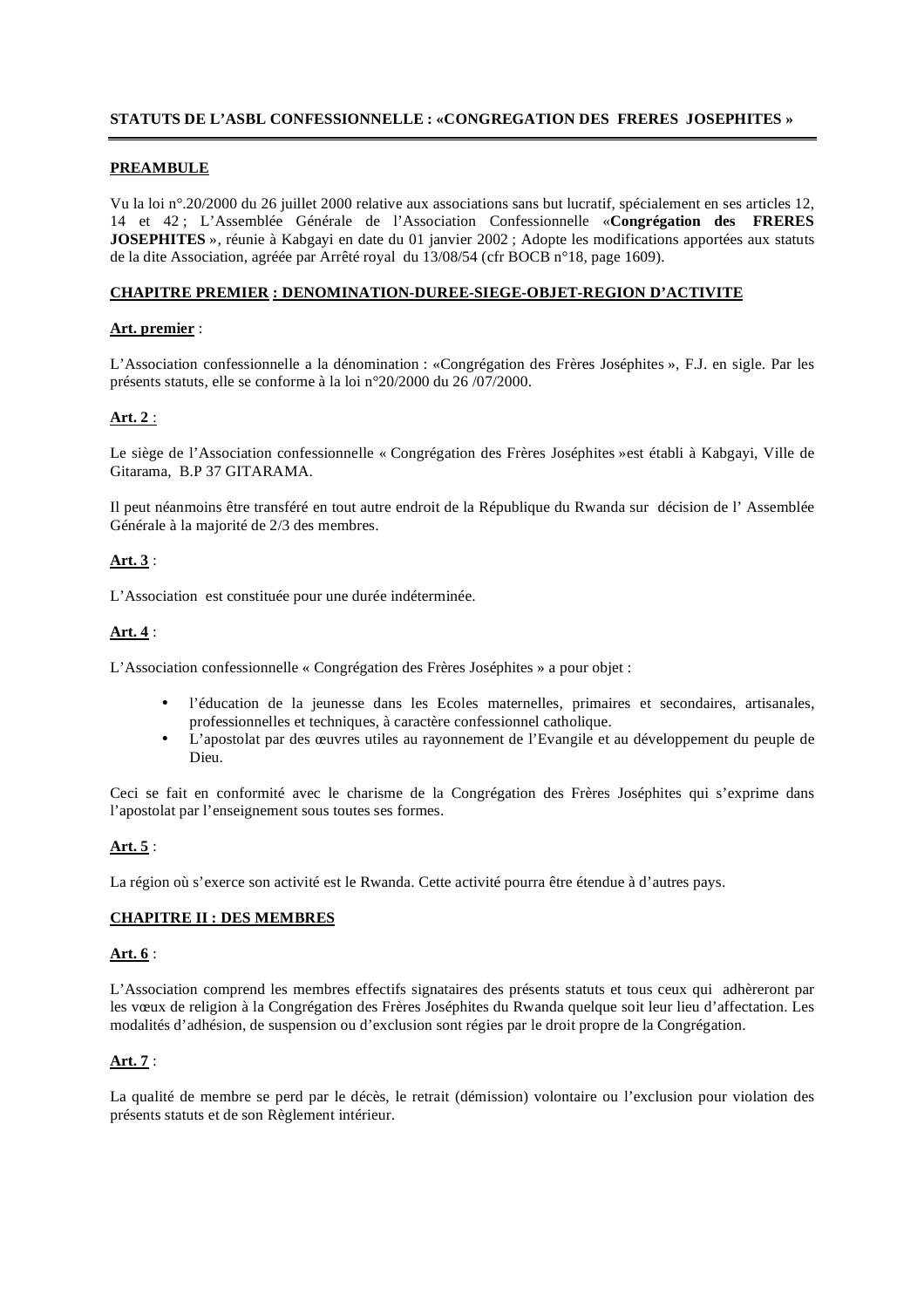# **CHAPITRE III : DU PATRIMOINE**

# **Art. 8** :

Le patrimoine de l'Association est constitué par :

- la rémunération du travail accompli par les membres
- les bénéfices réalisés par leurs entreprises et leurs activités
- les dons et legs faits à la Congrégation

# **Art. 9** :

L'Association a la capacité d'acquérir, de posséder, de jouir, d'administrer, d'aliéner des bien meubles et immeubles nécessaires à la réalisation de son objet.

# **Art. 10** :

L'Association peut exercer, à titre accessoire, des activités commerciales et industrielles pour atteindre ses objectifs par le soutien de ses œuvres.

# **Art. 11** :

Les actes de dispositions des biens ne peuvent être effectués que du consentement du Conseil Général de la Congrégation qui en reçoit mandat de l'Assemblée générale.

## **Art. 12** :

Les biens de l'Association sont sa propriété exclusive. Elle affecte ses ressources à tout ce qui concourt directement ou indirectement à la réalisation de son objet. Aucun membre ne peut s'en arroger le droit de possession, ni en exiger une part quelconque en cas de retrait volontaire, d'exclusion ou de dissolution de l'Association.

# **Art. 13** :

Un membre ayant contracté une dette ou un engagement sans l'autorisation de ses Supérieurs en est et en reste responsable, même après retrait volontaire ou exclusion de la Congrégation. Il en répond éventuellement devant la justice s'il y a lieu.

## **Chapitre IV : DES ORGANES DE l'ASSOCIATION**

## **Art. 14** :

Les organes de l'Association sont :

- l'Assemblée Générale
- Le Conseil Général
- Le Commissaire aux comptes

## A. *L'ASSEMBLEE GENERALE*

# **Art. 15** :

L'Assemblée Générale est l'organe suprême de l'Association. Elle est composée des délégués choisis par leurs pairs parmi les membres effectifs de l'Association.

# **Art. 16** :

L'Association ayant obtenu la personnalité civile sera administrée par un Représentant Légal , assisté de 4 Représentants Légaux Suppléants (1<sup>er</sup> Représentant Légal Suppléant, 2<sup>ème</sup>Représentant Légal Suppléant, 3<sup>ème</sup> Représentant Légal Suppléant et 4<sup>ème</sup>Représentant Légal Suppléant), choisis par l'Assemblée Générale parmi les membres effectifs, à la majorité absolue de ceux-ci.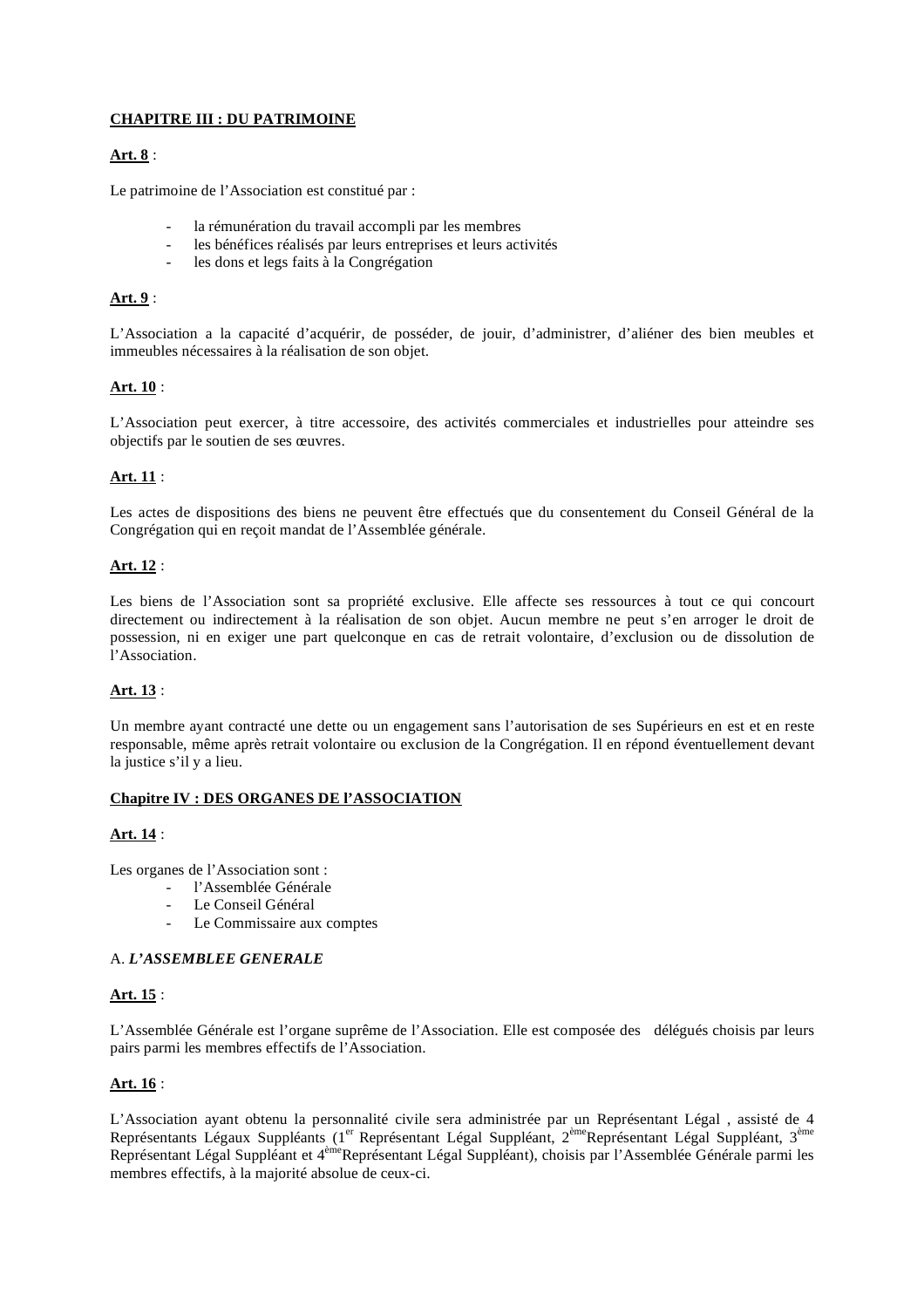# **Art.17** :

Les modalités de désignation, de révocation ou de résignation du Représentant Légal et de ses Suppléants sont aussi régies par le Règlement intérieur de l'Association

# **Art.18** :

L'Assemblée Générale exerce les attributions suivantes :

- Elire le Représentant Légal et les Représentants Légaux Suppléants ;
- Entériner la résignation du Représentant Légal et /ou des Représentants Légaux Suppléants avant le terme ;
- Examiner et approuver les rapports moral et financier présentés par les Autorités de l'Association à la conclusion de leur mandat ;
- Etablir les prescriptions générales obligeant tous les membres et de les modifier si besoin est ;
- Déterminer les activités de l'Association ;
- Adopter et modifier les statuts et le Règlement d'ordre intérieur ;
- Proposer la dissolution de l'Association ;
- Accepter les dons et legs ;
- Approuver les comptes annuels;
- Admettre, suspendre et exclure un membre.

# **Art. 19** :

L'Assemblée Générale se réunit une fois par an. Elle est convoquée et présidée par le Représentant Légal de l'Association. En cas d'absence ou d'empêchement du Représentant Légal, l'Assemblée Générale est convoquée par le Premier Représentant Légal Suppléant.

En cas d'absence ou d'empêchement simultané du Représentant Légal et des Représentants Légaux Suppléants, l'Assemblée Générale sera convoquée par le membre délégué le plus âgé dans la profession. Pour la circonstance, elle élira en son sein un Président de session.

# **Art. 20** :

L'Assemblée Générale ne délibère valablement que si elle réunit les 2/3 de ses membres. Si le quorum n'est pas atteint, on organisera une autre réunion dans un délai de 15 jours calendriers. Les délibérations sont valables à la majorité absolue des membres présents, restants saufs les articles 2 (2ème alinéa) et 26 des présents statuts.

## B*. LE CONSEIL GENERAL*

# **Art. 21** :

Le Conseil Général est l'organe d'administration de l'Association. Il est présidé par le Représentant Légal de l'Association et comprend 4 Représentants Légaux Suppléants qui en sont respectivement  $1^{er}$ Vice-Président,  $2^{eme}$ Vice- Président, 3ème Vice-Président et 4ème Vice Président.

Le Président et les Vice-Présidents sont élus parmi les membres effectifs, à la majorité absolue, pour un mandat de 6 ans renouvelable une fois de suite.

# **Art. 22** :

Le Conseil se réunit au moins une fois par trimestre et autant de fois que l'intérêt de l'Association l'exige. En cas d'absence ou d'empêchement du Président, le Conseil est convoqué par le 1<sup>er</sup> Vice-Président. Il siège valablement lorsque la majorité absolue de ses membres est présente. En cas de parité des voix, celle du Président compte double.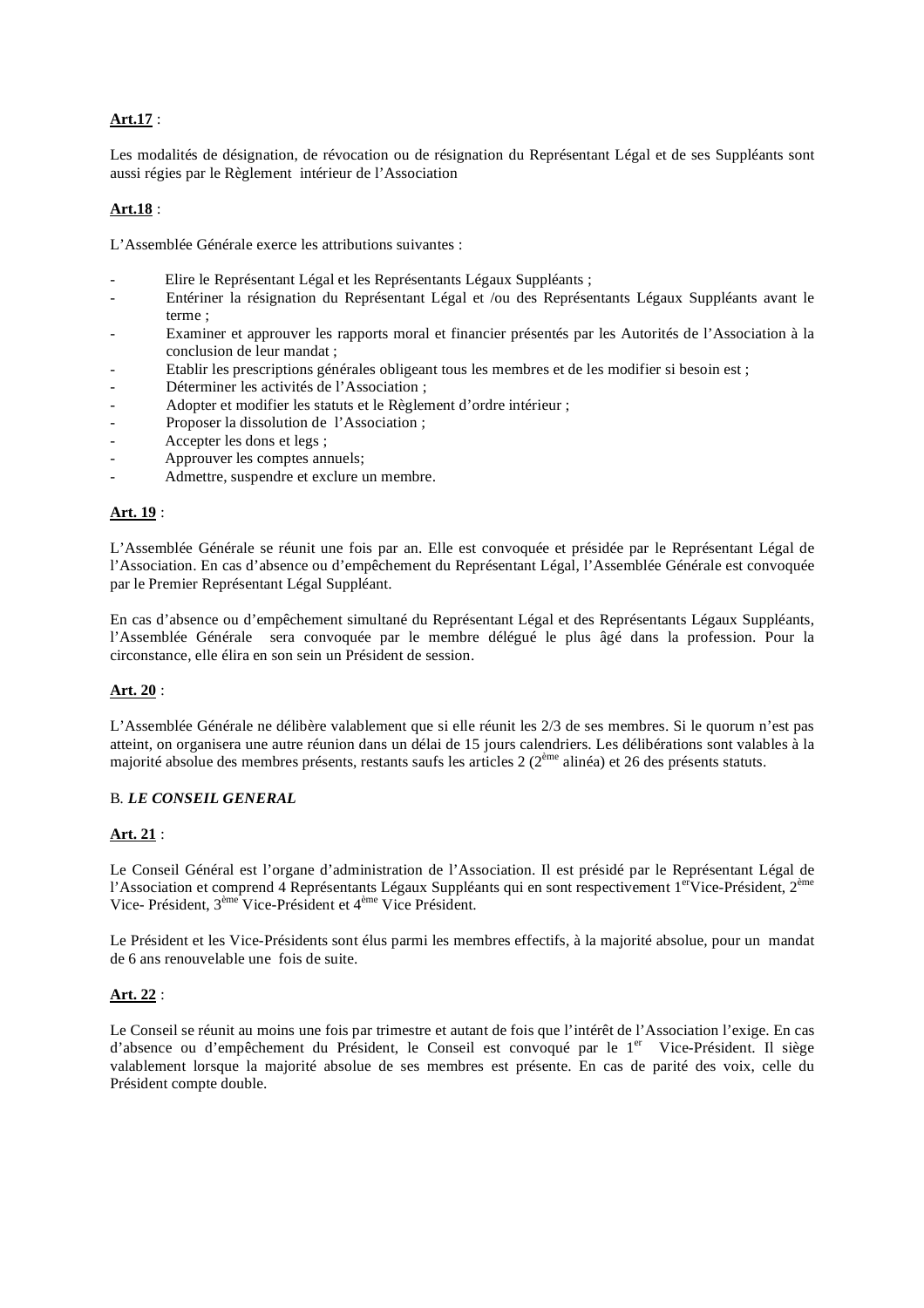# **Art. 23** :

Les attributions du Conseil sont les suivantes :

- assister le Représentant Légal dans la gouvernance de l'association ;
- traiter des questions prévues par le droit propre et universel ;
- mettre en exécution les décisions et recommandations de l'Assemblée Générale ;
- préparation des sessions réglementaires de l'Assemblée Générale ;
- gestion du patrimoine de l'association ;
- préparations des projets de budget annuel et des rapports d'exécution y relatifs ;
- proposition des modifications des statuts et du Règlement d'ordre intérieur ;
- négocier les dons et legs avec les partenaires.

# C*. Le COMMISSAIRE AUX COMPTES*

# **Art. 24 :**

Un Commissaire aux comptes est désigné par le Conseil Général pour une durée d'une année renouvelable si ses prestations donnent satisfaction.

Le Commissaire aux comptes contrôle la gestion financière de l'Association et de ses oeuvres et fait un rapport écrit au Conseil Général qui en répond devant l'Assemblée Générale.

# **Art. 25** :

Les projets ou œuvres éventuels développés par l'Association font l'objet d'un rapport annuel adressé à l'autorité civile locale où s'exerce son activité. Ce rapport est rédigé après celui du Commissaire aux comptes.

# **CHAPITRE V : DISSOLUTION DE L'ASSOCIATION**

## **Art. 26** :

L'Assemblée Générale ne peut proposer la dissolution de l'Association qu' après avoir obtenu le consentement de 2/3 des membres effectifs.

# **Art. 27** :

En cas de dissolution, l'avoir social sera affecté aux œuvres catholiques, religieuses, ou philanthropiques, de préférence à celles ayant le même objet, comme défini à l'article 4 de ces statuts.

## **CHAPITRE VI : MODIFICATION DES STATUTS**

## **Art. 28** :

Les présents statuts ne peuvent être modifiés que sur décision de la majorité absolue des membres délégués réunis pour statuer à cet effet.

## **CHAPITRE VII : DISPOSITIONS FINALES** :

## **Art. 29 :**

Pour ce qui n'est pas prévu dans les présents statuts, on se conformera au droit propre et à la législation en vigueur au Rwanda

Fait à Kabgayi, le 01 janvier 2002

**Frère Frédéric SEZIKEYE**  Représentant Légal  $(s<sub>é</sub>)$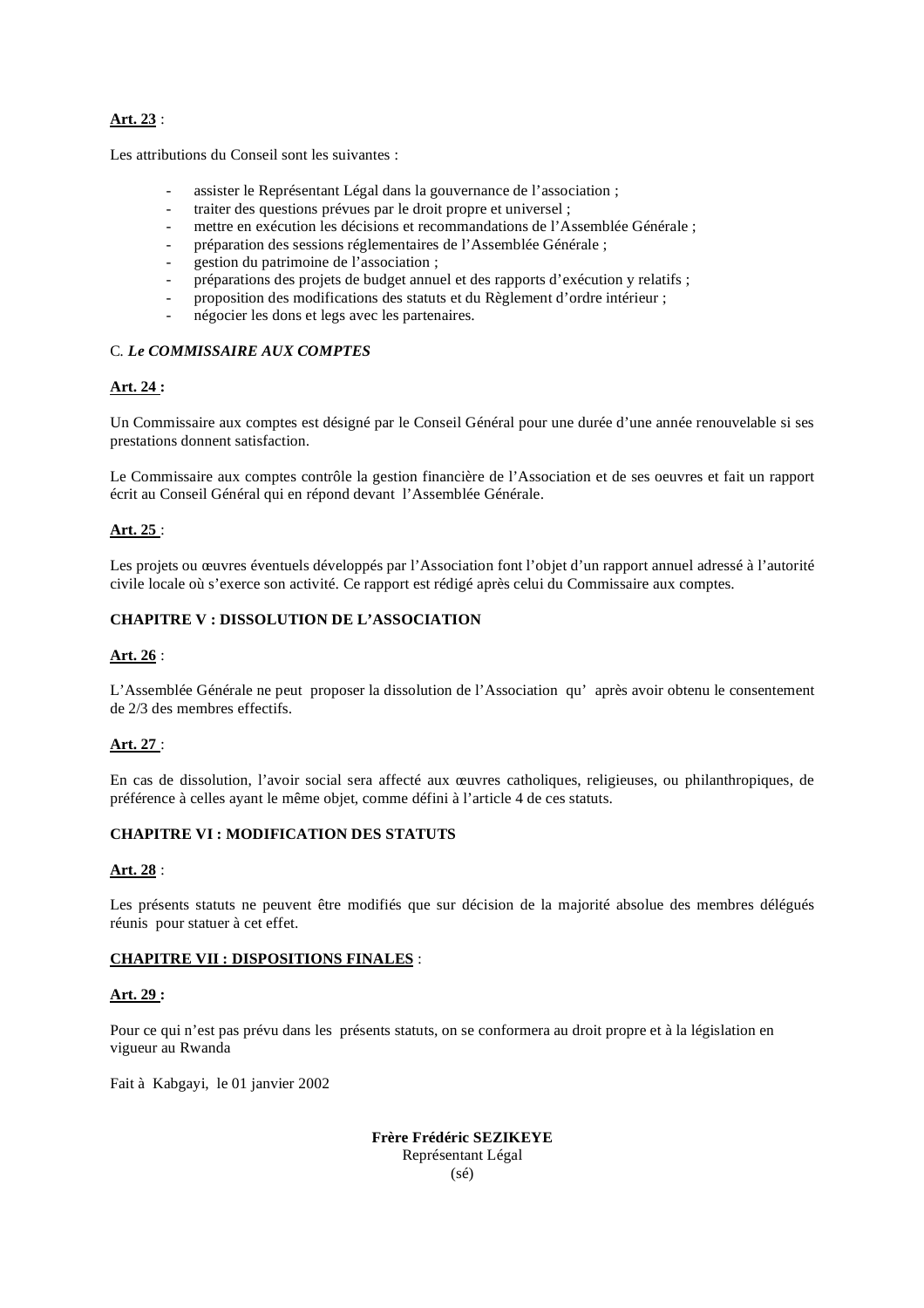# **SOCIETE DE FABRICATION DES TREILLIS ET GABIONS "SOFATEKI SARL".**

# **STATUT**

Hagati y'abashyize umukono kuri aya mategeko :

- 1. NZABAHIMANA Pascal
- 2. NIYOBUGINGO Moise
- 3. TWAGIRA J. Pierre
- 4. SINDAHEBA Ezéchiel

Humvikanywe ibi bikurikira :

## **IGICE CYA MBERE : IZINA – ICYICARO – INTEGO – IGIHE – UKO IMEZE**.

#### **Ingingo ya mbere** :

Hashyizweho Sosiyete SARL yitwa "SOFATEKI "

#### **Ingingo ya 2** :

Icyicaro ni i Rubengera mu Ntara ya Kibuye. Gishobora kwimurirwa ahandi kandi Sosiyete ishobora kugira amashami mu Rwanda hose.

#### **Ingingo ya 3** :

Intego : Gukora Treillis, Gabions.

#### **Ingingo ya 4** :

Sosiyete izamara imyaka 30 kuva imaze kubona Registre de Commerce. Icyo gihe gishobora kongerwa n'Inteko Rusange.

## **Ingingo ya 5** :

Amafaranga yo gushyiraho Sosiyete (Frais de Constitution) ni ibihumbi ijana (100.000Frw).

# **IGICE CYA 2 : IMARI SHINGIRO - IMIGABANE**

#### **Ingingo ya 6** :

Imari Shingiro ni ibihumbi magana atanu (500.000 Frw) zigizwe n'imigabane ijana (100) ingana, umwe n'amafaranga 5.000 Frw.

Itanzwe ku buryo bukurikira :

- 1. NZABAHIMANA Pascal : 350.000 Frw imigabane 70
- 2. NIYOBUGINGO Moise : 25.000 Frw imigabane 5<br>3. TWAGIRA J. Pierre : 100.000 Frw imi
- $: 100.000$  Frw imigabane 20
- 4. SINDAHEBA Ezéchiel : 25.000Frw imigabane 5

#### **Ingingo ya 7** :

Imigabane yandikwa kuri buri muntu (nominative) muri registre y'abagize Sosiyete.

#### **Ingingo ya 8** :

Buri muntu ugize Sosiye abazwa ibingana n'imigabane ye. Buri mugabane utanga ijwi ringana haba mu buyobozi cyangwa mw'igabana ry'inyungu cyangwa mw'iseswa.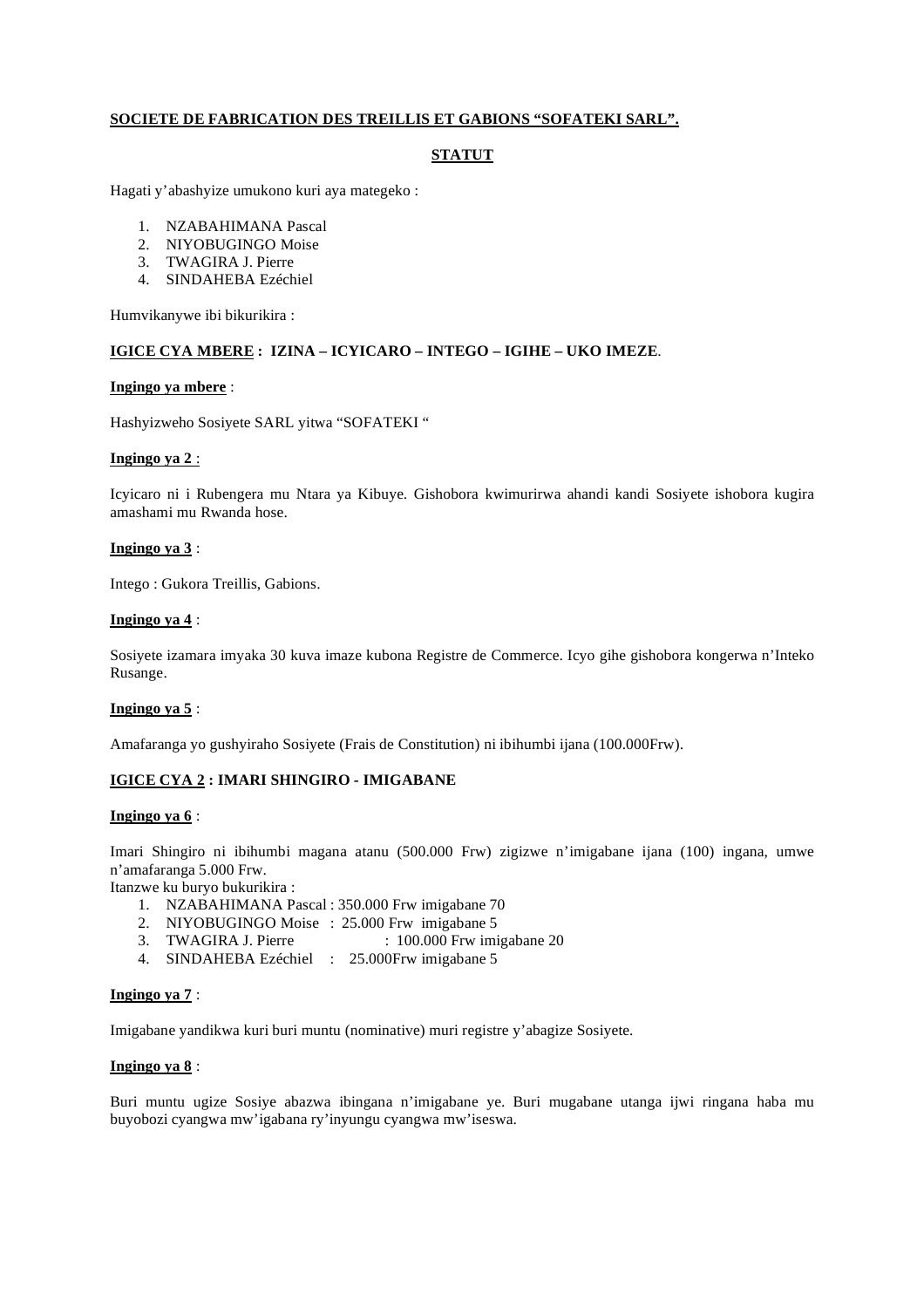#### **Ingingo ya 9** :

Umugabane ntushobora kugabanywamo ushobora gufatwa n'umuntu umwe.

#### **Ingingo ya 10** :

Imigabane ishobora gutangwa no kugurishwa hagati y'abagize Sosiyete cyangwa abazungura. Kuyigurisha abandi byemezwa n'Inteko Rusange.

Kugirango iryo gurishwa cyangwa itangwa ryemerwe mu mategeko ni ngombwa ko inyandiko ibyemeza ishyirwa mu Rukiko Sosiyete yaherewemo Registre de Commerce.

## **IGICE CYA 3 : INAMA RUSANGE**

#### **Ingingo ya 11** :

Inama Rusange igizwe n'abagize Sosiyete bose. Ifite ububasha busesuye bwo gufata ibyemezo byose bifitiye Sosiyete akamaro.

#### **Ingingo ya 12 :**

Abagize Sosiyete bafite uburenganzira bwo gutora ndetse no guhagararirwa.

#### **Ingingo ya 13 :**

Mu gutumiza Inama Rusange handikwa ibiri kuri gahunda, aho izateranira, muri rusange ku kicaro, iminsi umunani mbere.

#### **Ingingo 14 :**

Inama Rusange isanzwe itumizwa n'Umuyobozi . Inama Rusange idasanzwe ishobora gutumizwa n'Umuyobozi, Umugenzuzi w'Imali bitewe n'ibibazo biriho cyangwa bisanzwe kandi n'abafite nibura  $\frac{1}{2}$  cy'imigabane. Iyo icyo gihe mu byumweru 6 kuva bisabwe idahamagajwe ngo iterane, ihamagazwa n'Urukiko rubifitiye ububasha bisabwe n'ubifitemo inyungu.

#### **Ingingo ya 15 :**

Inama Rusange iyoborwa n'umwe mu bagize Sosiyete utorwa n'abayigize bahari. Umuyobozi ashyiraho umwanditsi.

#### **Ingingo ya 16** :

Buri mugabane uhwanye n'ijwi rimwe. Ibyemezo bifatwa ku bwiganze bw'amajwi uretse ibyerekeranye no guhindura amategeko ya Sosiyete. Iyo mu matora amajwi angannye, iry'Umuyobozi w'Inama ribara kabiri.

#### **Ingingo ya 17**:

Ibyemezo by'Inama bikorerwa inyandiko-mvugo bigasinywa na buri wese ugize Sosiyete.

#### **Ingingo ya 18**:

Inama Rusange isanzwe iterana buri mwaka mu kwezi kwa gatanu itumijwe n'Umuyobozi. Iyo Nteko igezwaho raporo z'Umuyobozi n'iz'Umugenzuzi, ikemeza inyungu n'igihombo ikemeza uko umutungo wa Sosiyete ugomba gukoreshwa, ikemeza niba umuyobozi akomeza kuyobora cyangwa gusimburwa, ikiga n'ibindi biri kuri gahunda y'Inama.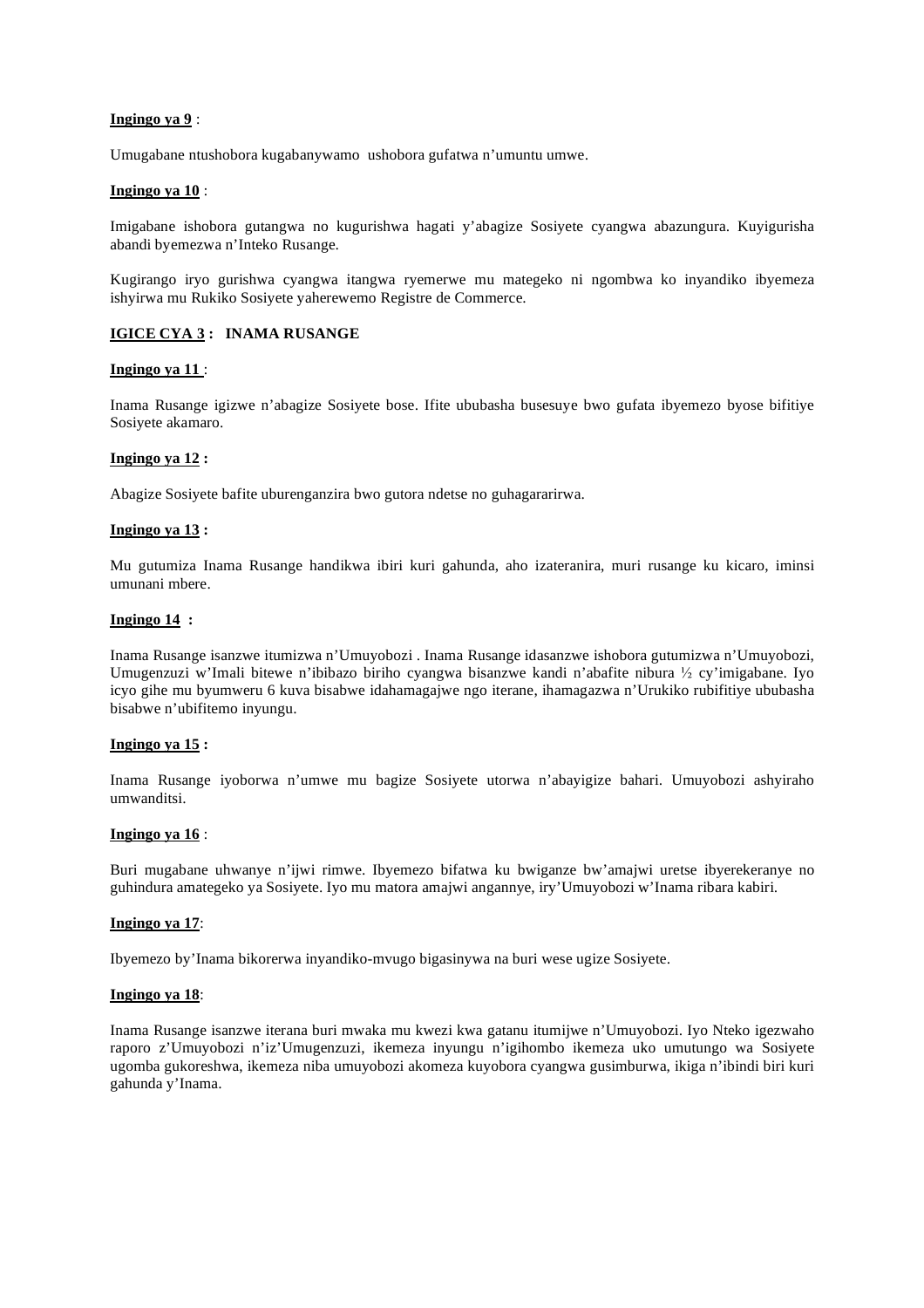#### **Ingingo ya 19** :

Inama Rusange idasanzwe ifite ububasha bwo guhindura amategeko ya Sosiyete. Ibigomba guhindurwa bigomba kwerekwa abagize Sosiyete iminsi munani mbere y'inama. Iyi Nama Rusange ifata ibyemezo iyo hari abafite 2/3 by'imigabane.

Iyo inama ya mbere idakwije umubare, hatumizwa iyindi mu minsi 30, igafata ibyemezo hari nibura abafite cy'imigabane. Ibyemezo bivugwa muri iyi ngingo bifatwa ku bwiganze bwa 4/5 by'amajwi by'abagize Sosiyete bahari cyangwa bahagarariwe.

# **IGICE CYA 4 : UBUYOBOZI - UBUGENZUZI**

#### **Ingingo ya 20** :

Icungwa rya buri munsi rya Sosiyete rikorwa n'Umuyobozi cyangwa undi. Bashyirwaho n'Inama Rusange.

#### **Ingingo ya 21**:

Umuyobozi wa Sosiyete ntashobora kugira indi mirimo abangikanya isa n'iya Sosiyete. Afite ububasha bwo gucunga buri munsi Sosiyete, haba mu kwandika inzandiko akazishyiraho umukono, akabitsa kandi akabikuza amafaranga. Ariko ntashobora gutanga umutungo wa Sosiyete, cyangwa kugurisha imitungo itimukanwa yayo.

#### **Ingingo ya 22** :

Igenzura rya Sosiyete rihabwa umugenzuzi, ashobora kuba agize Sosiyete cyangwa atayigize. Ashyirwaho n'Inama Rusange mu gihe cy'imyaka 3 ishobora kongerwa. Afite ububasha busesuye bwo kugenzura inyandiko zose zerekeranya n'umutungo n'ibindi. Agenerwa umushahara n'Inama Rusange.

## **IGICE CYA 5 : IBARWAMUTUNGO – IGABANA RY'INYUNGU.**

#### **Ingingo ya 23** :

Umwaka wa Sosiyete utangira itariki ya 1 y'ukwezi kwa mbere ukarangira kuri 31 y'ukwa 12 kwa buri mwaka. Ariko umwaka wa mbere utangira igihe umunsi Sosiyete yaboneye Registre, ukarangira kuwa 31 y'ukwa 12.

#### **Ingingo ya 24** :

Kuwa 31 w'ukwezi kwa 12 wa buri mwaka, inyandiko zirahagarara, umuyobozi wa Sosiyete agakora raporo y'umutungo yerekana imyenda n'inyungu n'igihombo. Yerekana ibyo yakoze muri uwo mwaka n'ibiteganyijwe gukorwa byateza imbere Sosiyete. Yerekana uko igabana ry'inyungu ryagenda bitabangamiye Sosiyete. Iyo raporo n'izindi nyandiko zose zigomba kuba zabonwa n'abagize Sosiyete iminsi 8 mbere y'inteko Rusange ku kicaro.

#### **Ingingo ya 25** :

Inyungu ziboneka habanje kurebwa imisoro n'amahoro n'ibindi byose biteganywa n'amategeko, noneho zikagabanywa hakurikijwe imigabane ya buri muntu ufitemo imigabane.

## **IGICE CYA CYA 6** : **ISESWA**

#### **Ingingo ya 26 :**

Sosiyete ishobora guseswa iyo imali shingiro yayo itakaje 1/2. Icyo gihe Inteko Rusange ihamagazwa n'Umuyobozi cyangwa Umugenzuzi w'Imali. Iyo kubera igihombo imali yagabanutse cyane ubifitemo inyungu wese ashobora gusaba Urukiko iseswa keretse iyo banyirayo bayongereye.

#### **Ingingo ya 27 :**

Iyo habaye iseswa ku mpamvu iyo ariyo yose, Inama Rusange igena uburyo iseswa rikorwa, ushinzwe kurangiza iseswa n'inshingano.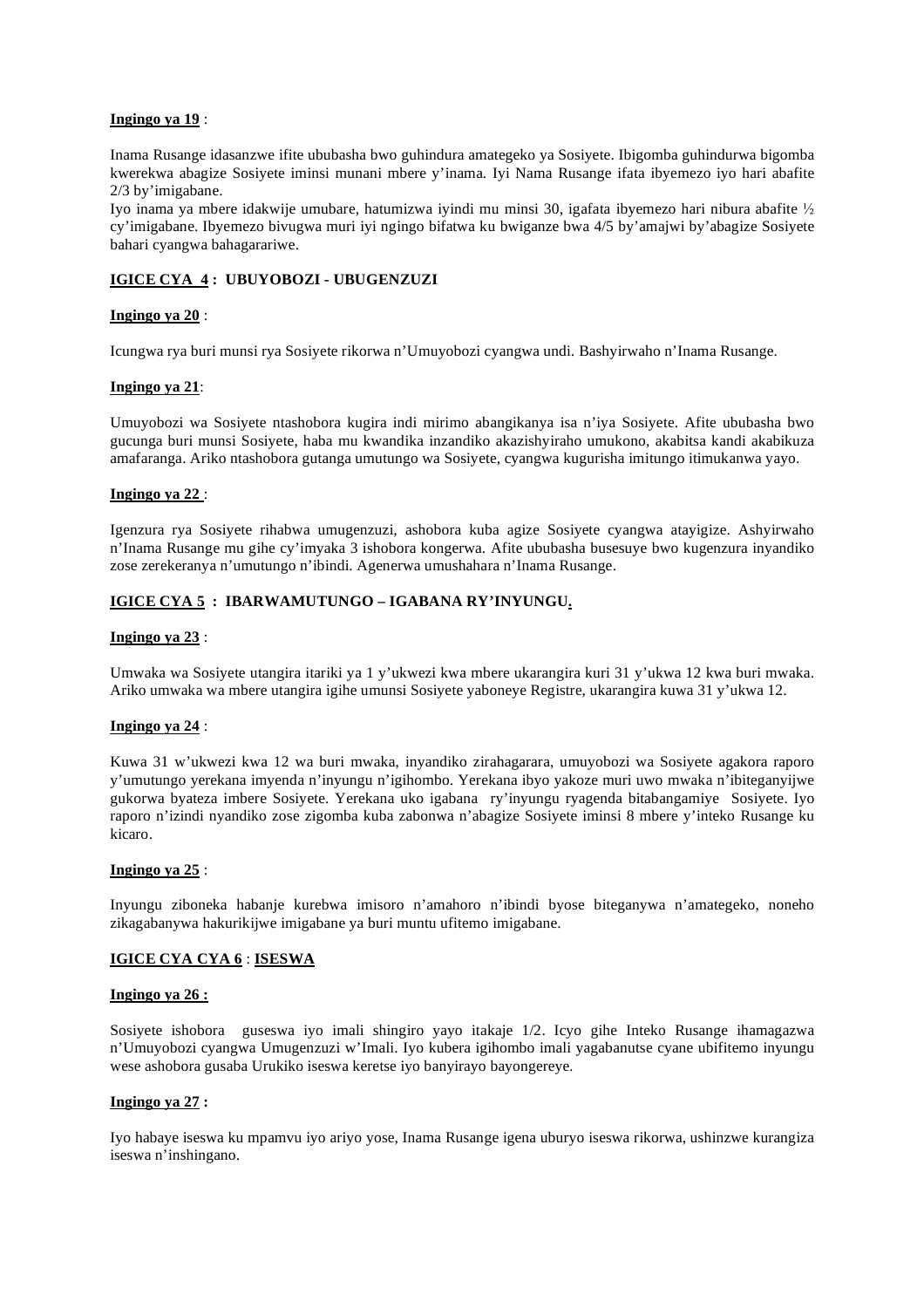#### **Ingingo ya 28** :

Iyo imyenda yose imaze kwishyurwa, amafaranga asigaye agabanywa abagize Sosiyete hakurikijwe imigabane yabo.

## **IGICE CYA 7 : INGINGO ZISOZA.**

#### **Ingingo ya 29 :**

Mu gushyira mu bikorwa aya mategeko, abagize Sosiyete, Umuyobozi, Umugenzuzi, urangiza iseswa bose babarizwa ku kicaro cya Sosiyete ari naho babonera inyandiko zose.

#### **Ingingo ya 30 :**

Ku bidateganyijwe n'aya mategeko abagize Sosiyete bemeye ko hazakurikizwa amategeko y'u Rwanda.

#### **Ingingo ya 31** :

Ku makimbirane yose mu kutumva neza aya mategeko hazakoresha ubwumvikane ni binanirana hitabazwe Inkiko z'Intara ya Kibuye.

Bikorewe i Kibuye, kuwa 24/10/2005

**Abagize Sosiyete :**

NZABAHIMANA Pascal TWAYIGIRA J.Pierre  $(s\acute{e})$  (sé)

NIYOBUGINGO Moise SINDAHEBA Ezechiel  $(s\acute{e})$  (se) (se)

#### **Perezida Umubitsi**

**V/Perezida Umwanditsi**

# **ACTE NOTARIE NUMERO TRENTE HUIT VOLUME I/V.K**

L'an deux mille cinq, le 26<sup>ème</sup> jour du mois d'octobre, Nous, NTAGANDA François, Notaire de la Ville de Kigali, certifions que l'acte dont les clauses sont reproduites ci-avant Nous a été présenté par :

- 1. NZABAHIMANA Pascal (sé)
- 2. NIYOBUGINGO Moise (sé)
- 3. TWAGIRA Jean Pierre (sé)
- 4. SINDAHEBA Ezéchiel (sé);

En présence de MUGIRANEZA Jean d'Amour et HABANABAKIZE Jean Baptiste, témoins instrumentaires à ce requis et réunissant les conditions exigées par la loi.

Lecture du contenu de l'acte ayant été faite aux comparants et aux témoins, les comparants ont déclaré devant Nous et en présence desdits témoins que l'acte tel qu'il est rédigé renferme bien l'expression de leur volonté.

En foi de quoi, le présent acte a été signé par les comparants, les témoins et Nous, Notaire et revêtu du sceau de l'Office Notarial de Kigali.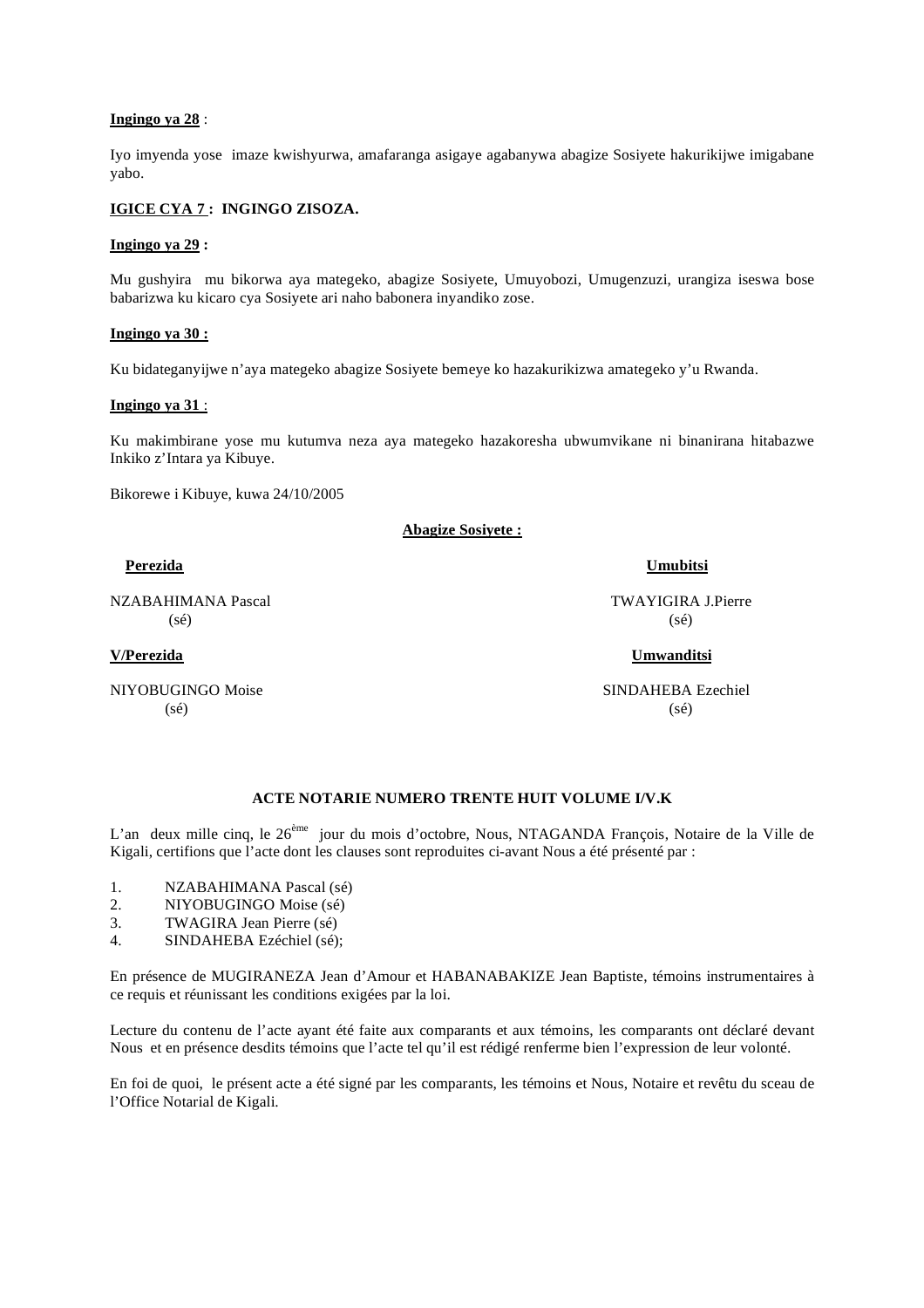#### **LES COMPARANTS.**

- 1. NZABAHIMANA Pascal (sé)
- 2. NIYOBUGINGO Moise (sé)<br>
TWAGIRA Jean Pierre (sé)
- 3. TWAGIRA Jean Pierre (sé)
- 4. SINDAHEBA Ezéchiel (sé);

## **LES TEMOINS**

1. MUGIRANEZA Jean d'Amour 2. HABANABAKIZE Jean Baptiste  $(s\acute{e})$  (sé)

#### **Le Notaire** NTAGANDA François

(sé)

#### **Droits perçus**

Frais d'acte : deux mille cinq cent francs rwandais.

Enregistré par Nous, NTAGANDA François, Notaire de la Ville de Kigali, étant et résidant à Kigali, sous le numéro 38 dont le coût deux mille cinq cent francs rwandais perçus suivant quittance n° 50038 du 25/10/2005 délivrée par le Comptable Public de Kigali.

# **Le Notaire** NTAGANDA François

(sé)

#### **FRAIS D'EXPEDITION** :

POUR EXPEDITION AUTHENTIQUE DONT COUT : DOUZE MILLE FRANCS RWANDAIS POUR UNE EXPEDITION AUTHENTIQUE PERÇUS SUR LA MEME QUITTANCE.

> **Le Notaire** NTAGANDA François (sé)

#### **A.S.N° 0001/KBY**

Reçu en dépôt au Greffe du Tribunal de Province de Kibuye, le 04/11/2005 et inscrit au registre ad hoc des actes de société sous le n°0001/KBY.

Droits perçus: 5.000 Frw droit de dépôt 6.000 Frw droit perçu de 1,2% suivant quittance n°1850784 du 01/11/2005

#### **LE GREFFIER DU TRIBUNAL DE LA PROVINCE DE KIBUYE MANIRARORA Louise**

**(sé)**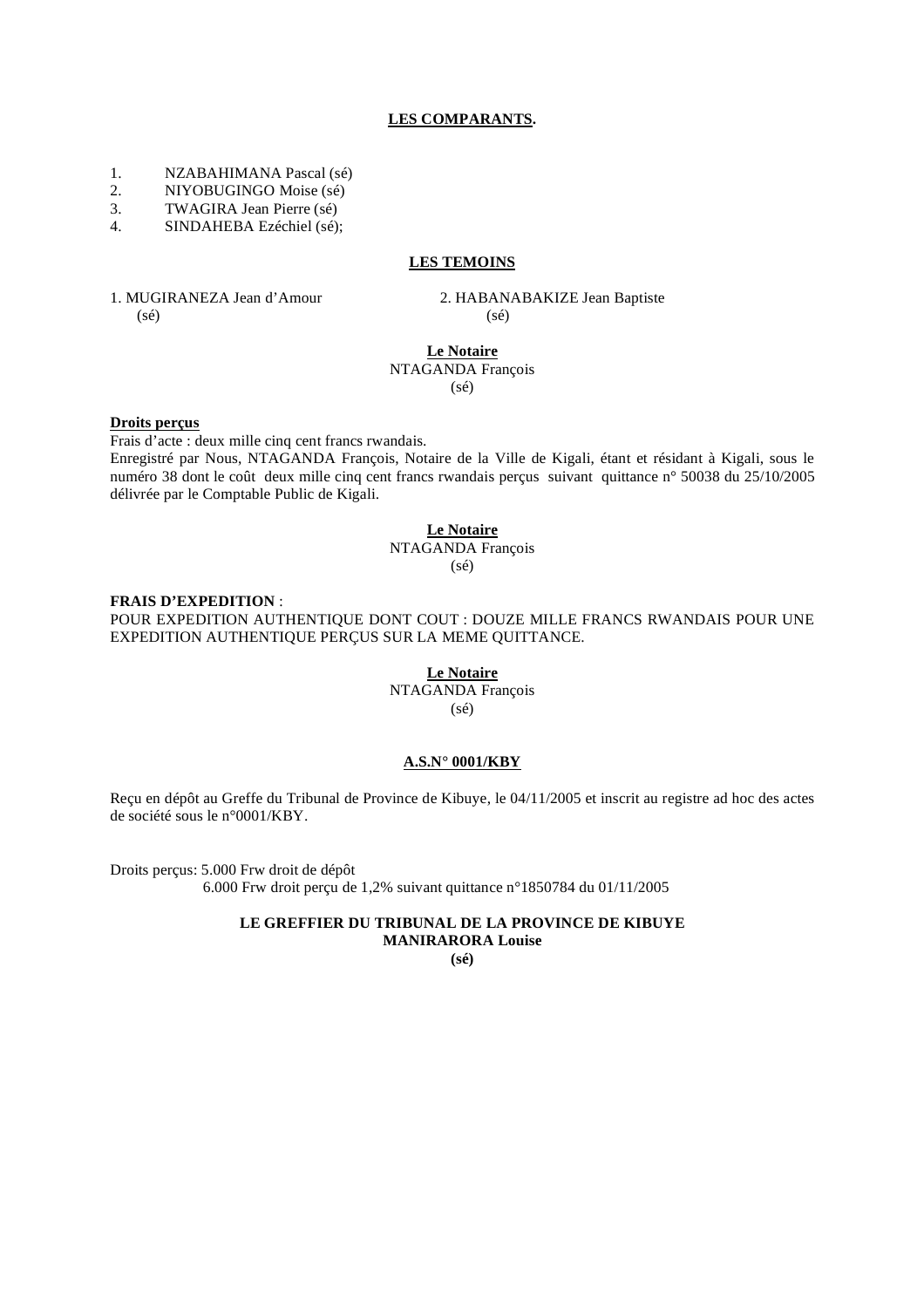#### **Company limited by shares**

#### **Memorandum of Association**

of

#### **Phoenix Metal SARL**

#### formerly

#### NMC Métallurgie SARL

Incorporated the  $2<sup>nd</sup>$  day of April 2002 Under law nº 6/1988 of February 1988

This memorandum replaces all former versions of it and was last modified by the Board Meeting of 23<sup>rd</sup> March 2005 and approved by the Extraordinary General Meeting of 31<sup>st</sup> March 2005.

# **CHAPTER ONE: NAME, HEAD OFFICE AND OBJECTIVES**

#### **Article One**

- i) The name of the Company is changed from NMC Métallurgie SARL to Phoenix Metal SARL
- ii) In this memorandum and unless expressly provided otherwise, **"(The) Law"** means law no. 6/1988 of 12th February 1988 governing companies in Rwanda, **"Member(s)"** means the share holder(s) of the company, and **'(The) Company'** means the company formed under this memorandum.

# **Article 2:**

The registered office of the Company shall be situated in Kigali, the Republic of Rwanda with branch offices in other places.

## **Article 3:**

The objectives for which the Company is established are:

- i) To carry on business as mineral smelter, quarry-owner, brick-maker, chemical plant and miner and to search for, get, win, work, raise, make marketable and to use, extract sell and dispose of all substances or products required for the afore mentioned activities, and to carry on all kinds of exploration, prospecting, quarrying, mining and hydro metallurgical operations.
- ii) To carry on any other trade, business or activity whatsoever and to do anything of any nature, which can, in the opinion of the Directors of the Company, be advantageously or conveniently carried on by the Company in connection with, as ancillary to or independently of any of its businesses.
- iii) To purchase, take on lease or in exchange, hire or otherwise acquire any moveable or immovable property of any kind or any interest therein and any rights or privileges which the Directors of the Company may think necessary or convenient for the purposes of or in connection with the Company's businesses or which may enhance the value of any other property of the Company.
- iv) To build, construct, alter, improve, enlarge, repair, maintain, develop, demolish, remove or replace and to work, manage, carry out or control works of all descriptions, including but not limited to offices, factories, mills, warehouses, shops, stores, garages and other buildings, roads, machinery and plant, which may in the opinion of the Directors of the Company, be likely to advance directly or indirectly the Company's interests; to clear sites for the same; to contribute to, subsidise or otherwise assist in the building, construction, alteration, repair, improvement, enlargement, maintenance, development, demolition, removal, replacement, working, management, carrying out or control.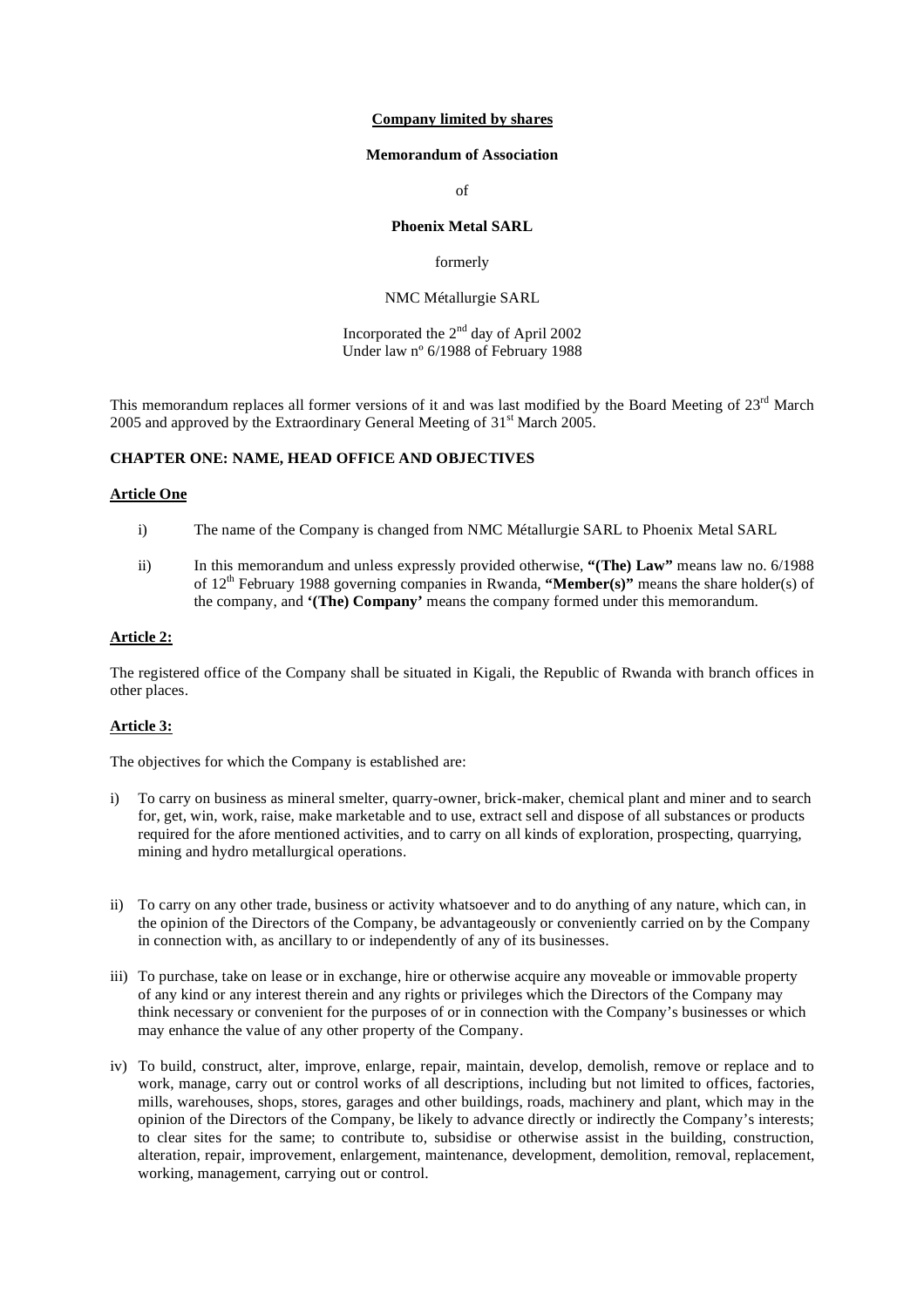- v) To subscribe for, purchase or otherwise acquire and hold shares, stocks, debentures and other securities of any company and to invest and with the moneys of the Company in any lawful manner.
- vi) To apply for, purchase or otherwise acquire and protect and renew, in any part of the world, any patents, patent rights, copyrights, trade marks, designs, formulae, licenses, concessions and the like, conferring any exclusive or non-exclusive or limited right to their use or any secret or their information as to any invention which may seem capable of being used for any of the purposes of the Company or the acquisition of which may seem likely, directly or indirectly, to benefit the Company and to use, exercise, develop or grant licenses in respect of or otherwise money in experimenting upon, testing or improving any such inventions or property.
- vii) To enter, with any government or authority, supreme, municipal, local or otherwise, or any person or company, into any arrangement that may seem to the Directors of the Company to be conducive to the attainment of the objects of the Company or any of them and to obtain from any such government, authority, person or company any rights, privileges, charters, contracts, licenses or concessions which the Directors of the Company may think desirable to obtain and to carry out, exercise and comply therewith.
- viii) To adopt such means of making know the business, activities, products, goods and services of and Articles dealt in and sold by the Company as may, in the opinion of the Directors of the Company, seem expedient.
- ix) To do all such other things as are or may be deemed incidental or conducive to the attainment of any of the objects and the exercise of any of the powers of the Company.

# **CHAPTER 2: FORM, DURATION AND SHARE CAPITAL**

## **Article 4:**

It is hereby declared that:

- i) The liability of the Members is limited.
- ii) The Company is established for an undetermined period of time.
- iii) At is incorporation on the  $2<sup>nd</sup>$  day of April 2002 the capital of the Company was fixed at nine million Rwandan francs (RWF 9,000,000). It was divided into nine thousand (9,000) shares with nominal value of one thousand Rwandan francs (RWF 1,000) each. All shares have been fully paid.
- iv) A first capital increase of twenty nine million Rwandan francs (RWF 29,000,000) has been realised and approved unanimously by the Extraordinary General Meeting of  $10<sup>th</sup>$  February 2004 and the share capital of the Company was brought to thirty eight million Rwandan francs (RWF 38,000,000) divided into thirty eight thousand (38,000) shares of one thousand Rwandan francs (RWF 1,000).
- v) All shares are fully paid, each with power for the Company to increase or reduce such capital and divide any shares in its capital for the time being into several classes and to attach thereto respectively any preferential, deferred, qualified or other rights privileges, restrictions or conditions and to issue all or any part of such original, increased or reduced capital with or subject to such preferential, deferred, qualified or other rights, privileges, restrictions or conditions.
- vi) Subject to the Law, the shares may be transferred upon the approval of the General Meeting.
- vii) Share holders

| <b>Name of Member</b>          | <b>Number of shares</b> | <b>Amount in RWF</b> |
|--------------------------------|-------------------------|----------------------|
| Niobium Mining Company Limited | 8.999 shares            | 8,999,000            |
| Johannes Nicolas Madder        | l share                 | 1.000                |
| Whitfield Services SA          | $29,000$ shares         | 29,000,000           |
|                                |                         |                      |
| Total                          | <b>38,000 shares</b>    | 38,000,000           |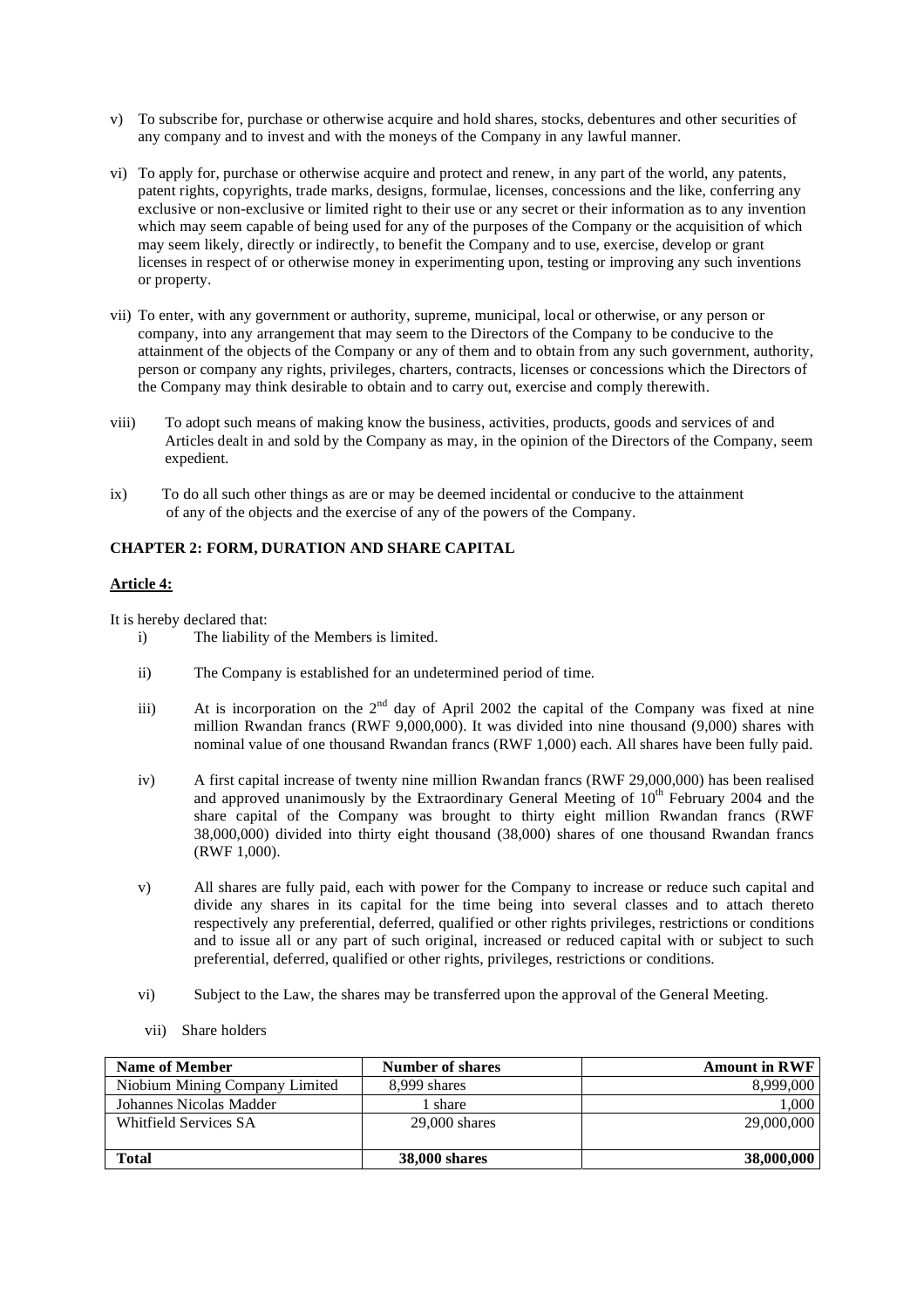#### **CHAPTER 3: DIRECTORS, BOARD MEETINGS AND MANAGEMENT**

## **Article 5:**

The Company is managed by a Board of Directors. Directors, who can be shareholders or not, are appointed and dismissed by the General Meeting. Unless otherwise resolved in the General Meeting, Directors are appointed for a period of 2 years and their mandate can be renewed without limitation of the number of renewals.

# **Article 6:**

The number of Directors shall not be less than two and, unless and until otherwise determined by the Company in General meeting, shall not exceed six.

## **Article 7:**

The Directors, other than those whose remuneration is determined by agreement between them and the Company, shall be entitled to such remuneration for their services as the Company may, from time to time, in General Meeting determine and such remuneration shall be divided among the Directors in such proportion and manner as they may determine or, failing such determination, equally, except that in such event any Director holding office for less than a year shall only rank in such division in proportion to the period during which he has held office during such year. The Directors shall also be entitled to be reimbursed by the Company in respect of their travelling, hotel and incidental expenses reasonably incurred while engaged on the business of the Company.

## **Article 8:**

A Director shall vacate office as such if:

- i) he is removed from office pursuant to section 5 of the Law by a Special Resolution of the Company in General Meeting;
- ii) he becomes bankrupt or makes an arrangement or composition with his creditors generally;
- iii) he becomes prohibited from being a Director by reason of any order made by a component authority;
- iv) he becomes of unsound mind;
- v) he fails, without reasonable cause and without the consent of the Board, to attend three consecutive meetings of the Board and the Board resolves that, by reason of such failure, he shall cease to be a Director: or:
- vi) he resigns his office by notice in writing to the Company.

## **Article 9:**

If a Director is unable to exercise his duties following his death or his resignation or for any other reason, the remaining Directors can replace him temporarily. The General Meeting will replace the Director during the first meeting following the appointment of the temporary Director. The terms of the mandate of the Director so appointed as replacement will remain unless otherwise decided by the General Meeting.

## **Article 10**:

The Board of Director elects a Chairman within the Board.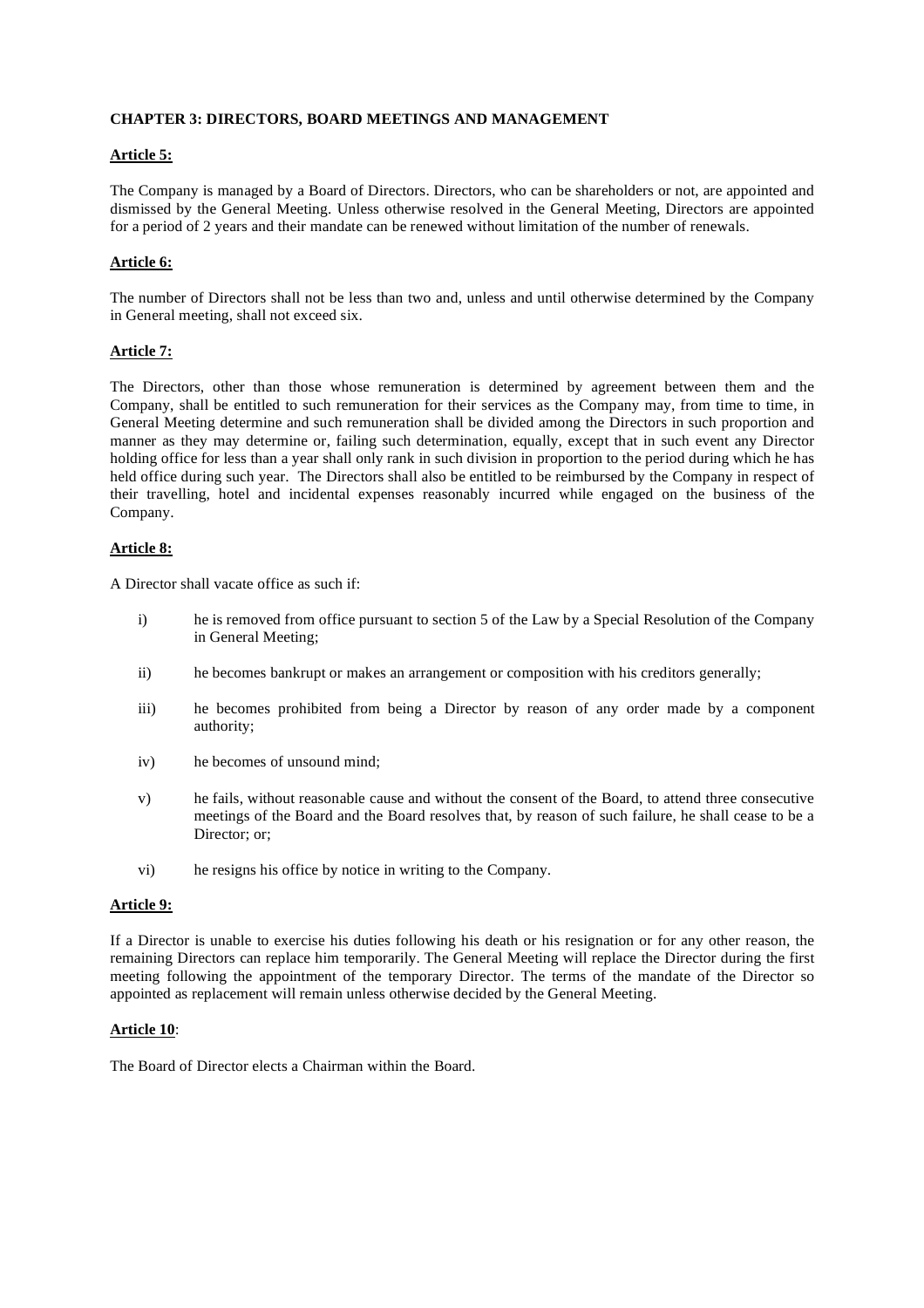## **Article 11**:

A Director may hold office as a director or manager of or be otherwise interested in any other company or any corporation in which the Company is in any way interested and shall not, unless otherwise agreed, be liable to account to the Company for any remuneration or other benefits receivable by him from such other company or such corporation.

## **Article 12**:

The Chairman of the Board calls a Board Meeting every time then the interests of the company are at stake or every time two Directors so request. The Board meets on the day and at the place indicated in the notice. It the Chairman is not present during a Board Meeting, the Meeting will appoint a temporary Chairman. The Chairman of the Meeting appoints a Secretary who may or may not be a Director.

## **Article 13**:

Except in a case of "force majeure", the Board Meeting can only take valid decisions and pass resolutions if at least half of the number of Directors of the Board is present or represented with an absolute minimum of two Directors present. A Director can give a power of attorney to another Director to represent him at a specified Board Meeting and vote on his behalf. The Power of Attorney must be put in writing and send by ordinary mail, fax or electronic mail. The Director so represented is considered present. However, a Director cannot represent more than one Director. A Director can also participate in the discussions and voting of a Board Meeting by telephone or in writing (including by electronic mail) if at least half of the Directors are present at the Meeting. Decisions during a Board Meeting are taken at the simple majority of the votes of Directors present or represented. In case of a tie, the Chairman of the Board has a casting vote.

## **Article 14**:

The Board may exercise all the powers to manage the affairs of the Company. Its powers include every decision that is not, by Law or according to these Article of Association required to be exercised by the Company in General Meeting.

The Board has the powers to take all necessary decisions for operations falling under the terms of article 3. "The Objectives of the Company", including operations such as transfer of assets, cessions, subscriptions, associations, financial participations or interventions relating to such operations.

The Board has the powers to:

- accept all sums and valuables
- purchase, sell, mortgage, exchange, rent or lease all movable or fixed assets;
- purchase, operate or other form of loans of any nature, even by issuing bonds, income notes or debentures;
- grant all loans, grant or accept all guarantees, securities, pledges or mortgages;
- hire or dismiss all staff, employees and workers, fix their salaries or salary scale and all advantages of any kind;

The foregoing enumeration is given only as example and constitutes in no way any limitation to the powers of the Board.

No regulation made by the Company in General Meeting shall invalidate any prior act of the Board that would have been valid if such regulation had not been made. The general powers given by this Article shall not be limited or restricted by any special authority or power given to the Board by any other Article.

## **Article 15:**

All acts or undertakings resulting in binding the Company are only valid if signed by the Chairman of the Board alone or in his absence, by two Directors, who do not have to justify their signature by a prior Board Resolution, except in case of the sale of all assets of the Company. Powers of Attorney can be established to any person.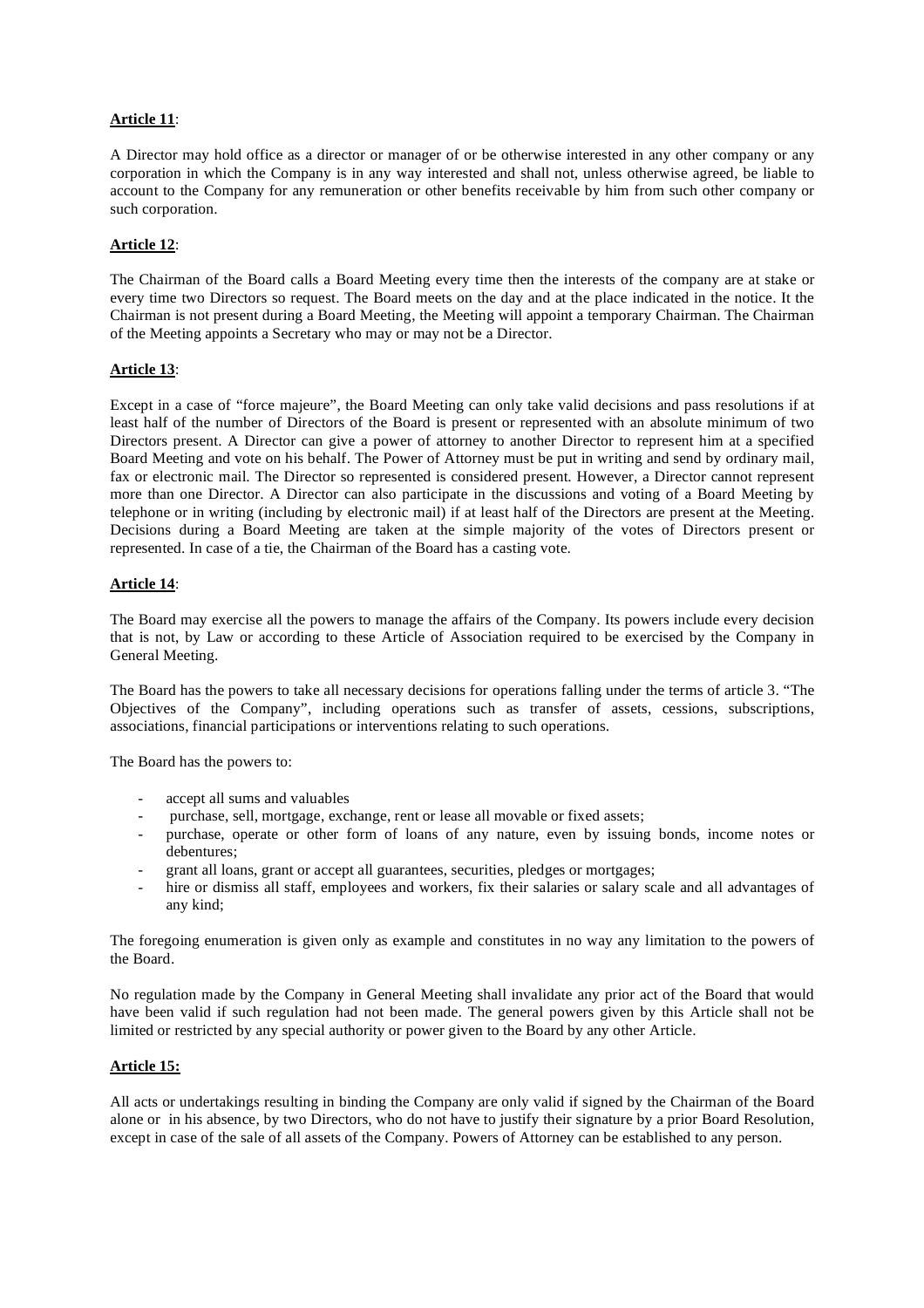## **Article 16:**

The Company will be legally represented in justice by the Chairman of the Board, in default by two Directors.

The Company can also be represented by any person holding a power of attorney signed by the Chairman of the Board and in default, by two Directors.

These persons may intend, form or sustain in the name of the Company all actions, either as plaintiff or as defender, before any legal body or court, introduce any appeal, pursuit the execution of decisions, sign all acts, proxies, powers of attorney, documents and extracts whatsoever.

## **Article 17**:

The Board may from time to time appoint one or more of its body to the office of Managing Director for such period and upon such terms as it thinks fit and, subject to the provisions of any agreement entered into any particular case, may revoke such appointment. The appointment of a Director holding such office shall (without prejudice to any claim he may have for damages for breach of any contract of service between him and the Company) *ipso facto* determine if he ceases from any cause to be a Director.

#### **Article 18:**

The Board may entrust to and confer upon a Managing Director any of the powers exercisable by it, other than the powers to borrow money, charge the property and assets of the Company and pay dividends, upon such terms and conditions and with such restrictions as it thinks fit and either collaterally with or to the exclusion of its own powers and may from time to time, subject to the terms of any agreement entered into in any particular case, revoke, withdraw, alter or vary all or any of such powers.

#### **Article 19:**

The Secretary of the Meeting writes decisions by the Board in the Minutes, which must be signed by the Chairman and by the Secretary of the Meeting. Minutes of the Board Meetings are kept in a special folder in the premises of the Company. The Chairman or two Directors of the Company must sign copies or extracts of any minute for any purposes.

## **Article 20:**

The Board shall cause proper books of accounts to be kept with respect to:

- i) all sums of money received and expended by the Company and the matters in respect of which such receipt and expenditure takes place;
- ii) all sales and purchases of goods by the Company; and
- iii) the assets and liabilities of the Company.

These books of accounts may be kept on paper and/or electronic format, whichever form is deemed useful or necessary by the law.

## **Article 21:**

The books of accounts shall be kept at the registered office of the Company or at such other place or places in Rwanda as the Board deems fit and shall always be available to the consultation or inspection of the Directors on prior request to the Chairman of the Board and without taking away the books or documents.

## **Article 22:**

The Board may, from to time, determine whether and to what extent and at what times and places and under what conditions or regulations the accounts and books of the Company or any of them shall be open to the inspection of Members not being Directors and no Member, not being a Director, shall have any right of inspecting any account or book or document of the Company except as conferred by statute or authorized by the Directors or by the Company in General Meeting.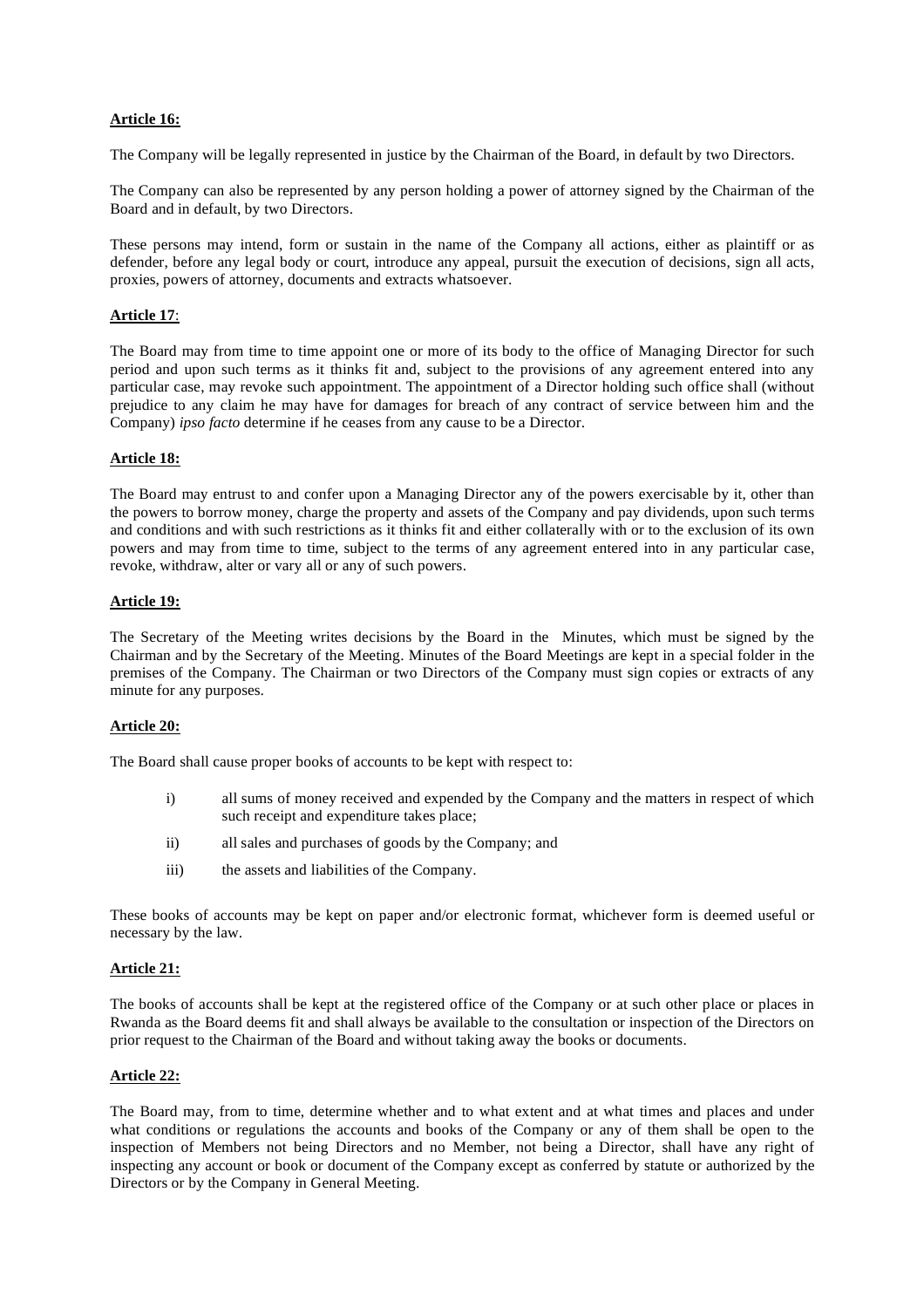# **Article 23:**

The Directors shall from time to time, in accordance with the law, cause to be laid before the Company in General Meeting, such profit and loss accounts, balance sheets and reports as are referred to in that law.

## **Article 24:**

A copy of every balance sheet, including every document required by law to be annexed thereto, which is to be laid before the Company in General Meeting shall, not less than twenty-one days before the date of the Meeting, be sent to every Member of and every holder of income notes or debentures of the Company.

# **Article 25:**

The financial year of the Company shall be the calendar year starting from  $1<sup>st</sup>$  January and ending or  $31<sup>st</sup>$ December each year.

#### **CHAPTER 4: GENERAL MEETING**

#### **Article 26:**

The General Meeting properly called represents the entirety of the Members. Decisions of the General Meeting are binding on all Members.

#### **Article 27:**

In accordance with the law, the Company shall, in each year, hold a General Meeting as its Annual General Meeting in addition to any other Meetings in that year and shall specify the Meeting as such in the notices calling it. Not more than fifteen months shall elapse between the date of one Annual General meeting of the Company and that of the next. So long as the Company holds its first Annual General meeting within eighteen months of its incorporation, it need not hold it in the year of its incorporation or in the following year. Annual and other General Meetings shall be held at such times and places as the Board shall appoint. All General Meetings, other than Annual General Meetings, shall be called Extraordinary General Meetings.

#### **Article 28**:

The Board may, whenever it thinks fit, convene an Extraordinary General Meeting and Extraordinary General Meetings shall also be convened on such requisition or, in default, may be convened by such requisitions as is provided by section 4 of the law. One or more Members of the Company holding at least fifty percent of the share capital may convene an Extraordinary General meeting in the same manner, as nearly as possible, as that in which Meetings may be convened by the Board.

#### **Article 29**:

Every General Meeting shall be called by at least seven days' notice in writing, send by ordinary mail, fax or electronic mail, exclusive of the day on which it is served or deemed to be served and of the day for which it is given. The notice shall specify the place, the date and the time of such General Meeting and the nature of that business and shall be given, in manner hereafter mentioned or any such other manner, if any, as may be prescribed by the Company in General Meeting, to such persons as are, under this memorandum, entitled to receive such notices from the Company. Any General Meeting may be called by shorter notice than that specified in this Article if so agreed by the Members. Any General Meeting may take place in writing, by conference call telephone or by electronic-mail conference if so agreed by the Members.

#### **Article 30:**

In every notice calling a Meeting there shall appear, with reasonable prominence, a statement that a Member entitled to attend and vote thereat is entitled to appoint one or more proxies to attend and vote in his stead and that a proxy need not be a Member. The Board may specify the form for appointing a proxy and may fix the address and delay for deposing such forms before the meeting.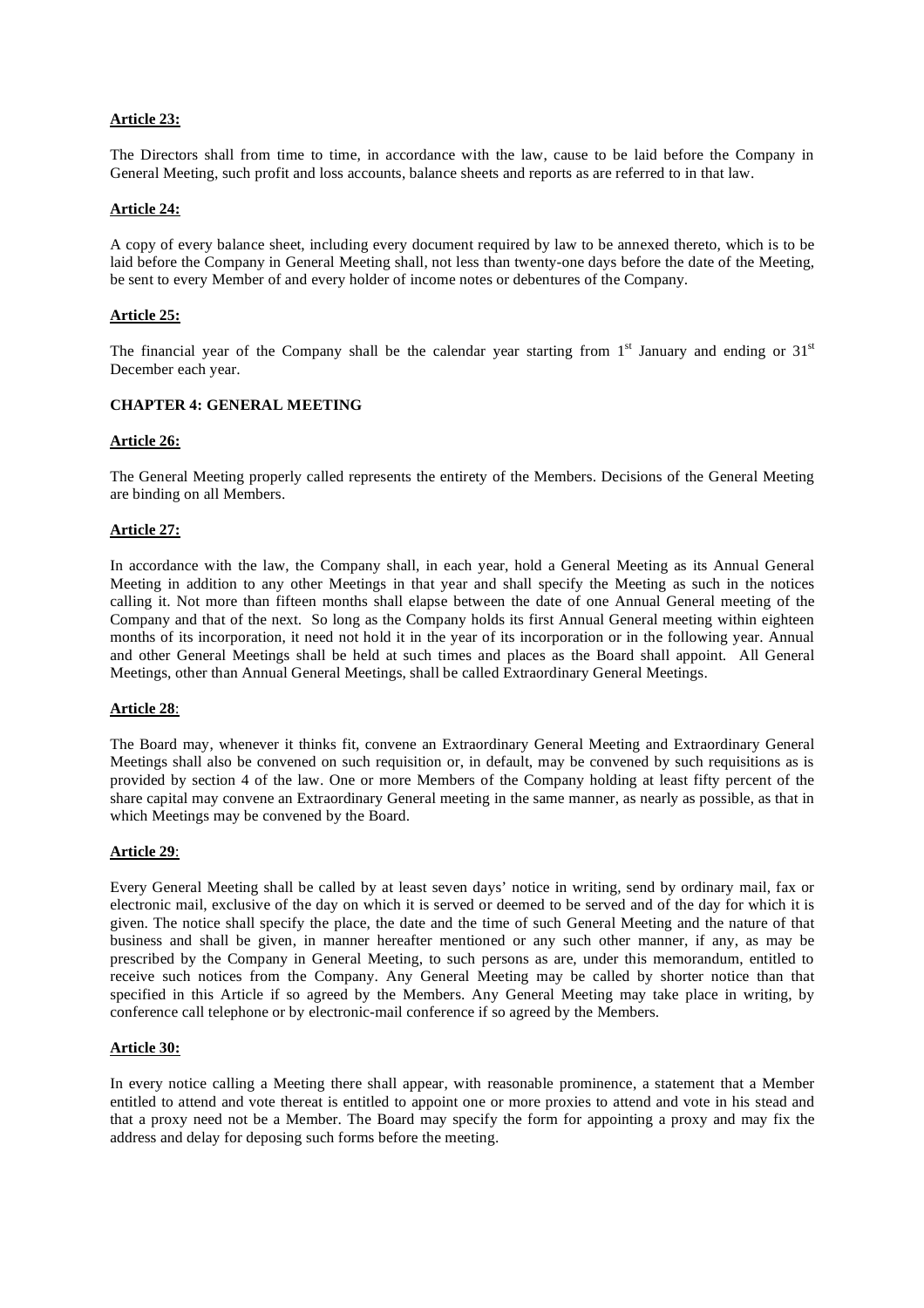# **Article 31:**

The accidental omission to give notice of a Meeting to, or the non-receipt of notice of a Meeting by, any person entitled to receive such notice shall not invalidate the proceedings at that Meeting.

#### **Article 32:**

All business shall be deemed special that is transacted at an Extraordinary General Meeting also all business that is transacted at an Annual General Meeting with the exception of the declaration of dividends, the consideration of the accounts and balance sheets, and any other documents accompanying or annexed thereto, the reports of the Directors, the election of the Directors and the fixing of the remuneration of the Directors.

#### **Article 33**:

No business shall be transacted at any General Meeting, unless it was specified in the notice and unless a quorum is present when the Meeting proceeds to business. Save as otherwise provided by this memorandum, one or more Members present in person or by proxy or by attorney and representing at least fifty percent of the share capital, or, in the case of a corporation, represented in accordance with the law shall be a quorum, provided that one Member holding the proxy of one or more other Members or one person holding the proxies of two or more Members shall not constitute a quorum.

#### **Article 34**:

If, within thirty minutes after the time appointed for the Meeting, a quorum is not present, the Meeting, if convened on the requisition of Members, shall be dissolved. In any other case, it shall stand adjourned to the same day in the next week at the same time and place and if, at such adjourned Meeting, a quorum is not present within thirty minutes after the time appointed for the Meeting, the Meeting shall stand adjourned to the same day in the next month at the same time and place and one or more Members present in person or by proxy or by attorney and representing at least twenty percent of the share capital, or, in the case of a corporation, represented in accordance with the law shall be a quorum.

#### **Article 35:**

The Chairman of the Board shall preside at every General Meeting. If there is no such Chairman present within fifteen minutes after the time appointed for the same or if he is not willing to act as chairman, the Members present shall choose some Director or, if no Director is present or if none of the Directors present is willing to act as chairman, they shall choose some Member present to be chairman of the Meeting. The chairman of the meeting shall appoint a secretary of the meeting who needs not be a member.

#### **Article 36:**

The Chairman of any Meeting at which a quorum is present may, with the consent of the Meeting and shall, if so directed by the Meeting, adjourn the Meeting from time to time and from place to place as the Meeting determines but no business shall be transacted at any adjourned Meeting other than the business which might have been transacted at the Meeting from which the adjourned took place. Whenever a Meeting is adjourned for thirty days or more, notice of the adjourned Meeting shall be given in the same manner as in the case of an original Meeting. Save as aforesaid, it shall not be necessary to give any notice of an adjournment or of the business to be transacted at an adjourned Meeting.

## **Article 37:**

Each share gives right to one vote.

At any General Meeting, a resolution put to the vote of the Meeting shall be decided on a show of hands. A declaration by the chairman of the Meeting that a resolution has, on a show of hands, been carried or carried unanimously or by a particular majority or lost or not carried by a particular majority and an entry to that effect in the book containing the minutes of the proceedings of the Company shall be conclusive evidence of the fact without proof of the number of proportion of the votes recorded in favour of or against such resolution. No resolution can be passed if it was not on the agenda of the meeting. A resolution will be deemed to be adopted if it receives at least fifty percent of the votes present or represented.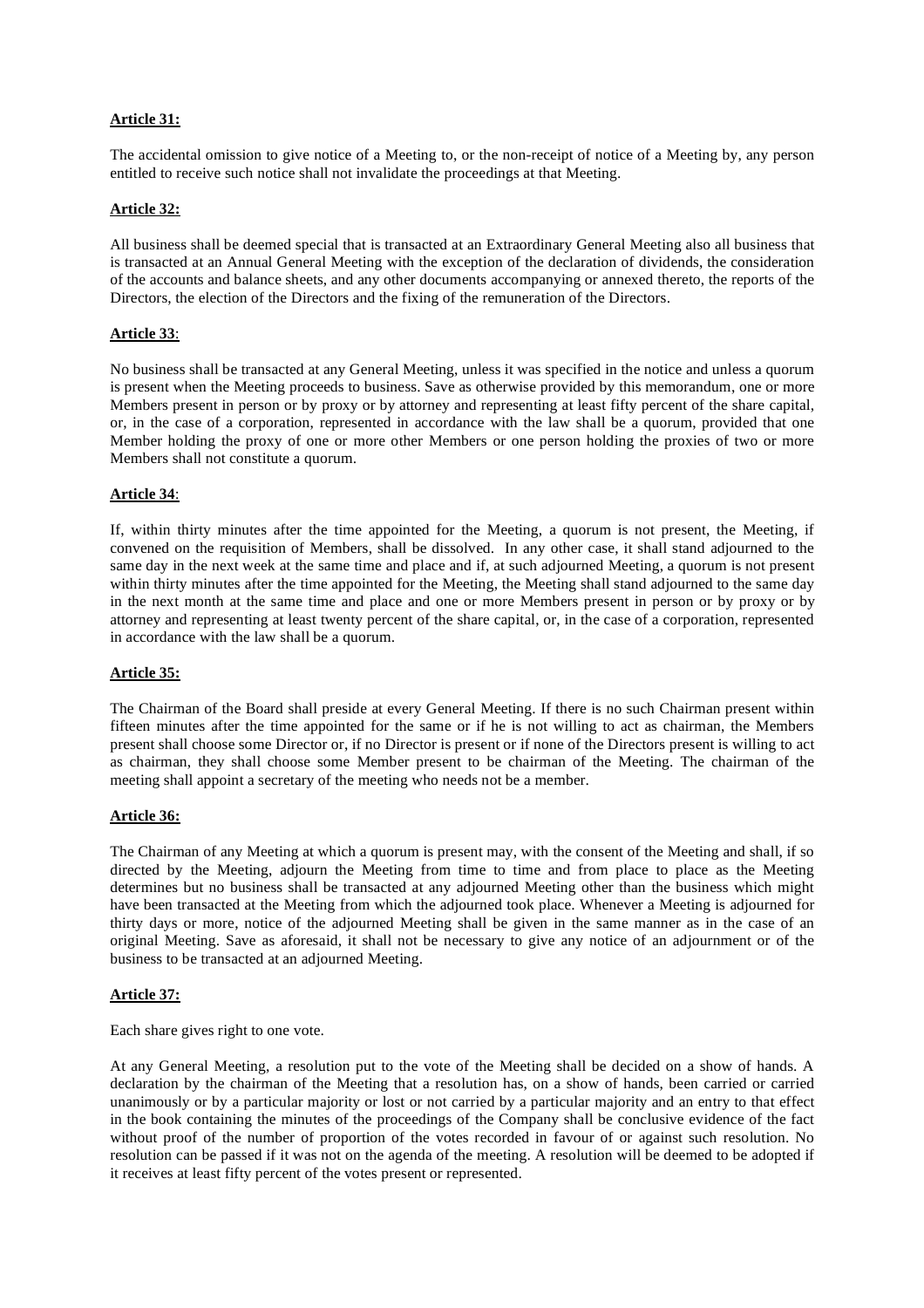#### **Article 38:**

If the purpose of the General Meeting is to vote on a resolution to amend this Memorandum, to increase or decrease the share capital, to liquidate or wind up the Company, to approve a merger with another company, the sale of all the assets of the Company, the General Meeting is only properly called if the notice of the meeting clearly indicate the agenda of the meeting and if at least seventy five percent of the share capital is present or represented. If this quorum is not reached, the General Meeting will be called again with the same agenda and the next meeting will be deemed to take valid resolution(s) if at least fifty percent of the share capital is present or represented. Any such resolution will be adopted if it receives seventy five percent of the votes present or represented.

#### **Article 39:**

If the Company shall be wound up, the liquidator may, with the sanction of a Special Resolution of the Company and any other sanction required by the law, divide amongst the Members, *in specie* or in kind, the whole or any part of the assets of the Company (whether they shall consist of property of the same kind or not) and may, for such purpose, set such value as he deems fair upon any property to be divided as aforesaid and may determine how such division shall be carried out as between the Members or different classes of Members. The liquidator may, with the like sanction, vest the whole or any part of such assets in trustees upon such trusts for the benefit of the Members as the liquidator, with the like sanction, shall think fit but so that no Member shall be compelled to accept any shares or other securities whereupon there is any liability.

#### **Article 40:**

All the persons present at the meeting must sign the Minutes of the meeting. Minutes are kept in a special folder at the premises of the company. The Chairman or by default, two directors, must sign copies or extracts of any minute for any purposes. The Minutes include a copy of the invitation to the meeting, a list of the Members present or represented together with the number of shares they hold in the Company and the quorum that was reached.

## **Article 41**:

The Company, may, in General Meeting, declare dividends but no dividend shall exceed the amount recommended by the Board.

#### **Article 42**:

The Board may, from time to time, pay to the Members such interim dividends as appear to the Board to be justified by the profits of the Company.

#### **Article 43:**

No dividend shall be paid otherwise than out of profits.

#### **Article 44:**

Subject to the rights of any persons entitled to shares with special rights as to dividends, all dividends shall be declared and paid according to the amounts paid up on the shares in respect whereof the dividends are declared but no amount paid or credited as paid on a share in advance of calls shall be treated for the purposes of this Article as paid up on the share. A dividend shall be apportioned and paid *pro rata* according to the amounts paid up on the shares during any portion or portions of the period in respect of which the dividend is paid but, if any share be issued on terms providing that it shall rank for dividend as from a particular date, such share shall rank for dividend accordingly.

#### **Article 45**:

The Board may deduct from any dividend payable on a share any sums of money presently payable, by the person to whom the dividend is payable, to the Company on account of calls or otherwise.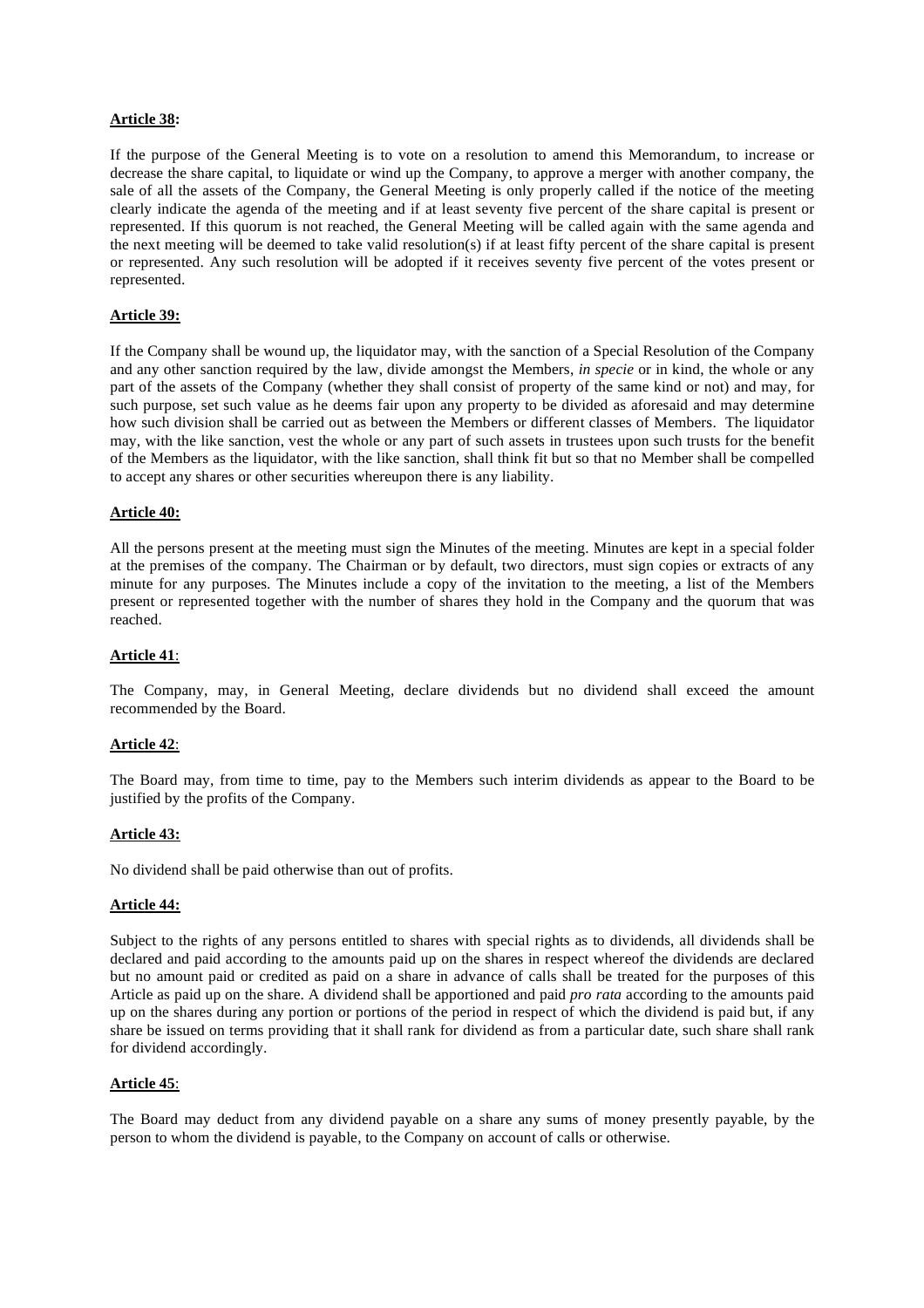# **Article 46**:

The Board may retain any dividend or other money payable on or in respect of a share on which the Company has a lien and may apply the same in or towards satisfaction of the debts, liabilities or engagements in respect of which the lien exists.

## **Article 47:**

No dividend shall bear interest against the Company.

# **Article 48:**

The laws of Rwanda shall govern any matter not taken care of by this memorandum of association.

## **Article 49**:

For the execution of the clauses of this Memorandum of Association, every Subscriber or Shareholder, with foreign residence, every Director, Manager, Liquidator, elects address at the Registered Office of the Company where all communications, summons, notifications can be validly made.

## **ACTE NOTARIE NUMERO VINGT-NEUF MILLE TROIS CENT CINQUANTE TROIS VOLUME DLXXXVII**

L'an deux mille cinq, le treizième jour du mois de septembre, devant Nous, NDIBWAMI Alain, Notaire officiel de l'Etat Rwandais résidant à Kigali, certifions que l'acte dont les clauses sont reproduites ci-avant Nous a été présenté par :

- 1. Niobium Mining Company Ltd;
- 2. Johannes Nicolas Madder;
- 3. Whitfield Services SA;

En présence de POCARD DU COSQUIER DE KERVILER JOY MARIA et de MUTUNZI K. JEAN DE DIEU, témoins instrumentaires à ce requis et réunissant les conditions exigées par la loi.

Lecture du contenu de l'acte ayant été faite aux comparants et aux témoins, les comparants ont déclaré devant Nous et en présence desdits témoins que l'acte tel qu'il est rédigé renferme bien l'expression de leur volonté.

En foi de quoi, le présent acte a été signé par les comparants, les témoins et Nous, Notaire et revêtu du sceau de l'Office Notarial de Kigali.

## **Les Comparants :**

- 1. Niobium Mining Company ltd (sé);
- 2. Johannes Nicolaas Madder (sé);
- 3. Whitfield Services SA (sé).

## **Les Témoins :**

- 1. POCARD DU COSQUIER DE KERVILER JOY MARIA (sé)
- 2. MUTUNZI K. Jean de Dieu (sé)

**Le Notaire** NDIBWAMI Alain (sé)